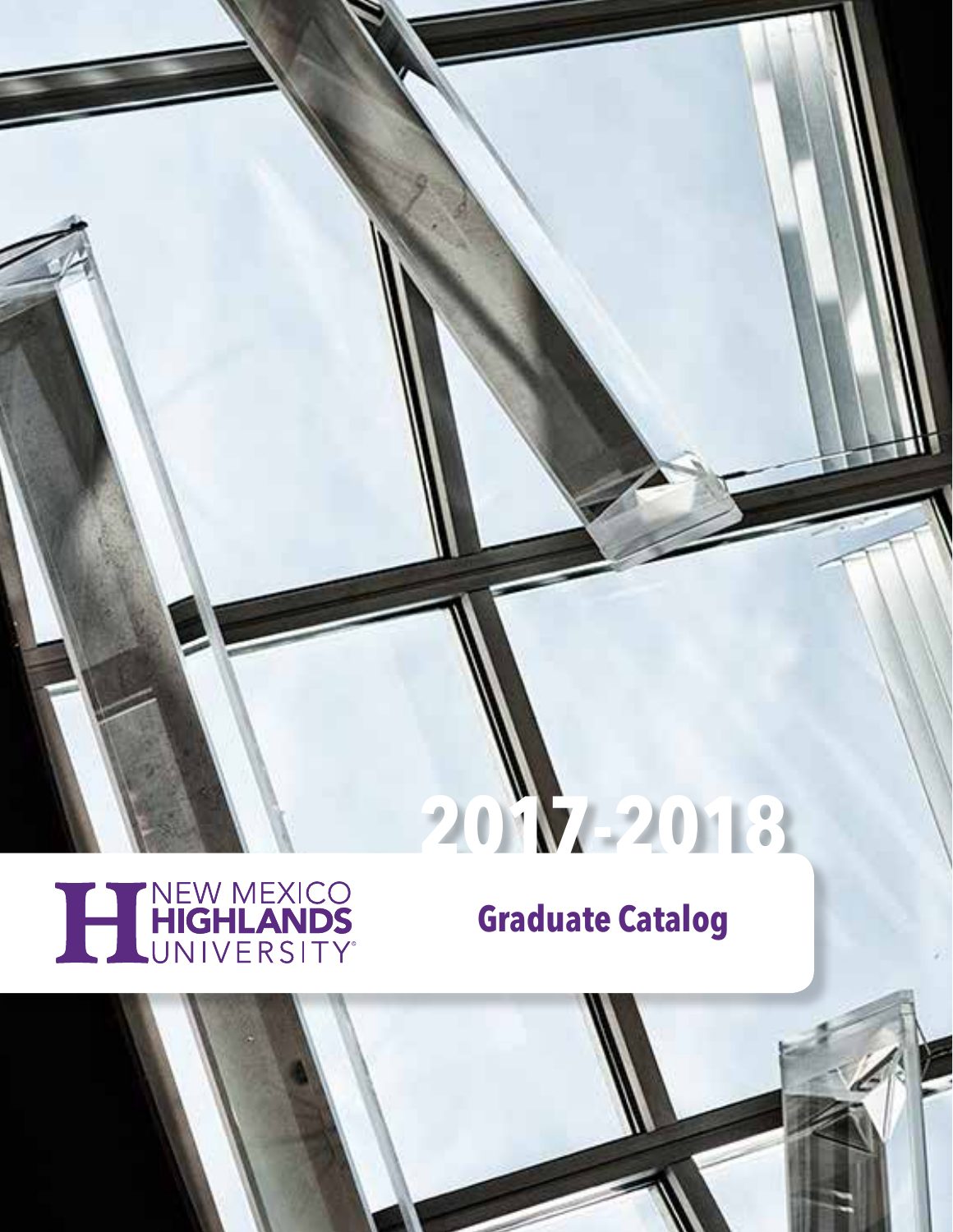

## Administration

#### The Board of Regents

Susana Martinez, Governor of New Mexico, *Ex Officio*, Santa Fe Leveo V. Sanchez, Chairman, Santa Fe Sandra M. Turner, Vice Chair, Tijeras Frank Marchi, Secretary/Treasurer, Albuquerque LouElla Marr-Montoya, Member, Las Vegas John Ramon Vigil, Student Regent, Espanola

#### President

Sam Minner, Ph.D.

#### Provost and Vice President of Academic Affairs

Roxanne M. Gonzales, Ed.D.

#### Vice Presidents

Max Baca, M.B.A., Finance and Administration Theresa Law, J.D., Advancement Edward A. Martinez, Ph.D., Strategic Enrollment Management, Interim *Associate Vice President for Academic Affairs and Research* Carol C. Linder, Ph.D.,Interim

#### Academic Deans

Cristina Durán, Ph.D., M.S.W., Facundo Valdez School of Social Work Warren Lail, J.D., Ph.D., College of Arts & Sciences and Graduate Studies, Interim Virginia Padilla-Vigil, Ph.D., School of Education Interim

William Taylor. Ph.D., School of Business, Media and Technology

#### Student Affairs

Kimberly J. Blea, Ed.D., Dean of Students, Interim

#### Registrar

Thomasinia Ortiz-Gallegos, MBA, Interim

#### Center Directors/Managers

Cristina Durán, Ph.D., Albuquerque Gilbert "Buddy" Rivera, M.S. Farmington Charley Ford, MBA, Rio Rancho Robert A. Anaya, M.A., Santa Fe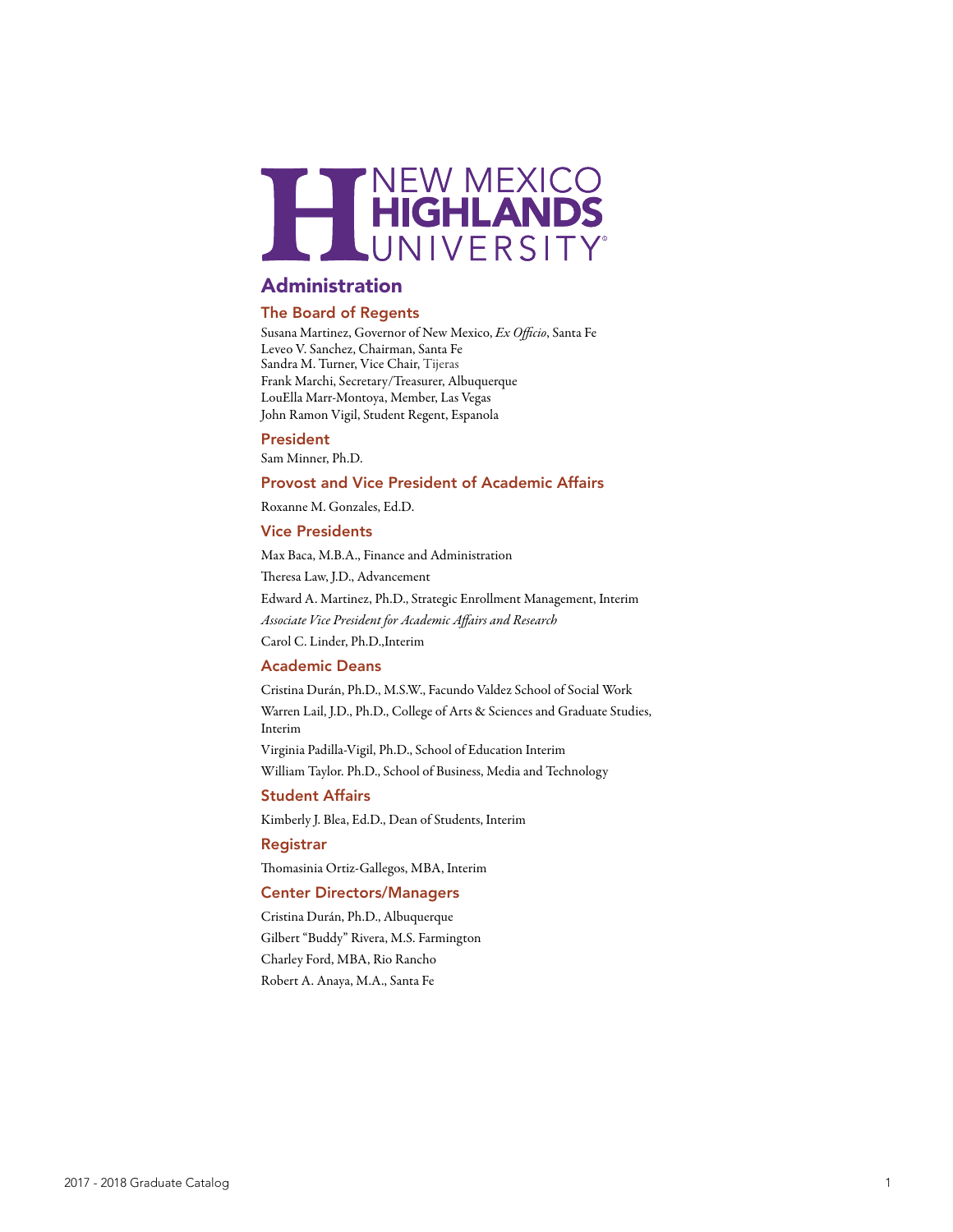#### New Mexico Highlands University Box 9000, Las Vegas, New Mexico 87701 505.425.7511 www.nmhu.edu

New Mexico Highlands University is accredited by the Higher Learning Commission, 230 South LaSalle Street, Suite 7-500, Chicago, Illinois 60604-1411, Phone: 800.621.7440 / 312.263.0456 | Fax: 312.263.7462 | info@hlcommission.org. Highlands University is currently on probation from the HLC; please see the accreditation section in this document for more information. To review or receive a copy of the Highlands University's HLC Affiliation Status Report, please see the NMHU website or contact the Provost's office.

New Mexico Highlands University reserves the right to change its instructional programs at any time. The provisions of this catalog are not to be regarded as an irrevocable contract between the student and New Mexico Highlands University. Course descriptions in this catalog are correct at the time of publication. See the Summary Class Schedule on Self Service Banner (My NMHU) (make hyperlink to www.nmhu.edu) for updates to courses.

New Mexico Highlands University does not discriminate on the basis of disability, race, color, religion, national origin, age, sex, or sexual orientation in employment, admission, programs or services.

Any student who feels he or she has been discriminated against is encouraged to file an incident report form with the Office of the Dean of Student Affairs. For more information, please refer to the Highlands University Student Handbook or the NMHU website at www.nmhu.edu/handbook.

All Highlands University educational programs and activities will be made accessible to students with disabilities upon request in accordance with the Americans With Disabilities Act (ADA). If you believe that you have a physical, learning, or psychological disability that requires an academic accommodation, contact the Coordinator of Accessibility Services by phone at (505) 454-3188 or 454-3252, via email at disabilities@nmhu.edu, or visit the Felix Martinez Building, Room 111 on the Las Vegas campus. If you need this catalog upon in an alternative format, you may also contact the Coordinator of Accessibility Service at disabilities@nmhu.edu.

Retention and graduation rate information can be obtained from the Office of Institutional Effectiveness and Research at http://www.nmhu.edu/institutional-research/enrollment-and-retention/

Graduate Catalog Fall 2017—Summer 2018 Published by New Mexico Highlands University, Box 9000, Las Vegas, New Mexico 87701

© 2017 New Mexico Highlands University. All rights reserved.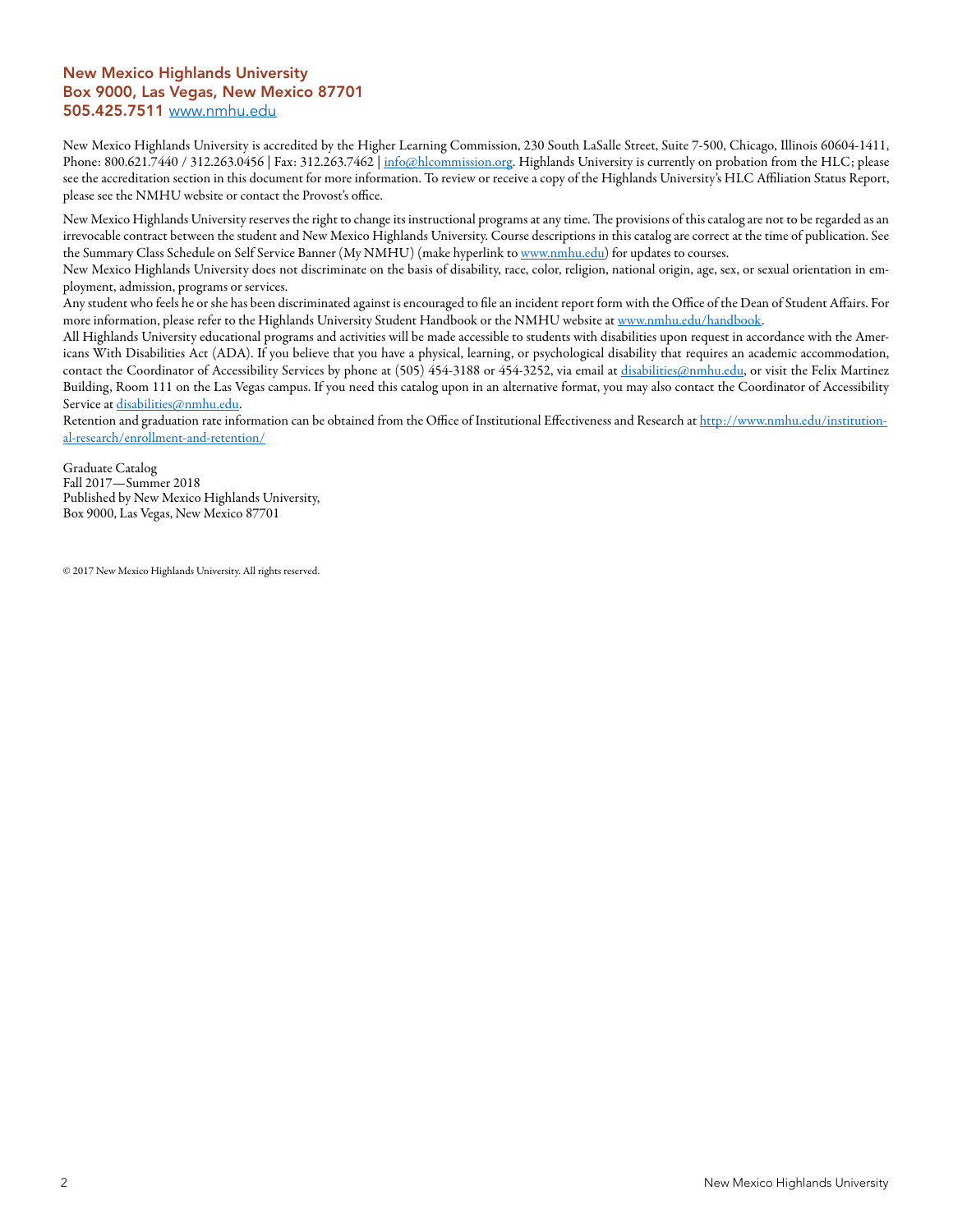## **Contents**

| Administration                                                                                                                                                                                                                       | 1   |
|--------------------------------------------------------------------------------------------------------------------------------------------------------------------------------------------------------------------------------------|-----|
| <b>ACADEMIC MAJORS/MINORS/CONCENTRATIONS</b>                                                                                                                                                                                         |     |
| <b>CERTIFICATES</b>                                                                                                                                                                                                                  |     |
| College of Arts & Sciences <b>Manual Access</b> 5                                                                                                                                                                                    |     |
|                                                                                                                                                                                                                                      |     |
|                                                                                                                                                                                                                                      |     |
| Department of Computer & Mathematical Sciences                                                                                                                                                                                       |     |
|                                                                                                                                                                                                                                      |     |
|                                                                                                                                                                                                                                      |     |
| Department of History and Political Science <b>[100]</b> Summing States and States States States States States States States States States States States States States States States States States States States States States Stat  |     |
|                                                                                                                                                                                                                                      |     |
|                                                                                                                                                                                                                                      |     |
|                                                                                                                                                                                                                                      |     |
| School of Business, Media and Technology <b>[20]</b> 5                                                                                                                                                                               |     |
|                                                                                                                                                                                                                                      |     |
|                                                                                                                                                                                                                                      |     |
|                                                                                                                                                                                                                                      |     |
| Department of Teacher Education 6                                                                                                                                                                                                    |     |
| Facundo Valdez School of Social Work <b>Manual Accord School</b> 6                                                                                                                                                                   |     |
|                                                                                                                                                                                                                                      |     |
| About this Catalog <b>EXECUTE: 2018</b> 10                                                                                                                                                                                           |     |
| <b>Code of Conduct</b>                                                                                                                                                                                                               | 10  |
| <b>Students with Disabilities</b>                                                                                                                                                                                                    |     |
| /Academic Accommodations <b>Manual Accommodations</b>                                                                                                                                                                                | 10  |
|                                                                                                                                                                                                                                      |     |
|                                                                                                                                                                                                                                      |     |
|                                                                                                                                                                                                                                      |     |
| Graduate Admissions <b>Manual Admissions</b> 11                                                                                                                                                                                      |     |
| Academic Calendar <b>Manual Academic Calendar</b> 11                                                                                                                                                                                 |     |
| Degree-Seeking Students <b>Engineering and Students</b> 11                                                                                                                                                                           |     |
|                                                                                                                                                                                                                                      |     |
|                                                                                                                                                                                                                                      |     |
| First-Time Graduate Applicants from Other Institutions  11                                                                                                                                                                           |     |
|                                                                                                                                                                                                                                      |     |
|                                                                                                                                                                                                                                      |     |
| Non-Degree Status <b>Maria Maria Maria Maria Maria Maria 11</b>                                                                                                                                                                      |     |
| General Graduate Admission Requirements <b>Entire Act and Taylor</b> 11                                                                                                                                                              |     |
| International Students <b>Manual According to the Students</b> 12                                                                                                                                                                    |     |
| Academic Policies and Procedures <b>Manual Academic Policies</b> 14                                                                                                                                                                  |     |
|                                                                                                                                                                                                                                      |     |
|                                                                                                                                                                                                                                      |     |
| Degree Audit <b>Marken and Tanah and Tanah and Tanah and Tanah and Tanah and Tanah and Tanah and Tanah and Tanah and Tanah and Tanah and Tanah and Tanah and Tanah and Tanah and Tanah and Tanah and Tanah and Tanah and Tanah a</b> |     |
|                                                                                                                                                                                                                                      |     |
| Approved Schedules <b>Election Contract Contract Contract Contract Contract Contract Contract Contract Contract Contract Contract Contract Contract Contract Contract Contract Contract Contract Contract Contract Contract Cont</b> | 14  |
|                                                                                                                                                                                                                                      |     |
|                                                                                                                                                                                                                                      |     |
| Regarding Tuition and Fees <b>Manual Exercise Contract 15</b>                                                                                                                                                                        |     |
|                                                                                                                                                                                                                                      |     |
|                                                                                                                                                                                                                                      |     |
|                                                                                                                                                                                                                                      |     |
|                                                                                                                                                                                                                                      | -16 |
|                                                                                                                                                                                                                                      |     |
| Academic Dismissal <b>Election Communities</b> 17                                                                                                                                                                                    |     |
|                                                                                                                                                                                                                                      |     |
|                                                                                                                                                                                                                                      |     |
|                                                                                                                                                                                                                                      | 17  |
|                                                                                                                                                                                                                                      |     |
| Independent Study, Independent Research,                                                                                                                                                                                             |     |
|                                                                                                                                                                                                                                      |     |
|                                                                                                                                                                                                                                      |     |
| Academic Advising                                                                                                                                                                                                                    | 19  |
|                                                                                                                                                                                                                                      |     |
| Graduation 20                                                                                                                                                                                                                        |     |
|                                                                                                                                                                                                                                      |     |
|                                                                                                                                                                                                                                      |     |
|                                                                                                                                                                                                                                      |     |

| Performance of Graduate Students, Probation/Suspension  20<br>Financial Aid and Scholarships <b>Manual Accord 23</b> 23<br>Tuition, Fees and Financial Policies <b>Manual According to the Contract of According to the Contract O</b><br>Tuition Rates - All rates are subject to change. 26<br>The College of Arts and Sciences <b>Manual Action 21</b> 27<br>MS in Natural Sciences <b>Matural Sciences</b> 27<br>Department of Chemistry<br>Chemistry (CHEM), Courses in <b>manufacture and the Chemistry</b> 31<br>Department of Computer and Mathematical Sciences  32<br>Master of Arts or Science in Media Arts and<br>Human Performance and Sport (HPS), Courses in <b>Manual</b> 41<br>Department of Natural Resources Management <b>Manual Access 48</b><br>Department of Sociology, Anthropology,<br>Sociology (SOC), Courses in <b>Election Contract (SCC)</b> , 57<br>School of Business, Media and Technology manual compares 60<br>Dual Master's Degrees in Business and Social Work <b></b> 61<br>Exit Requirements for Completing the MBA Degree <b>manual manual</b> 61<br>Accounting, Courses in (ACCT) <b>Manual Engineering Course</b> 62<br>Business Law (BLAW), Courses in <b>Election Contract Contract Contract Contract Contract Contract Control</b> 63<br>International Business (INTB), Courses in <b>manual contract and CO</b> 63 |  | 20 |
|-------------------------------------------------------------------------------------------------------------------------------------------------------------------------------------------------------------------------------------------------------------------------------------------------------------------------------------------------------------------------------------------------------------------------------------------------------------------------------------------------------------------------------------------------------------------------------------------------------------------------------------------------------------------------------------------------------------------------------------------------------------------------------------------------------------------------------------------------------------------------------------------------------------------------------------------------------------------------------------------------------------------------------------------------------------------------------------------------------------------------------------------------------------------------------------------------------------------------------------------------------------------------------------------------------------------------------------------------------------------|--|----|
|                                                                                                                                                                                                                                                                                                                                                                                                                                                                                                                                                                                                                                                                                                                                                                                                                                                                                                                                                                                                                                                                                                                                                                                                                                                                                                                                                                   |  |    |
|                                                                                                                                                                                                                                                                                                                                                                                                                                                                                                                                                                                                                                                                                                                                                                                                                                                                                                                                                                                                                                                                                                                                                                                                                                                                                                                                                                   |  |    |
|                                                                                                                                                                                                                                                                                                                                                                                                                                                                                                                                                                                                                                                                                                                                                                                                                                                                                                                                                                                                                                                                                                                                                                                                                                                                                                                                                                   |  |    |
|                                                                                                                                                                                                                                                                                                                                                                                                                                                                                                                                                                                                                                                                                                                                                                                                                                                                                                                                                                                                                                                                                                                                                                                                                                                                                                                                                                   |  |    |
|                                                                                                                                                                                                                                                                                                                                                                                                                                                                                                                                                                                                                                                                                                                                                                                                                                                                                                                                                                                                                                                                                                                                                                                                                                                                                                                                                                   |  |    |
|                                                                                                                                                                                                                                                                                                                                                                                                                                                                                                                                                                                                                                                                                                                                                                                                                                                                                                                                                                                                                                                                                                                                                                                                                                                                                                                                                                   |  |    |
|                                                                                                                                                                                                                                                                                                                                                                                                                                                                                                                                                                                                                                                                                                                                                                                                                                                                                                                                                                                                                                                                                                                                                                                                                                                                                                                                                                   |  |    |
|                                                                                                                                                                                                                                                                                                                                                                                                                                                                                                                                                                                                                                                                                                                                                                                                                                                                                                                                                                                                                                                                                                                                                                                                                                                                                                                                                                   |  |    |
|                                                                                                                                                                                                                                                                                                                                                                                                                                                                                                                                                                                                                                                                                                                                                                                                                                                                                                                                                                                                                                                                                                                                                                                                                                                                                                                                                                   |  |    |
|                                                                                                                                                                                                                                                                                                                                                                                                                                                                                                                                                                                                                                                                                                                                                                                                                                                                                                                                                                                                                                                                                                                                                                                                                                                                                                                                                                   |  |    |
|                                                                                                                                                                                                                                                                                                                                                                                                                                                                                                                                                                                                                                                                                                                                                                                                                                                                                                                                                                                                                                                                                                                                                                                                                                                                                                                                                                   |  |    |
|                                                                                                                                                                                                                                                                                                                                                                                                                                                                                                                                                                                                                                                                                                                                                                                                                                                                                                                                                                                                                                                                                                                                                                                                                                                                                                                                                                   |  |    |
|                                                                                                                                                                                                                                                                                                                                                                                                                                                                                                                                                                                                                                                                                                                                                                                                                                                                                                                                                                                                                                                                                                                                                                                                                                                                                                                                                                   |  |    |
|                                                                                                                                                                                                                                                                                                                                                                                                                                                                                                                                                                                                                                                                                                                                                                                                                                                                                                                                                                                                                                                                                                                                                                                                                                                                                                                                                                   |  |    |
|                                                                                                                                                                                                                                                                                                                                                                                                                                                                                                                                                                                                                                                                                                                                                                                                                                                                                                                                                                                                                                                                                                                                                                                                                                                                                                                                                                   |  |    |
|                                                                                                                                                                                                                                                                                                                                                                                                                                                                                                                                                                                                                                                                                                                                                                                                                                                                                                                                                                                                                                                                                                                                                                                                                                                                                                                                                                   |  |    |
|                                                                                                                                                                                                                                                                                                                                                                                                                                                                                                                                                                                                                                                                                                                                                                                                                                                                                                                                                                                                                                                                                                                                                                                                                                                                                                                                                                   |  |    |
|                                                                                                                                                                                                                                                                                                                                                                                                                                                                                                                                                                                                                                                                                                                                                                                                                                                                                                                                                                                                                                                                                                                                                                                                                                                                                                                                                                   |  |    |
|                                                                                                                                                                                                                                                                                                                                                                                                                                                                                                                                                                                                                                                                                                                                                                                                                                                                                                                                                                                                                                                                                                                                                                                                                                                                                                                                                                   |  |    |
|                                                                                                                                                                                                                                                                                                                                                                                                                                                                                                                                                                                                                                                                                                                                                                                                                                                                                                                                                                                                                                                                                                                                                                                                                                                                                                                                                                   |  |    |
|                                                                                                                                                                                                                                                                                                                                                                                                                                                                                                                                                                                                                                                                                                                                                                                                                                                                                                                                                                                                                                                                                                                                                                                                                                                                                                                                                                   |  |    |
|                                                                                                                                                                                                                                                                                                                                                                                                                                                                                                                                                                                                                                                                                                                                                                                                                                                                                                                                                                                                                                                                                                                                                                                                                                                                                                                                                                   |  |    |
|                                                                                                                                                                                                                                                                                                                                                                                                                                                                                                                                                                                                                                                                                                                                                                                                                                                                                                                                                                                                                                                                                                                                                                                                                                                                                                                                                                   |  |    |
|                                                                                                                                                                                                                                                                                                                                                                                                                                                                                                                                                                                                                                                                                                                                                                                                                                                                                                                                                                                                                                                                                                                                                                                                                                                                                                                                                                   |  |    |
|                                                                                                                                                                                                                                                                                                                                                                                                                                                                                                                                                                                                                                                                                                                                                                                                                                                                                                                                                                                                                                                                                                                                                                                                                                                                                                                                                                   |  |    |
|                                                                                                                                                                                                                                                                                                                                                                                                                                                                                                                                                                                                                                                                                                                                                                                                                                                                                                                                                                                                                                                                                                                                                                                                                                                                                                                                                                   |  | 30 |
|                                                                                                                                                                                                                                                                                                                                                                                                                                                                                                                                                                                                                                                                                                                                                                                                                                                                                                                                                                                                                                                                                                                                                                                                                                                                                                                                                                   |  |    |
|                                                                                                                                                                                                                                                                                                                                                                                                                                                                                                                                                                                                                                                                                                                                                                                                                                                                                                                                                                                                                                                                                                                                                                                                                                                                                                                                                                   |  |    |
|                                                                                                                                                                                                                                                                                                                                                                                                                                                                                                                                                                                                                                                                                                                                                                                                                                                                                                                                                                                                                                                                                                                                                                                                                                                                                                                                                                   |  |    |
|                                                                                                                                                                                                                                                                                                                                                                                                                                                                                                                                                                                                                                                                                                                                                                                                                                                                                                                                                                                                                                                                                                                                                                                                                                                                                                                                                                   |  |    |
|                                                                                                                                                                                                                                                                                                                                                                                                                                                                                                                                                                                                                                                                                                                                                                                                                                                                                                                                                                                                                                                                                                                                                                                                                                                                                                                                                                   |  |    |
|                                                                                                                                                                                                                                                                                                                                                                                                                                                                                                                                                                                                                                                                                                                                                                                                                                                                                                                                                                                                                                                                                                                                                                                                                                                                                                                                                                   |  |    |
|                                                                                                                                                                                                                                                                                                                                                                                                                                                                                                                                                                                                                                                                                                                                                                                                                                                                                                                                                                                                                                                                                                                                                                                                                                                                                                                                                                   |  |    |
|                                                                                                                                                                                                                                                                                                                                                                                                                                                                                                                                                                                                                                                                                                                                                                                                                                                                                                                                                                                                                                                                                                                                                                                                                                                                                                                                                                   |  |    |
|                                                                                                                                                                                                                                                                                                                                                                                                                                                                                                                                                                                                                                                                                                                                                                                                                                                                                                                                                                                                                                                                                                                                                                                                                                                                                                                                                                   |  |    |
|                                                                                                                                                                                                                                                                                                                                                                                                                                                                                                                                                                                                                                                                                                                                                                                                                                                                                                                                                                                                                                                                                                                                                                                                                                                                                                                                                                   |  |    |
|                                                                                                                                                                                                                                                                                                                                                                                                                                                                                                                                                                                                                                                                                                                                                                                                                                                                                                                                                                                                                                                                                                                                                                                                                                                                                                                                                                   |  |    |
|                                                                                                                                                                                                                                                                                                                                                                                                                                                                                                                                                                                                                                                                                                                                                                                                                                                                                                                                                                                                                                                                                                                                                                                                                                                                                                                                                                   |  |    |
|                                                                                                                                                                                                                                                                                                                                                                                                                                                                                                                                                                                                                                                                                                                                                                                                                                                                                                                                                                                                                                                                                                                                                                                                                                                                                                                                                                   |  |    |
|                                                                                                                                                                                                                                                                                                                                                                                                                                                                                                                                                                                                                                                                                                                                                                                                                                                                                                                                                                                                                                                                                                                                                                                                                                                                                                                                                                   |  |    |
|                                                                                                                                                                                                                                                                                                                                                                                                                                                                                                                                                                                                                                                                                                                                                                                                                                                                                                                                                                                                                                                                                                                                                                                                                                                                                                                                                                   |  |    |
|                                                                                                                                                                                                                                                                                                                                                                                                                                                                                                                                                                                                                                                                                                                                                                                                                                                                                                                                                                                                                                                                                                                                                                                                                                                                                                                                                                   |  |    |
|                                                                                                                                                                                                                                                                                                                                                                                                                                                                                                                                                                                                                                                                                                                                                                                                                                                                                                                                                                                                                                                                                                                                                                                                                                                                                                                                                                   |  |    |
|                                                                                                                                                                                                                                                                                                                                                                                                                                                                                                                                                                                                                                                                                                                                                                                                                                                                                                                                                                                                                                                                                                                                                                                                                                                                                                                                                                   |  |    |
|                                                                                                                                                                                                                                                                                                                                                                                                                                                                                                                                                                                                                                                                                                                                                                                                                                                                                                                                                                                                                                                                                                                                                                                                                                                                                                                                                                   |  |    |
|                                                                                                                                                                                                                                                                                                                                                                                                                                                                                                                                                                                                                                                                                                                                                                                                                                                                                                                                                                                                                                                                                                                                                                                                                                                                                                                                                                   |  |    |
|                                                                                                                                                                                                                                                                                                                                                                                                                                                                                                                                                                                                                                                                                                                                                                                                                                                                                                                                                                                                                                                                                                                                                                                                                                                                                                                                                                   |  |    |
|                                                                                                                                                                                                                                                                                                                                                                                                                                                                                                                                                                                                                                                                                                                                                                                                                                                                                                                                                                                                                                                                                                                                                                                                                                                                                                                                                                   |  |    |
|                                                                                                                                                                                                                                                                                                                                                                                                                                                                                                                                                                                                                                                                                                                                                                                                                                                                                                                                                                                                                                                                                                                                                                                                                                                                                                                                                                   |  |    |
|                                                                                                                                                                                                                                                                                                                                                                                                                                                                                                                                                                                                                                                                                                                                                                                                                                                                                                                                                                                                                                                                                                                                                                                                                                                                                                                                                                   |  |    |
|                                                                                                                                                                                                                                                                                                                                                                                                                                                                                                                                                                                                                                                                                                                                                                                                                                                                                                                                                                                                                                                                                                                                                                                                                                                                                                                                                                   |  |    |
|                                                                                                                                                                                                                                                                                                                                                                                                                                                                                                                                                                                                                                                                                                                                                                                                                                                                                                                                                                                                                                                                                                                                                                                                                                                                                                                                                                   |  |    |
|                                                                                                                                                                                                                                                                                                                                                                                                                                                                                                                                                                                                                                                                                                                                                                                                                                                                                                                                                                                                                                                                                                                                                                                                                                                                                                                                                                   |  |    |
|                                                                                                                                                                                                                                                                                                                                                                                                                                                                                                                                                                                                                                                                                                                                                                                                                                                                                                                                                                                                                                                                                                                                                                                                                                                                                                                                                                   |  |    |
|                                                                                                                                                                                                                                                                                                                                                                                                                                                                                                                                                                                                                                                                                                                                                                                                                                                                                                                                                                                                                                                                                                                                                                                                                                                                                                                                                                   |  |    |
|                                                                                                                                                                                                                                                                                                                                                                                                                                                                                                                                                                                                                                                                                                                                                                                                                                                                                                                                                                                                                                                                                                                                                                                                                                                                                                                                                                   |  |    |
|                                                                                                                                                                                                                                                                                                                                                                                                                                                                                                                                                                                                                                                                                                                                                                                                                                                                                                                                                                                                                                                                                                                                                                                                                                                                                                                                                                   |  |    |
|                                                                                                                                                                                                                                                                                                                                                                                                                                                                                                                                                                                                                                                                                                                                                                                                                                                                                                                                                                                                                                                                                                                                                                                                                                                                                                                                                                   |  |    |
|                                                                                                                                                                                                                                                                                                                                                                                                                                                                                                                                                                                                                                                                                                                                                                                                                                                                                                                                                                                                                                                                                                                                                                                                                                                                                                                                                                   |  |    |
|                                                                                                                                                                                                                                                                                                                                                                                                                                                                                                                                                                                                                                                                                                                                                                                                                                                                                                                                                                                                                                                                                                                                                                                                                                                                                                                                                                   |  |    |
|                                                                                                                                                                                                                                                                                                                                                                                                                                                                                                                                                                                                                                                                                                                                                                                                                                                                                                                                                                                                                                                                                                                                                                                                                                                                                                                                                                   |  |    |
|                                                                                                                                                                                                                                                                                                                                                                                                                                                                                                                                                                                                                                                                                                                                                                                                                                                                                                                                                                                                                                                                                                                                                                                                                                                                                                                                                                   |  |    |
|                                                                                                                                                                                                                                                                                                                                                                                                                                                                                                                                                                                                                                                                                                                                                                                                                                                                                                                                                                                                                                                                                                                                                                                                                                                                                                                                                                   |  |    |
|                                                                                                                                                                                                                                                                                                                                                                                                                                                                                                                                                                                                                                                                                                                                                                                                                                                                                                                                                                                                                                                                                                                                                                                                                                                                                                                                                                   |  |    |
|                                                                                                                                                                                                                                                                                                                                                                                                                                                                                                                                                                                                                                                                                                                                                                                                                                                                                                                                                                                                                                                                                                                                                                                                                                                                                                                                                                   |  |    |
|                                                                                                                                                                                                                                                                                                                                                                                                                                                                                                                                                                                                                                                                                                                                                                                                                                                                                                                                                                                                                                                                                                                                                                                                                                                                                                                                                                   |  |    |
|                                                                                                                                                                                                                                                                                                                                                                                                                                                                                                                                                                                                                                                                                                                                                                                                                                                                                                                                                                                                                                                                                                                                                                                                                                                                                                                                                                   |  |    |
|                                                                                                                                                                                                                                                                                                                                                                                                                                                                                                                                                                                                                                                                                                                                                                                                                                                                                                                                                                                                                                                                                                                                                                                                                                                                                                                                                                   |  |    |
|                                                                                                                                                                                                                                                                                                                                                                                                                                                                                                                                                                                                                                                                                                                                                                                                                                                                                                                                                                                                                                                                                                                                                                                                                                                                                                                                                                   |  |    |
|                                                                                                                                                                                                                                                                                                                                                                                                                                                                                                                                                                                                                                                                                                                                                                                                                                                                                                                                                                                                                                                                                                                                                                                                                                                                                                                                                                   |  |    |
|                                                                                                                                                                                                                                                                                                                                                                                                                                                                                                                                                                                                                                                                                                                                                                                                                                                                                                                                                                                                                                                                                                                                                                                                                                                                                                                                                                   |  |    |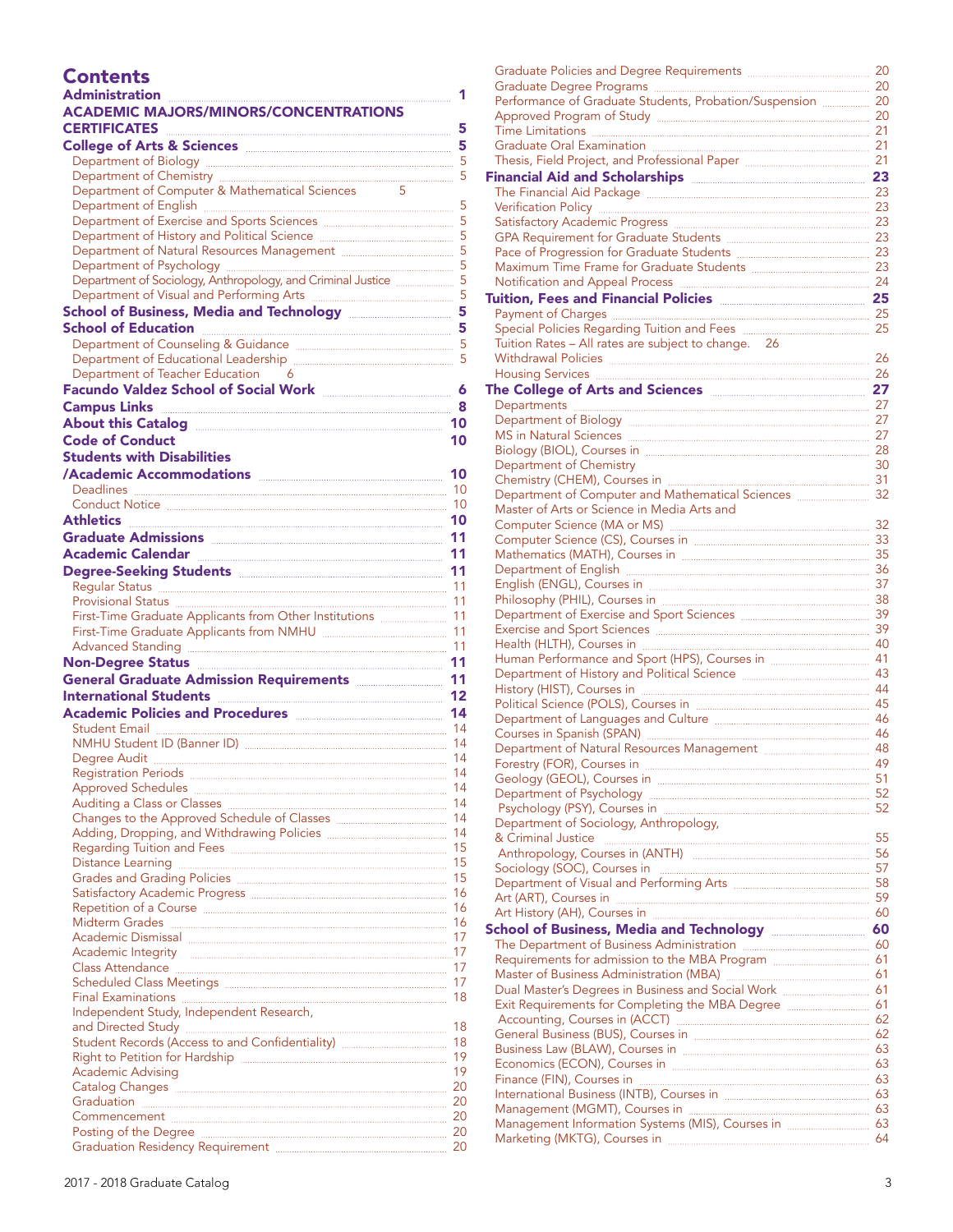| School of Education <u>Election</u> 69                                                |  |
|---------------------------------------------------------------------------------------|--|
|                                                                                       |  |
|                                                                                       |  |
| Master of Arts in Educational Leadership (MA) <b>Masser 2016</b> 72                   |  |
| Educational Leadership Certificate <b>Election Contract 120 annul 2018</b> 73         |  |
|                                                                                       |  |
| Counseling and Guidance (COUN), Courses in manual manual manual 75                    |  |
| Early Childhood Multicultural Education, Courses in manual manager 77                 |  |
| Education, General and Secondary (GNED), Courses in <b>Election</b> 27                |  |
| Educational Leadership (EDLD), Courses in <b>manually and the Contract Control</b> 78 |  |
|                                                                                       |  |
|                                                                                       |  |
|                                                                                       |  |
|                                                                                       |  |
|                                                                                       |  |
|                                                                                       |  |
|                                                                                       |  |
|                                                                                       |  |
|                                                                                       |  |
| <b>Graduate Faculty</b><br>91                                                         |  |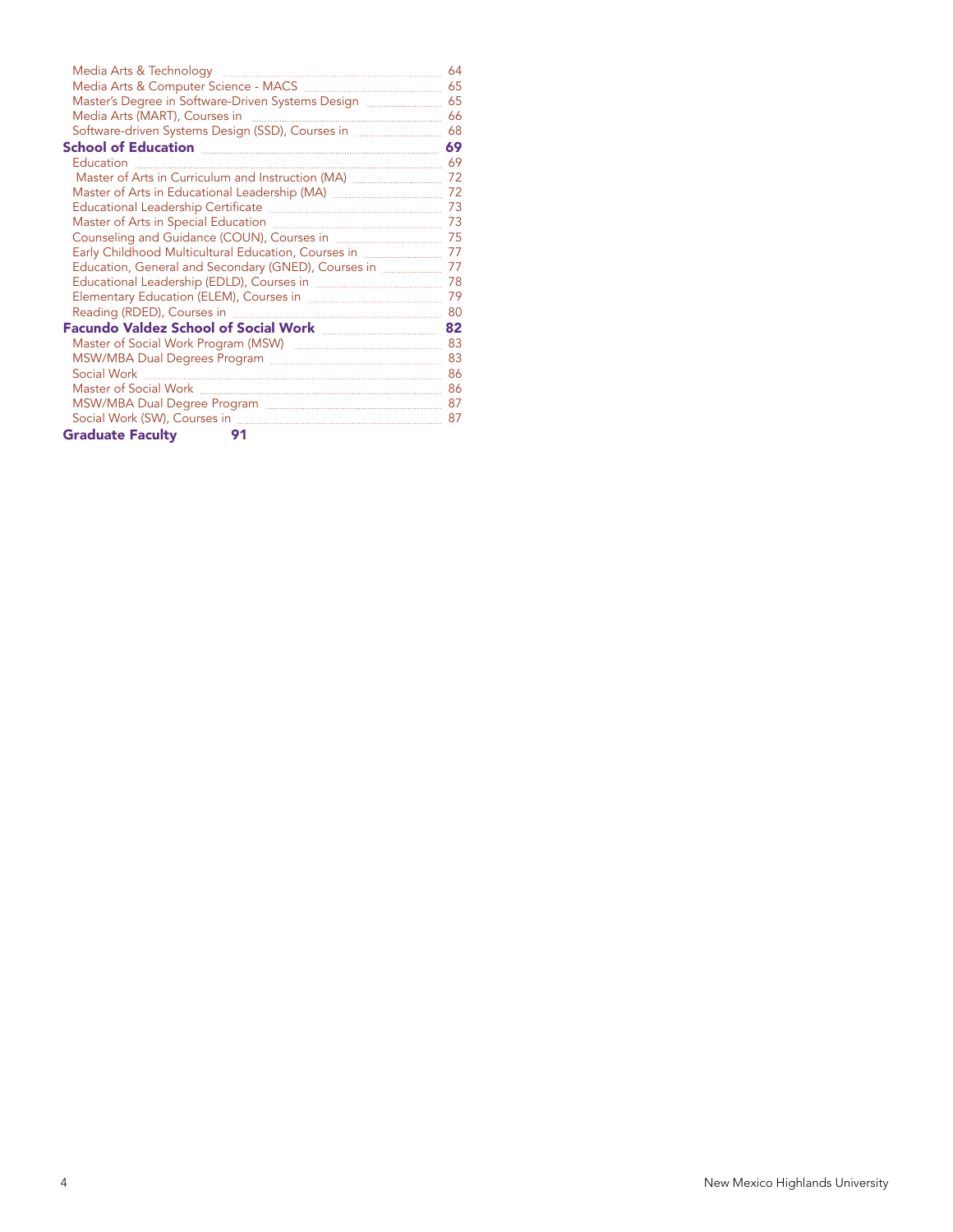## ACADEMIC MAJORS/MINORS/ CONCENTRATIONS/CERTIFICATES

AMA= Master of Arts, MS= Master of Science, MBA= Master of Business Administration, MSSD=Master in Software System Design, and MSW= Master of Social Work.

For a complete listing of academic programs by campus location visit: www. nmhu.edu/current-students/graduate/locations

## College of Arts & Sciences

www.nmhu.edu/current-students/graduate/arts-and-sciences/

#### Department of Biology

Natural Sciences (MS) Concentration: Biology

#### Department of Chemistry

Chemistry (MS)

#### Department of Computer & Mathematical Sciences

Media Arts and Computer Science (MA/MS) Concentration: Computer Science

#### Department of English

English (MA) Concentrations: Creative Writing Language, Rhetoric & Composition Literature

#### Department of Exercise and Sports Sciences

Human Performance and Sport (MA) General Program

> Concentrations: Teacher Education Sports Administration

#### Department of History and Political Science

Public Affairs (MA) Concentrations: History Political and Governmental Processes Southwest Studies (MA) Concentrations: History/Political Science

#### Department of Natural Resources Management

Natural Sciences (MS) Concentrations: Environmental Science and Management Geology Certificate in: Geographical Information Systems (GIS)

#### Department of Psychology

Psychology (MS) Concentrations: General Psychology Clinical Psychology/Counseling

#### Department of Sociology, Anthropology, and Criminal **Justice**

Public Affairs (MA) Concentrations: Applied Sociology Southwest Studies (MA) Concentrations: Anthropology Certificate in: Cultural Resource Management

#### Department of Visual and Performing Arts

Post Baccalaureate Certificate in Fine Arts

## School of Business, Media and

### **Technology**

www.nmhu.edu/current-students/graduate/business-administration/ master-of-business-administration/

Master in Business Administration (MBA) Concentrations: Accounting Finance International Business Human Resources Management Management Marketing Certificates: Accounting Finance Human Resources Management Marketing Media Arts and Computer Science (MA/MS) With concentrations in: Media Arts Software Systems Design (MSSD)

## School of Education

www.nmhu.edu/current-students/undergraduate/education/school-ofeducation-departments/

#### Department of Counseling & Guidance

Counseling (MA) Concentrations: Clinical Mental Health Clinical Rehabilitation Counseling School Counseling Rehabilitation Counseling Rehabilitation Counseling with Specialization in Vocational Evaluation Certificates: Professional Counseling (Licensed Mental Health Counseling) Rehabilitation Counseling, (CRC, PED K-12) School Counseling (PED K-12)

#### Department of Educational Leadership

Educational Leadership (MA) Certificate: Educational Leadership Department of Special Education Special Education (MA) Certificates: General Special Education Gifted Education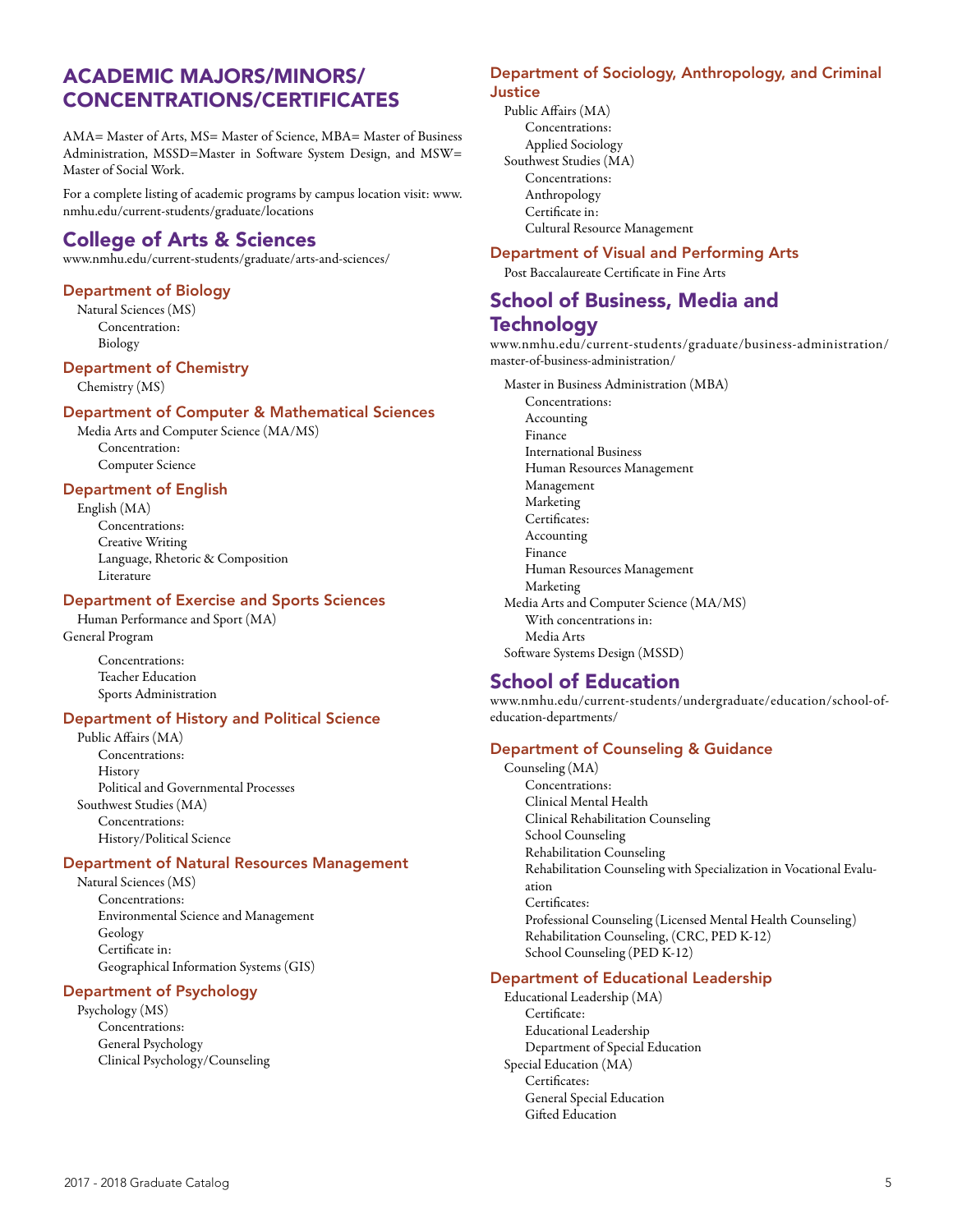#### Department of Teacher Education

Curriculum and Instruction (MA) Emphasis areas: Bilingual Education Reading Teaching English as a Second Language (TESOL) Or a specific content area (e.g. math, English, history, science, etc.) Certificates: Advanced Placement Bilingual Education Reading Secondary Certificate Program Leading to Licensure Teaching English as a Second Language (TESOL)

## Facundo Valdez School of Social Work

www.nmhu.edu/current-students/graduate/social-work/

Master of Social Work (MSW) Concentrations: Clinical Practice Bilingual/Bicultural Clinical Practice (Albuquerque campus only) Leadership and Administration (Albuquerque campus only) Dual Degree, MSW/MBA (Albuquerque campus only) Substance Abuse Focus (Albuquerque campus only)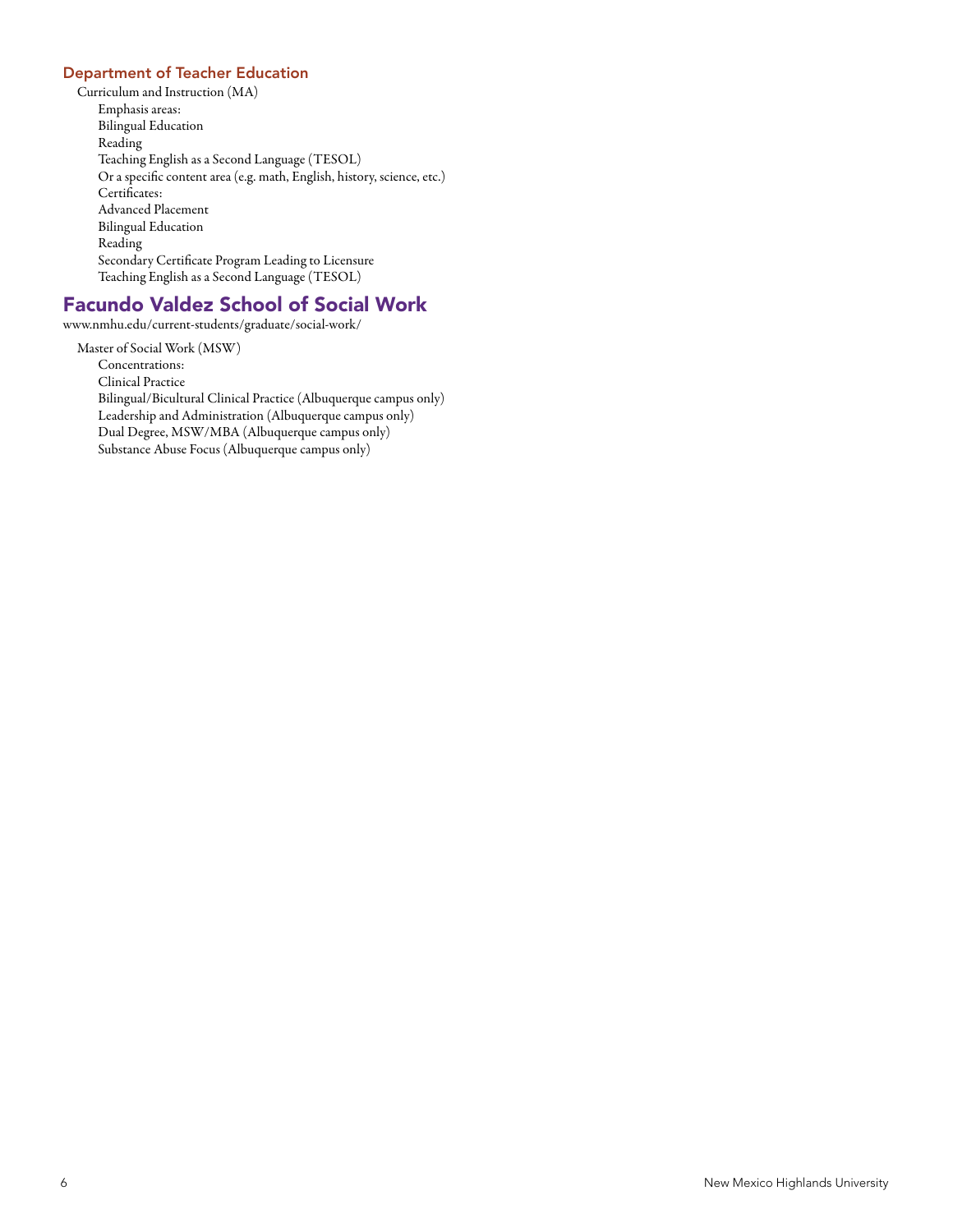## New Mexico Highlands University

New Mexico Highlands University was first established as New Mexico Normal School in 1893, primarily offering teacher education. Today, Highlands University is a nationally-recognized Hispanic Serving Institution and a regional comprehensive university offering a wide array of graduate and undergraduate programs in arts and sciences, business, education, media arts, technology, and social work. Through distance education, online courses, and on-site instruction, Highlands University has extended some degree-completion undergraduate and graduate programs to centers located in Albuquerque, Farmington, Rio Rancho, and Santa Fe.

Highlands University serves a diverse population of students with an enrollment of approximately 3,500 students who attend the main campus in Las Vegas and throughout the centers across New Mexico. Highlands' programs focus on its multiethnic student body, especially the Hispanic and Native American cultures of New Mexico. The University is committed to excellence in the transmission, discovery, preservation, and application of knowledge itself to maintain a progressive, forward-looking posture responsive to the changing social environment, as to shape the direction the institution will take with respect to anticipated demands and approaching opportunities.

As part of its mission to provide opportunities to the individual student through personal attention, Highlands maintains open enrollment, small classes, and low tuition. It is known nationwide for its research activities, student and faculty achievement, and opportunities for students to combine study with real-world experience. Highlands University students' and faculty consistently receive national and international recognition for many of their achievements and have opportunities to network with other researchers and professionals in their areas of interest.

The Graduate Catalog 2017-2018 is a description of New Mexico Highlands University's academic programs and courses of instruction. Although much effort has been made to ensure accuracy, error or omissions may be present. All official correction to this catalog are on file with the Office of the Registrar.

The administration and faculty of New Mexico Highlands University believe that the educational programs of the university are effective and valuable. However, the ultimate results of the programs offered, in terms of such matters as achievement, employment, and professional licensing, are also dependent on factors beyond the control of the university, such as individual student initiative, governmental or institutional regulations, and market conditions. Therefore, New Mexico Highlands University makes no representation or guarantee that following a particular course or curriculum will result in specific achievement, employment admission to other programs, or professional licensing.

#### Mission

New Mexico Highlands University is a public comprehensive university serving our local and global communities. Our mission is to provide opportunities for undergraduate and graduate students to attain an exceptional education by fostering creativity, critical thinking and research in the liberal arts, sciences, and professions within a diverse community.

#### Vision Statement

Our vision is to be a premier university transforming lives and communities now and for generations to come.

#### Core Values

#### **Excellence**

We strive to excel in all that we do. Excellence shapes our choices and actions in education, research, creative activities, and service.

#### **Diversity**

As a Hispanic-Serving Institution (HSI), and an aspiring Native American-Serving Non-Tribal Institution (NASNTI), we welcome national, international, and indigenous students, and consider diversity as our strength. We acknowledge and embrace the cultural values, experiences and multiple identities within our community through inclusion and fairness.

#### **Accessibility**

We commit to provide opportunity and affordability to all students and professional advancement for all staff and faculty.

#### **Responsiveness**

We collaboratively and efficiently address internal and external issues in a timely and respectful manner.

#### Expectations Of Our Graduates:

- 1. Mastery of content knowledge and skills
- 2. Effective communication skills
- 3. Critical and reflective thinking skills
- 4. Effective use of technology

#### Strategic Goals 2020

1. Highlands University will achieve academic excellence, academic integration, and student success.

We commit to establishing and strengthening systems, structures, and programs to enhance students' holistic well-being and success at all levels of study (including life-long learning), through the delivery of High-Impact Practices such as, research and creative opportunities, increased student engagement, and service learning.

- 2. Highlands University will achieve strategic enrollment management. We commit to establishing and implementing a strategic enrollment management plan that includes target enrollments, recruitment, and retention strategies for all academic degree programs and all locations.
- 3. Highlands University will achieve a vibrant campus life. We commit to enhancing campus life for students, staff, faculty, alumni and community through expanded intellectual and recreational programs and services at the main campus and Centers, with a commitment to safety and inclusion.
- 4. Highlands University will be a community partner.

We commit to developing, expanding, and enhancing collaborative community partnerships for mutual benefit in the areas of leadership, community and economic development, community service, academic enrichment, entertainment, and recreation.

5. Highlands University will achieve technological advancement and innovation.

We commit to using technology strategically to support quality, efficiency, and innovation in daily operations, student support services, and teaching and learning.

6. Highlands University will achieve enhanced communication and efficiency.

We commit to engaging in proactive communication at all levels to provide efficient and effective services.

More information online at www.nmhu.edu/highlands2020/

#### Accreditation

New Mexico Highlands University is accredited by the Higher Learning Commission (HLC), an independent corporation that was founded in 1895 as one of six regional institutional accreditors in the United States. HLC accredits degree-granting post-secondary educational institutions in the North Central region, encompassing 19 states. Accreditation is the recognition that an institution maintains standards requisite for its graduates to gain admission to other reputable institutions of higher learning or to achieve credentials for professional practice. The goal of accreditation is to ensure that education provided by institutions of higher education meets acceptable levels of quality. Their Mission is serving the common good by assuring and advancing the quality of higher learning.

On August 31, 2016, the HLC noted that Highlands has been placed on probation because the HLC Board determined that the University was out of compliance with some of HLC's Criteria for Accreditation. The Board took this action because of a number of concerns related to staffing and institutional support, assessment, retention and completion rates, governance, and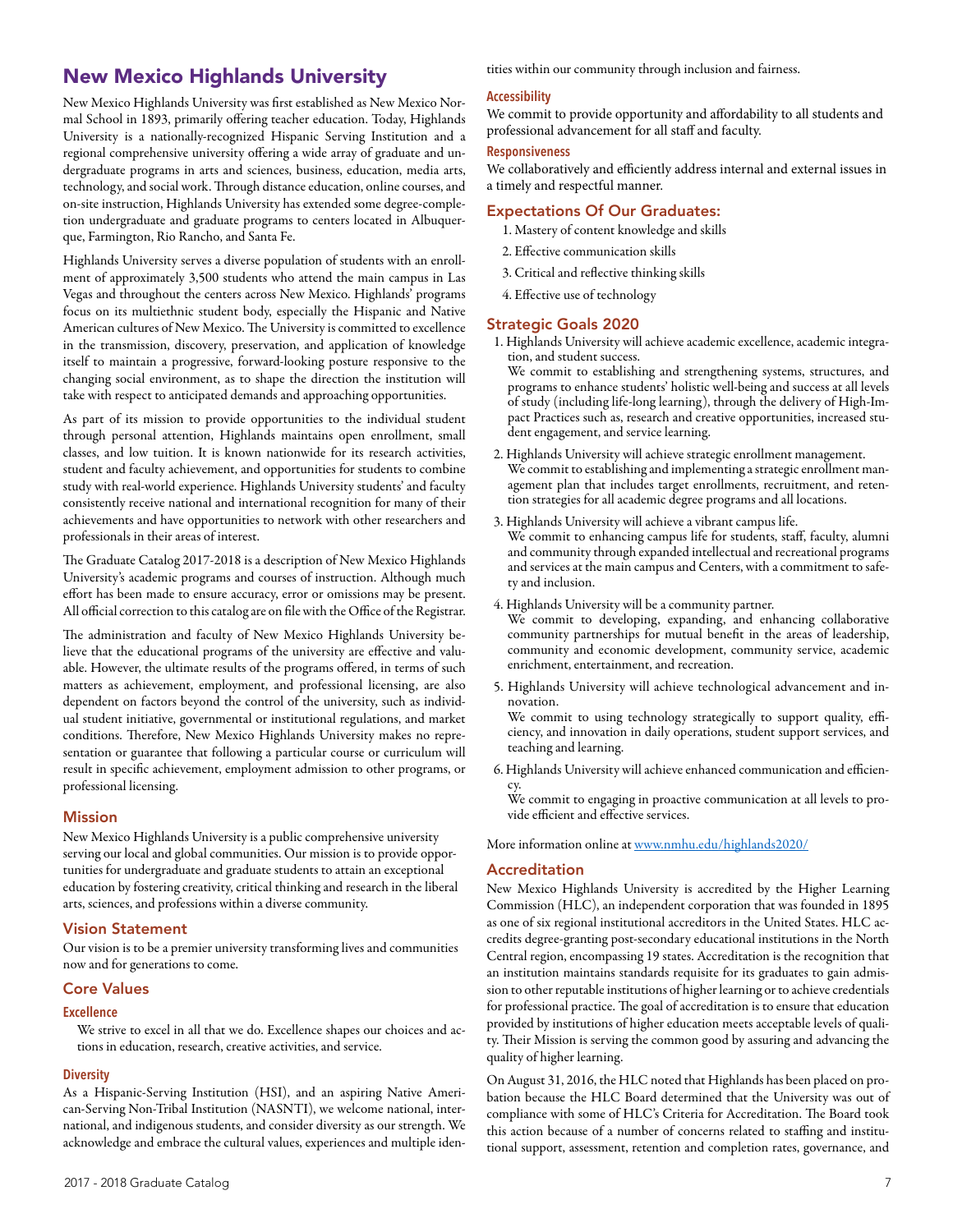#### institutional planning.

Probation is a public status signifying that an accredited institution is no longer in compliance with one or more of HLC's Criteria for Accreditation. The period of probation is not more than two years from the date that the Board placed the institution on probation. During the probation period, the institution remains accredited and has the opportunity to remedy the concerns noted.

The University is required to file an Assurance Filing no later than November 1, 2017 providing evidence that the University has resolved the concerns of the Board identified in the probation action and evidence that it meets the Criteria for Accreditation. The University will be required to host a comprehensive evaluation no later than December 2017 to demonstrate the concerns of the Board identified in its action have been resolved and the Criteria for Accreditation have been met.

At its meeting in June 2018, the Board will review materials related to this evaluation and determine whether the University can be removed from probation.

In most cases, because institutions on probation remain accredited, other institutions of higher education will continue to accept the institution's credits in transfer or for admission to a program at a higher degree level. However, students enrolled at an institution on probation and interested in pursuing a higher degree or transferring should contact any institution they plan to attend in the future to confirm the institution's admission and transfer policies. Highlands remains 100% committed to the accreditation process, and we look forward to working with the entire campus community to strengthen our University by resolving these issues.

#### **About the Higher Learning Commission**

The Higher Learning Commission accredits approximately 1,000 colleges and universities that have a home base in one of 19 states that stretch from West Virginia to Arizona. HLC is a private, nonprofit regional accrediting agency.

Faculty, staff, students, parents, and others from the general public with questions regarding HLC's work should contact the Higher Learning Commission by email at info@hlcommission.org or by phone at 312-263-0456.

For Highlands specific questions, please contact us at hlcinfo@nmhu.edu or visit our accreditation website at www.nmhu.edu/hlc.

## Campus Links

Academic Affairs www.nmhu.edu/vice-president-of-academic-affairs/

Academic Calendar www.nmhu.edu/current-students/academic-calendar/

Academic Support/Advisement/Testing www.nmhu.edu/office-of-academic-support/

Accreditation www.nmhu.edu/hlc

Admission of Students - Undergraduate www.newmexicohighlands.com/apply

Admission of Transfer Students – Undergraduate www.nmhu.edu/admissions/undergraduate-transfer-admissions/

 Admission of Students - Graduate www.nmhu.edu/admissions/graduate-admissions/

Albuquerque Center www.nmhu.edu/statewide-centers/highlands-albuquerque/

ARMAS – Achieving in Research Math and Science STEM Student Support Center www.nmhu.edu/student-support-services-armas-in-education/

#### nmhucowboys.com/

Board of Regents www.nmhu.edu/board-of-regents/

Business Office/Cashier/Student Accounts www.nmhu.edu/campus-services/business-office/

Campus Life and Conferences www.nmhu.edu/current-students/campus-life/office-campus-lifeconferences/

Campus Police www.nmhu.edu/campus-police/

Career Services Center www.nmhu.edu/career-services-center/

College of Arts and Sciences www.nmhu.edu/current-students/graduate/arts-and-sciences/

Commencement www.nmhu.edu/commencement/

Dean of Students www.nmhu.edu/office-of-the-dean-of-students/

Degree Audit – student degree plans https://banweb.nmhu.edu/prod/DW\_Adviser.P\_SignOn

Desire2Learn/E-courses www.nmhu.edu/current-students/e-courses/

Educational Outreach Services/Distance Education www.nmhu.edu/statewide-centers/educational-outreach-services/

Financial Assistance www.nmhu.edu/financial-aid/

Faculty-Staff Directory www.nmhu.edu/faculty-staff-directory/

Facundo Valdez School of Social Work www.nmhu.edu/current-students/graduate/social-work/

Farmington Center www.nmhu.edu/statewide-centers/highlands-farmington-center/

First Year Experience-Learning Communities www.nmhu.edu/current-students/first-year-experience-learningcommunities/

HU Cares/Student Advocacy and Support www.nmhu.edu/campus-life/hu-cares/

Highlands Homepage www.nmhu.edu Future Students: www.nmhu.com

HiSET Exam http://hiset.ets.org/

Human Resources www.nmhu.edu/human-resources/

Institutional Effectiveness and Research www.nmhu.edu/institutional-research/

International Students www.nmhu.edu/international-students/

Intramurals www.nmhu.edu/the-office-of-campus-life/intramurals

Language Learning Center www.nmhu.edu/Language-learning

Library

Athletics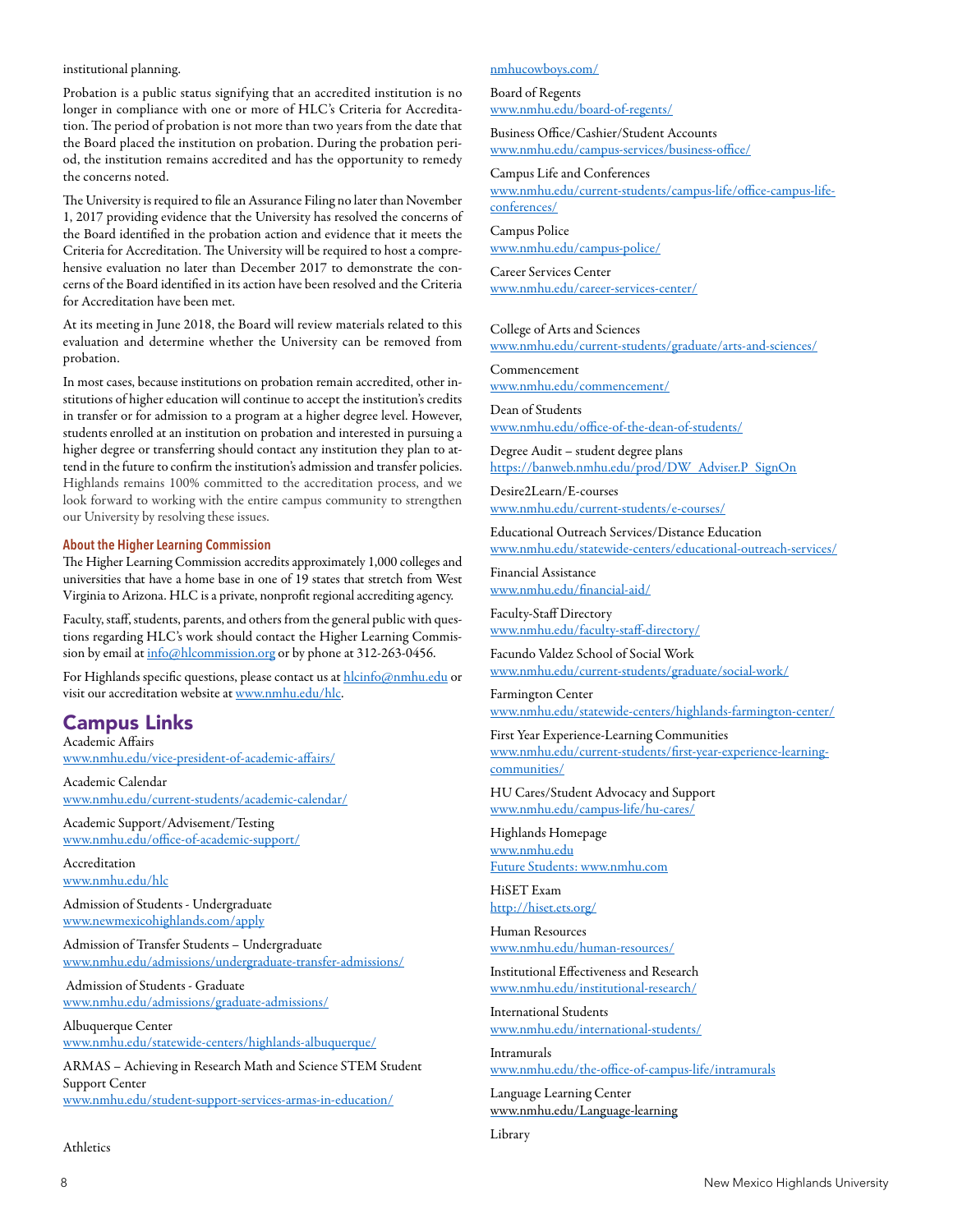#### www.nmhu.edu/library/about-the-library

Native American Student Services www.nmhu.edu/native-american-student-services

NetTutor 24/7 free online tutoring services www.nmhu.edu/student-support-services/

NMHU Alumni nmhufoundation.org/nmhu-alumni

NMHU Foundation/Donations and Community Engagement nmhufoundation.org

Office of the Dean of Students www.nmhu.edu/office-of-the-dean-of-students/

Outdoor Recreation Center www.nmhu.edu/outdoor-recreation-center/

Post Office www.nmhu.edu/?page\_id=21201

President's Office www.nmhu.edu/presidents-office/

Purple Pub Computer Lab www.nmhu.edu/?page\_id=21205

Registration www.nmhu.edu/office-of-the-registrar/registration/

Rio Rancho Center www.nmhu.edu/statewide-centers/highlands-rio-rancho-center/

Santa Fe Center www.nmhu.edu/statewide-centers/highlands-santa-fe/

Scholarships www.nmhu.edu/financial-aid/scholarships/

School of Business, Media and Technology www.nmhu.edu/current-students/undergraduate/school-of-businessmedia-and-technology/

School of Education www.nmhu.edu/current-students/undergraduate/education/school-ofeducation-departments/

Self-Service Banner - MyNMHU https://banweb.nmhu.edu/prod/twbkwbis.P\_GenMenu?name=homepage

Strategic Enrollment Management www.nmhu.edu/strategic-enrollment-management/

Student Employment www.nmhu.edu/career-services/jobs/

Student Government www.nmhu.edu/associated-students-of-new-mexico-highlands-university/

Student Handbook www.nmhu.edu/student-handbook/

Student Housing www.nmhu.edu/highlands-university-housing/

Summary Class Schedule https://banweb.nmhu.edu/prod/wwckschd.p\_disp\_dyn\_sched

Technical Help for Self-service Banner www.nmhu.edu/information-technology-services/technical-help-forstudents/

Transcripts www.nmhu.edu/office-of-the-registrar/transcripts/

Tuition and Fees www.nmhu.edu/office-of-the-registrar/tuition-and-fees/ TTY Switchboard 505-454-3003

Women's Center www.nmhu.edu/campus-life/womens-center/

Writing Center www.nmhu.edu/writing-center/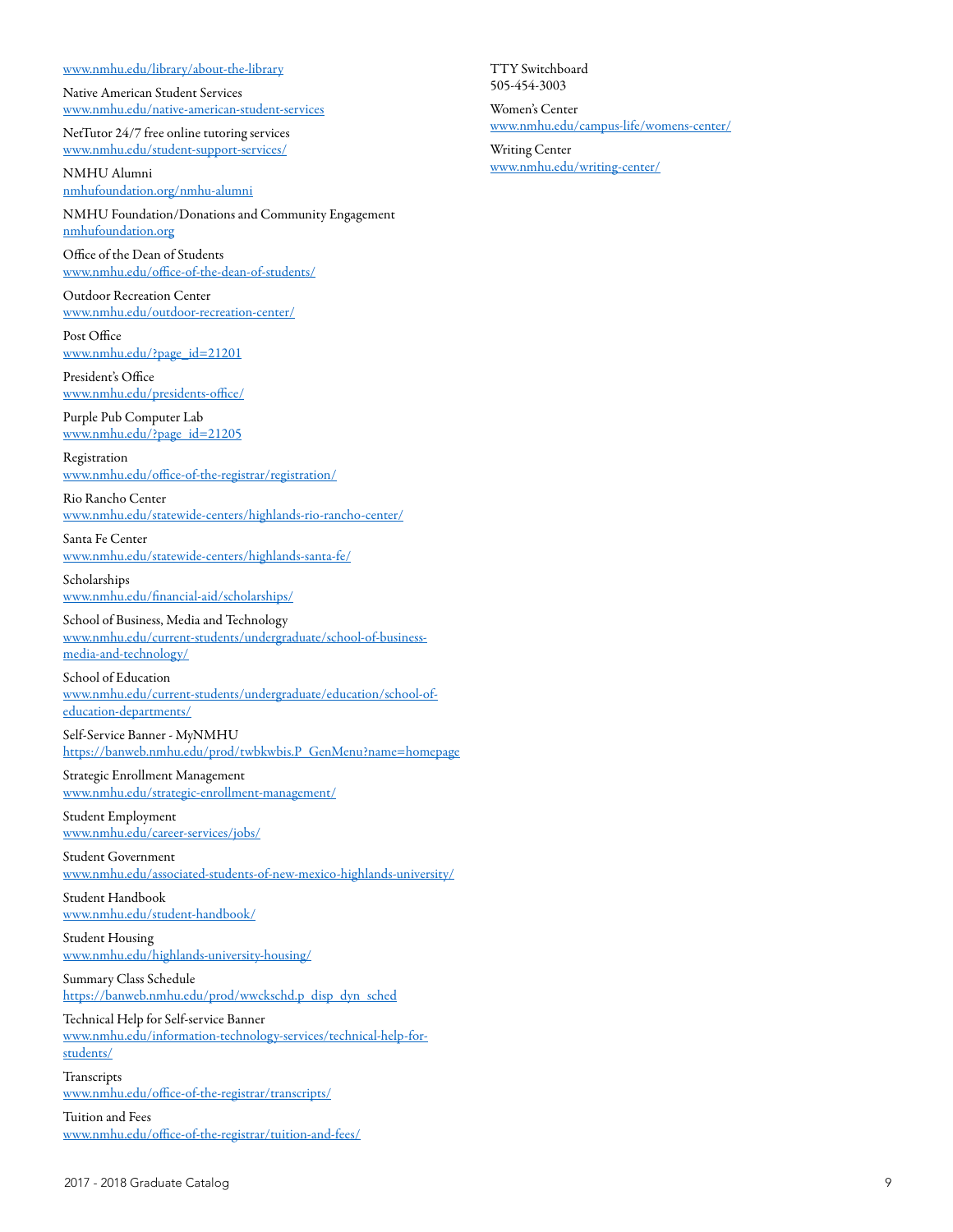## About this Catalog

The Graduate Catalog 2017-2018 is a description of New Mexico Highlands University's policies, undergraduate academic programs, and courses of instruction. Although much effort has been made to ensure accuracy, errors or omissions may be present. All official corrections to this catalog are on file with the Office of the Registrar. The General Information and Policy section of this catalog are continuously updated on Highlands' website, www.nmhu. edu. Course descriptions in this catalog are correct at the time of publication. See the Summary Class Schedule on Self Service Banner (MyNMHU) for updates to courses. The administration and faculty of New Mexico Highlands University believe the educational programs of the University are of high quality and Highlands graduates have excelled in a variety of careers. However, the ultimate results of the programs offered – in terms of achievement, future employment, and professional licensure – are also dependent on factors beyond the control of the University, such as individual student initiative and responsibility, governmental or institutional regulations, and market conditions. Therefore, New Mexico Highlands University makes no representation or guarantee that following a particular course or curriculum will result in specific achievement, employment, admission to other programs, or professional licensure.

New Mexico Highlands University reserves the right to change its instructional programs at any time. The provisions of this catalog are not to be regarded as an irrevocable contract between the student and New Mexico Highlands University. Course descriptions in this catalog are correct at the time of publication. See the Summary Class Schedule for updates to courses.

## Code of Conduct

The Highlands University Student Handbook, that is published each year, describes student services, the Code of Student Conduct, and related policies and procedures. Administered by the Dean of Student Affairs, the code sets the standards and expected behavior of students. Procedures for hearings, appeals, grievances, and complaints of discrimination/harassment are outlined in the Handbook. The Handbook is provided to new students; it may be downloaded at www.nmhu.edu, or a copy may be obtained from the Office of Dean of Students, Box 9000, Las Vegas, NM 87701.

Highlands University prohibits the use, distribution, manufacture, or possession of controlled substances on university property or as any part of any university activity.

## Students with Disabilities/Academic Accommodations

Students with a documented disability are eligible to receive appropriate and reasonable academic accommodations or auxiliary aids in accordance with the legal requirements of the Americans with Disabilities Acts (ADA), the ADA Amendments Act of 2008, the Vocational Rehabilitation Act of 1974 (as amended), and other laws governing the disabled. Accessibility Services also adheres to the professional code of conduct promulgated by the Association of Higher Education and Disability (AHEAD). Students wishing to receive academic accommodations may provide complete documentation to Accessibility Services as early as possible prior to each semester. It is the responsibility of the student to disclose a disability, to provide appropriate documentation from a qualified professional identifying the disability and recommend accommodation, and to request accommodations. To receive academic accommodations during attendance at New Mexico Highlands University, each student may supply appropriate clinical documentation of his or her disability. Each student must also submit a completed Highlands University Accessibility Services Application packet and a copy of his or her class schedule. Copies of these forms are available from Accessibility Services. Students approved for accommodations are expected to meet the same standards of academic performance as students without disabilities.

Accessibility Services is located in Suite 130, Room 134 of the Felix Martinez Building and may be reached at 505.454.3252 or via email at disabilities@ nmhu.edu. Out-of-classroom accommodations are governed by the policy

set forth in the previous paragraph. If a student needs auxiliary aids or services to participate in Highlands University programs, write to Accessibility Services, New Mexico Highlands University, Box 9000, Las Vegas, NM 87701 or email disabilities@nmhu.edu.

#### **Deadlines**

Students are strongly encouraged to document their disability and meet with office staff as early as possibly to ensure that the appropriate accommodations are in place before classes begin. If a situation arises during the semester, accommodations will be reviewed on a case-by-case basis. Accommodations will be in effect from the date of approval of a completed application.

#### Conduct Notice

Students with disabilities are held responsible for the same university standards of conduct as students without disabilities.

Disability-related records, including medical records, are confidential material and will be protected in accordance with FERPA regulations. Records are only used to assist in providing appropriate academic accommodations to the student.

Service animals are welcome on campus provided they meet all legal requirements. Service animals that present a health or safety threat to the campus community (including cleanliness issues) will be banned from campus unless significant preventive actions are taken by the owner to ensure future compliance.

More information about the policy and procedures relating to services to students with disabilities is in the Accessibility Services Handbook, incorporated herein by reference. This Handbook may be requested from Accessibility Services or may be downloaded from the Highlands University website, www.nmhu.edu/access.

## **Athletics**

Highlands University is a member of the Rocky Mountain Athletic Conference, NCAA Division II and fields eleven teams: five men's and six women's. They include baseball, women and men's basketball, women and mem's cross-country, football, women's soccer, softball, women's track & field, volleyball, and wrestling. NMHU also sponsors Vato's men's rugby as a club sport.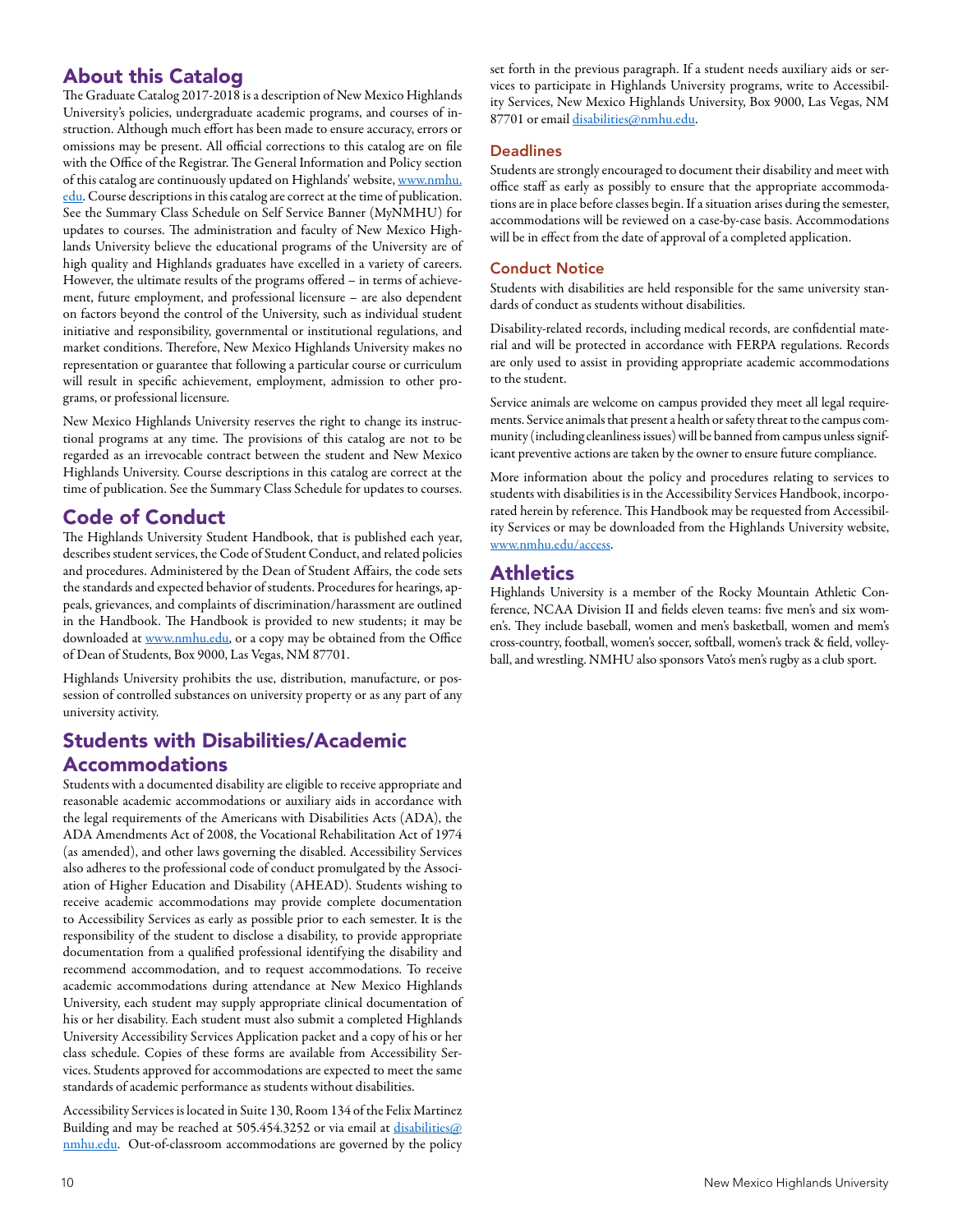## Graduate Admissions

Warren K. Lail, J.D., Ph.D., Dean of Graduate Studies, Interim Office of Graduate Studies Sininger Hall, Room 220 505.454.3266 E-mail: graduate@nmhu.edu The application for admission is available on our website, www.nmhu.edu

## Academic Calendar

www.nmhu.edu/current-students/academic-calendar/

## Degree-Seeking Students

Students wishing to receive a master's degree must apply for, and be admitted in, degree-seeking status. Admission may be granted in one of the following categories:

#### Regular Status

This status is assigned to an applicant who meets all the requirements for admission to graduate study:

- A 3.0 grade point average;
- A bachelor's degree;
- The required background in the area of proposed study;
- The required transcripts;
- The required test scores; and,
- All other requirements identified by the discipline.

#### Provisional Status

Students who lack one or more of the above criteria may be admitted in this status. An attachment to the letter of admission will show the conditions to be satisfied before the applicant may be assigned to regular status.

A maximum of 24 graduate credits may be earned in this status. Students may not submit a graduate program of study while in this status.

Typical conditions to be satisfied include the following:

GPA: When a student's grade point average in his or her undergraduate studies is below 3.0, he or she must complete the first 12 graduate credits and earn a GPA of 3.0 or better. Certain programs may require that the student earn at least a B in each class of the first 12 credits.

Bachelor's degree: A student who is in his or her last semester of undergraduate work at another accredited institution may be admitted in provisional status pending receipt of the bachelor's degree. The transcript showing conferral of the undergraduate degree must be received by midterm of the first semester of enrollment in graduate study.

#### First-Time Graduate Applicants from Other Institutions

Students who are in their last semester of undergraduate study at another institution may apply and receive provisional admission. However, the transcript showing conferral of the undergraduate degree must be received by midterm of the first semester of enrollment in graduate study.

#### First-Time Graduate Applicants from NMHU

Students who are in their last semester of undergraduate study but not within 12 semester credits of receiving their bachelor's degree may apply for admission and be assigned to this status. While students in this status may not enroll for graduate courses, they may apply and compete for scholarships or other opportunities requiring admission to a graduate program. Students should consult with the Financial Aid Office to determine the impact, if any, of this status. See the section, below, on advanced standing status.

#### Advanced Standing

Students who are within 12 semester credits of receiving their bachelor's degree may apply for and be admitted to a graduate program. This status limits enrollment at the graduate level to nine credits. If the undergraduate requirements are not met, the student must reapply for advanced standing each semester.

If, upon conferral of the undergraduate degree, other stipulations for regular admission must be satisfied, the status will change to "provisional" until all conditions have been met. If no other conditions have been assigned to the student's admission, then the status will be changed to "regular."

In cases where requirements are disputed, the Academic Affairs Committee will render a final decision, upon the recommendation of the adviser, graduate program coordinator/department chair/ and the college/school dean.

## Non-Degree Status

Non-degree status is principally for those who do not expect to work toward an advanced degree at Highlands University. Any person who has an earned bachelor's degree from an accredited institution and is in good standing at the last university attended may be admitted as a non-degree-seeking graduate student. Application for non-degree status may be made at the time of registration. In the application, non-degree-seeking applicants certify that they possess a bachelor's degree and are in good standing at the last university attended. Applicants are required to have an official copy of the transcript showing the award of the bachelor's degree sent to the Office of the Registrar before the end of the first semester of registration.

Credits earned as a non-degree graduate student will require the same quality and amount of work as similar credits earned in advanced-standing, provisional, and regular graduate status. Up to 12 semester credits earned as a non-degree graduate may be applied toward a master's degree, on the condition that the student was eligible for regular status at the time the courses were taken, the courses are acceptable to the discipline, and the approval of the chief academic officer, the Office of Graduate Studies, is obtained. A petition to apply non-degree credits toward a degree will be accepted only after the student has been admitted into a graduate program.

Non-degree students may not take a graduate course unless they would be eligible for that course as regular or provisional graduate students. Non-degree students are not eligible for financial assistance. Students in a licensure track may be eligible for loans.

## General Graduate Admission Requirements

This section of the General Catalog states Highlands University's general graduate admission policies. Additional information may be required or recommended, and separate procedures or deadlines may be established for specific graduate programs. Applicants must consult the section of the catalog that describes the particular graduate program of interest to them. General admission requirements include:

The completed Graduate Application for Admission, the \$15 one-time, nonrefundable application fee, two letters of recommendation, and a required essay must be submitted to the Office of Graduate Studies. At the same time, applicants also must have official transcripts of all previous college work sent to the same office. Admission cannot be complete until all of these materials have been received in an acceptable form. Application packets are available from the online and Office of Graduate Studies.

A new application is required for re-enrollment after a five-year absence. Students applying for readmission to the university after a five-year absence or more may be required to resubmit transcripts or other admissions materials. New Mexico state law allows the university to destroy student records five years after the last term attended. The Office of Graduate Studies will determine what materials, if any, the student will need to resubmit.

If a second master's degree or a change in major or concentration outside the college/school is sought, a new application is required, and entrance requirements for that program must be met. No work used toward the first master's degree may count toward the second degree.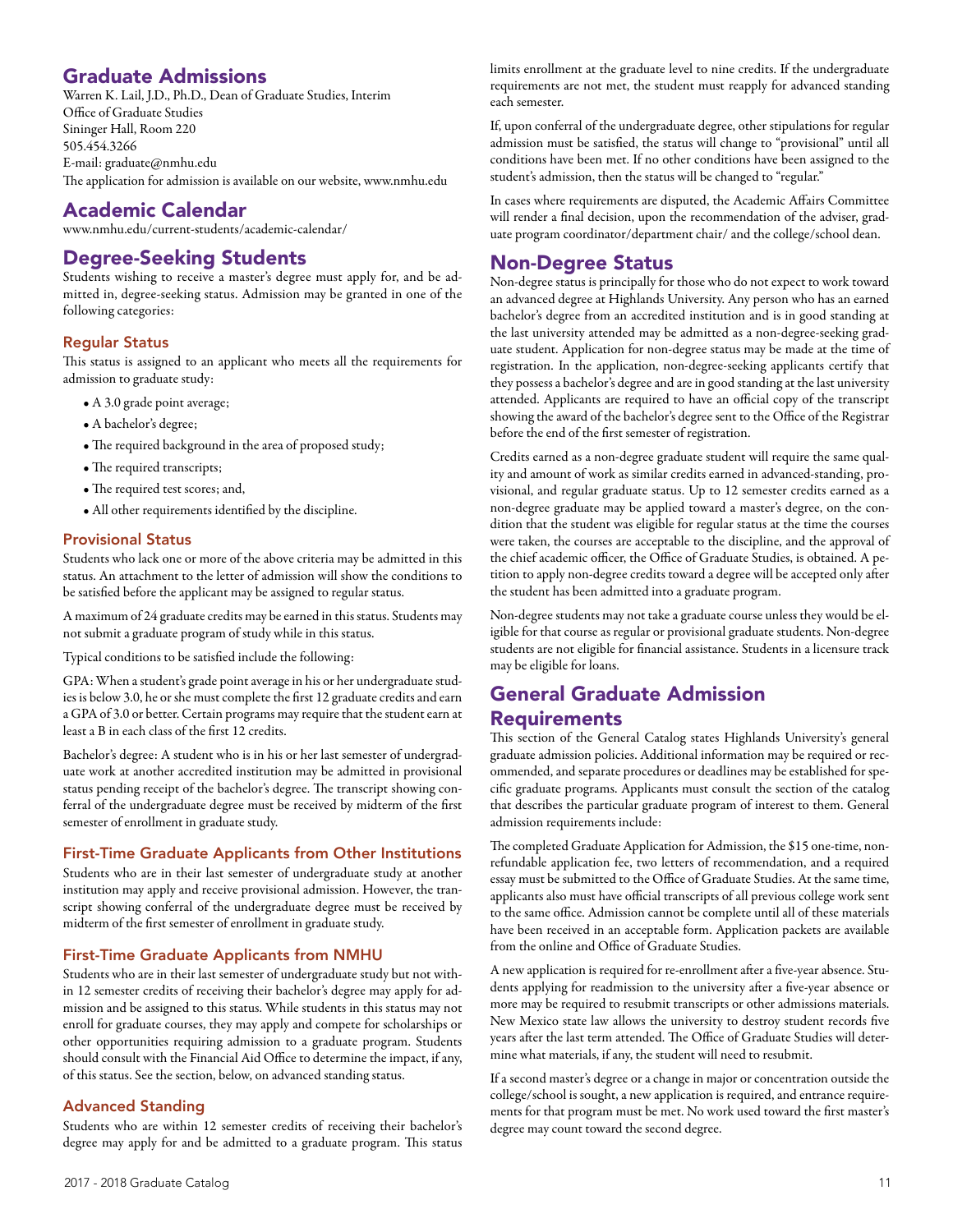It is strongly recommended that applicants for a master's program in psychology take the Graduate Record Exam (GRE). Although test scores are not required for other programs, they may be submitted.

The Test of English as a Foreign Language (TOEFL) is required of foreign student applicants.

Graduate students must have an earned bachelor's degree from an accredited institution of higher learning and present an acceptable undergraduate program (or evidence of comparable achievement) in the field(s) in which they intend to do graduate work.

Applicants are admitted on the basis of individual evaluation of transcripts and other supporting documentation. With the exception of minimum grade point average, requirements vary among the various graduate programs. Examples are:

Applicants to the graduate program in English must submit a 10-to-15 page writing sample, preferably a scholarly paper written for an upper-division English class.

Applicants to the media arts and computer science graduate programs must provide a portfolio with examples of academic, industrial or creative work.

Undergraduate credit requirements in the field of study are flexible; an undergraduate minor is usually adequate. Quality and breadth of coverage are the critical factors in determining the adequacy of undergraduate preparation. At least a 3.0 undergraduate grade point average must have been earned in the field(s) of the proposed graduate program.

Applicants may submit additional information in support of their applications (and may be required to do so for certain programs). In disputed cases, the final decision of whether the undergraduate preparation is adequate is determined by the discipline to which the student is applying, the dean of the college or school, the Academic Affairs Committee, and the Vice President for Academic Affairs. Other admissions considerations may include:

The discipline, the appropriate dean, the Academic Affairs Committee, the Vice President for Academic Affair, or the Office of Graduate Studies may require additional verification of eligibility for graduate work such as letters of recommendation and/or special examinations.

All applicants approved for a graduate degree program are admitted as regular or provisional graduate students. Provisional students may gain regular student status by meeting the criteria stated at the time of admissions.

Students who are within 12 semester credits of completing the requirements for a bachelor's degree but otherwise meet the requirements for admission as graduate students may, upon the recommendation of the appropriate dean, be granted advanced standing, permitting enrollment in certain graduate courses while the bachelor's work is being completed. A maximum of nine credits may be earned in this status.

Students who are completing the last semester of their undergraduate work but do not qualify for advanced-standing status may be granted provisional admission. Consideration will be given to applicants who otherwise meet the requirements for admission to graduate study. Students in this status may not register for graduate courses. This status is intended for the sole purpose of allowing students to compete for scholarships or other opportunities requiring admission to a graduate program.

Provisional graduate status may be granted to students with a bachelor's degree who, for reasons beyond their control, are not able to meet the timetable for admission to a graduate program. In the application, students certify that they possess a bachelor's degree and are in good standing at the last university attended. Admission files must be completed by the middle of the first semester in attendance or students will be subject to disenrollment for that semester.

Students who have an undergraduate grade point average below 3.0 or who are deemed to have course deficiencies in their major field may be admitted provisionally on the condition they earn and maintain at least a 3.0 grade point average for the first 12 semester credits of graduate work. This admission is granted upon the recommendation of the discipline and appropriate dean and with the approval of the Academic Affairs Committee.

Students with a bachelor's degree who wish to earn a master's degree in a field unrelated to their undergraduate work may arrange a special program of undergraduate and graduate courses to qualify for the advanced degree. Such a program could involve work comparable to a minor undergraduate program, and must be arranged in consultation with the discipline and dean concerned and the chief academic officer, Office of Graduate Studies.

Students whose undergraduate work was done in the United States must have earned a bachelor's degree from a regionally accredited institution or an institution that is a candidate for regional accreditation. In rare cases, students might have graduated from institutions that are not accredited. In these cases, admission must be approved by the discipline to which the student is applying, the dean of the college, the Faculty Academic Affairs Committee, and the vice president for academic affairs.

Transcripts and other valid records of previous colleges or universities attended should come from national examination councils (where applicable), approved colleges or universities, or other official state or federal agencies for education. These records will be evaluated for compliance with the admissions criteria of the university.

## International Students

Students whose undergraduate work was not done in the United States must submit evidence of having received a degree equivalent to the requirement for domestic students. Normally this will consist of a degree earned in an institution approved by national examination councils (where applicable), approved by colleges or universities or other official state or federal agencies for education. No exceptions will be considered, and this requirement is not subject to review. Applicants are expected to give evidence of an adequate command of the English language by earning a satisfactory score on any of the following English tests:

Test of English as a Foreign Language (TOEFL)

Composite score = 500 Paper based, 173 Computer based, and 61 Internet based

International English Language Testing System (IELTS) = Band 5.5

Step Eiken (Test in Practical English Proficiency) = Pre-1

For students applying to the School of Business, Media and Technology:

TOEFL Scores = 540 Paper based, 207 Computer based, and 76 Internet based

 $IELTS = Band 6.0$ 

Step Eiken = Pre -1

Information regarding testing may be obtained from:

#### TOEFL Services

Educational Testing Service

P.O. Box 6151

Princeton, NJ 08541-6151, USA

609.771.7100 or 877.863.3546 (Monday – Friday, 8 a.m. – 7:45 p.m. Eastern Time (New York), except for U.S. holidays)

609.771.7714 – TTY (24 hours a day, seven days a week for test takers who are deaf or hearing impaired)

www.toeflgoanywhere.org

#### IELTS Services

www.ielts.org/contact\_us.aspx

#### Step Eiken

www.eiken.or.jp/

www.stepeiken.org/forms/contact-form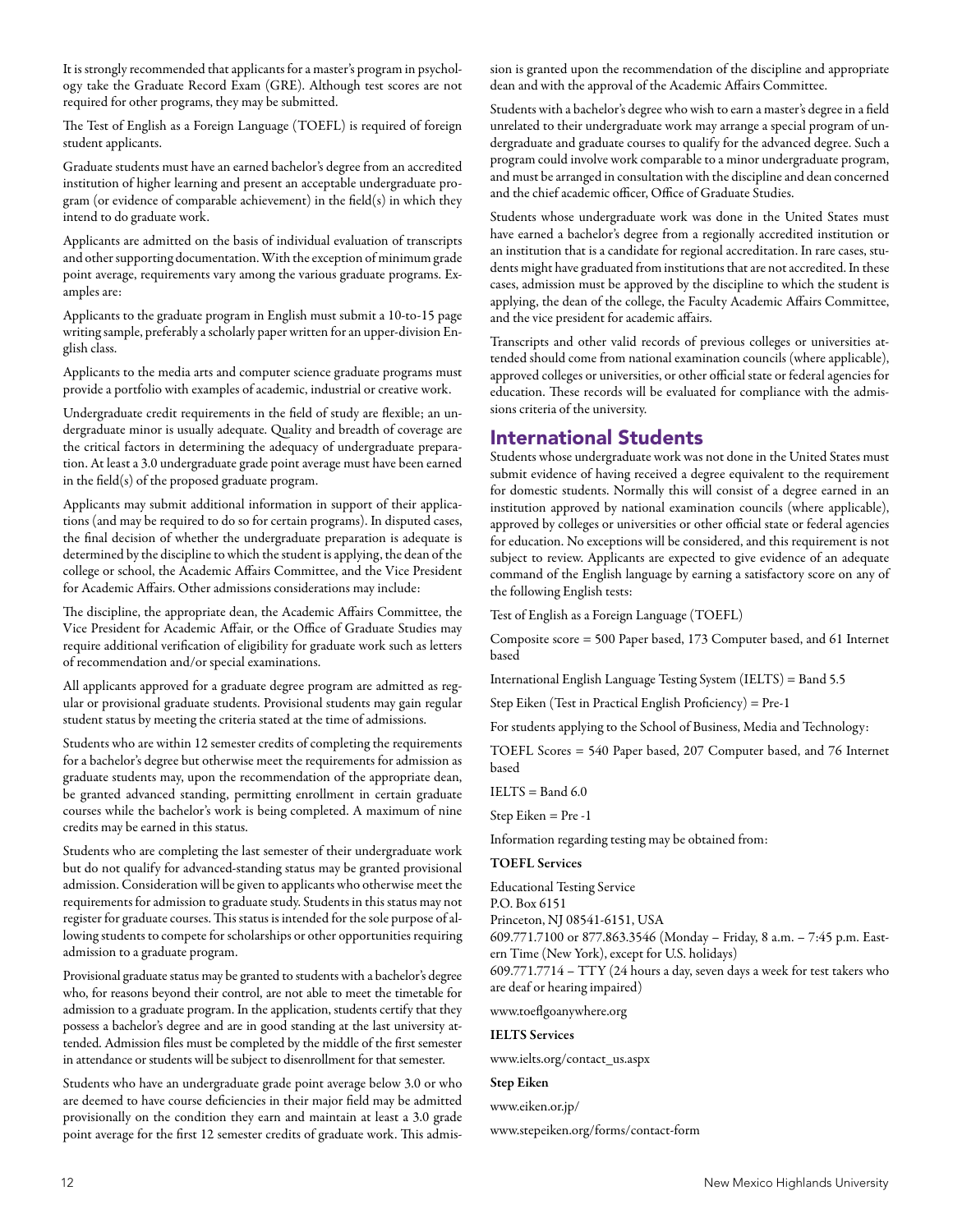All international students who seek graduate admission to Highlands University must submit a completed and signed application along with all required documents, nonrefundable \$15 USD application fee. Some programs might require additional documentation for consideration.

Applicants must submit the completed Financial Certificate form and official bank statements along with the application to Highlands University before immigration documents can be issued to the admitted applicant.

All international student applications must be received from the country or the current residence of the applicant, no exceptions.

Applicants from other countries in which English is an official language, but not the language of the majority or of instruction will be subject to these requirements. Exceptions for providing evidence of adequate command of the English language are:

Holding citizenship in English-speaking countries.

Holding citizenship in a country where the English language is an official language and the means of instruction.

Applicants must:

Possess the equivalent of a United States college degree Transcripts and other valid records of previous schools attended should come from national examination councils (where applicable), approved colleges or universities, or other official state or federal agencies for education. These records will be evaluated for compliance with the admissions criteria of the university;

Pay a \$15 (U.S.), one-time, nonrefundable application fee;

Submit the completed financial certificate for international admission to issue the I-20 form.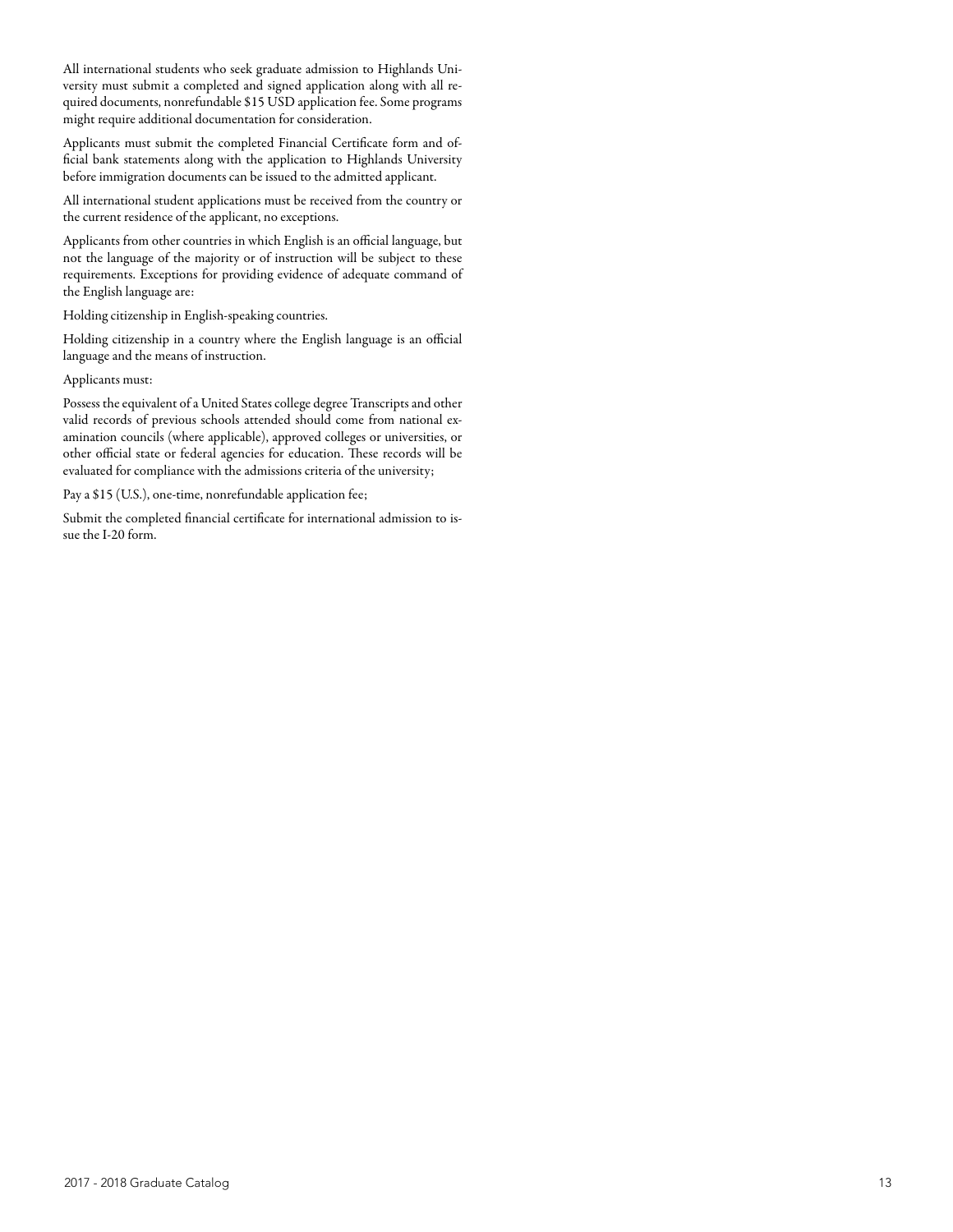## Academic Policies and Procedures

### Student Email

All NMHU students are assigned a Highlands email account. This account must be used for "Official" University communication between students, faculty, and staff members. Students may also use this account to communicate with family and friends. Please note that the password must be changed from the default password to something different. Before you can log into Desire2Learn, the password needs to be six characters long or longer and have a capital letter as well as a number. The default password is your birthday in the form of MM/DD/YY. You cannot reuse the default password. Your username and password provide access computer labs and other University services, such as Desire2Learn, Libraries, and Self-Service Banner. Look for student email access instructions on our NMHU home page at http://www. nmhu.edu/information-technology-services/technical-help-for-students/ or http://its.nmhu.edu/StudentEmail/index.html.

#### NMHU Student ID (Banner ID)

Highlands University does not use your Social Security Number to identify your account. You are assigned a Banner ID when you are admitted to the university, and will use the assigned ID number for all official University business. You can find your Banner ID in the top right corner of the screen when you log in to My NMHU Self Service Banner (@00999999).

#### Degree Audit

Degree Audit is a Web-based tool for students to monitor their academic progress toward degree completion. Degree Audit allows students and their advisers to plan future academic coursework. To access Degree Audit is www. nmhu.edu log-in to MY NMHU (Self-Service Banner). After you have logged into the secure area, click on Student, then Student Records, then the Degree Audit link.

#### Registration Periods

Registration periods are announced for the fall and spring semesters and the summer session each year. The specific dates, locations, and procedures are stated online on the schedule of classes for each semester or session. The schedule of classes may be viewed online at http://www.nmhu.edu/current-students/academic-calendar/. Students should receive academic advising before signing up for classes.

Early registration begins on the date noted in schedule of classes and continues through the Friday before late registration. Online registration is available through our website at www.nmhu.edu . For additional information or assistance, call 505.454.3438.

Late registration extends from the first day of classes through Monday of the second week of classes in the fall or spring semester and the first week of classes in summer sessions. During late registration, the selection of classes might be limited because many classes will already be closed. For specific semester dates, refer to the appropriate schedule of classes.

#### Approved Schedules

Each student's selection of courses is subject to approval by the assigned academic adviser. Requests for any exceptions to university academic regulations are reviewed by the Office of Academic Affairs for compliance with general university requirements. Students' course selections are subject to review, and a student may be withdrawn from a class if enrollment in the class violates an academic regulation of the university (such as those regulating course levels and maximum loads).

#### Auditing a Class or Classes

Audited classes do not count toward any graduation requirements of the university and are recorded with an AU on the student's transcript. Students registered for audited courses must attend a minimum of 70 percent of the scheduled class sessions.

Students who wish to audit must request this status at the time of registering for the class or through an official change to the approved schedule of classes. Changes from audit to credit or credit to audit may only be made with the instructor approval during the first eight weeks of a semester or the first four weeks of a summer session. Any changes after the deadline will require approval from the Provost. The exact deadline for changing the credit/audit status of courses is stated in the schedule of classes for each term.

#### Changes to the Approved Schedule of Classes

Changes to a student's approved schedule of classes must be made through the Office of the Registrar weekdays between 8 a.m. and 5 p.m. See the schedule of classes for additional information https://banweb.nmhu.edu/prod/ wwckschd.p\_disp\_dyn\_sched.

Instructors do not drop or withdraw students from classes. It is the student's responsibility to do so. Students who wish to drop or withdraw from all their classes must complete the formal procedure for withdrawing from school. Students who remain enrolled in a class after the deadline to withdraw will receive a grade (other than a "W") in the class.

#### Adding, Dropping, and Withdrawing Policies

The policy and deadlines for adding, dropping and withdrawing from courses are in compliance with state and federal policies, and designed to help a student understand their financial and academic obligations to a class or classes. Additionally, courses may be cancelled if under-enrolled, and faculty's planning for instruction may be affected by the number of enrolled students. Students that add or drop late may have a disruptive impact on faculty and other students in the class. Add, drop and withdrawal deadlines, therefore, help the university provide appropriate resources to faculty and classes. Students who add courses after they have begun are responsible for making up all missed work from before the add date in consultation with their instructors.

#### **Adding, Dropping and Withdrawing from Classes (for Full Term classes)**

The first six days of a semester constitutes the late registration period. During this period, students may add courses to their schedule, either in substitution for a class or classes being dropped or as an increase in the number of classes. The total number of credits allowed is subject to limits stated elsewhere in this section.

During the first two weeks of the semester, students may drop classes. Tuition charges will be adjusted, and the course will not appear on the student's transcript. After the drop period, students may withdraw from classes but may no longer add new classes or substitute different classes.

Withdrawal from classes is allowed through the 10th week of the semester. The course(s) will remain on the student's transcript, recorded with a grade of "W." In addition, students will be required to pay tuition charges and fees on any classes in which they are enrolled after the end of the late registration period, even though they subsequently withdraw from them. (The late registration period is defined above.)

Any courses added to original schedule of classes throughout the semester might result in overload tuition charges.

#### **Adding and Dropping Classes (Summer Session)**

The first week of an 8-week summer session course constitutes the late registration period. Courses must be added or dropped by Friday of the first week of the summer session. Students may withdraw from classes after this period and are required to pay tuition charges and fees as described elsewhere in this catalog. The course(s) will remain on the student's transcript, recorded with a grade of "W." For the last day to withdraw from summer term, refer to the online schedule of classes.

Summer classes shorter than 8 weeks will be defined as "Short Term" courses (see relevant sections below).

#### **Adding and Dropping Classes (for First or Second Half classes)**

For regularly scheduled classes that meet for 8 weeks (first or second half), as defined by the Academic Calendar, the following policy applies: courses must be added or dropped by Friday of the first week. Students have through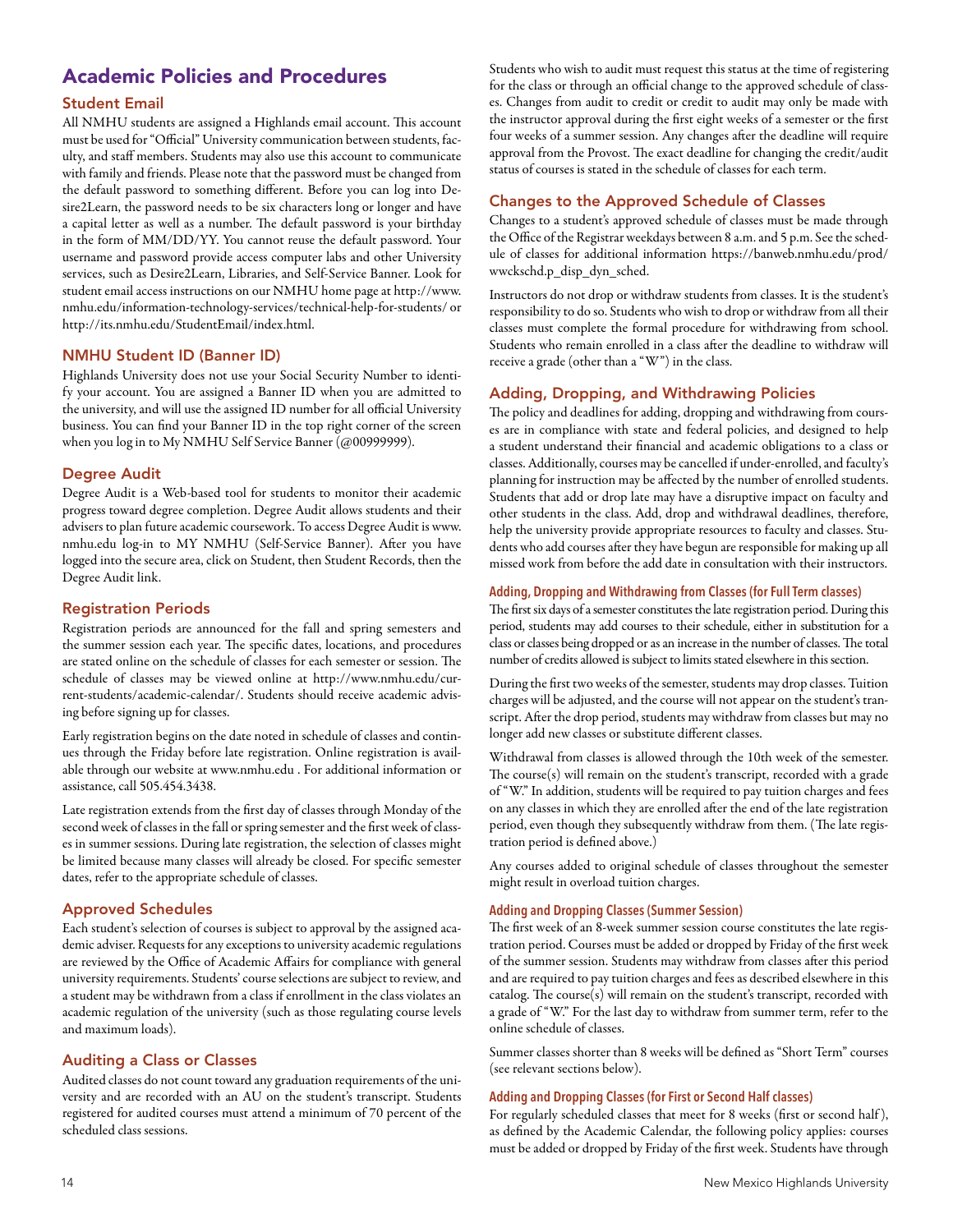the 4th week to withdraw from course(s). After the 4th week, students cannot withdraw and the course(s) will receive a grade (other than a "W") in the class. During the withdrawal period, students are required to pay tuition charges and fees as described elsewhere in this catalog. The course(s) will remain on the student's transcript, recorded with a grade of "W."

#### **Adding, Dropping and Withdrawing from Short Term Courses (six or fewer meetings)**

For Short Term, or non-standard, class schedules of six or fewer meetings (or online asynchronous classes of 2 weeks or less), courses must be added by the first day of class. The last day to drop the course is the second day of class (the day after the start date for online asynchronous courses).

The last day to withdraw is the third class (the third day of the course for online asynchronous courses). The course(s) will remain on the student's transcript, recorded with a grade of "W." In addition, students will be required to pay tuition charges and fees on any classes in which they are enrolled after the end of the add/ drop registration period, even though they subsequently withdraw from them.

#### **Adding, Dropping, and Withdrawing from Short Term Courses (seven or more meetings)**

For Short Term, or non-standard, class schedules of seven or more meetings (or online asynchronous classes of 3-8 weeks), courses must be added by the second day of class (the day after the start date for online asynchronous courses). The last day to drop the course is the third day of class (the third day of the course for online asynchronous courses).

The last day to withdraw is the fifth class (two weeks after the start date for online asynchronous courses). The course(s) will remain on the student's transcript, recorded with a grade of "W." In addition, students will be required to pay tuition charges and fees on any classes in which they are enrolled after the end of the add/drop registration period, even though they subsequently withdraw from them.

#### **Adding and Dropping Classes (for Independent Study or Directed Study classes)**

Students who wish to add an independent study or directed study class must do so following the add policy for full term classes, as described above. All other term policies (drop, withdraw, tuition) apply as well.

#### **Retroactive Add, Drop or Withdrawal**

Students may petition for retroactive add, drop, or withdrawal from classes if they can substantiate hardship with the above scheduling policies. Petitions for exception to policy may be obtained through the Registrar's Office. Petitions are reviewed by the VPAA/Provost and/or a faculty subcommittee of the Academic Affairs Committee who make a final determination.

#### **Withdrawing from the University**

If a student wishes to withdraw from Highlands University, he or she must do so officially through the Registrar's Office. Students who are unable to personally appear must contact the Registrar by phone, letter, email (registrar $@$ nmhu.edu), or fax (505-454-3552) to request assistance in completing the process of withdrawing. The last day to withdraw from classes is subject to change and is reflected in yearly academic calendars http://www.nmhu.edu/ current-students/academic-calendar/ as well as published in the Important Information document with the Summary Class Schedule on My NMHU.

Please refer to the Tuition, Fees and Financial Policies section of this catalog for a schedule of deadlines for full or partial refunds of tuition and fees.

#### **Credit Hours Defined**

All classes must conform to the Federal Credit Hour Definition below. By policy, assignment of credit hours is overseen and approved by the Academic Affairs Committee, the department chair, the dean, and the provost, via the Academic Affairs Committee and the Office of Academic Affairs.

#### **Federal Credit Hour Definition:**

A credit hour is an amount of work represented in intended learning outcomes and verified by evidence of student achievement that is an institutionally established equivalency that reasonably approximates not less than:

(I.) One hour of classroom or direct faculty instruction and a minimum of two hours of out-of-class student work each week for approximately 15 weeks for one semester or trimester hour of credit, or 10 to 12 weeks for one quarter hour of credit, or the equivalent amount of work over a different amount of time; or

(II) At least an equivalent amount of work as required in Paragraph I of this definition for other activities as established by an institution, including laboratory work, online/distance/hybrid courses, internships, practica, studio work, and other academic work leading toward to the award of credit hours. 34CFR 600.2 (11/1/2010)

Regular lecture courses must meet 750 minutes per credit hour and must include time for breaks. Labs require twice as much time (see the University Catalog course description for definition of specific labs). Courses that have unrestricted time, such as thesis, field project, etc., will be listed as TBA (to be announced).

#### Graduate Student Loads During a Semester

Each student's selection of courses is subject to approval by the assigned academic adviser and the dean in the student's major field. Requests for any exceptions to university academic regulations are then reviewed by the Office of Graduate Studies for compliance with general university requirements. Students' course selections are subject to review, and a student may be withdrawn from a class if enrollment in it violates an academic regulation of the university (such as those regulating course levels and maximum loads).

Nine graduate credit hours constitute a full load for graduate students; the maximum load per semester for full-time graduate students is 16 semester hours. For students with full graduate assistantships, the maximum load is 12 hours. A maximum of six hours is recommended for persons in full-time employment. Overloads will be allowed only in exceptional cases of demonstrated superior performance and must be approved by the adviser or school dean and by the chief academic officer. An absolute maximum course load is 20 hours of credit in a semester.

A full-time graduate student is advised against employment for more than 20 hours per week, including graduate assistantship service requirements.

#### Graduate Student Loads During a Summer Session

Graduate students may register for no more than nine semester hours of credit during the summer session; the recommended maximum load is six semester credits. Summer session students with six or more credits are identified as full-time students.

Students may not enroll in graduate courses in deficiency areas until appropriate prerequisites are completed. If a recommended prerequisite is at the 400-500 levels, the student may be permitted to take the 500-level offering, but the course will be required in addition to the minimum 32 credit hours needed for the master's degree.

#### Course Numbers and Levels

Graduate Division: Courses numbered from 500 through 599 are for graduate students; undergraduate students may be enrolled in the same course under a 400 number. In this case, the graduate students in 500-level courses will be required to demonstrate graduate-level proficiency in the work. Graduate students must enroll in the graduate course number. No undergraduate course will count toward the graduate degree. Undergraduate students must enroll in the undergraduate course number. No graduate course will count toward the undergraduate degree. Courses numbered 600 or above are only for graduate students.

Only undergraduates with advanced standing and graduate students may enroll in 500-level courses. The 500-level course taken by an undergraduate with advanced standing will only apply to the graduate degree and not to the undergraduate degree.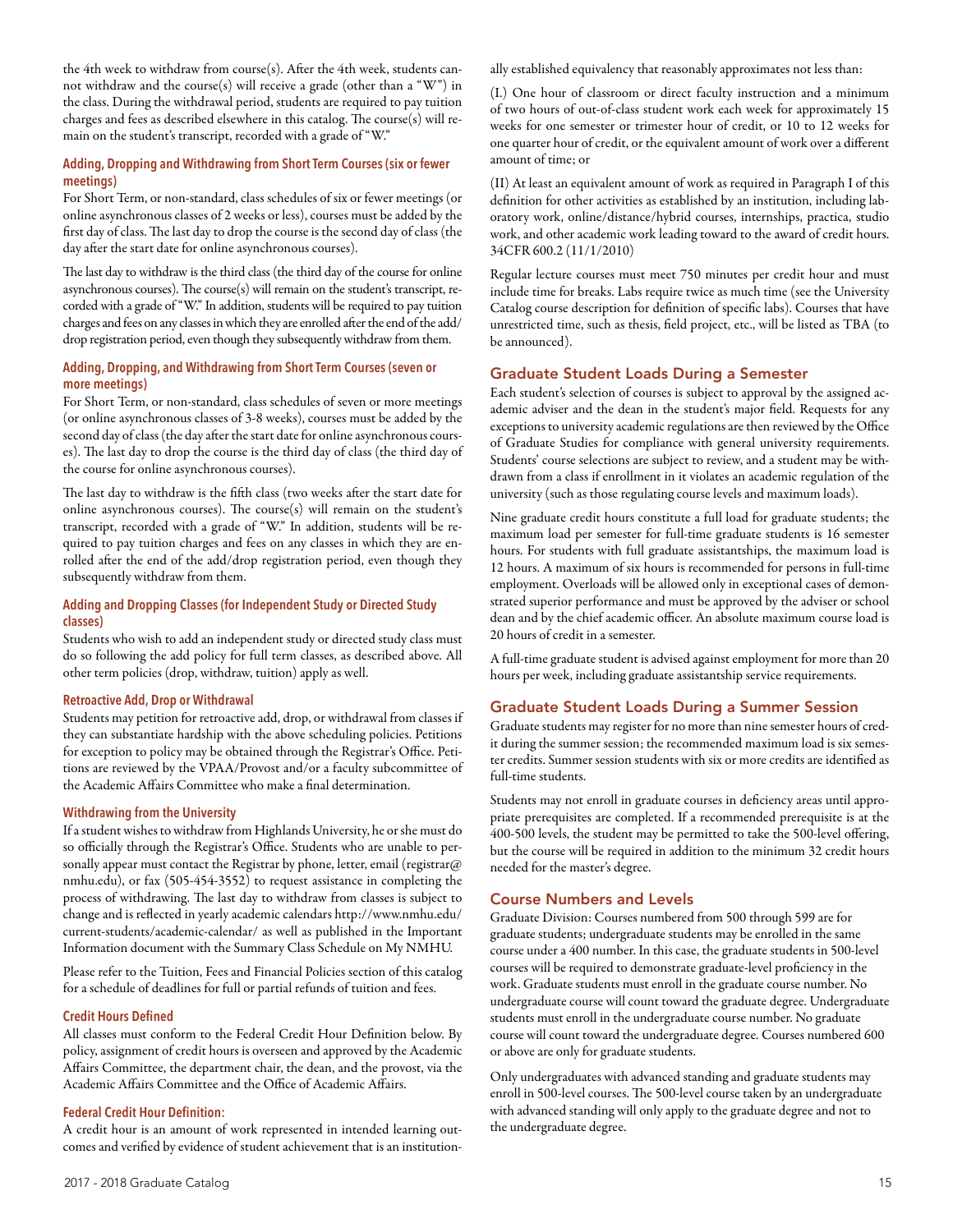Only graduate students may enroll in 600-level courses. No exceptions may be made to this rule.

#### Regarding Tuition and Fees

If a formal withdrawal from school occurs within the drop period, no courses will appear on the transcript for that term. If a formal withdrawal occurs after the drop period, grades of W are entered for the classes. Students who leave school without completing an official withdrawal from school will receive grades of F for that term. The last day to withdraw from school may coincide with the last day to withdraw from class. For specific information, contact the Office of the Registrar at 505.454.3438.

#### Distance Learning

The distance learning modalities (online course types) offered at NMHU fall under one of the six following categories.

The face-to-face delivery modality is the traditional instructional method in which students and faculty meet at the same physical location at the same time. The face-to-face modality is not a distance learning modality, but is integral to some of the distance learning modalities. Therefore, there are seven course types at NMHU: face-to-face, enhanced, interactive video conferencing, hybrid, blended, synchronous, and asynchronous.

#### a. Enhanced

Enhanced delivery is a traditional, face-to-face class that meets at regularly scheduled times in a physical classroom. Then, faculty use an online learning management system (LMS) to communicate with students and provide access to course content and resources. For example, Enhanced Delivery uses the LMS as a supplement to a face-to-face class, which is the primary mode of learning.

#### b. Interactive Video Conferencing (IVC)

Faculty and students are based at a University facility, and instruction is delivered synchronously by video conferencing to classrooms at remote sites. (Formerly known as Interactive Television, or ITV.) For example, face-toface instruction occurs in a campus classroom while being broadcast live, in real time, to classrooms at sites.

#### c. Hybrid

Hybrid courses use multiple synchronous delivery modalities (face-to face, web conferencing, teleconferencing, and/or IVC). For example, a course will have a fixed lecture time to facilitate discussion of class topics or to present assigned projects online. Although the class will be taught at a physical location, some students will be participating at remote locations live, in real-time, through the use of various instructional technologies.

#### d. Blended

Blended courses combine synchronous and asynchronous (non-simultaneous) delivery modalities. A portion of the face-to-face and/or IVC instruction (contact-time) is replaced by web-based learning activities. The asynchronous portion of class dialogue does not occur live, in real-time, but happens through web-based learning activities (course emails, discussion forums, blogs, etc.). For example, a Blended class may meet face-to-face every other week, but require asynchronous web-based instruction for the alternating weeks.

#### e. Synchronous

Synchronous delivery is online learning in which instruction and learning occur at the same time, but not necessarily in the same physical location. Students and instructors meet in regularly scheduled weekly sessions. For example, faculty will present content live, and allow the students to discuss the content and raise questions within a virtual classroom. Students and faculty communicate live, in real-time.

#### f. Asynchronous

Asynchronous delivery is online learning in which all content is delivered online with no requirement for synchronous (simultaneous) activities. Delivery of asynchronous teaching

and learning enables faculty and students to address course content without being online at the same time. For example, students participate in webbased learning activities; asynchronous class dialogue does not occur live, in real-time, but happens through web-based learning activities (course emails, discussion forums, blogs, etc.).

#### Grades and Grading Policies

This section states policies regarding grades given at Highlands University, computation of grade averages, and academic warnings. Effective Fall 2015, a fractional grading system was adopted. Faculty have discretion is using fractional grading.

Student may appeal a final grade by completing and processing Grade Appeal Form available through the academic dean if the student is unable to resolve the issue with the faculty member. Office of Associate Vice President for Academic Affairs.

#### **Graduate Grades**

The following grades are reported for graduate students at the university. As appropriate, they appear on midterm reports, semester or summer term grade reports, and transcripts.

 $A+$  = Excellent (4 points)  $A =$  Excellent (4 points) A-= Excellent (3.7 points)  $B+$  = Above Average (3.3 points) B =Above Average (3 points)  $B = A$ bove Average (2.7 points)

 $C+$  = Average (2.3 points)

- $C = Average(2 points)$
- D = Below Average, but passing (1 point)
- $F =$  Failure (0 points)

Some programs may have stricter scholastic requirements; students must check with their academic adviser.

#### **Marks**

The following marks are reported for graduate and graduate students at the university. As appropriate, they appear on midterm reports, semester or summer term grade reports, and transcripts.

W – Withdrawal from the Class. Regulations for the W grade are stated in this catalog.

AU – Audit. No credit is given for the course, but attendance is required in at least 70 percent of the scheduled class sessions.

S – Satisfactory. Used for proficiency courses and some developmental courses, some practicum courses, institutes, workshops, field project, and the completed thesis. Indicates satisfactory completion of course requirements.

R – Repeat. Used exclusively for developmental and proficiency courses. Indicates that course requirements have not been satisfied and that the course must be repeated to satisfy the proficiency requirement.

U – Unsatisfactory. Used for proficiency courses and some developmental courses. Indicates unsatisfactory in course requirements.

PR – Progress. Used only for thesis, field project, senior readings, and some practicum courses (and as a midterm grade for graduate seminar courses). Indicates that acceptable progress has been made. To receive a permanent grade of S, the student re-reregisters for the course until the course requirements are completed.

NP – No Progress. Used for thesis, field project, senior readings, some practicum courses, and as a midterm grade for graduate seminar courses to indicate that acceptable progress has not been made.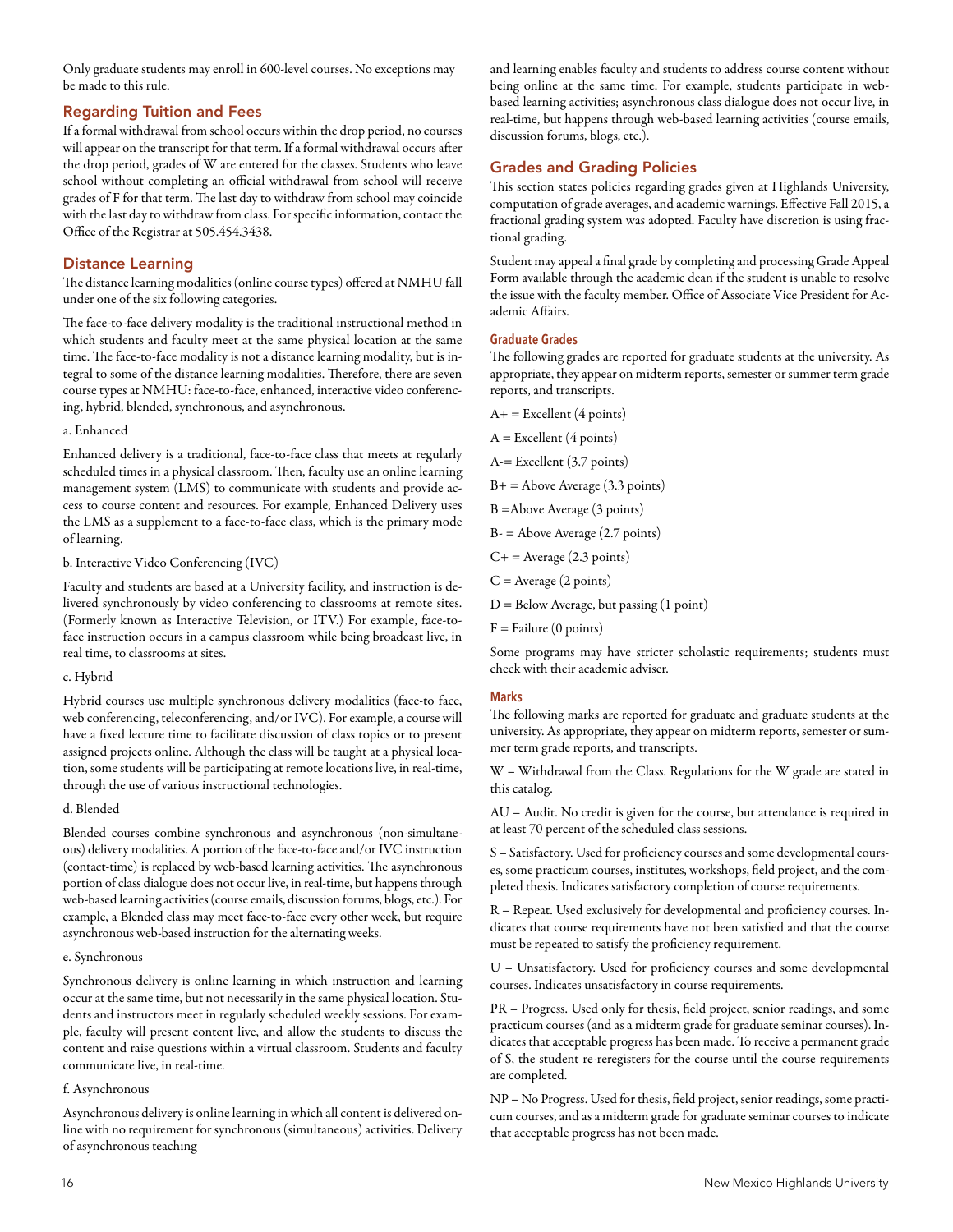I – Incomplete. Given at the discretion of the course instructor only when circumstances beyond the student's control prevent completion of course requirements within the established time. The student requests an incomplete in lieu of a final course grade from the instructor, whose approval is required. The instructor reports the I and files a form with the Office of the Registrar documenting the work requiring completion and other conditions. An incomplete not completed within one calendar year automatically becomes an F for both undergraduate and graduate students. (The instructor has the option of setting a terminal date of less than one year.) Students should not re-reregister for a course in which they have an I; if they do so, the I will become an F at the time when a grade is awarded in the reregistered course. Students are responsible for tuition for any repeated course.

CR – Credit. Used only for transfer credits.

Graduate Grade Point Average

Following are the allowable grades and associated grade points for graduate students:

 $A+=4.00 A = 4.00 A = 3.7 B = 3.7 B = 3.00 B = 2.7 C = 2.3 C = 2.00$  $D = 1.00$  F = 0.0

The sum of the earned quality points is divided by the number of credits to calculate the grade point average (GPA). The following is a sample calculation:

A student earns the following grades in five classes during a certain semester:

 $4$  hrs.  $A = 16.0$  pts.

6 hrs.  $B = 18.0$  pts.

 $3$  hrs.  $C = 6.0$  pts.

 $2$  hrs.  $D = 2.0$  pts.

15 hrs.  $= 42.0$  pts.

GPA calculation is:  $42.0 \div 15 = 2.80$  grade point average.

GPA requirements are stated in subsequent sections.

Graduate Grade Point Average

Following are the allowable grades and associated grade points for graduate students:

 $A+ = 4.00 A = 4.00 A = 3.7 B+ + 3.7 B = 3.00 B = 2.7 C+ = 2.3 C = 2.00$  $D = 1.00 F = 0.0$ 

The sum of the earned quality points is divided by the number of credits to calculate the grade point average (GPA).

#### Satisfactory Academic Progress

Students who maintain the minimum academic standards shown in the scale below will be considered in good academic standing and will be considered to have demonstrated satisfactory academic progress. Students must show evidence of satisfactory progress toward a college degree to avoid academic probation and dismissal, and to continue to be eligible for financial aid through most financial aid programs.

| Cumulative Credit Hours Graded    | Required (GPA)      |
|-----------------------------------|---------------------|
| 1-9 graduate credits graded       | 2.75 cumulative GPA |
| 9 or more graduate credits graded | 3.0 cumulative GPA  |

#### Repetition of a Course

A student may repeat any course, but will receive credit only once toward degree requirements and graduation unless otherwise noted in this catalog. The most recent grade received will be used in the calculation of the cumulative grade point average. Course Repeat Forms are available in the Office of the Registrar and must be completed by the student who is repeating a course. The student's transcript will be coded to reflect that the course was repeated, and the cumulative grade point average will be adjusted. Repeat coursework may not be eligible for financial aid and students are advised to consult with the Financial Aid Office prior to repeating any course.

#### Midterm Grades

The faculty submits midterm grades for each student in each class to the Office of the Registrar in the fall and spring semesters according to the schedule announced in the online schedule of classes. (No midterm grades are submitted for short-term courses.) These grades are displayed for viewing by the student on the Highlands University secure website, www.nmhu.edu and HU Mobile. These reports serve to inform students and advisers of a student's progress so any problems in class performance can be addressed. If discrepancies occur at this time in the student's schedule of classes, the student should proceed immediately to the Office of the Registrar to correct the schedule. Midterm grades do not appear on transcripts and are not kept as a permanent record.

#### Academic Dismissal

Academic dismissal is issued to students who do not meet the required GPA after being on academic probation for two consecutive semesters. Dismissals will be for one calendar year from the posting of semester grades. The Office of Graduate Studies will notify students of their academic dismissal immediately after semester grades are posted. To appeal one or more grades, the student must complete a Grade Appeal Form available in the Office of Academic Affairs and the Office of Graduate Studies.

Students may also appeal the dismissal itself to the Academic Affairs Graduate Subcommittee within 30 days of the beginning of the semester when the dismissal begins. If the appeal is approved, the dismissal may be waived or shortened to on semester.

During the period of dismissal, students may not register for classes, live in student housing or participate in student activities at Highlands University. No credit will be granted for courses taken at other institutions while under dismissal at Highlands University. After a dismissal, a student must petition for readmission in the Office of Graduate Studies.

Student suspended or dismissed from another institution are not eligible to enroll at Highlands University until they have searched the suspension or dismissal period of that institution.

#### Academic Integrity

Highlands University is an academic community and, as such, is dedicated to the principles of truth and academic honesty. When a student commits academic dishonesty, the integrity and reputation of the university is undermined.

Academic dishonesty occurs when a student engages in any of the following activities on any graded exercise or examination:

Academic Dishonesty: Any behavior by a student that misrepresents or falsifies the student's knowledge, skills, or ability.

Plagiarism: The process of using the ideas, data, written work or language of another person, and claiming it as original or without specific or proper acknowledgement, including, but not limited to, copying another person's paper, article, computer or other work and submitting it for an assignment; or copying someone else's ideas without attribution; or failing to use quotation marks where appropriate; or copying another person's idea or written work and claiming it as original without acknowledgment of the original author or creator.

Cheating: A student's use of, or attempt to use, unauthorized notes, texts, visual aids, electronic devices, assistance, copies of tests, material or study aids in examinations or other academic work to misrepresent his or her knowledge, skills, or abilities.

Collusion: Secret cooperation between students in order to cheat or plagiarize.

Facilitation: One student knowingly helps or attempts to help another student to violate any provision of this policy.

Fabrication: A student submits contrived, altered or false information in any academic work product, exercise or examination.

Multiple Submissions: A student submits, without prior permission, any work submitted to fulfill another academic requirement.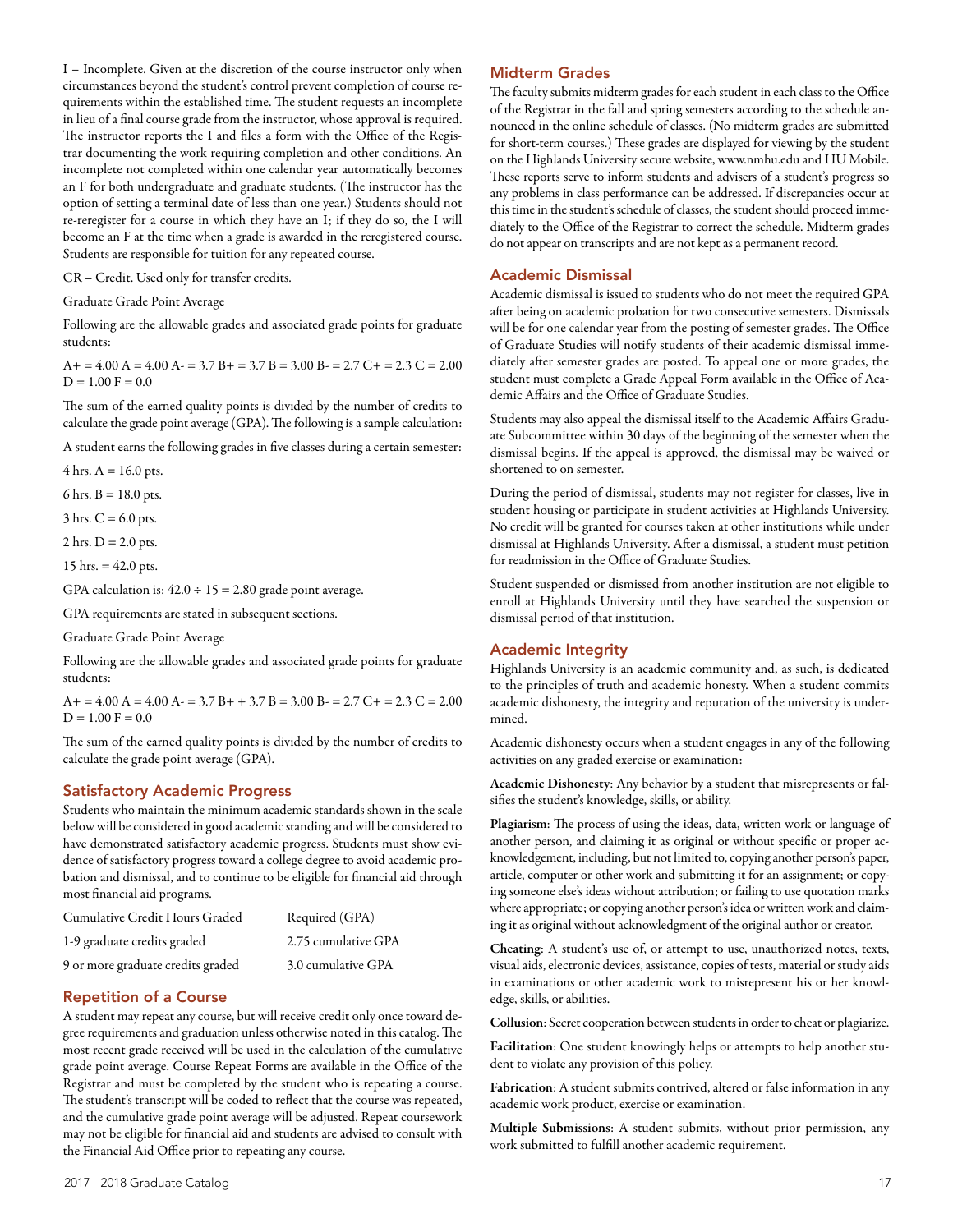Falsification of Records: A student alters a transcript or academic record, without authorization, or misrepresents information on a resume, either before or after enrolling as a student in the University, to unfairly improve his or her grades or rank or those of another student.

At Highlands University, academically dishonest students are subject to a number of punitive measures by instructors or the university. These punitive measures must be supported by documentation and evidence. Students found to practice academic dishonesty are subject to expulsion from Highlands University. Accusations of academic dishonesty may be appealed through the Office of Academic Affairs. Further guidance on academic dishonesty is available in the student and faculty handbooks.

#### Class Attendance

Persons whose names do not appear on the class list or roster are not registered for the course. Fundamentally, a person who is not registered has no relationship with Highlands University and is not entitled to any services including instruction, testing, evaluation, disability services, or submission of a grade.

Professors may not permit students to attend classes without being registered. Students whose names do not appear on class rosters are to contact the Office of the Registrar to resolve the matter. Students can check online for the status of their class registration or enrollment.

Students are expected to attend all class meetings. Those who are absent because of circumstances beyond their control may be required to make up work missed during the period of absence. Excessive absences can adversely affect a student's grade or result in an F. The attendance policy should be available on the course syllabus or in writing from the professor.

If a student's conduct in class interferes with others, is disruptive of teaching, or is contrary to the established class practices, the instructor may ask the student to leave the class.

#### Scheduled Class Meetings

No change in the scheduled class days and hours may be made without the approval of the chief academic officer and the registrar, even though all students in the class concur in the change. Any temporary departure from the schedule is to be prearranged through the chief academic officer.

Room changes may be made by instructors only through the registrar and school/college dean. Instructors are not to change rooms without this approval. Classes are not to be transferred to private facilities. Students are not to register for classes that are scheduled to meet in overlapping times or days.

#### Final Examinations

The schedule of final examinations is listed in the online schedule of classes for each term. The exam schedule is also noted on the university's website: www. nmhu.edu. The final examination period for each class is a part of the semester's instructional time and is to be so used by the instructor of the course.

Any departures from the scheduled time or day for a final examination must be approved in advance by the chief academic officer. Faculty members are not to adjust the schedule on their own initiative, even though all of the students in the class concur in the change. If a student would experience a great personal hardship through attendance at a regularly scheduled final examination, the instructor of the course may agree to give an "incomplete" or to give an individual early examination. If a student fails to take a final examination, the instructor will decide whether the grade for the course will be an F or an incomplete. Each case should be decided on its merit. Circumstances beyond the student's control should result in the I grade.

#### Independent Study, Independent Research, and Directed Study

Independent study and independent research courses are for individual work by a student under supervision of a faculty member on a topic agreed upon between them. A form describing each independent study course is approved by the academic dean in which the course is offered and the Dean of Graduate

Studies, and submitted to the Office of the Registrar at the time of registration. The university offers graduate independent study and research courses under the numbers 590, 592, 690, and 692. These are variable-credit courses offering students and faculty supervisors a choice in the extent of the project and the corresponding amount of time to be spent and academic credit to be earned.

Policies on graduate independent study/research are stated in the Graduate Policies in the Graduate Student Handbook http://www.nmhu.edu/current-students/graduate/graduatehandbook and within the individual academic degree requirements section of this catalog.

Directed study courses are designed for an individual or a small group of students who need a particular course to complete their program of study and are under the direction of a faculty member. The faculty member's permission is required at the time of registration for the course. The directed study form is to be approved by the academic and graduate deans and submitted to the Registrar's Office at the time of registration.

The content of the course and credits awarded may be that of a regularly offered course with the exception of core curriculum courses. Special circumstances under which these courses may be offered are:

The student(s) needs the class to graduate before the next time the regular course is to be scheduled; and, a course substitution is not feasible.

Directed study courses are offered under the numbers 593, and 693. The title of the directed study must be identified on the form consistent with the course number and title that it will substitute for such as SPED 593 Classroom Management in Special Education. The course syllabus must be attached to the directed study form.

#### **Practicum, Internship, and Field Project Courses**

These titles are used for courses that students undertake with the joint supervision of a work-supervisor and a university faculty member, either at an on- or off-campus site. Often they are offered with a variable-credit option allowing students a choice in the extent of the work and thus in the amount of academic credit to be earned.

Registration in these courses requires permission of the faculty member who will serve as faculty course supervisor.

#### **Testing Out of Classes by Special Examination**

The following regulations apply to the testing-out procedure at the university. Permission to undertake the special examination is requested on a form available in the Office of the Registrar directly to the academic department of the course being requested to test out. The request must be approved, and the form must be submitted to the Office of the Registrar before the special examination can be administered.

Applicants for special examination must meet the conditions stated in A and B below:

A. A student is eligible to apply for special examination to test out of a class offered at the university if the student meets one of the following conditions:

A course has been taken with similar content, but credit has not been received for reasons other than failure.

There has been private tutoring, e.g., private instruction in music.

The student has had successful work experience involving extensive preparation in the field.

The student has produced a work of recognized merit or presents other evidence of mastery in the field.

B. A student eligible under A above must also:

Have been a resident student at this university for at least one semester.

Have at least a 3.0 grade point average in the field and at least a 2.0 grade point average in all previous university work.

Limit the total number of requests for special examination to 12 credits. (Exceptions to this limit must be approved by the chief academic officer.)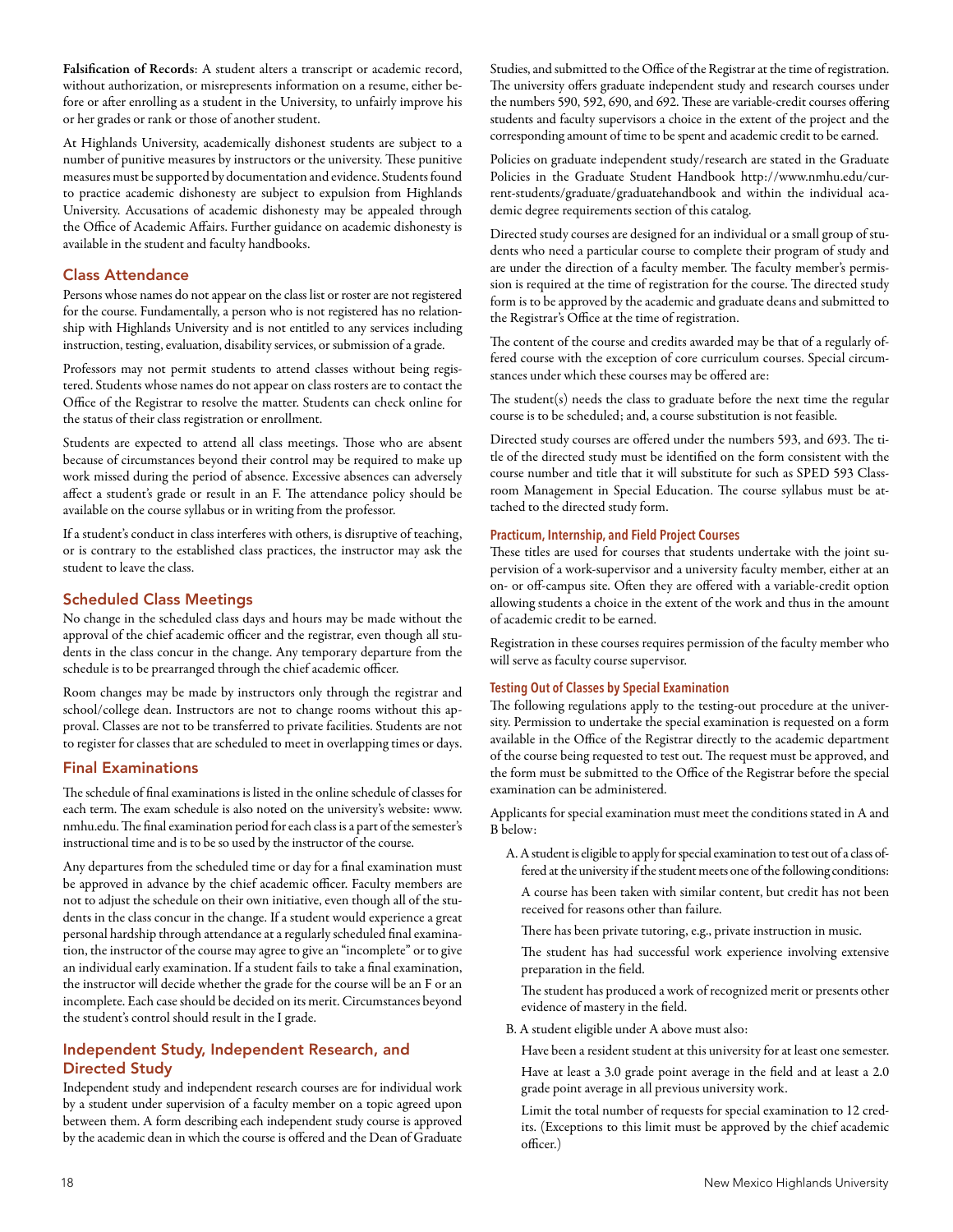Obtain approval of the course instructor, the dean of the college/ school in which the course is offered, and the chief academic officer.

Pay a fee of \$40 per credit hour for each special examination. Payment must be made prior to administration of the test.

Examination questions and the completed examination paper are to be filed in the Office of the Registrar.

#### **Military Credit**

The university grants credit for military education or service schools on the recommendation of the American Council on Education's Publication Guide to Evaluation of Educational Experience in the Armed Services. A DD214, DD295, or official military transcript form is required to consider credit for military service. Veterans must request their transcripts online by registering for a Joint Services Transcript (JST) account at https://jst.doded.mil/smart/registration.do

#### Student Records (Access to and Confidentiality)

Under the Family Rights and Privacy Act of 1974 (FERPA), Highlands University students have the following rights in regards to their educational records:

The right to inspect and review their education records within a reasonable time, not to exceed 45 days, upon making an official request and obtaining an appointment to do so.

The student may challenge inaccuracies or misleading statements contained in his or her educational records. Challenges must be made in writing and forwarded to the registrar.

The right to consent to disclosure of personally identifiable information contained in the student's education records, except to the extent that FERPA authorizes exceptions without consent. Exceptions are a school official with a legitimate educational interest, compliance with judicial order or lawfully issued subpoena, officials for audit or evaluation purposes, in an emergency involving the health or safety of a student or other person and directory information.

The right to file a complaint with the U.S. Department of Education concerning alleged failures by the University to comply with the requirements of FERPA. Complaints may be forwarded to:

Family Policy Compliance Office U.S. Department of Education 400 Maryland Ave, SW Washington, DC 20202-5920 800.USA.LEARN (800.872.5327)

#### **Directory Information**

Directory information at Highlands University is student's name, address, email address, telephone listing, field of study, photograph, date and place of birth, major field of study, grade level, enrollment status, dates of attendance, participation in officially recognized activities, and sports; weight and height of members of athletic teams; degrees, honors, and awards received; and the most recent educational agency or institution attended. Written requests from student to have directory information withheld must be forwarded to the Registrar's office by the last day of registration per semester and will be maintained for the remainder of the academic year or until revoked by the student in writing. In accordance with 14-3-15.1NMSA, Highlands University does not release directory information for commercial or solicitation purposes. For more information, please contact the Office of the Registrar at 505.454.3455 or registrar@nmhu.edu.

#### **Change of Name or Address**

Students who need to process a change of name for their academic records must bring appropriate documentation (at least two types of identification showing the new name) to the Office of the Registrar. Examples of such documentation include: marriage certificate, birth certificate, and court order for legal name change, with a copy of state-issued ID card or driver's license and or Social Security card with change. Name changes must accompany a written request for the change and will be processed only for currently enrolled

students. Change of address forms are available in the Office of the Registrar. For more information, contact the Office of the Registrar at 505-454-3455 or email registrar@nmhu.edu

#### **Transcripts**

The Office of the Registrar issues official copies of student academic records. Any student may request a transcript of his or her academic record, and it will be issued in accordance with the student's wishes subject to all transcript policies. A fee is charged for each transcript request. The cost for each transcript is \$5 for standard mail. All transcript fees are to be paid when the request is submitted. Students are advised that transcripts are not processed the same day; normal processing can take 3-5 days depending on the volume of requests, order of receipt, and occurrence during the term.

The Registrar's Office offers electronic transcript delivery. In partnership with SCRIP-SAFE International, Highlands University can provide official electronic transcripts delivered through eSCRIP-SAFE to network and non-network recipients. To request an electronic official transcript submit an electronic request through Self-Service Banner at https://banweb.nmhu. edu/prod/twbkwbis.P\_GenMenu?name=homepage, print the Transcript Request Form on our website at http://its.nmhu.edu/www/onlinedocs/ index.html, and pay your transcript fee at the time of submission. Students with financial holds from the Business Office, Library etc. cannot receive any type of transcript until all obligations to the university have been met. If you have any questions regarding the delivery or authenticity of an electronic official sent from Highlands University via eSCRIP-SAFE or any of the information regarding your transcript request form, please contact Admissions at 505-454-3455 or admissions@nmhu.edu.

We do not accept faxed transcript requests or send any transcripts by fax. The following information is required to process a transcript request:

- name (and other names that may appear on school records);
- NMHU Student ID number (Banner ID) or Complete Social Security Number;
- date of birth;
- approximate first semester and year attended;
- complete address where to send transcript, current address and current phone number;
- the student's signature is required to authorize the transcript's release.

For specific policies and procedures associated with requesting transcripts, contact Student Records in the Office of the Registrar at 505.454.3455. Incomplete or ineligible requests will be not processed. The Registrar's Office reserves the right to request additional identifying information.

Transcripts from other institutions sent to Highlands University for admission purposes are not copied or returned to the student.

Unofficial Transcripts may be printed through the Student Self-Service Banner at https://banweb.nmhu.edu/prod/twbkwbis.P\_GenMenu?name=homepage

#### **Transcript Holds**

Transcripts (official or unofficial) will not be released to the student or to any other person or institution until all the student's outstanding obligations to the university have been paid or until satisfactory payment arrangements have been made. These obligations include, but are not limited to, loans, such as the New Mexico Student Loan Program, tuition and fees, and other charges. All financial arrangements are conducted in the Business Office, not the Registrar's Office.

#### Right to Petition for Hardship

Students are entitled to petition for relief of an unfair academic hardship brought about by any regulation of the university, when warranted by special circumstances.

There is a two-year statute of limitation; academic petitions received after a two-year period will be forwarded to the associate vice president of academic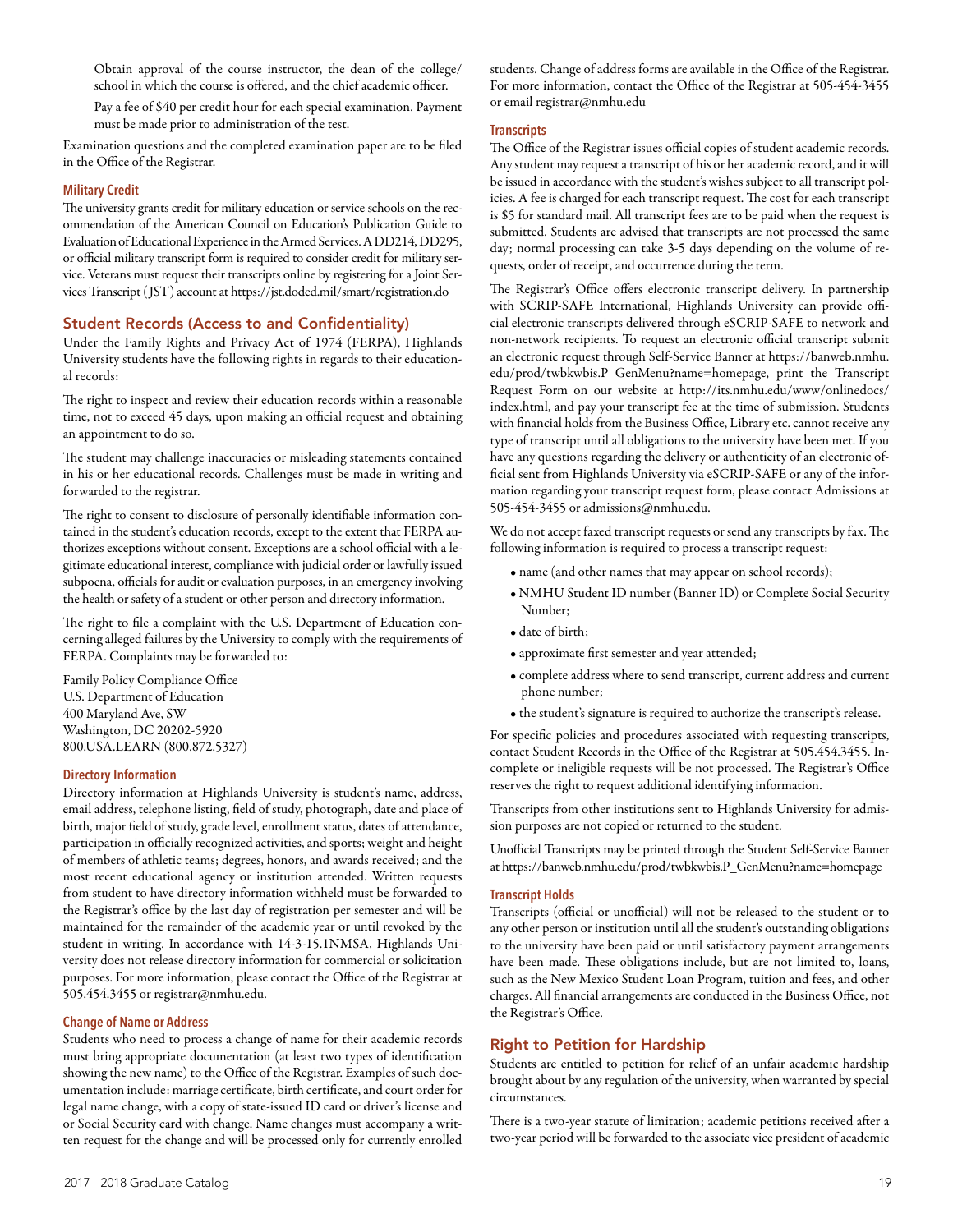affairs for consideration.

Academic petition procedures are as follows:

- 1. A student must submit an academic petition to the Office of Graduate Studies. All petitions must be typed.
- 2. The student is responsible for obtaining all needed signatures, such as the department chair and dean/director signatures.
- 3. Petitions are sent via university mail by the Office of Graduate Studies to the members of the appropriate subcommittee of the Academic Affairs Committee:
- a. All graduate petitions are sent to the members of the Graduate Subcommittee.
- 4. Members of the subcommittee should respond in one week to the petition. The ballot and all materials must be sent back to the Dean of Graduate Studies. The Dean of Graduate Studies is responsible for tallying the votes and informing the student of the committee's decision.
- 5. If a student's appeal is denied, the student should be informed that he or she may make a personal appeal to the subcommittee. The student may bring witnesses to the hearing. No witnesses may speak unless a member of the subcommittee asks them questions. At the hearing, the student will be asked to present evidence to support the petition.
- a. It is the responsibility of the chair of the subcommittee to invite witnesses who may be needed to refute the academic petition. In the case of a grade appeal, the instructor, department chair, and dean may be invited to the hearing by the subcommittee.
- b. During the hearing, witnesses are heard by the subcommittee, one at a time. All witnesses should remain outside of the hearing until called.
- 6. After the presentations, the members of the subcommittee vote on accepting or denying the petition. This information must be sent to the Dean of Graduate Studies. This office is responsible for informing the student of the decision by the committee. This is the last step of the petition process, as long as proper procedures have been followed.
- 7. The full committee of the Academic Affairs Committee will not hear academic petitions unless a violation of procedures has occurred. In the case of procedural violations, the petitions should be brought to the full committee for consideration.

#### Academic Advising

Graduate students are assigned to a faculty adviser within their area of study. The faculty adviser will help the student complete a program of study (POS) to satisfy the specific course requirements within their area. To be official and binding, the POS must receive final approval from the Dean of Graduate Studies. Only students admitted in regular graduate status are eligible to submit a POS. The POS must be filed midway through the first semester in regular status. For more information refer to the Graduate Handbook: www.nmhu.edu/current-students/graduate/graduatehandbook

#### Catalog Changes

Graduate students may graduate under the catalog requirements for the year in which they were enrolled for the first time in a degree-seeking program, providing they complete the graduation requirements within a six-year period. Students are responsible for knowing the rules and regulations concerning graduation requirements and for registering in the courses necessary to meet them.

However, this catalog is neither a contract nor an offer to contract between Highlands University and any person or party. Highlands University reserves the right to make additions, deletions and modifications to curricula, course descriptions, degree requirements, academic policies, schedules, academic calendars, financial aid policies, and tuition/fees without notice. All changes take precedence over catalog statements.

While reasonable effort will be made to publicize changes, students are advised to seek current information from appropriate offices. It is the student's responsibility to know and observe all applicable regulations and procedures. No regulation will be waived or exception granted because students plead ignorance of, or contend they were not informed of, the regulations or procedures. Questions on regulations and their interpretation should be addressed to the office or college/school in which the student's major department is located.

Highlands University reserves the right to effect changes without notice or obligation including the right to discontinue or modify a course or group of courses or a degree program. Although Highlands University attempts to accommodate the course requests of students, course offerings may be limited by financial, space, and staffing considerations, or might be otherwise unavailable. Likewise, there may be changes to a student's original course of study. Every effort is made by Highlands University to inform students of changes to their matriculated degree and to provide appropriate courses to fulfill degree requirements. Students should regularly consult with their department adviser to register for courses necessary to meet graduation requirements.

#### **Graduation**

Students must apply for and submit their application for graduation through the Office of the Registrar a semester prior to the anticipation graduation date (example, if planning on graduating in Spring, apply in Fall). A onetime, nonrefundable graduation fee is charged for each degree. Graduation is subject to completion of all requirements, and students are reminded of the importance of working with their academic adviser to ensure all program and graduation requirements have been met prior to submitting a final degree check. For more information, contact the Office of the Registrar at 505.454.3436 or registrar@nmhu.edu.

#### Commencement

Highlands University holds commencement ceremonies each May. Students completing their program at the Las Vegas campus will participate with the commencement at main campus. Student completing their program at the Albuquerque or Rio Rancho Centers will participate with the commencement through the Rio Rancho Center. Students completing their program at the Farmington Center will participate in a joint commencement with San Juan Community College. Students completing their program at the Santa Fe Center have the choice of participating in either the Las Vegas campus or Rio Rancho Center commencement. Social Work students taking classes in Roswell may take part in the Rio Rancho/ABQ commencement or in a joint commencement with Eastern New Mexico University-Roswell. To participate in the commencement ceremony, a student must be eligible to complete all degree requirements at the end of the spring semester or within 9 credits for the summer term. To be included in the Commencement program, students need to have completed their final degree check and applied for graduation during the fall semester prior to their final semester.

#### Posting of the Degree

The degree earned will be recorded on the student's transcript at the end of the semester when all degree requirements have been completed, and all necessary documents have been submitted to the Office of the Registrar. Diplomas are mailed to the address listed on the degree application as degrees are awarded.

#### Graduation Residency Requirement

To be eligible for graduation under any curriculum or with any degree, students must be in residence on campus for one full academic year (at least 30 semester credits), including the final semester (at least 15 credits). "In residence" means enrolled in courses by any delivery method through Highlands University.

#### Graduate Policies and Degree Requirements

Graduate programs are administered by the Office of Graduate Studies under the direction of the graduate dean. Graduate students will find program requirements for each graduate under the appropriate college/school listings in this catalog. Considerations from those sections and from the university's gen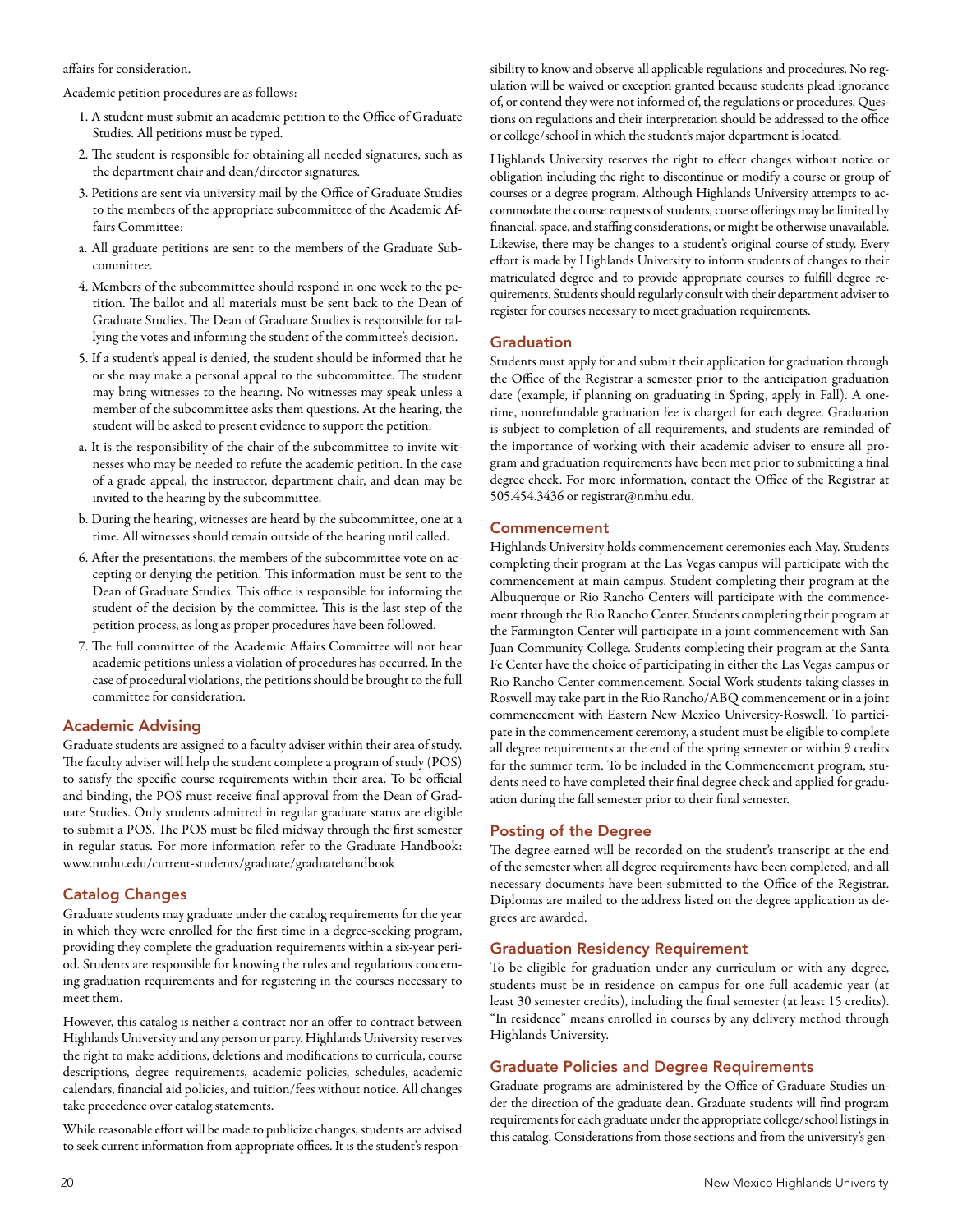eral academic regulations, together with these regulations and requirements, should be followed carefully. Graduate courses are offered in some disciplines that do not offer a degree, but may be used for certifications requirements or simply to increase knowledge in a particular subject. It is the risibility of each student to know and to meet the various deadlines and requirements.

#### Graduate Degree Programs

Graduate degrees offered at the university are the Master of Arts, Master of Science, Master of Social Work, and Master of Business Administration.

#### Performance of Graduate Students, Probation/ **Suspension**

Graduate students must maintain high quality in their coursework. Students must have a grade point average of at least 3.0 in the graduate courses listed on the program of study to receive a master's degree. Failure to maintain a satisfactory average will result in probation or suspension. No course in which a grade below C is earned will be given graduate credit, but it will be counted in determining the grade point average.

Any student whose grade point average in graduate work falls below 3.0 in any semester will be placed on academic probation. Other conditions for probation may be established. Any student whose cumulative grade point average falls below 2.4 may be suspended. A student on graduate academic probation for two consecutive semesters may be suspended. Other conditions for suspension may be established. After one year, suspended graduate students may apply to the Academic Affairs Committee for readmission.

#### Approved Program of Study

An approved program of study must be filed during the second semester in which a student is enrolled in regular status. (A sample approved recommended curriculum or plan of study may be available from the appropriate college/school and/or department.) A student will not be considered a candidate for a degree until the program of study has been submitted and formally approved. The program of study, signed by the study, the adviser, the appropriate graduate program coordinator and graduate dean, and must include the following:

- A total of at least 32 semester credits of 500- or 600-level courses of which at least 15 credits are at the 600 level. None of the coursework may have been used for another degree, except for dual master's programs, nor may a 500-level course be used for credit if the 400-level counterpart has been used for a bachelor's degree. A course already taken may not be retaken for credit merely because the course number, title, level, instructor, textbook, or offering has changed. A course already taken may not be repeated as independent study.
- No more than one quarter of the total credits in the student's approved graduate program may be in thesis or field project, independent research, independent study, directed study, or any combination thereof.
- Failure to file a proposed program of study during the first term may result in a delay of registration in the next term.

The following policies apply to transfer, workshop, and institute credits:

- A student may transfer up to six semester credits from another accredited institution, provided that the hours were earned at the institution with B or higher grades, they were not used for another degree, were completed within the specified time limitations, and were earned in courses acceptable for a graduate degree at the institution where they were earned.
- Acceptability of transfer credits will be determined by the appropriate discipline, the concerned dean, and the Provost. The request for transfer of credit must be submitted on a special application provided for this purpose (in addition to listing the hours on the program of study). These transfer credits will not be used in computing grade point averages to determine probation or eligibility for assistant ships and graduation.
- The final eight semester credits (not including independent study or re-

search) will be in courses offered in residence by Highlands University.

• No workshops or institute credits may be used toward a master's degree. (They may be used for teacher licensure or endorsements.)

Upon approval of the program of study, the graduate student will be admitted to candidacy. Notification of approval will be sent to the student along with a list of courses and requirements to be completed before the degree can be awarded. These requirements may be altered with the formal approval of the student, the adviser, the concerned dean, and the Provost.

#### Time Limitations

All work applied to a graduate degree must be completed within five calendar years from the end of the semester in which the program was begun. Work accepted for transfer from other institutions must have been completed within this same time period.

Students who, for reasons beyond their control, are unable to complete the work within the prescribed time may petition the Academic Affairs Committee for an extension of one year, giving good, and valid reasons for the delay. The discipline and the dean concerned should be requested to make a recommendation as to the correctness of the course content in questions. If approved, the student will be required to update the work by assigned readings and possibly by the preparation of the paper for each outdated course.

Any additional extension of time will require a testing-out examination on all outdated work as stated in the Testing Out of Classes by Special Examination section of this catalog or retaking the outdated classes.

If a student, whose coursework exceeds six years, remains continuously enrolled for one hour of thesis, field project, or designated exit document class, will not be required to pay the test-out fee to establish currency.

The process of testing for currency will be the same as that for courses that are older than five years, but less than six years old. If the student breaks the cycle of enrollment, then the fee requirement to test current will become effective immediately.

If all coursework, except for thesis, field project, etc., is older than six years old, the program may develop a comprehensive examination instead of a per-course exam to test the student. The fee for this examination will not exceed \$1,200.

#### Graduate Oral Examination

The master's degree will be awarded at the first commencement following the satisfactory completion of an approved program of study and an oral comprehensive examination. Requests for the oral examination shall be made on the form available in the Office of Graduate Studies. Requests should not be submitted to the Office of Graduate Studies until the time, date, and examining committee members have been established. Requests must be received two weeks prior to the scheduled date of examination.

To be acceptable, a comprehensive examination must be conducted by a committee of at least three members, two of whom must represent the field of the student's program or concentration area and one from a different content discipline. The committee must be chaired by a member of the graduate faculty, and a fourth member may be a person with expertise in the student's filed but does not need to be a member of the faculty. The fourth (optional) member will be a voting member. If a student's chairperson retires before the student has defended his or her thesis, the retired faculty member may continue to serve as a chairperson for up to 12 months after the official date of retirement.

The comprehensive exam should: 1) test the candidate's ability to integrate and represent knowledge from a broad field of study: 2) include a defense of the thesis, filed project, or publishable papers; and 3) be of sufficient duration to permit coverage of the field in substantial depth.

The committee conducting the oral examination may pass the candidate, fail the candidate, or require that the candidate give further evidence of preparation by taking a written or oral examination on all or any part of the matter covered.

Oral examinations may be held in the las semester in which course work is taken. All incompletes for courses in the candidates program of study must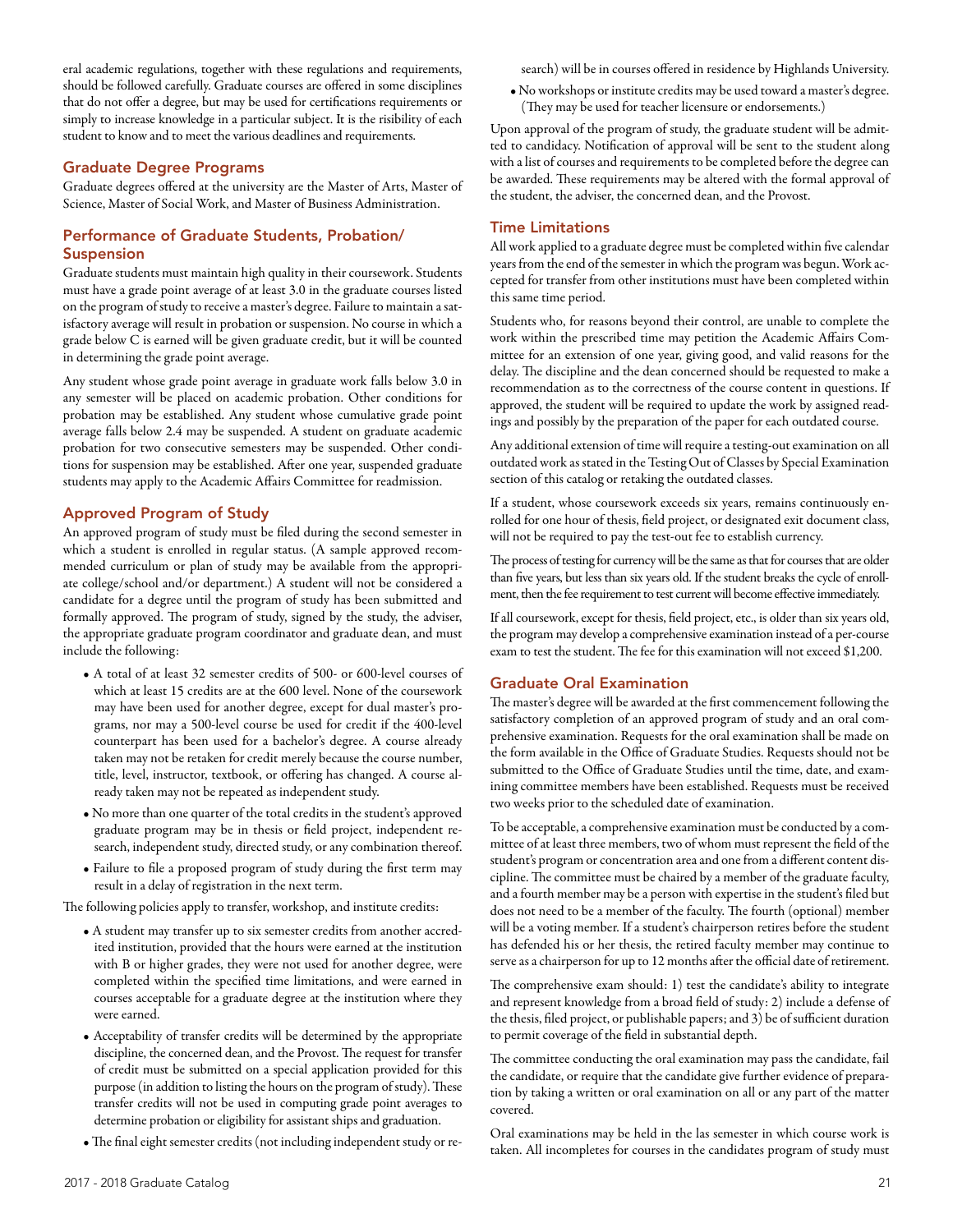be eliminated before an oral examination is scheduled.

At the conclusion of the examination, each member of the approved committee, including the chair, will cast one vote on the candidate's performance. The committee's ruling will be determined by a majority vote. In the event of a tie, the candidate will have neither passed nor failed, and a second examination will be scheduled.

Students should make an appointment with the Office of the Registrar for a degree check prior to the start of the semester in which they expect to complete the requirements for a degree. Only under exceptional circumstances, and with approval of the Academic Affairs Committee, or the Provost, may an off-campus oral examination be administered.

#### Thesis, Field Project, and Professional Paper

The thesis, field project, or professional paper is to be presented in proper form to the appropriate office before the end of the semester in which the degree is to be awarded. A \$13 fee is charged for the library binding. (See the Thesis Information Sheet available at the library or at the Office of Graduate Studies.)

A committee of at least three members must read and approve the thesis, field project, or professional paper before it will be accepted. The committee is the same as the oral examination committee.

The thesis, field project, or professional paper is to be defended in the oral examination. A draft of the paper(s) must be in the hands of the committee members at least one week before the oral examination. The student must acquire the signature of the Provost before submitting the thesis or publishable papers to the library. The field project must acquire the signature of the appropriate dean. The field project or professional paper must meet the same internal review expected of thesis.

The thesis, field project, or professional paper is to be a report of an independent and original investigation done under the supervision of a member of the graduate faculty with the advice and cooperation of the committee members and other graduate faculty. It is expected that editorial advice will be given to the student by the graduate faculty supervisor and committee member and that the student will rewrite the paper until it is worthy of being a part of the permanent library collection.

The usual letter grades are not given for Thesis (699) or Field Project (697). A completed thesis or field project will receive either an S (satisfactory) or an F (fail). Students who do not complete a thesis or field project during the semester for which they register will be given the grade of PR (progress) or NP (no progress). PR grades will be changed to S upon successful completion of the thesis or field project.

Until the program is completed, students are to enroll for at least one credit hour of thesis, field project, or designated course in each semester in which work on the program is performed.

A professional paper must conform to the manuscript style and format dictated by the appropriate discipline. The content of the paper will be evaluated by the chair and other members of the student's oral examination committee. The student will have met the professional paper option upon completion of the internal review process. Binding acceptance of the papers may occur after approval by the dean and the Provost.

At the end of the five-year limitation allowed by university policy for completion of a master's degree, the student's graduate program, including thesis or field project work, will be automatically terminated unless an extension has been approved by the Academic Affairs Committee.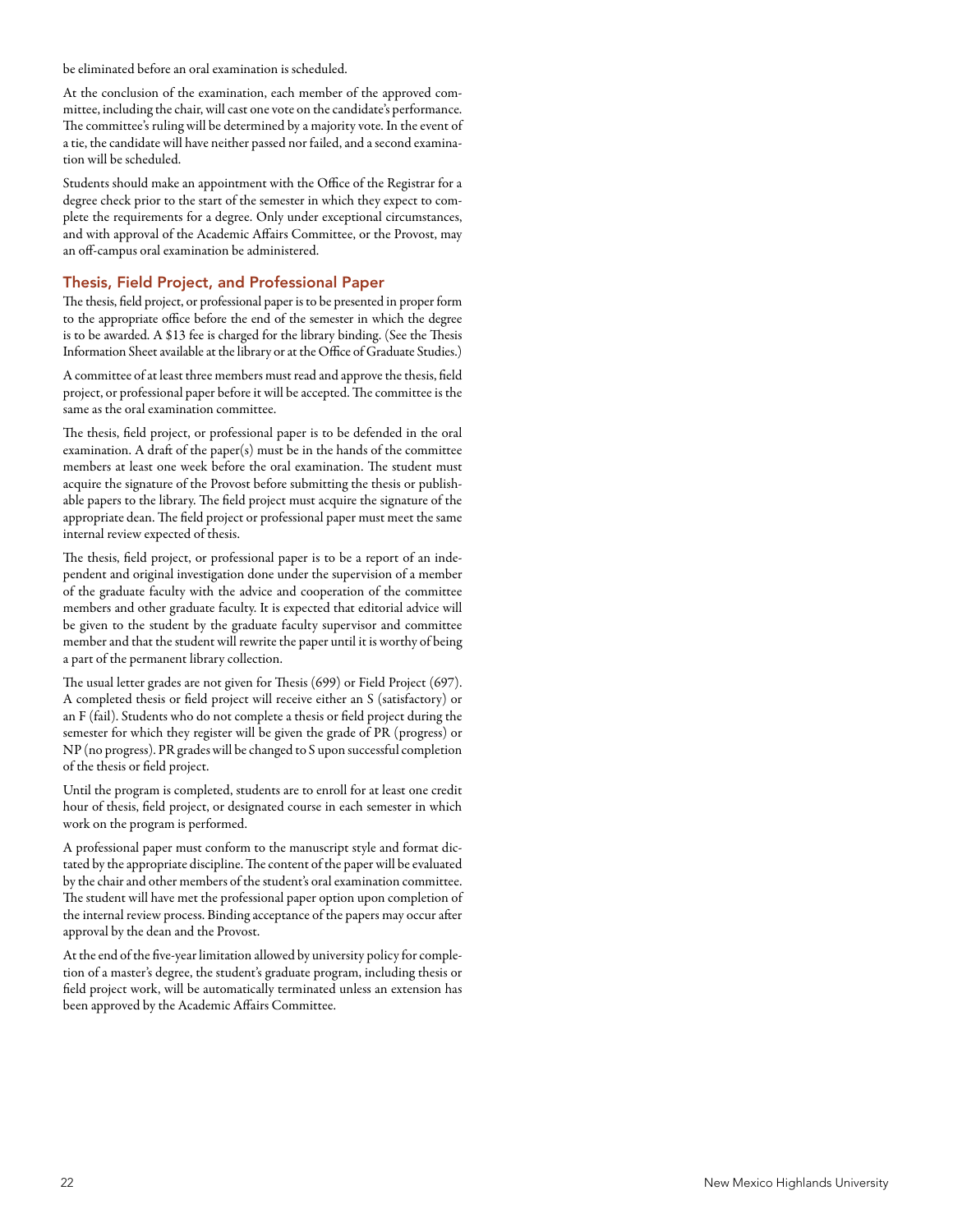## Financial Aid and Scholarships

Office of Financial Aid and Scholarships Felix Martinez Building, Suite 240 505.454.3318 or toll free 800.379.4038 E-mail: financialaid@nmhu.edu

As part of our mission, Highlands University is committed to ensuring that no student will be denied the opportunity for a postsecondary education because of limited resources. To meet this goal, the Highlands University Office of Financial Aid and Scholarships offers a broad spectrum of academic merit scholarships, grants, work-study jobs, and loans to supplement the resources of eligible students who attend Highlands University. We provide Highlands University students with the timely delivery of financial assistance while maintaining accountability and proper stewardship of the public, institutional, and private funds with which it is entrusted. We are committed to providing courteous service to support the academic mission and goals of the University and its students.

Financial aid at Highlands University is divided into three categories:

- Grant aid (applicable towards first degree only)
- Self-help aid (employment and loans)
- Scholarships (merit and need based)

#### The Financial Aid Package

The Office of Financial Aid and Scholarships awards financial aid according to individual need and eligibility criteria. If a student is a dependent, parents are expected to contribute toward educational costs according to their financial ability. In addition, students are expected to contribute from their own assets and earnings, including borrowing against future income. Financial need is the difference between the cost of attendance at Highlands University (including living expenses) and the expected family contribution (EFC). The aid package cannot exceed financial need or cost of attendance.

#### **To apply for financial aid:**

Complete all sections of the Free Application for Federal Student Aid (FAF-SA) online https://fafsa.ed.gov/.

For priority consideration, applications should be received by March 1. The Highlands University school code is 002653. All supporting documentation must be received by April 15.

If transferring into Highlands University during the current academic year, the applicant will also need to access the FAFSA online at https://fafsa. ed.gov/ and add NMHU (002653) to the list of schools. It is the applicant's responsibility to ensure that the financial aid file is complete. The Office of Financial Aid and Scholarships cannot make a financial aid award if a file is incomplete or if a student is not admitted into a degree seeking program or eligible Title IV program. Web access is available to students 24 hours a day seven days a week at www.nmhu.edu ; click on "MY NMHU" and enter secure area to obtain financial aid status.

Once a student's processed FAFSA is received, the Office of Financial Aid and Scholarships will determine if and for how much financial aid an applicant is eligible. The aid awarded is based on the cost of attending Highlands University, including tuition and fees, room and board, books and supplies, transportation, and personal expenses. Dependent care expenses may be considered once the applicant provides the appropriate documentation. Students may also request budget adjustments for the purchase of a personal computer or other unusual educational related expenses. See a financial aid adviser for more information.

To qualify for financial aid at Highlands University, an applicant must:

- Demonstrate financial need as determined through a processed FAF-SA.
- Be a U.S. citizen or an eligible noncitizen.
- Maintain satisfactory academic progress (see standards below).
- Be enrolled in a regular degree program (Title IV eligible) at Highlands University.
- Be enrolled at least half time (six credit hours) for all aid programs (with the exception of federal Pell Grant, in certain situations).
- Not be in default on a federal student loan or owe a repayment on a federal grant.

Students may use their financial aid awards to defer tuition at the Highlands University Business Office/ Student Accounts once classes are charged to their account and before the awards are disbursed. A student's award is subject to change if the student becomes ineligible as a result of over-award or failure to maintain academic progress. Students are required to notify the financial aid office if they are receiving aid from ANY other source.

#### Verification Policy

A student may be required to verify the accuracy of his or her FAFSA. Highlands University verifies between 30 and 50 percent of all financial aid applications. All students who are selected by the Department of Education's central processing servicer for verification must submit the appropriate documents requested by the Office of Financial Aid and Scholarships before the application for aid can be processed. All required documentation must be received by April 15 for priority consideration or no later than three weeks before the end of the semester for which financial aid is requested.

#### Satisfactory Academic Progress

Federal Title IV program regulations require participating institutions to develop procedures to monitor a student's progress toward completion of their program of study. The following is a summary of the criteria used by the Office of Financial Aid and Scholarships to monitor progress:

#### **Verification Policy**

A student may be required to verify the accuracy of his or her FAFSA. Highlands University verifies between 30 and 50 percent of all financial aid applications. All students who are selected by the Department of Education's central processing servicer for verification must submit the appropriate documents requested by the Office of Financial Aid and Scholarships before the application for aid can be processed. All required documentation must be received by April 15 for priority consideration or no later than three weeks before the end of the semester for which financial aid is requested.

#### **Satisfactory Academic Progress**

Federal Title IV program regulations require participating institutions to develop procedures to monitor a student's progress toward completion of their program of study. The following is a summary of the criteria used by the Office of Financial Aid and Scholarships to monitor progress:

#### GPA Requirement for Graduate Students

If a minimum cumulative GPA of 3.0 is not met, the result is financial aid ineligibility (warning/ suspension).

#### Pace of Progression (Formerly Completion Rate) for Graduate Students

To determine the pace of progression, divide the hours completed by hours attempted. Less than the percentage indicated below results in financial aid ineligibility (warning/ suspension). Graduate students must always maintain an 80 percent pace of progression. Note: Hours attempted includes all credit hours attempted and completed as well as unsatisfactory grades for example: F, W, U, I, NG,NP, and R.

#### Maximum Time Frame for Graduate Students

Once the maximum hours have been reached, the result is financial aid ineligibility (warning/ suspension). Students who have reached 125 percent of their degree requirement will be placed on a warning status. Students must appeal this status and provide the Office of Financial Aid and Scholarships with a current degree check/ program of study.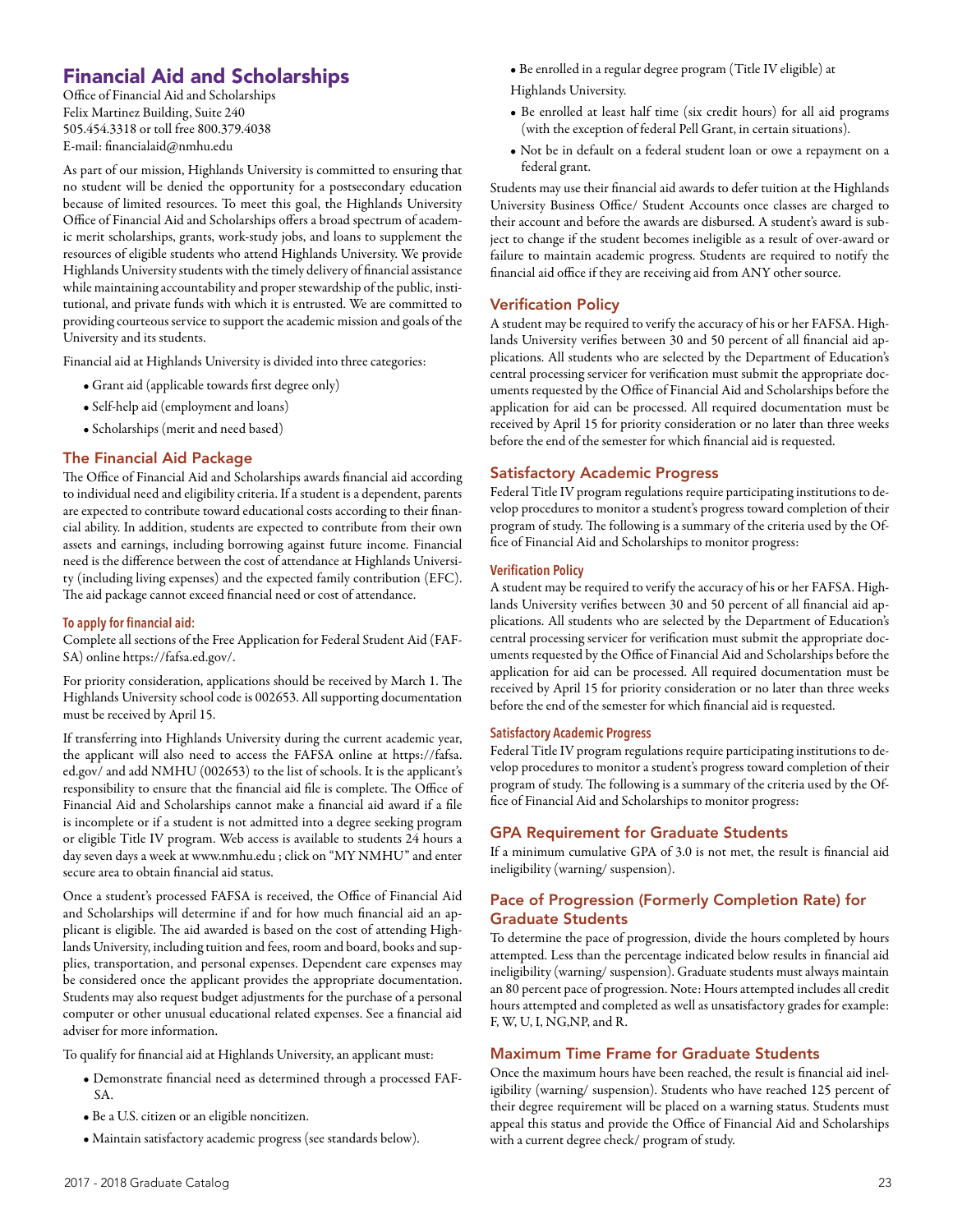Examples of maximum time frame calculations:

MSW = 65 credit hours 125% = 81 hours and MTF is 98 hours

Counseling  $= 48$  credit hours  $125\% = 60$  hours and MTF is 72 hours

Clinical Psychology =  $63$  credit hours;  $125\% = 78$  hours and MTF is  $94$ credit hours

MBA = 37 credit hours; 125% = 46 hours and MTF is 55 hours

Public Affairs, Southwest Studies = 36 credit hours; 125% = 45 hours and MTF is 54 hours

Educational Leadership and Curriculum & Instruction = 36 credit hours;  $125\% = 45$  hours and MTF is 54 hours.

These are just a few examples of maximum time frame, however, these calculations will be based on the stated required credit hours as indicated in the catalog and the program in which the student has formally identified as the program of study. Once it is determined that a student cannot obtain his or her degree within the 150 percent maximum time frame, financial aid may be denied.

#### Notification and Appeal Process

Students whose GPA and/or credit hours fall below the minimum standards indicated above will be notified at the end of the semester. When notified of financial aid warning/ suspension, the student may file a written appeal with the Office of Financial Aid and Scholarships. Appeal forms are provided in the letters and are available on our website at http://its.nmhu.edu/www/ onlinedocs/index.html. The student may be given a probationary semester with financial aid to make up deficiencies in GPA and/or credit hours and meet the minimum standards. If at the end of the probationary semester the student still does not meet the minimum requirements, the student will lose his or her financial aid and must make up the deficiencies to regain financial aid eligibility. By federal regulation, a student CAN NOT be on suspension two consecutive semesters. A student who continues coursework at Highlands University is personally responsible for tuition and fee charges with no assistance from federal aid programs and must meet the minimum standards as established in the Satisfactory Academic Progress Standards.

#### **Summer Financial Aid**

Effective summer 2013, summer financial aid will be awarded based on the "trailer" system, which means Highlands University will base eligibility on the prior year FAFSA; i.e., 2012-13 FAFSA will be used for summer 2013 financial aid package. A student who chooses to enroll in the summer term is advised to notify the Financial Aid office of intent to enroll. It is also advised that students conserve their loan borrowing to allow reserve for the summer.

#### **Financial Aid Return of Title IV Funds for Official/Unofficial Withdrawals**

The federal return of Title IV policy will be used to calculate the portion of federal financial aid a student is ineligible for and must repay/return to the Department of Education should the student withdraw completely from school (officially or unofficially). This applies to students receiving Federal Direct Stafford Unsubsidized Loan; Federal Direct Stafford Subsidized Loan; Federal Perkins Loan; Graduate PLUS loan; Federal Pell Grant; Federal SEOG; Federal TEACH Grant and/or other Title IV program assistance.

For more information, contact the Financial Aid Office at 505-454-3318 or 800-379-4038.

#### **Summer Sessions**

Scholarship awards are for the regular academic year fall/spring only and may not be used for the summer session.

#### **Scholarship Cancellation and Reinstatement**

The time period for which a scholarship is in effect is fixed. If the scholarship is cancelled due to academic ineligibility, the original specified time period is not extended. Students who are placed on suspension may appeal for consideration for renewal of the scholarship, with the exception of the qualifying semester for the New Mexico Legislative Lottery Scholarship. A written request must be submitted to the Office of Financial Aid and Scholarship within 10 days after receiving the suspension letter or e-mail.

Highlands University scholarship restriction: If a student inadvertently receives an offer/award of a second tuition scholarship, the student may only accept and receive one. The student must notify the Office of Financial Aid and Scholarship indicating which scholarship he/she wishes to receive (for student receiving the NM Legislative Lottery scholarship, this will always be the default unless otherwise specified). If notification is not received, the Office of Financial Aid and Scholarships will determine which scholarship is beneficial to the student and cancel the second scholarship. Scholarship recipients who receive a dependent tuition waiver are ineligible for the tuition portion of any scholarship award.

#### **Bureau of Indian Affairs (BIA)**

www.bia.gov/

Each year, the BIA provides grants to assist eligible Native American students in meeting their education costs. The amounts of the grants vary according to the student's financial need. The funds are available through the student's BIA area office or tribal scholarship office. Check with the tribal agency to ascertain program requirements and deadlines for application.

#### **Enrollment Certifications for Loan Deferments**

www.nmhu.edu/office-of-the-registrar/

Students are usually required to process an enrollment certification to defer payments on an outstanding student loan. The Office of the Registrar certifies enrollment verification forms after classes begin. For more information, contact the Office of the Registrar, 505.454.3233.

#### **American Indian Residency**

All enrolled out-of-state members of an American Indian nation, tribe and/ or pueblo shall be eligible for in-state tuition rates. Please submit a copy of your Certificate of Indian Blood (CIB) to Admissions via email at admissions@nmhu.edu. For specific questions, please contact the Admissions Office at 505.454.3394.

#### **Nonresident Tuition Waiver for Colorado Students**

www.nmhu.edu/office-of-the-registrar/

A reciprocity agreement between Colorado and New Mexico allows Highlands University to grant a waiver of the nonresident portion of tuition charges to a limited number of students from Colorado. Each student requesting such a waiver must complete an application each semester. The application must be submitted no later than the second Friday of the semester and can be obtained from the Office of the Registrar. The Registrar's Office reviews the applications and submits them to the Financial Aid Office for processing.

#### **Nonresident Tuition Waiver for Student Athletes**

www.nmhu.edu/office-of-the-registrar/

Senate Bill 81 authorizes resident tuition status for athletic scholarship recipients. To be eligible, the student must be a recruited athlete. The student must also receive an athletic scholarship through the Department of Athletics and complete an athletic waiver form. For more information, contact the Highlands University Department of Athletics, 505.454.3368.

#### **Veterans Administration Educational Benefits**

www.nmhu.edu/office-of-the-registrar/

Several programs are available for veterans pursuing a postsecondary education. Academic programs are approved by the State Approving Agency and are approved for educational benefits by the Department of Veteran Affairs. Contact the Office of the Registrar for details, 505.454.3424.

Student veterans can compare benefits or apply for GI Bill at www.gbill. va.gov. University staff are not allowed to advise students on their benefits. Please note the following conditions:

• VA only pays for classes that are part of your core, major or minor.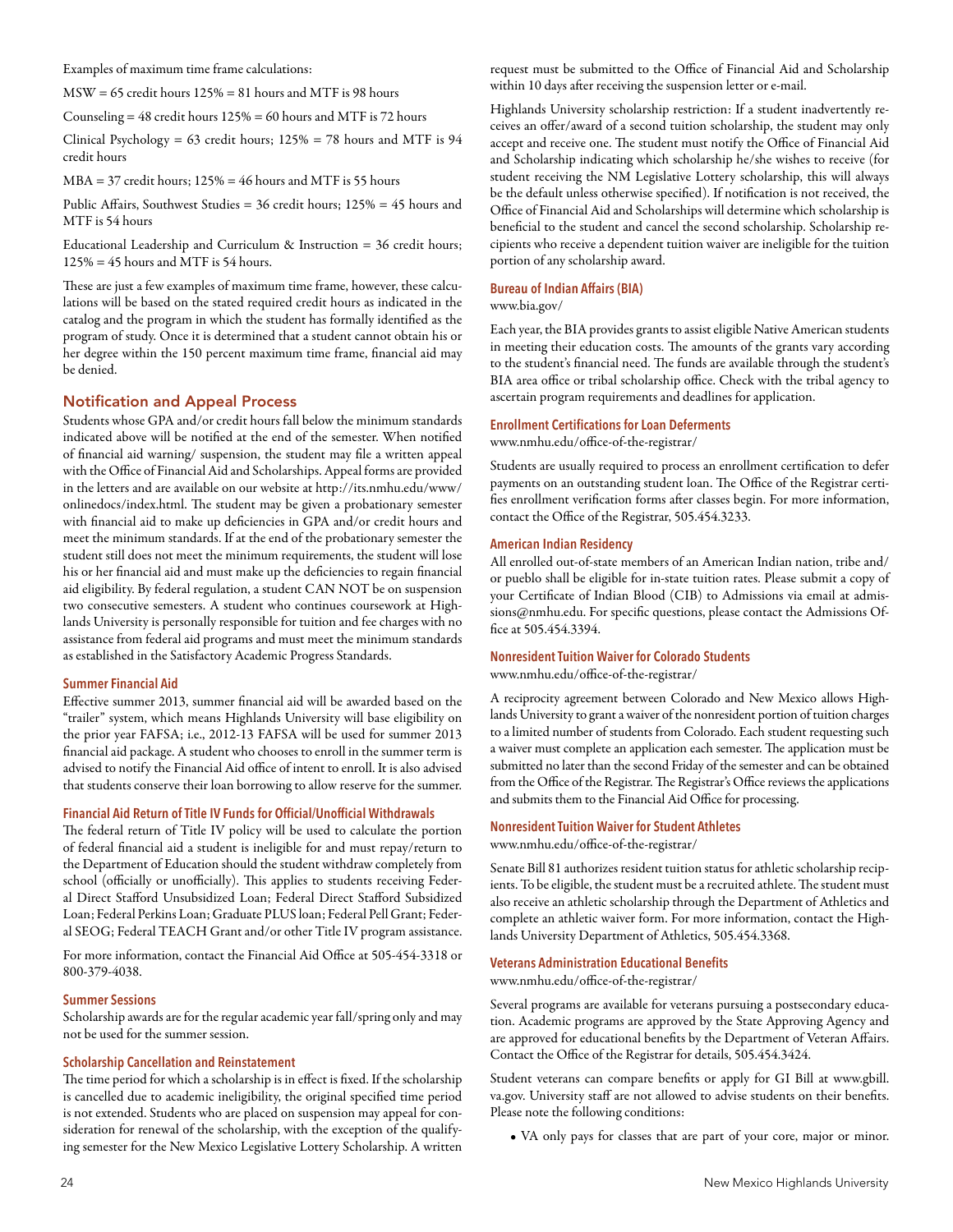Courses previously completed with a passing grade, audit or optional course cannot be certified;

- VA will pay for a course from the day the course begins to the day the course ends. Courses taken with different beginning and ending dates will be adjusted for payment by the VA;
- Students must notify the VA Certifying Official if a course is dropped or withdrawn, and provide a last day of attendance. This date is reported to the VA and may cause an overpayment.

#### **Vocational Rehabilitation**

#### www.dvr.state.nm.us/

Through the New Mexico Division of Vocational Rehabilitation, the state and federal governments offer tuition assistance to students with disabilities. Other assistance also may be given to those students with disabilities who are financially unable to provide services themselves. Students wishing to apply for this assistance should contact the New Mexico Vocational Rehabilitation Office, 505.425.9365.

## Tuition, Fees and Financial Policies

#### Payment of Charges

Students who enroll in classes at NMHU make a financial commitment to pay the tuition and fees associated with his/her enrollment.

#### Special Policies Regarding Tuition and Fees

#### **Payments, Accounts, and Disbursements**

Account balances must be paid according to the plans listed in the schedule of classes. Students with financial assistance should verify their award prior to the payment deadline. The Business Office accepts cash, checks, money orders, credit cards (MasterCard, Discover or Visa), wire transfers, financial assistance awards, and written authorizations to bill external agencies to cover balances. Payments can be made via the Highlands University website www.nmhu.edu or mailed to NMHU Cashier's Office, Box 9000, Las Vegas, NM 87701.

The University reserves the right to cancel a student's registration if the account is not paid in full or payment arrangements have not been made. Account balances that are not paid within the semester will be sent to a collection agency. Holds will be placed on the student's account, restricting transcripts and registration for upcoming semesters.

#### **Disenrollment Policy**

Highlands University students who fail to pay their full required tuition and fee charges or make adequate financial arrangements with the Business Office on or before their first day of classes will have their registration cancelled, and will be disenrolled from all classes by the second week of the term. Students with a cancelled registration who wish to be enrolled at Highlands University must contact the business office to reregister. The student will be required to make full payment, or complete financial arrangements for all incurred charges including a nonrefundable reregistration fee of \$25, and a billing fee of \$25. Please see schedule of classes or www.nmhu.edu for deadlines.

#### **Payment Plan/Procedure**

Highlands University Business Office offers students the following payment options:

Students must pay their account in full or make adequate financial arrangements.

Adequate financial arrangement option:

Full-term semester courses:

1/3 payment prior to or on the first day of class attendance

1/3 payment 30 days thereafter

1/3 payment 30 days following second payment

Summer or eight-week courses:

1/2 payment prior to or on the first day of class attendance

1/2 payment 30 days thereafter

A \$25 billing fee will be assessed to the student's account if the account is not paid in full by the Monday before the first day of classes.

For more information on payment options, contact the Business Office at 505-454-3222, 505-454-3444 or 505-454-3008, sar@nmhu.edu or write to:

Business Office New Mexico Highlands University Rodgers Administration Building Box 9000 Las Vegas, NM 87701

#### **Summary of Regulations for New Mexico Residency for Tuition Purposes**

A student who enters and remains in New Mexico principally to obtain an education is presumed to continue to reside outside this state, and such presumption continues in effect until rebutted by clear and convincing evidence of bona fide residence. A student determined to be financially dependent on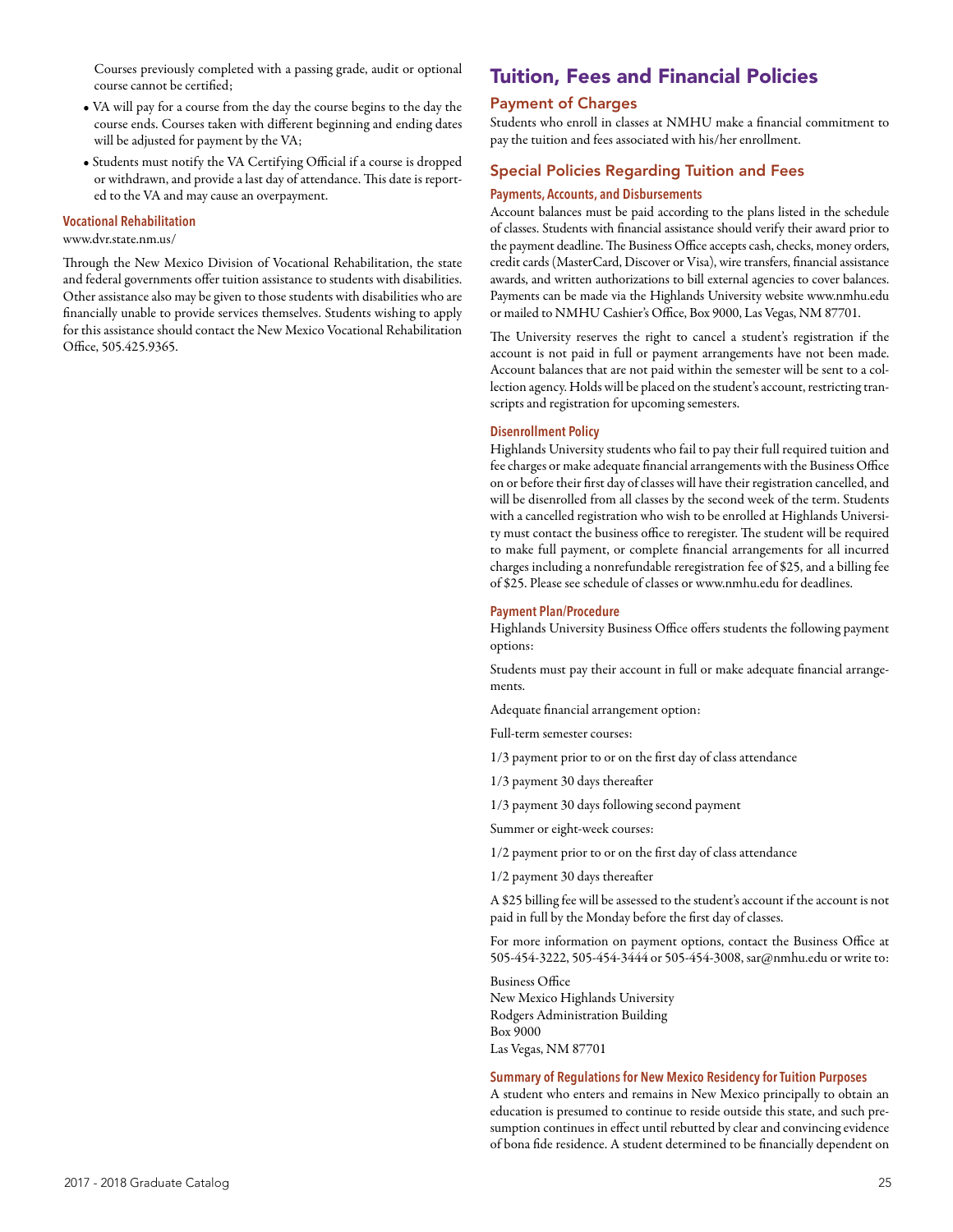a parent or guardian also assumes the residency of that parent or guardian. The burden of proof is on the student. The student must secure and file the petition with the appropriate documents of evidence in the manner described herein. All documents submitted for this purpose will be kept confidential.

To become a legal resident of New Mexico, four requirements must be met by the student. Each person must meet the requirements individually.

- The 12-month consecutive presence requirement;
- The financial independence requirement;
- The written declaration of intent requirement;
- The overt acts requirements.

Permanent residents must present their valid 10-year I-551 form and establish 12 consecutive months of being a New Mexico resident before applying for in-state residency.

The person, his or her spouse and dependent children of a person who has moved to New Mexico and has obtained permanent full-time employment (sufficient documentation is required) shall not be required to complete the 12-month duration requirement. A person, his or her spouse, and dependents who move to New Mexico for retirement purposes and who provide appropriate evidence of formal retirement shall not be required to complete the 12-month duration requirement.

Other relevant factors may be considered along with those listed above.

A reciprocity agreement between Colorado and New Mexico allows Highlands University to grant a waiver of the nonresident portion of tuition charges to a limited number of students from Colorado. Each student requesting such a waiver must complete the proper application and return it to the Office of the Registrar as early as possible. The application must be submitted no later than the second Friday of classes for the fall or spring semester. The Registrar's Office reviews the applications and submits them to the Financial Aid Office for processing.

All enrolled out-of-state members of an American Indian nation, tribe and pueblo shall be eligible for in-state tuition rates. For specific information, please contact the Office of Admissions or Registrar's Office.

A brochure explaining all requirements for establishing New Mexico residency and residency petitions is available from the Office of the Registrar. Residency petitions will be accepted until the first day of each semester in the Office of the Registrar. For more information, call 505.454.3233.

#### **Semester and Summer Sessions**

Tuition and fees are subject to change, the specific amounts charged for tuition and fees are listed each semester or summer session in the published schedule of classes. Students are advised to check the most current schedule. The schedule of classes is also available at https://banweb.nmhu.edu. The following rates are the 2017-2018 tuition rates. Rates may increase upon approval by the Board of Regents. These figures are provided to help students plan.

Tuition rates are effective with summer session and apply to fall and spring. Summer tuition rates may reflect approved tuition and fee increases from those of the school year before.

#### **Nonrefundable Special Fees**

- Application fee (one-time): \$15
- Matriculation fee (one-time): \$5
- Graduation application fee (each award): \$50
- Dishonored check fee \$25
- Laboratory fees: Variable
- Housing application fee: (total fee is \$200)
- Special exam (test-out) fee, per credit: \$40
- Career placement fee, per year (renewal only; first year free): \$15
- Transcript fee: \$5
- Transcript Fax charge: \$5

#### Tuition Rates – All rates are subject to change.

Tuition and rate information may be viewed under the Important Information section of the Summary of Schedule located at: https://banweb.nmhu. edu/pdf/rules201810.pdf

#### Withdrawal Policies

Students who officially withdraw from the university may be entitled to a tuition refund according to specific dates announced in the schedule of classes for the term. Upon completion of the formal withdrawal process, a check will be mailed to the student within one month following the complete withdrawal from school if a refund is appropriate.

Students who wish to request an exception to the refund policy must do so in writing at the Business Office.

#### **Tuition Refund Schedule**

First day of class: 100% refund

10% point in semester: 90% refund

25% point in semester: 50% refund

50% point in semester: 25% refund

Thereafter: No refund

For more information on withdrawal policies, payment options or tuition rates, contact the Business Office.

#### Housing Services

Housing Rates for the 2017-2018 academic year may be viewed at: http:// www.nmhu.edu/highlands-university-housing/student-housing-rates/

Meal Plans

Meal plans are required for students in residence halls. Information regarding the rates of the 2017-2018 meals can be viewed at www.nmhu.edu/highlands-university-housing/student-housing-rates/

All students residing in residence halls are required to purchase one of the above meal plans. Plan descriptions are available here. Meals are not available over the break periods.

Housing over semester breaks is limited and there is an additional charge.

Residence Hall Association fee of \$40 is assessed each semester.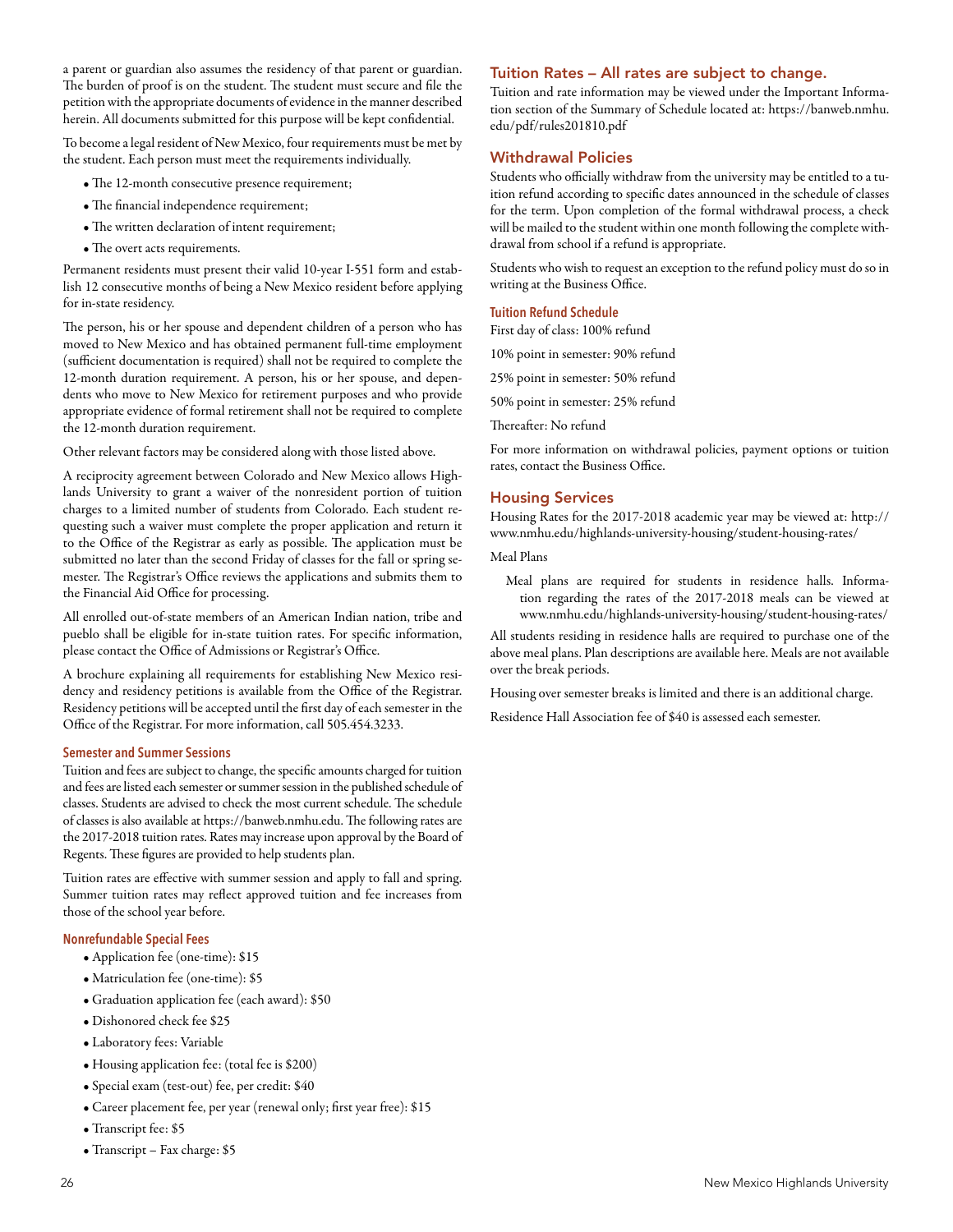## The College of Arts and Sciences

Dr. Warren K. Lail, Interim Dean

Douglas Hall, Room 136 wklail@nmhu.edu 505-454-3080 FAX: 505-454-3389

The College of Arts and Sciences at New Mexico Highlands University is home to graduate programs in English, philosophy, life sciences, physical sciences, computer sciences, mathematics, engineering, physics and social sciences. In addition to serving the needs of its majors and minors in these disciplines, the College offers courses in the core curriculum as part of the university's mission to provide a well-rounded education for its students.

Arts and Sciences graduate programs showcase excellence in teaching, research, and public service. Embracing the vision of our strategic plan, we strive to be the flagship comprehensive university in New Mexico, serving students from all walks of life.

Graduate programs in the College of Arts and Sciences not only help students acquire knowledge, verbal and cognitive skills, but also to embrace the values and attitudes that form the basis of a liberal education. Our graduate programs also instill within students the ability and desire to think and work independently and creatively, to appreciate learning for its own sake, and to recognize the lifelong benefits of a commitment to truth and excellence.

The purpose of research in the college is to amend and extend the bases of knowledge and creative activities, to renew and enrich our teaching resources, to exemplify in our own work superlative scholarly habits that will provide a model to which our students may aspire, and to share our knowledge and the fruits of our labors with the scholarly community, our students, and the general public.

The college's public service commitment signifies that in all our scholastic endeavors, we will remember that the purpose of our activities is to benefit the members of the regional, state and world communities. Furthermore, recognizing that its involvement extends beyond the confines of the university, our commitment is to confront the urgent problems presented by geographical, political, racial, and gender boundaries. The College works with an eye to the resolution of problems in today's complex and changing world.

#### **Departments**

- Biology
- Chemistry
- Computer & Mathematical Sciences
- English
- Exercise and Sport Sciences
- History and Political Science
- Natural Resources Management
- Psychology
- Sociology, Anthropology, and Criminal Justice
- Visual and Performing Arts

#### Department of Biology

Dr. Maureen Romine, Department Chair

#### **Ivan Hilton Science Building, Room 324**

#### **Phone: 505-454-3264**

#### **FAX: 505-454-3103**

#### **E-mail: romine\_m@nmhu.edu**

#### **About**

The Department of Biology values teaching and research as equal and essential components of the education of our students and seeks to integrate research with teaching at every possible opportunity in the curriculum. Housed in the Ivan Hilton Science Center, students enjoy modern laboratories and instrumentation.

#### **Mission of the Biology Program**

The mission of the Biology Program is to provide students with a high-quality education that includes experience with research and field projects. The program provides a scientific and technical background that empowers students to successfully pursue science and technology careers or proceed to advanced graduate studies. Faculty strive to make each student's educational experience challenging and rewarding.

The Biology Program prides itself on its ability to place students into bioscience careers. Data suggest that our graduates are highly successful in being admitted to and completing medical, dental, and veterinary schools and graduate programs nationwide. The department attributes this success to intensive biology laboratory and field experiences with cutting-edge technology and instructors committed to individual student progress. Facilities include laboratories in physiology, microbiology, molecular biology, plant biology, and a greenhouse, as well as nearby field sites for ecological research. A computer laboratory with bioinformatics software is available for classroom and student use. Graduate students in biology are taught the practical use of common scientific instrumentation they will encounter in their careers.

#### **Mission of the Natural Sciences Master's Program with a Concentration in Biology**

The mission of the Master's program in Biology is to provide graduate students with a high quality science education that includes experience with research and field projects. We offer a Thesis Track MS Program centered on an individual research project guided by a graduate faculty adviser and advisery committee and a Non-Thesis Track MS Program. Our Master's Programs provide a scientific and technical background that empowers students to successfully pursue science and technology careers, or proceed to advanced graduate studies.

#### **Resources and Facilities**

The Biology Department is situated in the Ivan Hilton Science Center. Our laboratory research is fully supported with modern and continuously updated facilities including molecular and cellular lab space and equipment, a teaching and research greenhouse, and organismal wet labs. Field research in evolution and ecology is comprehensively supported by a long-term research station at the Rio Mora National Wildlife Refuge and the surrounding ecosystems of the Sangre de Cristo Mountains and Great Plains. Our teaching labs are fully equipped for inquiry and research-based biology exploration.

#### **Graduate Program Faculty**

Sarah Corey-Rivas, Ph.D. Sarra Hinshaw, Ph.D. Miki Ii, Ph.D. Carol Linder, Ph.D. Ben Nelson, DVM Jesus Rivas, Ph.D. Maureen Romine, Ph.D. Jessica Snow, Ph.D.

#### MS in Natural Sciences

#### **Master of Science in Natural Sciences (MS)**

#### **Concentration in Biology**

#### Required Core Courses: 19 credit hours

BIOL 600 Research Methods in Life Science (3) BIOL 620 Advanced Topic in Biology\* (2/2)

*\*Repeated for credit with different subject matter for a total of four credit hours* 

BIOL 650 Grad Seminar in Life Science\* (1/1/1/1) *\*Repeated four times for a total of four credit hours* 

BIOL 559 Fundamental Principles of Laboratory Safety (1) INDP 692 Research Ethics and Integrity (1)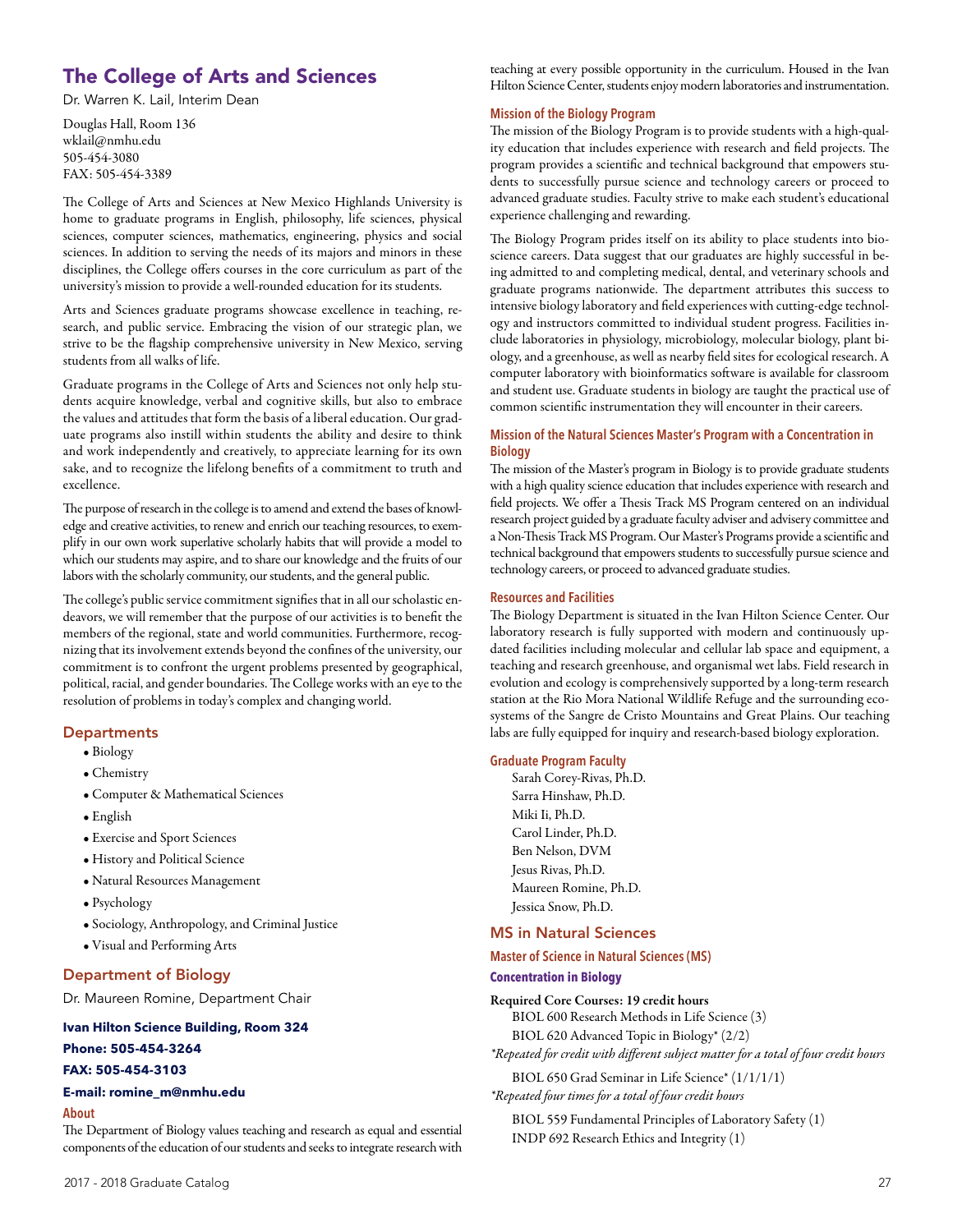#### Choose at least two of the following:

BIOL 610 Environmental Physiology (3) BIOL 640 Advanced Molecular and Cell Biology (3) BIOL 630 Advanced Microbiology (3) BIOL 689 Advanced Ecology (3)

#### **Thesis Option:**

BIOL 699 Thesis (1-7)

#### **Non-thesis Option (requires approval of graduate committee chair):**

BIOL 690 Independent Study (3)

*OR* 

BIOL 692 Independent Research (3)

#### Elective Courses:

Choose from the following courses in consultation with your adviser. Other 500- and 600-level courses offered in chemistry, forestry, geology, psychology, or other appropriate disciplines may be substituted for electives listed below with the approval of your biology adviser.

#### Elective Courses, Thesis Option: 12 hours Elective Courses, Non-thesis Option: 18 hours

#### Electives:

BIOL 505 Bacterial Physiology (3) BIOL 515 Biotechnology (4) BIOL 523 Molecular & Cell Biology (4) BIOL 524 Molecular & Cell Biology Laboratory (1) BIOL 525 Marine Biology (4) BIOL 527 Immunology (3) BIOL 532 Vertebrate Physiology (4) BIOL 535 Selected Topics in Life Science (1-4) BIOL 555 Wildlife Diseases (3) BIOL 563 Nutrition (3) BIOL 570. Comparative Animal Behavior (4) BIOL 572. Human Evolutionary Behavior (3) BIOL 574. Tropical Ecology (3) BIOL 575. Field Tropical Ecology (1-4 VC) BIOL 576 Evolution (3) BIOL 577. Macroevolution (3) BIOL 580 Parasitology (4) BIOL 581 Develop Biology (4) BIOL 585 Endocrinology (4) BIOL 587 Histology (4) BIOL 588 Soil Ecology (4) BIOL 589. Molecular Evolution and Ecology (4) BIOL 598. Applied Biological Research (1-4 VC) BIOL 593 Field Botany (2) BIOL 594 Field Zoology (2) CHEM 581 Biochemistry 1 (3) CHEM 582 Biochemistry 2 (3)

#### M.S. Thesis Defense

Open seminar and oral defense

#### M.S. Non-thesis Exam and Presentation

Comprehensive exam ( $\geq$  75% will be considered as a passing grade) and formal oral and written presentation of independent study or independent research

Degree Total: 34 - 40 Thesis: 34 credit hours Non-thesis: 40 credit hours

Biology (BIOL), Courses in **BIOL 505. Bacterial Physiology (4); 3,1 Var**  This course covers aspects of the physiology and molecular biology of bacteria. The genetics, molecular structure and functional aspects of prokaryotic cells will be discussed. Bacterial metabolism will be studied, including energy production and use by aerobic and anaerobic microorganism. Concepts of cellular growth, biosynthesis and molecular genetics will also be addressed.

#### **BIOL 515. Biotechnology (4); 2,4 Var**

Introduces students to latest techniques in biotechnology with hands-on laboratories in recombinant DNA technology, bioinformatics, and molecular biology techniques used in genetic engineering, industrial microbiology, and agricultural biotechnology. A special fee is charged.

#### **BIOL 523. Molecular & Cell Biology (4); Sp**

This course is a detailed exploration of basic cellular chemistry, macromolecules, cell structure and functions, and mechanisms and regulation of gene expression. The laboratory will explore eukaryotic cell biology using molecular biology techniques. Topics include DNA and protein structure and functions.

#### **BIOL 524. Molecular & Cell Biology Laboratory (1); Sp**

This is the laboratory course to accompany BIOL 423/523. This lab is required of students that have satisfied the Molecular & Cellular lecture requirement but have not taken the laboratory portion.

#### **BIOL 525. Marine Biology (4); 3,2 Fa, 3 yr cycle**

Major groups of marine invertebrates and algae are observed and studied in their natural habitats. Students participate in a 10-day field trip during the spring break, with a transportation and room charge to be determined at the time of the class. Enrollment limited to 16.

#### **BIOL 527. Immunology (3); 3,0 Alt Fa even**

This course studies diseases of vertebrates with emphasis on host-parasite interactions. The course includes principles of isolation, characterization, and control of pathogenic organisms as well as principles of vertebrate response to infection, antigen-antibody interaction, hypersensitivity, and auto-immune diseases.

#### **Biol 532. Vertebrate Physiology (4) 3, 2 Var**

Fundamental life processes in the vertebrates are covered in this course.

#### **BIOL 535 – 635. Selected Topics in Life Science (1 – 4 VC); Var**

Specialized course in exploring topic(s) in life science. May be repeated with change of content.

#### **BIOL 540. Conservation Biology (3); Alt, Sp,Odd**

This course intends to familiarize the student with the major conservation issues of our time and encourage them to think critically about the different problems facing the planet as it moves into the future. This course analyzes the interrelationship between human activities and the environmental crisis and studies alternatives for the preservation of biodiversity. Through the use of case studies and primary literature, students will get a deeper understanding of the complexities associated with the conservation of biodiversity.

#### **BIOL 555. Wildlife Diseases (3); Var**

An introduction to viral bacterial, and fungal diseases found in wildlife species. The diagnosis and management of the disease are explored.

#### **BIOL 557. Advanced Wildlife Management (3); Sp, 3 yr cycle**

This course presents advanced wildlife management concepts and is intended for senior and master-level students that have already taken, or are currently enrolled, in ecology or wildlife management courses. This course addresses the different goals of wildlife management: control of exotic species, restoration of endangered ones and harvesting species via game hunting or commercial use. Students will be expected to master concepts of population control, community ecology, and methods used to analytically calculate population parameters.

#### **BIOL 559. Fundamental Principles of Laboratory Safety (1); Fa**

This is an introduction to the principles of laboratory safety including the proper use of emergency safety equipment and personal protective equip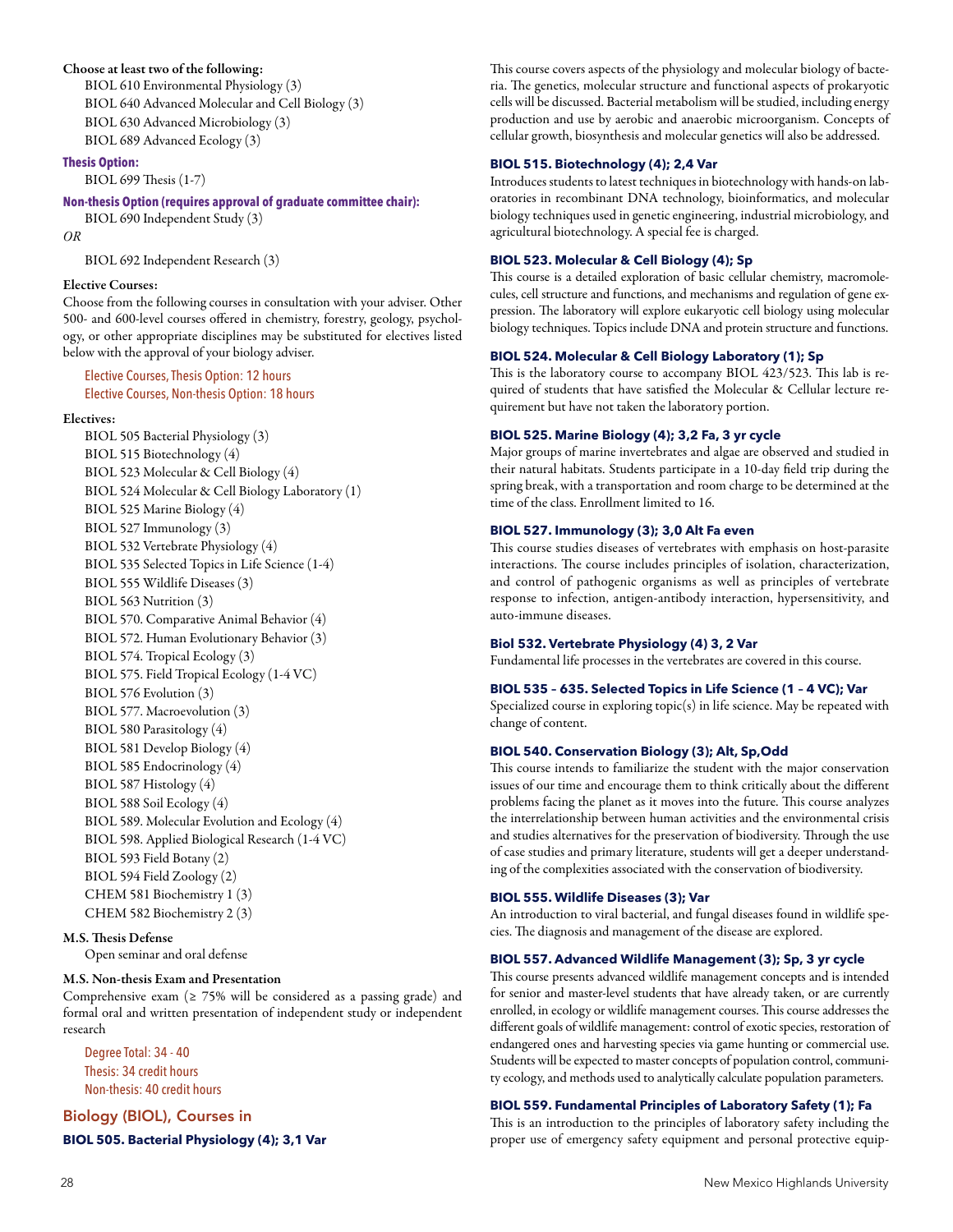ment, instructions for the safe handling, labeling, storage and disposal of chemicals, and safety in the biology and physics labs. Emphasis will be placed on preparing science educators in safety procedures.

#### **BIOL 563. Nutrition (3); Var**

This course is designed to provide students with an understanding of animal nutrition and appreciation of the importance of nutrition in health and economics. Subjects to be covered will include digestive anatomy, physiology, and nutrition of various animal species.

#### **BIOL 570. Comparative Animal Behavior (4); 3/2 Fa, 3 yr cycle**

This course presents the basics of animal behavior and is intended for senior and graduate students that have already taken, or are taking, classes in evolution and ecology. The course spans from basic genetics of behavior to the learning and environmental-based issues within a comparative and evolutionary context. Students must understand the mechanisms and evolution of animal behavior. The topics we will explore include the history of the scientific study of behavior; tools and approaches used to study behavior; and the interrelationship with its ecological and evolutionary aspects.

#### **BIOL 572. Human Evolutionary Behavior (3); Sp, 3 yr cycle**

This course intends to familiarize students with evolutionary forces that shape human behavior. This emergent field deals with evolutionary interpretation of human behavior including, group living, mating preference, kin and sexual conflicts, and habitat preference. Students are expected to understand and incorporate principles of evolutionary thinking in designing scientific questions and testable hypothesis about human behavior. This course is also called Evolutionary Psychology in other universities.

#### **BIOL 574. Tropical Ecology (3); Sp, 3 yr cycle**

This course presents the basics of tropical ecology and is intended for senior or graduate students that have already taken, or are taking, classes in evolution and ecology. The course spans from basic definitions of tropics geographically, how basic ecological processes work under the particular conditions in the tropics. The course emphasizes the aspect related to the high diversity in the tropics in a comparative approach drawing from the students' experiences in temperate systems.

#### **BIOL 575. Field Tropical Ecology (1-4 VC); Su, 3 yr cycle**

This course presents the basics of tropical ecology and is intended for senior or graduate students that have already taken an upper level class of tropical ecology. This is a hands-on course where students are expected to learn the natural history of representative organisms of the system they study. The practical exam will involve knowledge of taxonomy of plants and animals as well as their ecology and role in the ecosystem. Students are expected to keep a field notebook with carefully noted observations of the ecosystem as well as notes of their field project.

#### **BIOL 576. Evolution (3); 3 Alt, Fa, Even**

Evolution is studied in terms of molecular, Mendelian, and population genetics.

#### **BIOL 577. Macroevolution (3); Fa, 3 yr cycle**

Macroevolution is the study of patterns and processes driving the diversity of species on earth. In this course, students will learn how patterns of phylogenetic diversity are distributed geographically, and through time, particularly in relation to conservation challenges in the 21st century. Students will analyze data to learn how processes of evolution influence diversity at and above the species level. Topics include: speciation, hybridization, diversity, coevolution, the extinction crisis, phylogenetics, phytogeography, biogeography, contemporary evolution and humans, and related topics.

#### **BIOL 580. Parasitology (4); 2, 4 Fa, 3 yr cycle**

An introduction to the taxonomy and life cycles of vertebrate parasites and pathogenic effects upon their animal hosts: protozoan, trematode, scythed, nematode, and acanthocephalan parasites of domestic animals and man. Prerequisites: BIOL 532 or equivalent or permission of instructor.

#### **BIOL 581. Developmental Biology (4); 3, 2 Fa, 3 yr cycle**

This course investigates cellular and molecular mechanisms that regulate animal development. Topics include fertilization cleavage, gastrulation axis specification, organogenesis, morphogenesis, and stem cells. Laboratory sessions focus on experimental manipulations of early invertebrate and vertebrate embryos and emphasize student-designed research projects.

#### **BIOL 585. Endocrinology (4); 3, 2 Alt, Sp, Even**

This course reviews the embryological origin, histological structure, and function of the endocrine glands. Individual organs, the hormones that it produces, and how its function may be integrated at the systemic and cellular level will be examined. Endocrine topics are presented with "real world" examples and in a comparative manner among species. Prerequisites: BIOL 532 or equivalent or permission of instructor.

#### **BIOL 587. Histology (4); 2, 4 Alt, Sp, Odd**

This course covers microanatomy and functional organization of basic tissues: epithelium, connective tissue, cartilage, bone, muscle, and nerve. The course covers the histology of the blood and lymph vascular systems, glands, and secretion, especially in humans. Prerequisite: BIOL 532 or equivalent or permission of instructor. A special fee is charged.

#### **BIOL 589. Molecular Evolution and Ecology (4); 3/2, Sp, 3 yr cycle**

Molecular ecology explores the application of molecular techniques to attain a deeper understanding of ecological systems. Themes of evolutionary and ecological theory, behavioral ecology, genetics, phytogeography, and conservation genetics will be covered. Application-based content will include molecular identification techniques for individuals and species, landscape and population genetics, hybridization, genomic methods for ecology, and measuring adaptive variation. Technical applications will include data analysis using current software in the field.

#### **BIOL 593. Field Botany (2); 1, 2 Var**

Qualitative and quantitative techniques of community analysis, including floral sampling techniques for estimating population demographic patterns are covered in this course. The taxonomy and natural history of representative groups of land plants are studied in the field.

#### **BIOL 594. Field Zoology (2); 1, 2 Alt, Fa, Odd**

This course covers the qualitative and quantitative techniques of community analysis, including faunal sampling techniques for estimating population demographic patterns. The taxonomy and natural history of representative groups of land animals will be studied in a field setting.

#### **BIOL 598. Applied Biological Research (1-4 VC); Fa, Sp**

In this capstone course students participate in a research project where they have the opportunity to apply the results of their college preparation. Each class will conduct research toward a biological hypothesis or question chosen by the instructor. Each student will investigate a specific aspect of the broader question culminating with the preparation of a poster, presentation, and/ or paper. Students will participate in an applied hands-on research project generating original data that they will compile, analyze, and communicate their results.

#### **BIOL 600. Research Methods in Life Science (3); 3 Fa**

This is an introduction to research methods in life science. Topics covered include libraries as research tools, introduction to statistical inference.

#### **BIOL 610. Environmental Physiology (3); Sp**

An advanced physiology course that integrates functional adaptations of organisms to aquatic and terrestrial environments. Physiological responses of organisms to environmental extremes and contamination will be discussed.

#### **BIOL 620. Advanced Topic in Life Science (2); 2 Fa, Sp**

This course is in-depth consideration of a specific topic of interest to faculty and the graduate student population. Subject matter will vary from semester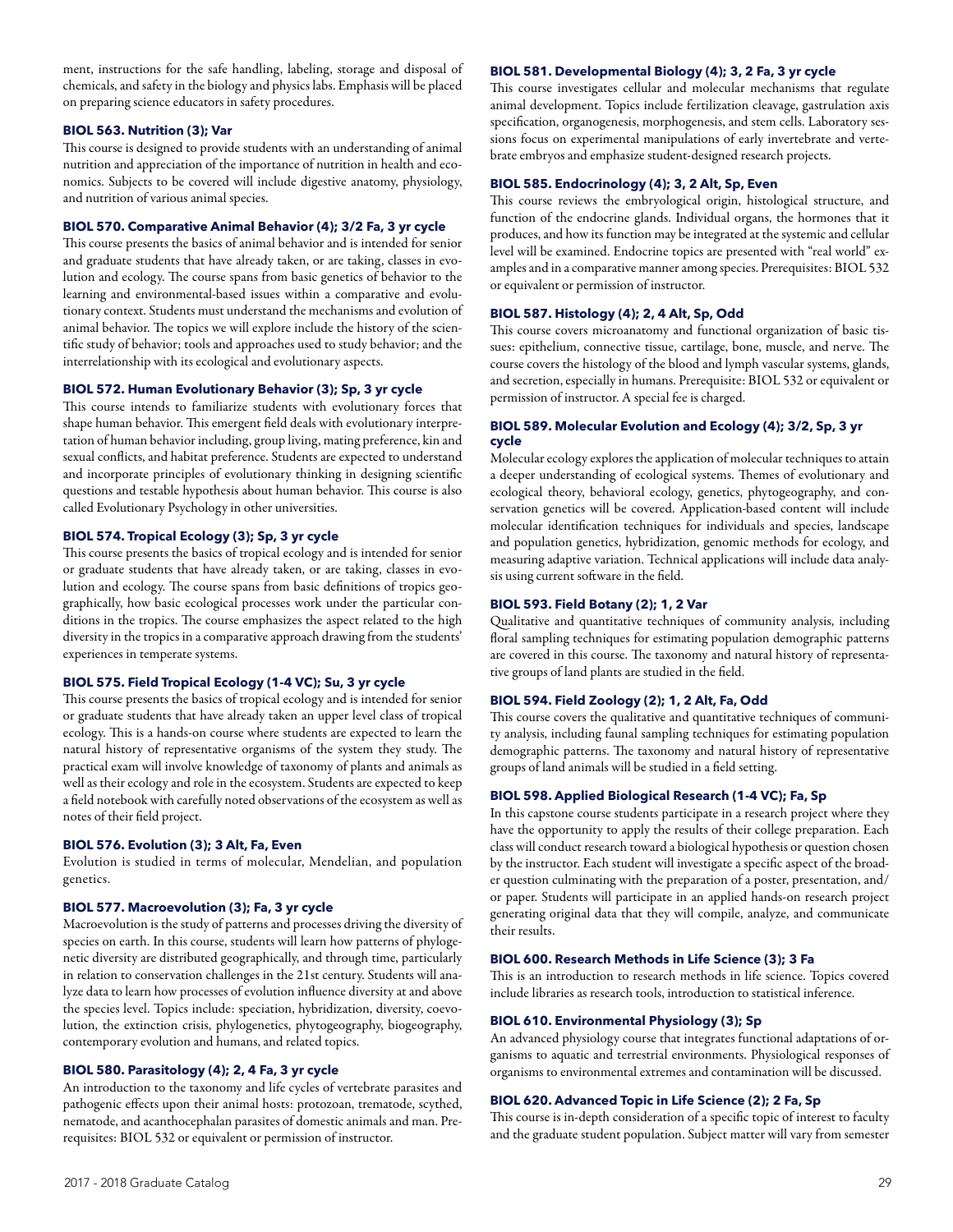to semester, and the course may be repeated for credit.

#### **BIOL 630. Advanced Microbiology (3); 3, 0 Var**

Advanced concepts of the physiology and molecular biology of microorganisms are covered. The genetics, molecular structure and functional aspects of prokaryotic cells will be discussed. Emphasis will be given to energy and biosynthetic metabolism in aerobic and anaerobic microbes. The role of prokaryotic organisms in global elemental cycles and how they sense and respond to their environment will also be covered.

#### **BIOL 640. Advanced Molecular and Cell Biology (3); 3 Sp**

This course covers advanced concepts of molecular and cellular biology. The genetics, molecular structure, and functional aspects of eukaryotic cells, both in isolation and as part of multicellular systems, will be discussed. Prerequisite: BIOL 532 Vertebrate Physiology or equivalent or permission of instructor.

#### **BIOL 650. Graduate Seminar in Life Science (1); Fa, Sp**

Seminar presentations on current topics in life science. May be repeated for credit.

#### **BIOL 689. Advanced Ecology (3); Fa**

This course is an integrative one that connects knowledge students are expected to have in different fields. This course provides students with a comprehensive theoretical tool kit--tools needed to better understand ecological process and to make predictions about future changes and their ecological consequences. Students will write a review paper about a topic of their choosing.

#### **BIOL 690. Independent Study (1 – 4 VC); Fa, Sp, Su**

Independent study arranged with an instructor. Prerequisite: Permission of instructor.

#### **BIOL 692. Independent Research (1 – 4 VC); Fa, Sp, Su**

Independent research arranged with an instructor. Prerequisite: Permission of instructor.

#### **BIOL 699. Thesis (1 – 7 VC); Fa, Sp, Su**

Individual research and writing in preparation of a graduate thesis. Prerequisite: Permission of instructor.

#### Department of Chemistry

Dr. David Sammeth, Department Chair

Ivan Hilton Science Center, Room 232 505-454-3244 FAX: 505-454-3202 E-mail: d7sammeth@nmhu.edu

#### **Mission of the Chemistry Master's Program**

The master of science in chemistry provides training for those who wish to advance their careers in research, industry, government service or teaching. The master of science degree permits the graduate to enter the work force at a level higher than that of a BS graduate. It also prepares students for the rigors of a more advanced professional PhD program of study. Course preparation and advisement are available for students who choose to enter professional schools to study for careers in medicine, veterinary science, dentistry, pharmacy, etc. The Chemistry Program includes the study of inorganic, analytical, physical, organic chemistry, and biochemistry, with applied emphases in medicinal and materials chemistry, reaction mechanisms, and environmental chemistry. This program requires a research project culminating in an original thesis for each student. The chemistry concentration prepares candidates for entry into the chemistry profession or for PhD work. Resources and Facilities The department is housed in the new Ivan Hilton Science Center. Modern laboratory research spaces with state-of-the-art safety and teaching features provide students with hands-on, student-centered learning environments. Chemical instrumentation includes: high-field nuclear magnetic resonance spectrometer (nmr), X-ray diffraction equipment, gas and liquid chromatographs, mass spectrometer, IR/UV-visible spectrophotometer, and optically stimulated luminescence (OSL). Students who major in chemistry are expected to become fully competent in the use of the instruments by the time they graduate. Students gain a practical perspective on chemistry through involvement with research projects. Graduates of the program are prepared to pursue exciting careers in industry and government, or advance to doctoral studies.

#### **Faculty**

Jiao Chen, Ph.D. (analytical, environmental, nanotechnology) David Sammeth, Ph.D. (physical chemistry, spectroscopy) Jan Shepherd, Ph.D. (organic, biochemistry) Christopher Stead, Ph.D. (biochemistry) Tatiana Timofeeva, Ph.D. (physical, crystallography)

#### **Degree requirements:**

#### **Master of Science in Chemistry (MS)**

#### Required courses: 28 credit hours

CHEM 519 Chemistry Lab 7 (3)

CHEM 541 Reaction Mechanisms (3)

CHEM 621 Advanced Analytical Chemistry (3)

- CHEM 671 Chemical Thermodynamics (3)
- CHEM 672 Quantum Chemistry (3) CHEM 691 Chemistry Colloquium\* (1/1)

*\*Taken for two semesters to equal a total of two credit hours* 

CHEM 699 Thesis\* (8)

*\*A minimum of eight credits is required; students must register for a least one credit hour per term until the thesis is completed, which may exceed the eight-credit hour minimum.* 

#### Choose one of the following:

CHEM561 Inorganic Chemistry 1 (3) CHEM581 Biochemistry 1 (3)

#### Electives: 6 credit hours

Choose at least six credits in graduate courses from biology, chemistry, environmental science, geology, physics, or other appropriate disciplines with approval of a graduate adviser.

Degree Total: 34 credit hours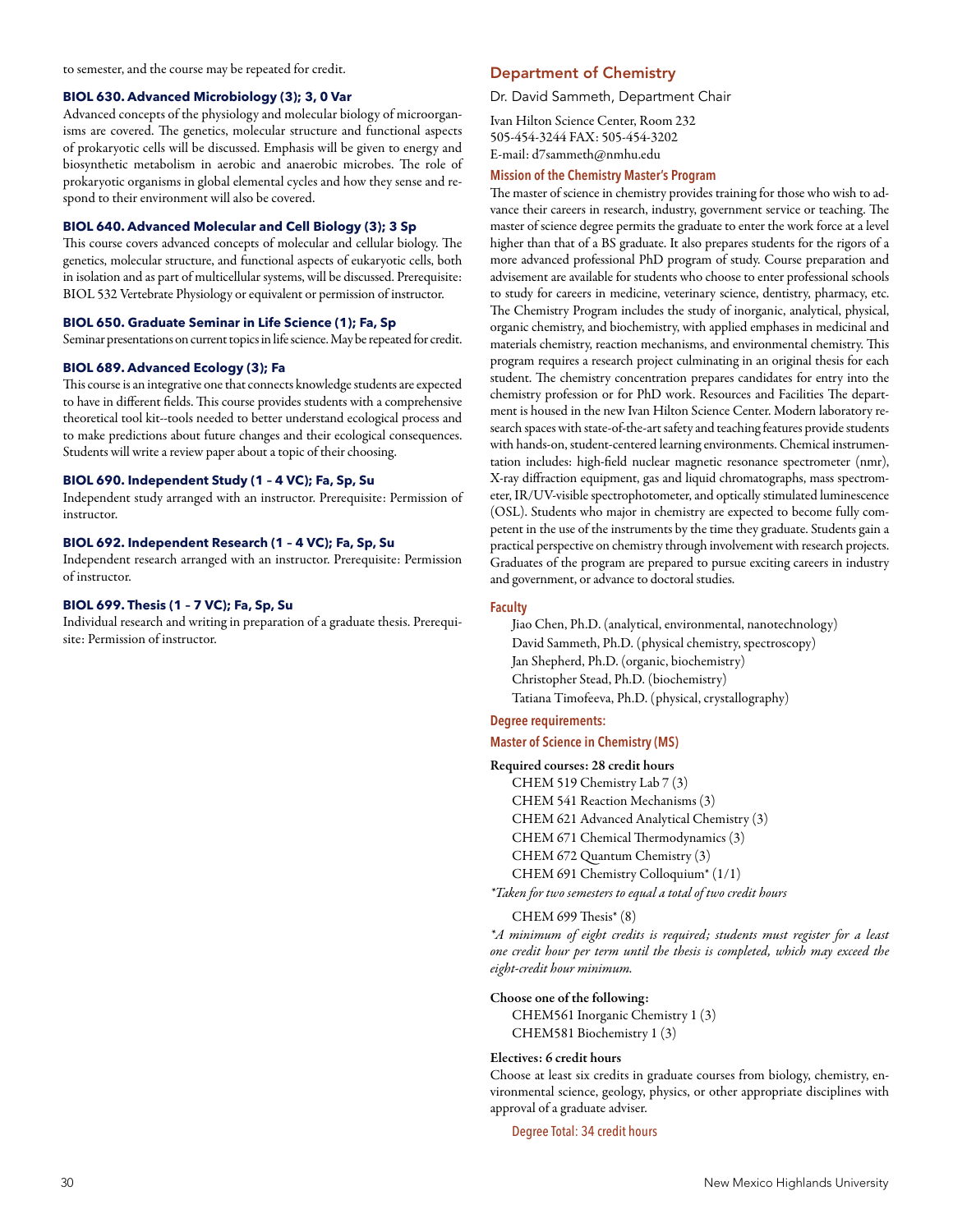#### Chemistry (CHEM), Courses in

#### **CHEM 519. Chemistry Laboratory 7 (3); 0, 6 Alt, Sp**

Chemical instrumentation laboratory uses modern separation, purification, and instrumental analysis techniques including such techniques as NMR, GC-MS, FT-IR, fluorescence, HPLC, capillary electrophoresis (CE), X-ray diffraction (powder and single crystal XRD) and electrochemistry. Prerequisite: CHEM 321 or 322 are required; CHEM 317 and CHEM 372 are recommended.

#### **CHEM 535 – 635. Selected Topic in Chemistry (3); Var**

Course in topic or topics in chemistry. May be repeated with change of content.

#### **CHEM 541. Reaction Mechanisms (3); Var**

This course covers theoretical organic chemistry including molecular orbital theory, photochemistry, orbital symmetry, and reaction mechanisms. Prerequisites: CHEM 317, CHEM 342, and CHEM 372.

#### **CHEM 542. Synthetic Chemistry (3); Var**

This course is an advanced treatment of synthetic organic and in- organic chemistry and reaction mechanisms. Prerequisites: CHEM 317, 342, and 372.

#### **CHEM 550-650. Seminar in Chemistry (1 – 3 VC); Fa, Sp**

Seminar course in a topic or topics in chemistry. Prerequisites: CHEM 317, CHEM 342, and CHEM 372.

#### **CHEM 555. Chemistry Research Seminar (1); Fa, Sp**

Graduate students participating in a chemical research project will make one or two 30- minute presentations on their project to faculty members and other graduate and undergraduate students registered in the course. In addition, the students will participate in the discussion evolving from other students' presentations.

#### **CHEM 559. Fundamental Principles of Laboratory Safety (1); Fa**

This course is an introduction to the principles of laboratory safety including the proper use of emergency safety equipment and personal protective equipment, instructions for the safe handling, labeling, storage and disposal of chemicals, and safety in the biology and physics labs. Emphasis will be placed on preparing science educators in safety procedures. Prerequisite: Permission of instructor.

#### **CHEM 561. Inorganic Chemistry 1 (3); Alt, Fa**

This course covers quantum mechanical approach to chemical bonding, crystal and ligand field theory, acid/base theories, and transition metal chemistry. Prerequisites: CHEM 317 and CHEM 372.

#### **CHEM 562. Inorganic Chemistry 2 (3); Alt, Sp**

This course is a continuation of CHEM 561. Topics include met- al, transition metal, and non-metal inorganic topics and symmetry as related to spectroscopy and reaction mechanisms. Prerequisite: CHEM 561.

#### **CHEM 573. Chemical Kinetics (3); Var**

This course is an in-depth study of chemical reaction kinetics. Pre- requisites: CHEM 317 and CHEM 372.

#### **CHEM 581. Biochemistry 1 (3); Fa**

An introduction to the chemistry of biologically important molecules, including proteins, carbohydrates, lipids, and nucleic acids; physical properties, mechanisms of action, and enzyme kinetics. Prerequisites or corequisites: CHEM 316 and CHEM 342.

#### **CHEM 582. Biochemistry 2 (3); Sp**

This course is a continuation of CHEM 581. Prerequisite: CHEM 581.

#### **CHEM 621. Advanced Analytical Chemistry (3); Var**

is course is an in-depth treatment of chemical equilibria involving topics in acid/base, solubility, electro-chemistry, complexion reactions, and the theory of separations.

#### **CHEM 671. Chemical Thermodynamics (3); Alt, Fa**

This course is an in-depth study of chemical thermodynamics.

#### **CHEM 672. Quantum Chemistry (3); Alt, Sp**

This course is an in-depth study of spectroscopy and quantum mechanics.

#### **CHEM 690. Independent Study in Chemistry (1-4 VC); Fa, Sp, Su**

Independent study arranged with an instructor. Prerequisite: Per- mission of instructor.

#### **CHEM 691. Chemistry Colloquium (1); Fa, Sp**

Students and faculty discuss current research problems. May be repeated for credit. Course must be taken twice to fulfill program requirement.

#### **CHEM 692. Independent Research in Chemistry (1-4 VC); Fa, Sp, Su**

Independent research arranged with an instructor. Prerequisite: Permission of instructor.

#### **CHEM 699. Thesis (1 – 8 VC); Fa, Sp, Su**

Individual research and writing in preparation of a graduate thesis. Prerequisite: Permission of instructor.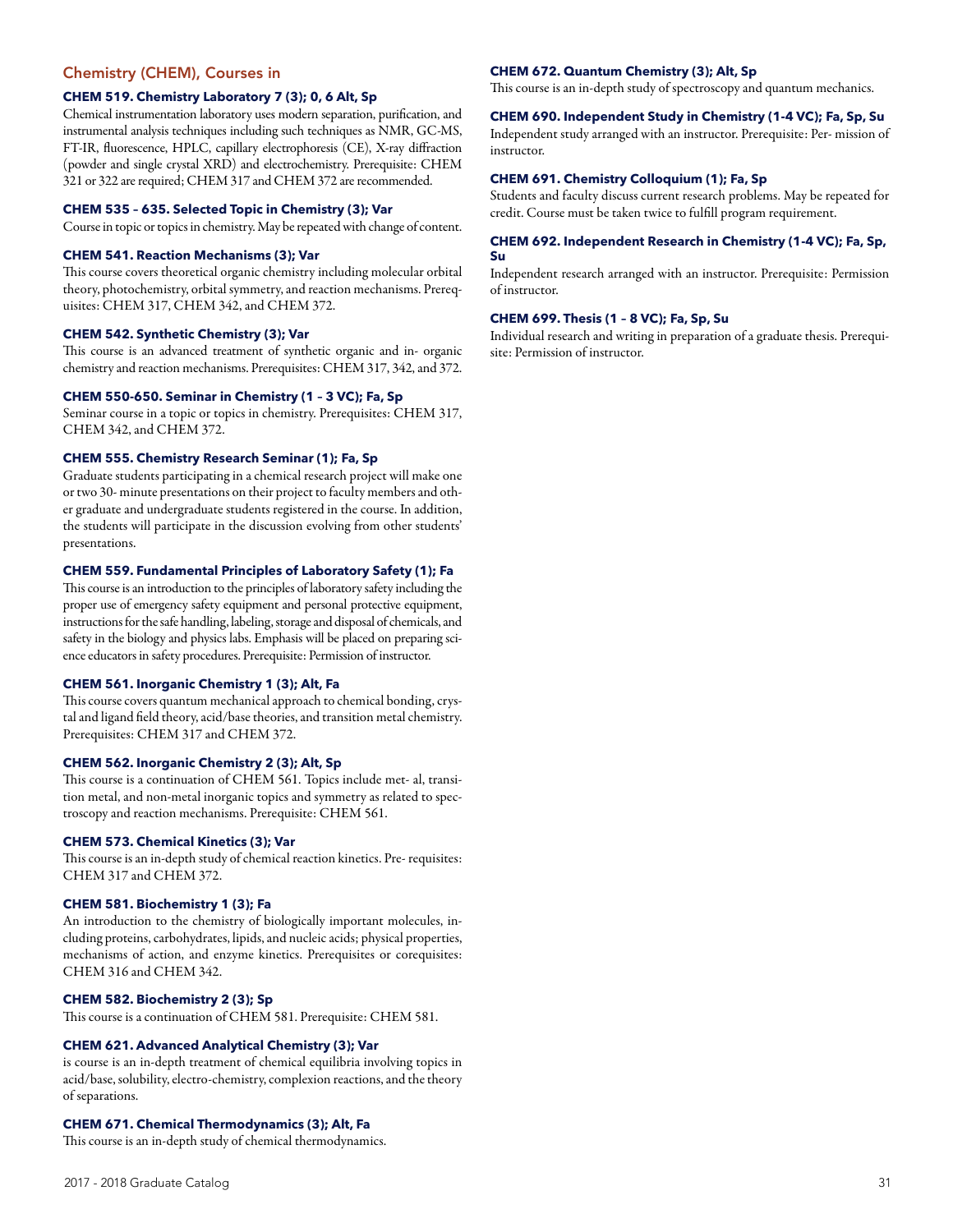#### Department of Computer and Mathematical Sciences

Dr. Gil R. Gallegos, Department Chair

Ivan Hilton Science Building Room 224 505.426.3295 FAX: 505.454.3169 E-mail: grgallegos@nmhu.edu

The Department of Computer and Mathematical Sciences offers graduate courses in computer science and mathematics. Additionally, a joint media arts and computer science degree is offered by the Department of Computer and Mathematical Sciences and the School of Business, Media and Technology.

#### **Mission of the Department of Computer and Mathematical Sciences**

The mission of the Department of Computer and Mathematical Sciences is to train students in the fields of computer science. The mathematics discipline offers an emphasis in an interdisciplinary program within the School of Education's Curriculum and Instruction master's program designed for secondary education mathematics teachers. By encouraging and developing problem-solving, critical/analytical thinking, and practical, laboratory-based skills, our students will be well-prepared for careers in any combination of these fields, either through solid preparation for further graduate education or immediate entrance into the workforce (industry, teaching, government, and national laboratories). The department offers graduate-level courses in mathematics and physics that support graduate degrees in other disciplines such as business, chemistry, computer science, and education. The department does not offer standalone graduate degrees. Students who pursue graduate degrees requiring the preparation of a thesis are encouraged to select research topics that require the application of mathematics or physics principles.

#### **Master of Arts or Science in Media Arts and Computer Science (MA or MS)**

The disciplines of computer science and media arts are experiencing a significant convergence of interests. Computer science, with its interest in exploring and developing new programming paradigms, big data, analytics, cybersecurity, machine learning, high performance computing, user interfaces, computer networking models, and multimedia-based technologies, is constantly offering new and challenging topics in the field of computer science. The media arts professions, including graphics design, broadcasting, as well as video and audio production, have always sought new and more effective ways to express ideas, concepts, and visions. Thus, they have a natural interest in the possibilities offered by the technologies coming out of computer science. The Department of Visual and Performing Arts and the Department of Computer and Mathematical Sciences jointly offer a program in Media Arts and Computer Science (MACS) that, depending on one's program of study and background, could lead to either a master of arts or master of science degree.

Students can enter the program starting from either a media arts or computer science perspective and develop further skills in both areas. The key to the program is its interdisciplinary nature, and students are expected to work with students from other disciplines in class and out of class. Students have options of taking both media arts and computer science with the approval of their adviser.

While the program itself is broadly based, students are expected to develop a focused program of study in conjunction with an adviser. Students are encouraged to be innovative in the development of their focus. Possibilities could grow out of multimedia systems, human-computer interface issues, animation and visualization, data mining, and computer vision.

The general entrance requirement for the program is a bachelor's degree in an area related to one of the disciplines involved in this program or a bachelor's degree in some unrelated area AND work experience in an area related to one of the discipline areas. To be accepted into the master of science track, a student must have a bachelor of science degree or have a strong mathematics background, including calculus and either discrete mathematics or linear algebra.

#### **Curriculum**

To promote the integration of disciplines stressed above, all students take a core set of team-taught courses. This nine-unit core is the foundation of the interdisciplinary nature of this program. The first two courses create the interdisciplinary, collective atmosphere that sets the tone for the rest of the program. Working together, students and faculty from various backgrounds create a common language and educate each other in the core ideas of the different disciplines. In the third course, students use industrial techniques and tools in the development of a sophisticated, multimedia-based project. In all three courses there is time set aside to support the process of developing a thesis project.

#### **Resources and Facilities**

The department resides within the Ivan Hilton Science Building on Highlands' main campus.

There are two large teaching labs, three small research labs, a student work lab, and an area set aside for network experimentation. The labs are equipped, for the most part, with machines running both Windows® and Linux(Ubuntu). The department has a 16-node high performance cluster and a dozen high performance nVidia Tegra boards for high performance computing utilizing embedded systems and hybrid GPU/CPU distributed and parallel programming schemes. Software includes symbolic and numerical products, compilers, integrated development environments, web and multimedia development tools, MATLAB®, R, Python, C/C++, databases, and packages for special fields such as machine learning. Some computers are set aside for student experimentation with the understanding that students may install any software as long as copyright laws are not violated. Additional, the department has a drone and 3D vision hardware and software for high performance testing of real-time 3D vision applications for research in the computer science field.

#### **Faculty**

Gil Gallegos, Ph.D. (Computer science) John S. Jeffries, Ph.D. (Mathematics) Richard Medina, Ph.D. (Computer science) Joe Sabutis, Ph.D. (Physics) Gregg Turner, Ph.D. (Mathematics)

#### Master of Arts or Science in Media Arts and Computer Science (MA or MS)

#### All students must take 6 units of thesis or project work.

CS 600 Principles of Media Arts and Computer Science (3) CS 610 Synthesis of Media Arts and Computer Science (3) CS 620 Multimedia Project Development (3) CS 697 Field Project (6)

*OR*

CS 699 Thesis (6)

#### Required core: 15 credit hours

With completion of these courses, students begin the process of integrating their special interests with the commitment to maintain an interdisciplinary, collaborative attitude. Students are expected to develop a focused program of study in conjunction with an adviser. They are encouraged to be innovative in the development of their focus.

#### Electives: 21 credit hours

Choose 21 credit hours (seven courses, from any approved graduate-level courses in computer science, mathematics, or media arts. Students may be able to add courses from psychology, education, art, music, or other disciplines, depending on interests. Students working towards a master of science degree must choose courses from computer science, mathematics, or a discipline offering a master of science degree.

Program Total: 36 credit hours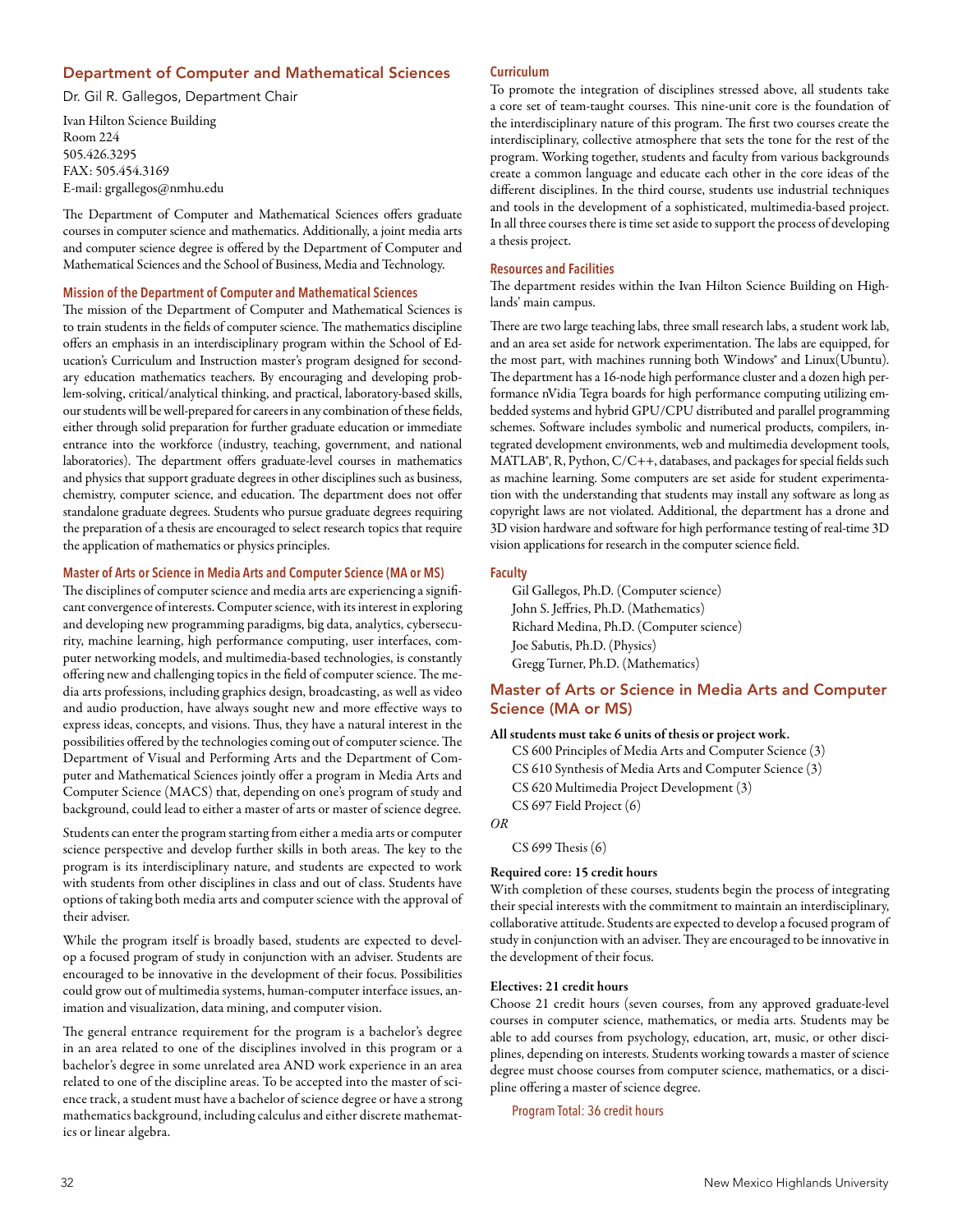#### Computer Science (CS), Courses in

#### **CS 511. Computer Programming for Educators (3); Fa, Sp**

This is an in-depth study of the BASIC and LOGO programming languages, two of the most popular computer programming languages for use in the educational environment. This course will have a strong pedagogic component, and all students will develop lesson plans for teaching computer programming in the secondary school.

#### **CS 512. Scripting Languages (3); 2, 2 Fa, Sp**

This course is an introduction to high-level scripting languages. This course uses script programming to teach the basic ideas of programming and to introduce the object-oriented paradigm. It does not, however, teach the complexities of a standard third-generation language. It is meant as an introduction for students who wish to understand programming principles without learning the details.

#### **CS 514. The C++ Programming Language (3); 2, 3 Fa, Sp**

This course is an in-depth study of the C++ programming language. The significant features of the language will be discussed with special emphasis on those that relate to object-oriented programming.

#### **CS 515. JAVA Programming (3); 2, 2 Fa**

This course is an introduction to object-oriented programming language. Numerous programs will be written to exercise the material covered. Prerequisite: Permission of instructor.

#### **CS 516. Advanced Computer Programming with Data Structures (3); 2, 3 Sp**

This course explores the principles of software engineering, including debugging and testing, string processing, internal searching and sorting, simple data structures, recursion, and object-oriented programming. In addition, students explore how to best teach the material. Prerequisite: CS 514 with a C or better or permission of instructor.

#### **CS 518. Multimedia Programming (3); 2, 2 Fa, Sp**

This course is an introduction to programming multimedia applications. Numerous programs will be written to exercise the material covered. Prerequisite: Programming experience and permission of instructor.

#### **CS 521. Advanced Data Structures and Algorithm Development (3); Fa, Sp**

This course is an investigation of computer data structures with an emphasis on the design and development of efficient algorithms for solving a wide variety of common computing problems. The course also covers the analysis and measurement of the performance of algorithms. Prerequisite: Grades of at least C in CS 345, CS 350, and MATH 317.

#### **CS 525. Computer Hardware Installation and Maintenance (1); 0, 2 Fa, Sp**

This course is a practical investigation of the processes involved in the installation and debugging of complex computer hardware systems including disk controllers, sounds and graphic boards, communication hardware, and various peripherals. Students will work on their own and in teams to build computer systems.

#### **CS 526. Computer Software Installation and Maintenance (1); 0, 2 Fa, Sp**

This course is a practical investigation of the processes involved in the installation of complex computer software, including operating systems, communication packages, and Windows®-based programs. Students will work on their own and in teams to both prepare computers for installation and actually install a wide range of computer software. Prerequisite: CS 525 or permission of instructor.

#### **CS 527. UNIX and Systems Administration (1); 0, 2 Fa, Sp**

This course is a hands-on introduction to the UNIX operating system with an emphasis on system administration and networking. Prerequisite: Graduate standing and knowledge of at least one other operating system.

#### **CS 528. C and UNIX (3); 3, 0 Fa, Sp**

This course explores C programming language and system programming on UNIX and LINUX™ operating systems. Prerequisite: CS 527 or permission of instructor.

#### **CS 531. Database Management (3); 3, 0 Fa, Sp**

This course explores the development of the major types of database systems, providing the framework for some experience with at least one database model. Assignments will include accessing, updating, and organizing a database. The use of a relational model will be emphasized along with various database inquiry systems, including natural language-like systems. Prerequisite: CS 516 with a minimum grade of C or permission of instructor.

#### **CS 532. Advanced Database Management (3); Fa, Sp**

This course is an investigation into advanced topics in information management and retrieval. The focus of the course may change from year to year. Some example topics that may be taught include multimedia databases, building digital libraries, relational or object oriented implementation, building database-driven websites, text and image information retrieval, and data mining. Students will be expected to read and report on research literature related to the course topic. Prerequisite: Permission of instructor.

#### **CS 535. Selected Topics in Computer Science (1 - 4 VC); Fa, Sp**

Course in a topic or topics in computer science. May be repeated with change of content.

#### **CS 536. Human-Computer Interaction (3); 3, 0 Fa, Sp**

This course investigates theory and practice in human-computer interaction. Students will study the impact of human perception and cognition on user interface design and learn to use tools for building graphical user interface (GUIs) and speech interfaces. In addition, each student will design and implement a user interface. Prerequisite: CS 516 with a minimum grade of C or permission of instructor.

#### **CS 542. Computer Systems Architecture (3); 3, 0 Fa, Sp**

This course acquaints the student with the way a computer works internally. Topics to be covered include basic logic design, data coding, parity generation and detection, number representation and arithmetic, and computer architecture. Prerequisites: CS 341 and CS 516 with a minimum grade of C or permission of instructor.

#### **CS 543. Operating Systems (3); Fa, Sp**

This course is a study of the concepts associated with the modern operating system. Topics will include supervisors, command processors, device drivers, interrupt handlers, queue managers, resource managers, memory allocation schemes, process activation and control, and timesharing or multitask control. Prerequisite: CS 341.

#### **CS 551. Software Engineering (3); Fa, Sp**

This course is a study of the concepts and techniques of software engineering. Emphasis will be object-oriented design principles, the integration of systems analysis methodologies into software engineering, and topics such as formal specifications and proof of program correctness. Prerequisite: CS 350.

#### **CS 555. Computer Graphics (3); Fa, Sp**

This course provides an introduction to the applications and basic techniques involved in the general field of computer graphics. The course will be a combination of surveying the different hardware and software used in graphic systems and of implementing some basic graphic algorithms. Students will have access to SGI hardware and software. Prerequisite: CS 516, MATH 331 or permission of instructor.

#### **CS 556. Internet Services (3); 2, 2 Fa, Sp**

This course is an introduction to telecommunications and the Internet. This course introduces the use of Internet for both research and problem solving. Students will be expected to develop tools for enhancing and accessing the Internet.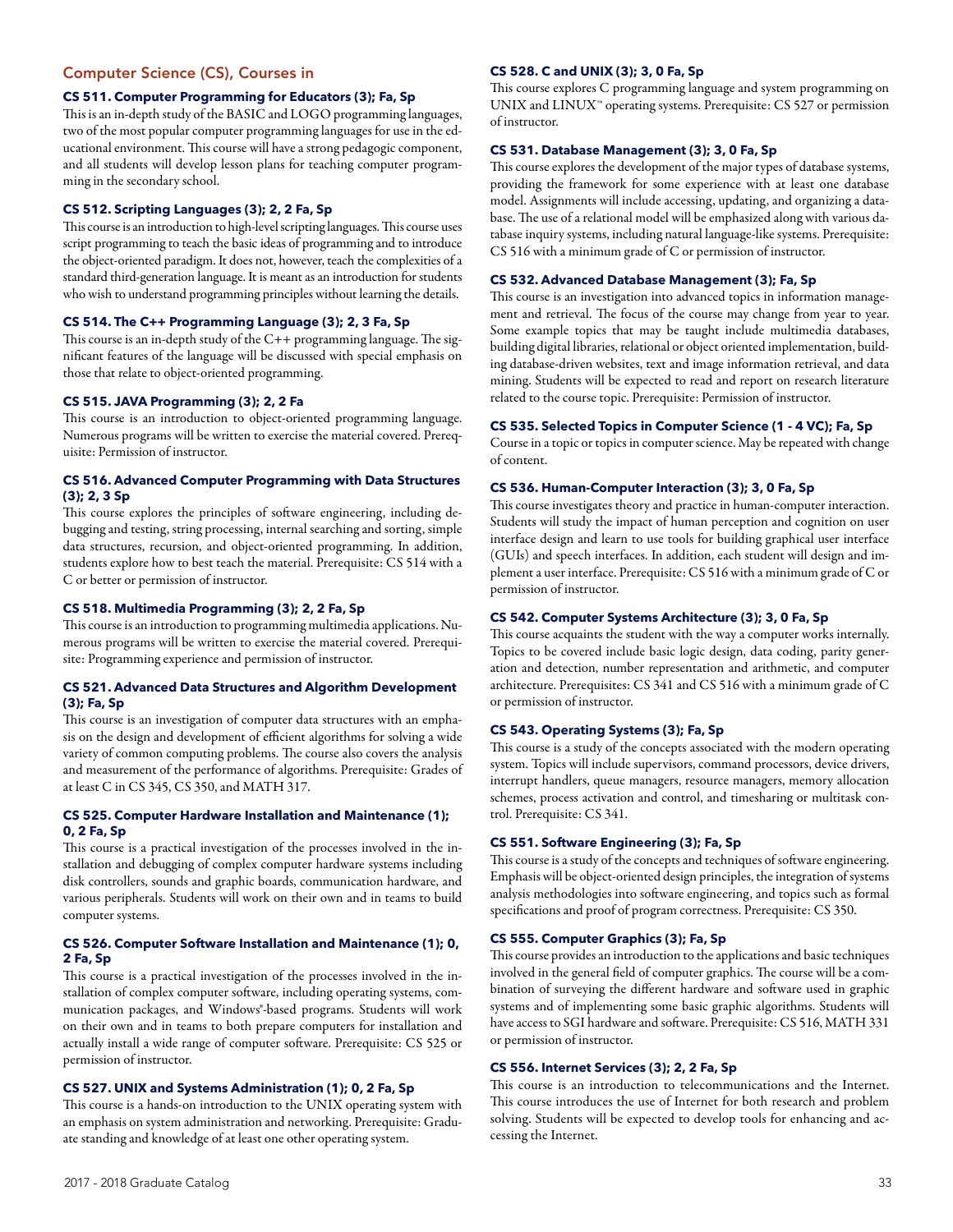#### **CS 557. Computer Networks (3); Fa, Sp**

This course is a study of the major concepts of computer networks and data communications. Topics discussed will include data communication networking, computer communications architectures and protocols as well as applications including local area networks (LAN) and wide area networks (WAN). Cross-listed as: MIS 520.

#### **CS 558. Network Management (3); Fa, Sp**

This course explores the application of networking concepts related to the management of LANs. Includes topics related to repair, setup, management and maintenance of LANs. Prerequisite: CS 557, MIS 520 or experience with computer networks, with permission of instructor.

#### **CS 59. Network Security (3); Fa, Sp**

This course addresses security issues for TCP/IP-based and NT networks, access control and communications security. Prerequisite: CS 557, MIS 520, or permission of instructor.

#### **CS 561. Programming Languages (3); Fa, Sp**

This course is a comparative study of programming languages and their features. The course develops an understanding of the organization of programming languages, especially the run-time behavior of programs. Students will gain experience with a variety of languages. Prerequisite: CS 245 and one other programming language course.

#### **CS 562. Compiler Design (3); Fa, Sp**

This course is a formal treatment of programming language interpreter, translator, and compiler design concepts. Topics include lexical analysis, parsing, code generation, and code optimization. Emphasis will be on the theoretical aspects of parsing context-free languages, translation specifications, and machine-independent code improvement. Programming projects that demonstrate various concepts will be assigned. Prerequisite: CS 561.

#### **CS 563. Web Programming (3); 2, 2 Fa, Sp**

This course is an introduction to programming on the Internet. Prerequisite: Permission of instructor.

#### **CS 564. Network Programming (3); Fa, Sp**

This course extends the students' knowledge and practice in analysis, design, and programming of computer networks. Prerequisites: CS 245 and CS 528.

#### **CS 571. Artificial Intelligence (3); Fa, Sp**

This course is a general introduction to the theories and problems involved in the development of computer-based intelligence systems with specific emphasis on knowledge representation and search. The focus will be on artificial intelligence research that provides information for the understanding of human intelligence and on application research in areas such as expert systems, natural language systems, and intelligent computer-aided instruction.

#### **CS 572. Cognitive Science (3); Fa, Sp**

This course is an interdisciplinary investigation of the foundations of human knowledge representation and understanding, the functioning of the human mind, and how these impact on recent computer technologies. Cross-listed as: PSY 572 and Phil 572.

#### **CS 573. Artificial Neural Networks (3); Fa, Sp**

This course examines basic neurobiology, neural networks, single neuron models, single-layer perceptrons, multi-layer perceptrons, radial basis function networks; committee machines; Kohonen networks, and applications of neural networks. Prerequisites: CS 245 and MATH 273

#### **CS 574. Machine Learning Algorithms (3); Fa, Sp**

This course studies different machine learning techniques/paradigms, including decision trees, neural networks, genetic algorithms, Bayesian leaning, rule learning, and reinforcement learning. The applications of these techniques to problems in data analysis, knowledge discovery and data mining are discussed. Prerequisites: CS 245, MATH 320, MATH 345 (Stat) recommended.

#### **CS 575. Image Processing (3); Fa, Sp**

The course provides mathematical foundations and practical techniques for digital manipulation of images such as preprocessing, segmentation, Fourier domain processing, and compression. Prerequisites: CS 245 and MATH 320.

#### **CS 576. Animation and Visualization (3); Fa, Sp**

Computer-based graphical representations, or visualizations, or scientific processes and phenomena have become commonplace in scientific communities. For example, geologists like to visualize plate tectonics; meteorologists like to visualize weather systems; and computer scientists like to visualize algorithms. After briefly surveying the use of visualization in scientific communities, this course pursues an in-depth investigation of its theoretical underpinnings, from the three diverse perspectives: the cognitive perspective, the social perspective, and the cultural perspective. Prerequisites: CS 245, MATH 320.

#### **CS 577. Parallel and Distributed Programming (3); Fa, Sp**

This course introduces algorithms and techniques for programming highly parallel computers. Topics covered include trends in parallel and distributed computing; shared address space and message passing architectures; design issues for parallel algorithms; converting sequential algorithms into equivalent parallel algorithms; synchronization and data sharing; improving performance of parallel algorithms; interconnection network topologies, routing, and flow control; and latency limits on speedup of algorithms by parallel implementations. Design, coding, performance analysis, debugging and other aspects of parallel algorithm development will be covered. Prerequisites: CS 245 and CS 421.

#### **CS 590. Independent Study (1 - 4 VC); Fa, Sp**

Independent study arranged with an instructor. Prerequisite: Permission of instructor.

#### **CS 592. Independent Research (1 - 4 VC); Fa, Sp**

Independent research arranged with an instructor. Prerequisite: Permission of instructor.

#### **CS 600. Principles of Media Arts and Computer Science (3); Fa**

This course is an interdisciplinary investigation of the terminology, roots, assumptions and principles that underlie the merging disciplines of computer science, mass communications, and design studies. Cross-listed as: MART 600.

CS 610. Synthesis of Media Arts and Computer Science (3); Sp

This course is an interdisciplinary synthesis of the principles that underlie the merging disciplines of computer science, mass communications, and design studies. Cross-listed as: MART 610.

#### **CS 620. Multimedia Project Development (3); Fa**

This course is a study of the processes, techniques, and tools used in the development of sophisticated multimedia-based projects. The course focuses on both the theoretical and practical aspects of multimedia design and programming. A key component of the course is the completion of a project that combines the various tools and techniques discussed in the course. The course will also involve student presentations on the research related to their thesis or project. Prerequisites: CS or MART 600 or 610.

#### **CS 635. Selected Topics in Computer Science (3); Fa, Sp**

Course in a topic or topics in computer science. May be repeated with change of content. Prerequisite: CS 535 in the same topic area.

#### **CS 650. Seminar: Project Development (1); Fa, Sp**

This course is a seminar that focuses on the process of writing a thesis or project with specific emphasis on literature search. Students will propose a topic and develop an annotated bibliography using as many different search modalities as possible. Cross-listed as: MART 650.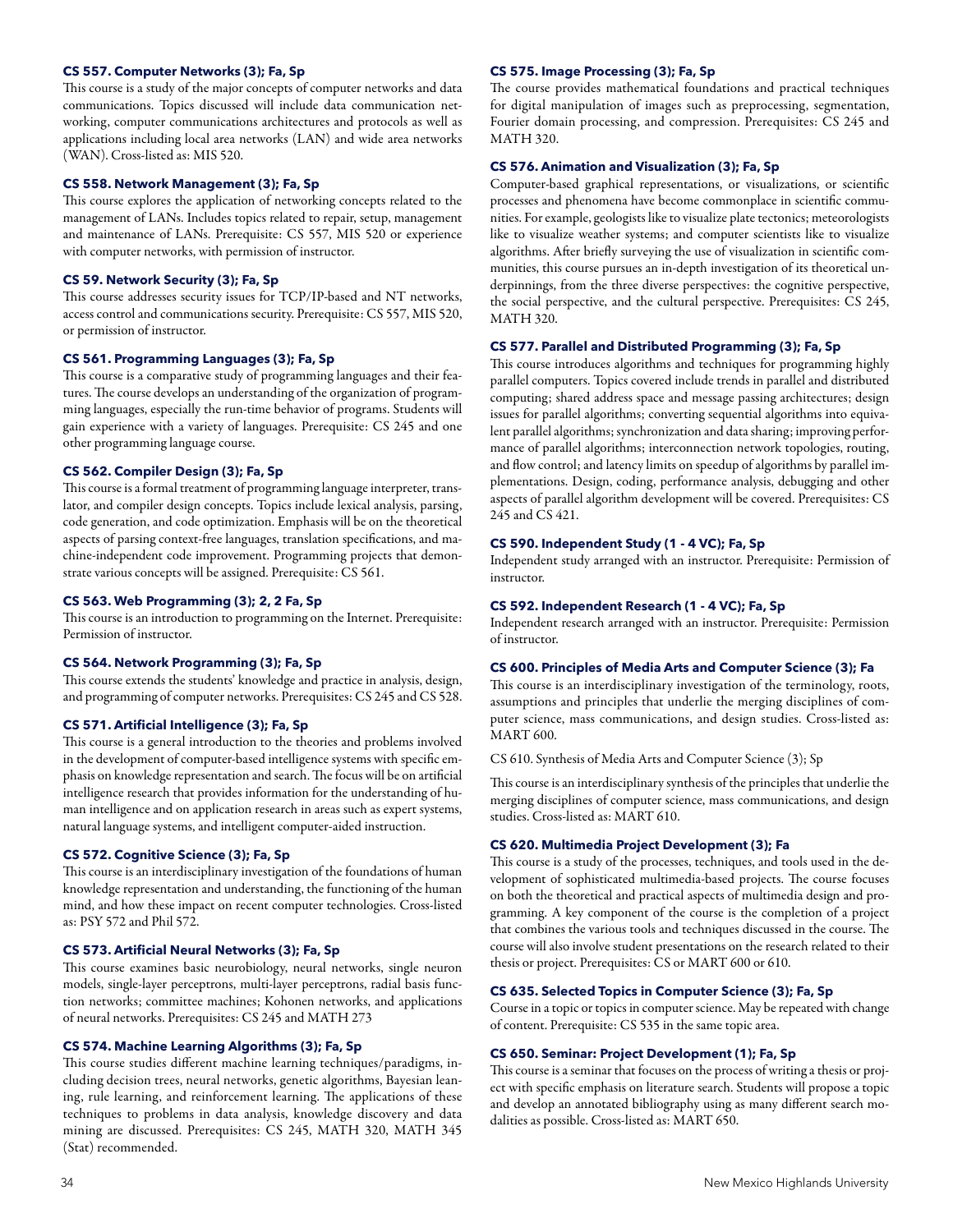#### **CS 651. Seminar: Literature Review and Methodology (1); Fa, Sp**

This course is a seminar that focuses on the process of developing a formal thesis/project proposal as well as writing the first and second chapters of a thesis or project. Prerequisite: CS 650. Cross-listed as: MART 651.

#### **CS 652. Seminar: Interdisciplinary Reports (1); Fa, Sp**

This course is the presentations by students of their process on their thesis or project. The focus will be on interdisciplinary presentations that allow students from one discipline to understand a subject from another discipline and on the development of collaborative efforts. Prerequisite: CS 651. Cross-listed as: MART 652.

#### **CS 697. Field Project (1 –6 VC); Fa, Sp**

Individual field research and writing in preparation of a graduate field project (equivalent to a thesis). Prerequisite: Permission of instructor.

#### **CS 699. Thesis (1 –6 VC); Fa, Sp**

Individual research and writing in preparation of a graduate thesis. Prerequisite: Permission of instructor.

#### Mathematics (MATH), Courses in

#### **MATH 501. Discrete Chaos and Fractals (3); Fa, Sp**

This course is an introduction to fractal geometry and discrete dynamics in one dimension. Topics include stability of one-dimensional maps, periodic points, bifurcations, period three orbis, Sharkovsky's theorem, Schwarzian derivative, chaos in one, metric spaces, transitivity, conjugacy, fractals, fractal dimension, Julia and Mandelbrot sets. Prerequisite: MATH 317 and MATH 275 with a minimum grade of C or permissions of instructor.

#### **MATH 502. Discrete Dynamical Systems and Chaos (3); Fa, Sp**

This course is a continuation of MATH 401 in higher dimensions. Topics include discrete linear dynamical systems, orbits, stability, spectral decomposition theorem, affine systems, nonlinear dynamical systems, bounded invariance, global stability of fixed points, sinks, repellers and saddles, bifuraction, attractors, Li-Yorke chaos, hyperbolic Anosov toral automorphism, and more on fractal dimension. Prerequisite: MATH 320 and MATH 501 with a minimum grade of C.

#### **MATH 504. Intro to Numerical Analysis (3); Fa, Sp**

This course is an introduction to numerical methods for determining the roots of nonlinear equations, numerical interpolation and integration, and numerical methods for approximating solutions to ordinary differential equations. Prerequisite: MATH 320, and MATH 325 and permission of instructor.

#### **MATH 506. College Geometry (4); 3, 2 Fa, Sp**

This course is a rigorous treatment of the elements of Euclidena geometry and hyperbolic geometry. Prerequisite: MATH 317 with a grade of C or better, or permission of instructor.

#### **MATH 507. Mathematical Models (3); Fa, Sp**

This course is an overview of model construction with many different examples. The course includes differential equations, Markov chains, linear programming, zero sum games, graphs, and queues, with computer simulations of some of the above. Prerequisite: MATH 320 and MATH 325 with a grade of C or better.

#### **MATH 510. Optimization Techniques (3); Fa, Sp**

This course is a study of unconstrained and constrained optimization computational algorithms. Prerequisite: MATH 320 and MATH 343 with a C or better.

#### **MATH 515. Intro to Cryptography (3); Fa, Sp**

This is an introductory course on the mathematics of cryptography. Topics include column transposition, monoalphabetic and polyalphabetic ciphers, the one-time pad, the Hill cipher, and cipher machines. Prerequisite: MATH 317 with a grade of C or better.

#### **MATH 517. Mathematical Statistics II (3); Fa, Sp**

This course is a continuation of MATH 345 covering the topics of contingency tables, multiple regression, analysis of variance, and other special topics in mathematical statistics including multivariate topics. Prerequisite: MATH 345 with a C or better.

#### **MATH 519. Modern Methods of Cryptography (3); Fa, Sp**

This course is a study of modern methods of cryptography and their applications. Topics include the Data Encryption Standard, the RSA public-key cryptosystem, digital signatures, and quantum cryptography. Prerequisite: MATH 515 with a grade of C or better.

#### **MATH 525. Introduction to Real Analysis (3); Fa, Sp**

This course gives students a solid background in theoretical graduate analysis, stressing the theory and deeper understanding of calculus. Students are introduced to proofs that motivate them toward clear thought and understanding of limits, continuity, differentiation, and series. This provides a rigorous training in mathematical thinking. Prerequisites: MATH 301, MATH 320, and MATH 273 with a minimum grade of C.

#### **MATH 526. Intro to Complex Variable (3); Fa, Sp**

This course is an introduction to the properties of analytic functions. Topics include mappings, limits, continuity, differentiation, Cauchy-Riemann equations, harmonic functions and branch points, definite integrals and the Cauchy-Goursat theorem, Cauchy integral formula, maximum modulus theorem, Liouville's theorem, fundamental theorem of algebra, Taylor and Laurent series, residues and poles, analytic continuation and Poisson integral. Prerequisite: MATH 525 with a minimum grade of C.

#### **MATH 532. Abstract Algebra (3); Fa, Sp**

Topics from groups, rings, and field theory. Prerequisite: MATH 313 and MATH 331.

#### **MATH 535. Selected Topic in Mathematics (1 –4 VC); Fa, Sp**

Course in a topic or topics in mathematics. May be repeated with change of content.

#### **MATH 544. Matrix Theory with Applications (3); Fa, Sp**

This course is a study of advanced topics in linear algebra and the theory of matrices with emphasis on computer-based applications. Topics include eigenvalues, eigenvectors, similarity, characteristic and minimal polynomials, diagonalizable matrices, and symmetric matrices, Jordan canonical form, vector and matrix norms, spectral radius, stable matrices, functions of matrices, nonnegative matrices and Perron-Frobenius theory, differential equations, stability, location of eigenvalues, Rayleigh quotient and Gersgorin's theorem, matric polynomials, solvents and analytic matrix functions. Prerequisite: MATH 317, MATH 320 and MATH 325 with a minimum grade of C.

#### **MATH 550. Seminar in Mathematics (1 –4 VC); Fa, Sp**

Seminar course in a topic or topics in mathematics.

#### **MATH 560. Applied Multivariate Statistics I (3); Fa, Sp**

This course is an introductory matrix analysis for statistics, multivariate distributions, multiple regression, multiple analysis of variance and covariance, principal component analysis, and canonical correlations. Prerequisite: MATH 320. A continuation of MATH 560, including discriminant analysis, factor analysis, categorical techniques, distance concepts, and cluster analysis. Prerequisite: MATH 560.

#### **MATH 590. Independent Study (1 –4 VC); Fa, Sp**

Independent study arranged with an instructor. Prerequisite: Permission of instructor.

#### **MATH 592. Independent Research (1 –4 VC); Fa, Sp**

Individual, directed research arranged with an instructor. Prerequisite: Permission of instructor.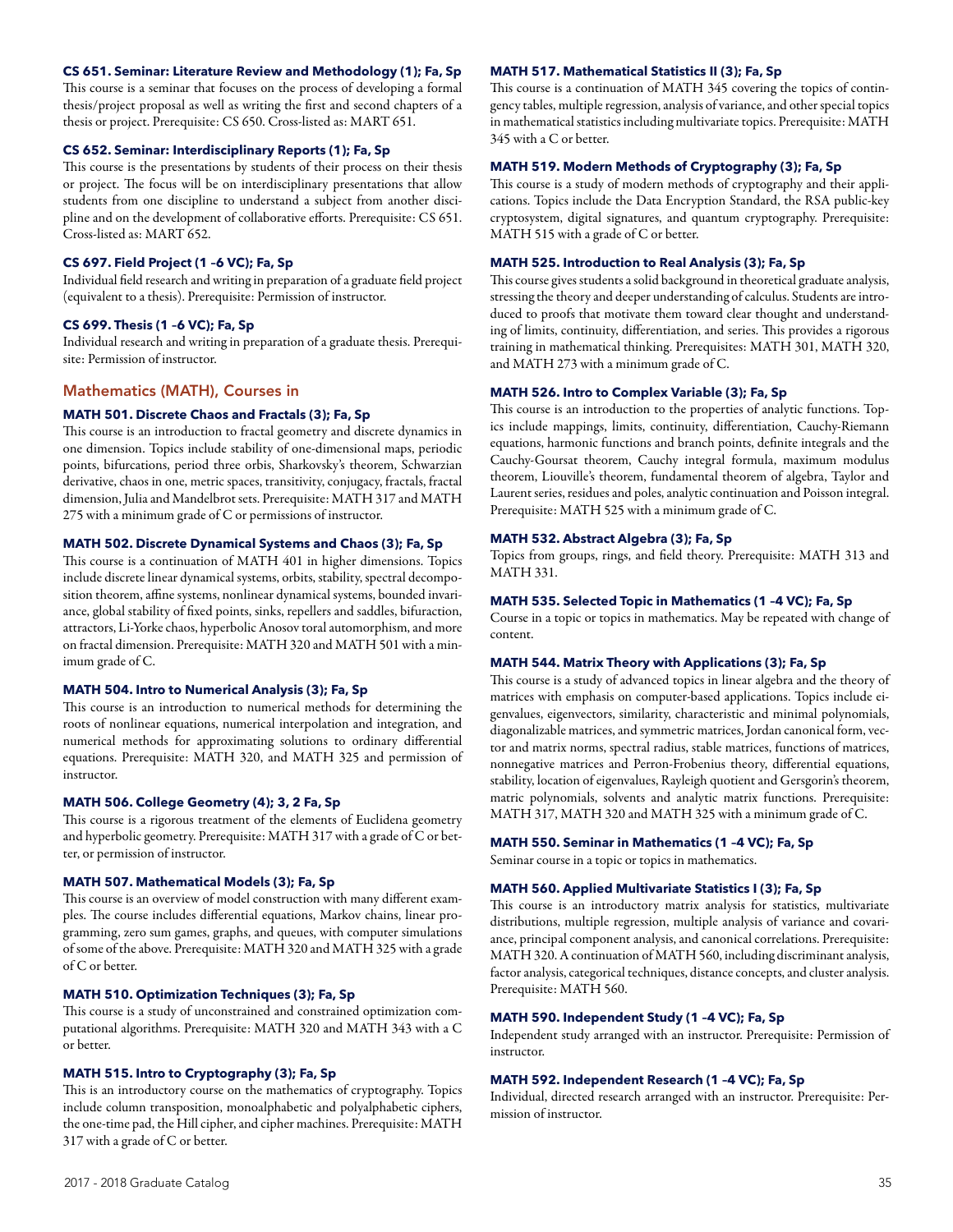# Department of English

Dr. Donna Woodford-Gormley, Department Chair

Douglas Hall, Room DH 144 505.454.3253 FAX: 505.454.3389 E-mail: dwoodford@nmhu.edu

# **Mission of the Department of English**

The Department of English M.A. program offers advanced instruction in literature, linguistics, creative writing, and composition. It is designed to provide a strong foundation in advanced research methods for the study of English; a thorough background in the history and development of the English language; current theories in linguistics, literary criticism, and writing; and a variety of electives in the three emphasis areas.

The graduate program serves regional secondary school teachers, prospective community college teachers, students who plan to enter PhD programs and students who seek stronger credentials in English for careers in journalism, publication, and professional writing. Each year, graduate assistantships are awarded competitively to full-time students. Along with tutoring in the Writing Center, graduate assistants undertake extensive teacher training in composition and gain considerable experience as composition instructors.

### **Resources and Facilities**

The Department of English is located in Douglas Hall, which houses classrooms, the Writing Center, the Language Learning Center, and offices for faculty and graduate assistants in the humanities.

The Department of English program provides the services of the Writing Center to students in all university courses as well as in English composition courses. The facility offers individual tutoring and small group work. Teaching assistants in the English M.A. program begin learning tutoring pedagogy while working at the Writing Center during their first semester.

The English program houses The New Mexico Review, a literary journal that publishes poetry, fiction, and essays. Graduate students earn practicum credit for their work in the production of the journal. The M.A. English program also sponsors a chapter of the international English honor society, Sigma Tau Delta.

# **Faculty**

Helen Blythe, Ph.D. Peter Buchanan, Ph.D. Lauren Fath, Ph.D. Juan Gallegos, Ph.D. Brandon Kempner, Ph.D. Jason McIntosh, Ph.D. Tyler Mills, Ph.D. Eddie Tafoya, Ph.D. Benjamin Villarreal ABD Donna Woodford-Gormley, Ph.D.

# **English**

# **Master of Arts in English (MA)**

Students should consult with the director of graduate studies in English prior to registration each term for advisement. During the first meeting, the director and student will develop a long-term plan for completing the program.

# Required Core:

ENGL 502 Literary Theory (3) ENGL 541 History of the English Language (3) ENGL 601 Research Methods in English (3)

# Students choose one of the following:

ENGL 699 Thesis (6)

### *OR*

ENGL 696 Publishable Papers (3)

# *AND*

Electives (3)\* *\*Approved electives selected in consultation with adviser* 

# Required course for teaching assistants:

ENGL 515 Methods of Tutoring & Teaching Writing (3)\*

# Electives: 9 – 12 credit hours

Students take nine hours in their concentration area and electives from any of the concentrations. Please note that for creative writing students, three of their nine credits must be in ENGL 671. Electives may also include other faculty-approved courses. \*Students approved for ENGL 515 Methods of Tutoring & Teaching Writing take nine credit hours of electives instead of 12 credit hours.

# Core & Electives Total: 27 credit hours

# **Concentration in Literature**

# Choose three courses from the following:

ENGL 511 Major American Writers (3) ENGL 512 Major British Writers (3) ENGL 514 Literary Realism (3) ENGL 521 Chaucer (3) ENGL 522 Shakespeare (3) ENGL 523 Milton (3) ENGL 535 Selected Topics in English (3) ENGL 5/650 Seminar in English (1-4) ENGL 582 Literature of the Southwest (3) ENGL 591 Arthurian Literature (3) ENGL 610 Major American Poets (3) ENGL 636 Varieties of Romanticism (3) ENGL 641 History of Popular Literature (3) Concentration Total: 9 credit hours Core & Electives Total: 27 credit hours Program Total: 36 credit hours

# **Concentration in Language, Rhetoric and Composition**

Choose three courses from the following: MART 518 Print of Multimedia (3) MART 546 Screenwriting (3) ENGL 500 Creative Writing: Experimental Fiction (3) ENGL 501 Creative Writing: Advanced Poetry (3) ENGL 515 Methods of Tutoring & Teaching Writing (3) ENGL 535 Selected Topics in English (3) ENGL 543 Sociolinguistics (3) ENGL 5/650 Seminar in English  $(1 – 4)$ ENGL 565 Nonfiction Prose (3) ENGL 585 Stylistics (3) ENGL 651 Images & Words: Semiotics (3) ENGL 661 Literacy and Orality (3) ENGL 671 Creative Writing Workshop (3) Concentration Total: 9 credit hours Core & Electives Total: 27 credit hours Program Total: 36 credit hours

# **Concentration in Creative Writing**

Students must take nine credits in creative writing courses, including at least three credits of ENGL 671: Creative Writing Workshop. This course may be repeated with a change of content.

# Choose three courses from the following:

ENGL 500 Creative Writing: Experimental Fiction (3) ENGL 501 Creating Writing: Advanced Poetry (3) ENGL 510 Creative Nonfiction (3)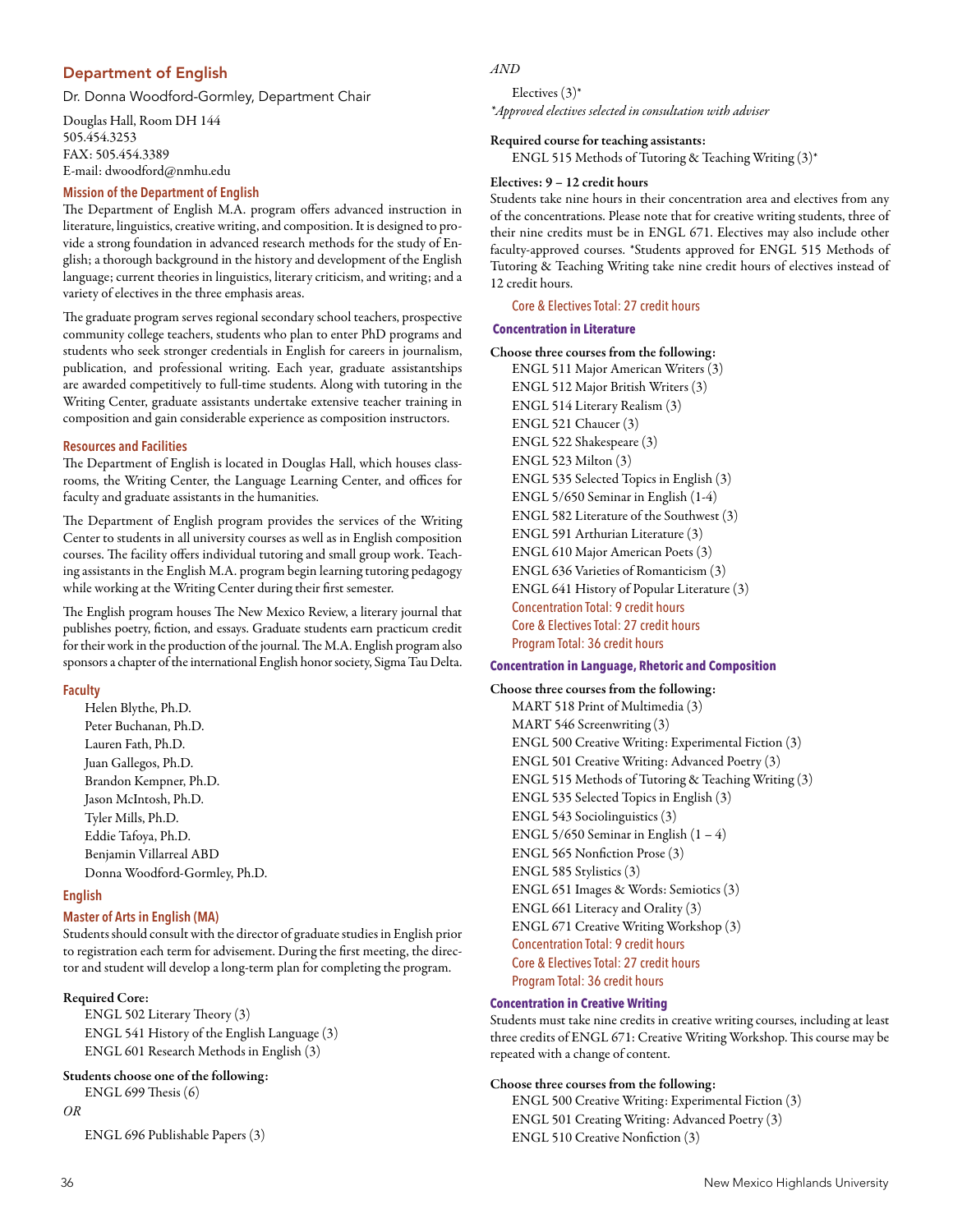ENGL 535 Selected Topics in English (1-4) ENGL 585 Stylistics (3) ENGL 671 Creative Writing Workshop (3) Concentration Total: 9 credit hours Core & Electives Total: 27 credit hours Program Total: 36 credit hours

#### **Examinations**

All students must pass a written qualifying examination based on a reading list approved by the thesis committee, the director of graduate studies, and the department chair.

#### **Language Requirement**

In addition to the 36 credits required for the MA, students must demonstrate reading knowledge of a language other than English. The language requirement may be fulfilled by: 1) completing the final course of a four-semester undergraduate sequence in a language with a grade of B; 2) completing a 300- or 400- level course with a grade of B; 3) passing a test administered by the Department of English; or 4) passing a comparable test offered by another institution and approved in advance by the English graduate committee.

# English (ENGL), Courses in

# **ENGL 500. Creative Writing: Experimental Fiction (3); Alt, Sp, Odd**

This course examines advanced fiction writing with an emphasis on experimental techniques, styles, and approaches, including stream-of-consciousness and fictive autobiography. The reading component of this course will include theoretical and creative texts.

# **ENGL 501. Creative Writing: Advanced Poetry (3); Alt, Fa, Even**

A writing workshop for experienced poets. Students will write original poems and read twentieth century poetry and poetics from the United States and around the world.

# **ENGL 502. Literary Theory (3); Sp**

Intensive study of theories of literature from Plato to the present, with an emphasis on contemporary literary theory. Application of these theories to various works, ancient and modern.

#### **ENGL 505. Gender and the Politics of Literacy (3); Var**

Exploration of the historical connections between literacy and reason/emotion, focusing on how each has been historically gendered. It begins with a history of style and how metaphors of gender have been used to describe writing. It includes a study of how cultural beliefs about literacy shape our conceptions of "individuality," "citizenships," "aesthetics," "rationality," and "originality," and how those categories apply differently to men and women.

#### **ENGL 510. Creative Nonfiction (3); Alt, Sp, Odd**

This course is a writing workshop that provides the background, theories, and methods for students to produce original creative nonfiction writing. The course emphasizes forms and practices of various sub-genres of creative nonfiction including the personal essay, the memoir, literary reportage, and the nonfiction novel.

#### **ENGL 511. Major American Writers (3); Sp**

In-depth study of a major author or authors, school, genre, and tradition in American literature. Possible topics include literature of the American West, American Modernism, and American poetry. May be repeated with change of content.

#### **ENGL 512. Major British Writers (3); Sp**

In-depth study of a major author or authors, school, genre, or tradition of British literature. Possible topics: are Byron and the "Satanic School," and The British Moderns (Lawrence, Woolf, Joyce). May be repeated with change of content.

# **ENGL 514. Literary Realism (3); Var**

Covers the international development of the theory and practice of the realist novel.

# **ENGL 515. Methods of Tutoring and Teaching Writing (3); Fa**

This course will prepare students to tutor and teach readers and writers at the college-level. Students will study composition theory and develop a course syllabus and materials for teaching a writing class. Students will also tutor college writers as part of their coursework.

#### **ENGL 521. Chaucer (3); Var**

Intensive study of The Canterbury Tales and selected minor works.

# **ENGL 522. Shakespeare (3); Fa**

Intensive study of a group of Shakespeare's plays, such as comedies, tragedies, Greek plays, English history plays, or late romances. May be repeated with a change of content.

# **ENGL 523. Milton (3); Var**

Intensive study of Paradise Lost and selected minor works.

# **ENGL 534 - 634. Practicum (1 – 4 VC); Fa, Sp**

Students gain practical knowledge through internships in such areas as tutoring, editing, public relations, and feature writing.

# **ENGL 535. Selected Topic in English (1 – 4 VC); Var**

Course in a topic or topics in English. May be repeated with change in content.

# **ENGL 541. History of the English Language (3); Sp**

Investigation of the origin of modern English, with a study of the evolution of English sounds, inflections, vocabulary, and syntax, from earliest times to the present.

#### **ENGL 542. Contemporary English Linguistics (3); Var**

An examination of the structures, processes, and functions of elements of the English language, with particular attention to their description in the theories of cognitive grammar.

#### **ENGL 543. Sociolinguistics (3); Alt, Sp, Odd**

A study of dialects, bilingualism, multilingualism, speech communities, and regional and social variations as they relate to linguistic variables. Course includes methodological concern and relationships between sociolinguistics and related disciplines.

# **ENGL 550 - 650. Seminar in English (1 – 4 VC); Var**

Seminar course in a topic or topics in English.

# **ENGL 565. Non-Fiction Prose (3); Alt, Sp, Even**

An introduction to the reading, analysis, and writing of nonfiction works, such as biography, political prose, propaganda, history, and the essay. Emphasis on critical reading and thinking, interpretative skills, and writing nonfiction forms. The reading component of this course will include theoretical and creative texts.

#### **ENGL 582. Literature of the Southwest (3); Var**

An examination of the tri-cultural literary heritage of the southwestern United States. Readings include journals and diaries of the Territorial Period, as well as imaginative works by novelists of the Southwest. Emphasis is placed on cultural traditions that shaped the literature.

#### **ENGL 585. Stylistics (3); Var**

An examination of linguistic principles, specifically as they apply to the analysis of written texts. Students will learn to make the kind of textual observations needed to reveal stylistic traits and tendencies in the language of literature.

#### **ENGL 590 – 690. Independent Study (1 – 4 VC); Var**

Independent study of selected author(s) or topic(s) arranged with an instructor. Prerequisite: Permission of instructor.

## **ENGL 591. Arthurian Literature (3); Var**

Literature generated by the legends of King Arthur and his court, studied in a variety of European texts from the Middles Ages.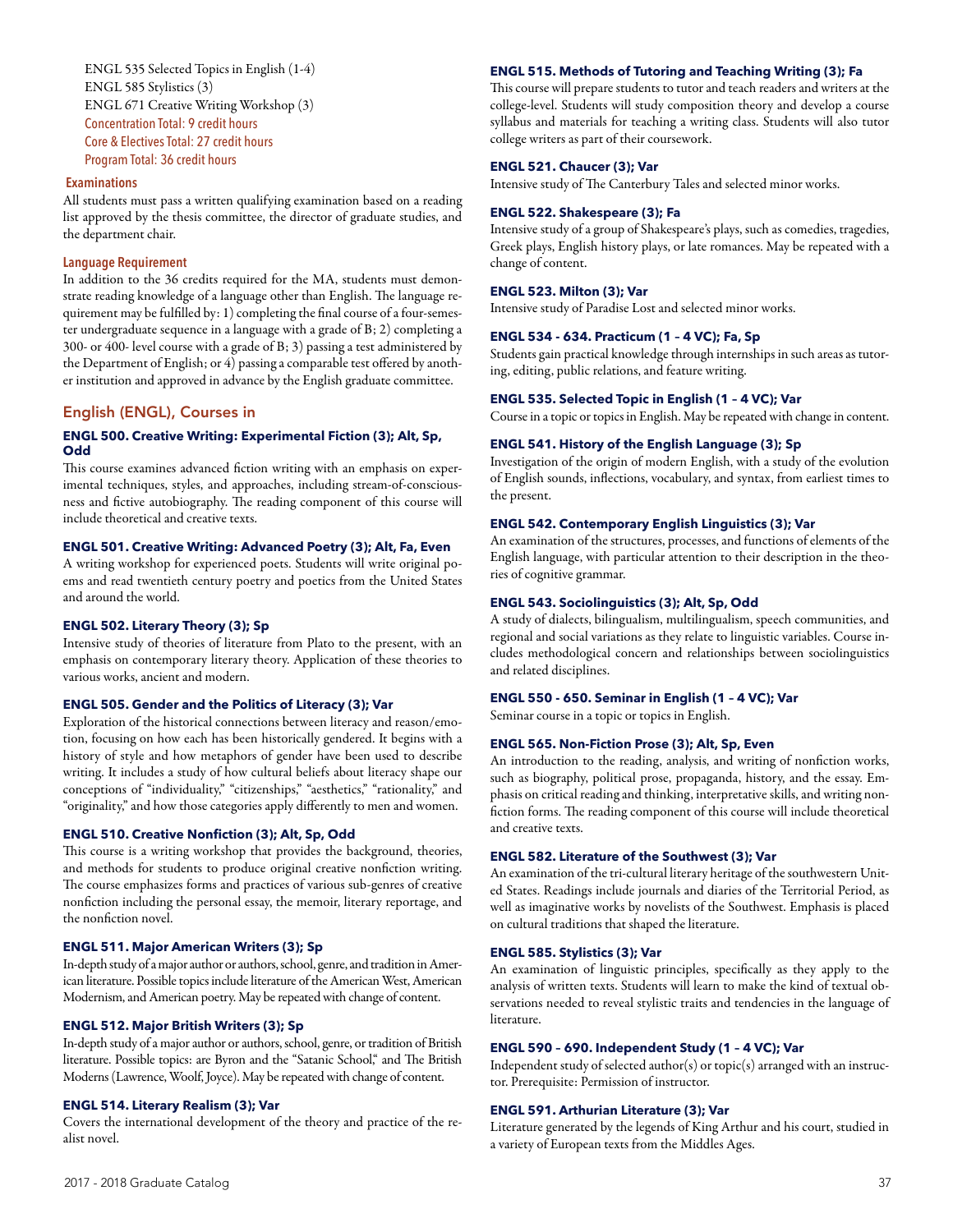### **ENGL 592. Independent Research (1 – 4 VC); Var**

Independent research project arranged with an instructor. Prerequisite: Permission of instructor.

### **ENGL 601. Research Methods in English (3); Fa**

Methods, sources, and tools of research for linguistics, composition, and literature.

# **ENGL 602. Theories in Writing (3); Var**

A comprehensive background of the development of writing programs, theory, and research in American education. Attention to the writing process, as well as genres of both academic and non-academic settings.

### **ENGL 603. Contemporary Literary Theories (3); Var**

An in-depth study of a topic or combination of related topics involving current trends in literary theory. Varying subtitles for the course might include literary canon formation, deconstructionism, feminist theory, new historicism, psychoanalytic theory, Marxist theory, reader-response criticism, and comparative literature. May be repeated with a change of topic.

### **ENGL 610. Major American Poets (3); Var**

Intensive reading and study of four important American poets of the twentieth century. Different poets will be featured each time the course is offered. Class discussion of the poets and their work will be the focus of the course.

# **ENGL 636. Varieties of Romanticism (3); Var**

A consideration of the varieties of Romanticism across time and cultures, contextualization of the British Romantic experience against the background of developments in Germany and France, and an examination of the heritage of Romanticism in all its postmodern vitality.

### **ENGL 641. The History of Popular Literature (3); Var**

A survey of the development of popular literature, from the "street literature" that emerged in the decades immediately following the invention of movable type, to the genre fiction of today. Readings will include popular literary works in a variety of genres, such as romance, horror, and thrillers.

# **ENGL 651. Images and Words: Semiotics (3); Var**

A semiotic approach to the study of meaning. Various sign systems, as expressed in the visual and verbal representations of cultural practice, myth, and literature will be examined.

# **ENGL 661. Literacy and Orality (3); Var**

A survey of the development of alphabetic writing in the West. Issues covered include writing and cognitive development, conflicting definitions of literacy, politics of literacy, and literacy education.

#### **ENGL 671. Creative Writing Workshop (3); Alt, Sp, Even**

This course is an advanced workshop in the writing of fiction, poetry, or creative nonfiction. Students will read works in and theories of the genre and produce a portfolio of original works. The reading component of this course will include theoretical and creative texts.

#### **ENGL 696. Publishable Papers (1 – 3 VC); Fa, Sp**

Individual research, writing, and rewriting in preparation of the graduate portfolio. Cannot be taken for elective credit. Only 3 credit hours count towards the degree, but students will register for extra credit hour ENGL 696 in the semester in which they graduate. Prerequisite: Permission of the instructor.

# **ENGL 699. Thesis (1 – 6 VC); Fa, Sp**

Individual research and writing in preparation of the graduate thesis. After enrolling for thesis, students must continue to enroll for at least one credit hour of thesis each semester until the thesis is completed. Prerequisite: Permission of instructor.

### Philosophy (PHIL), Courses in

# **PHIL 500. Major Philosophers (3); Var**

This course is a study of a major philosopher's work. Examples of possible offerings are the pre-Socratics, Socrates and Plato, Aristotle, Augustine, Aquinas, Descartes, Spinoza, Locke, Hume, Kant, Hegel, Schopenhauer, Nietzsche, Bergson, Kierkegaard, Heidegger, Sartre, Husserl, Wittgenstein, Merleau-Ponty, and others. May be repeated with change of content.

#### **ENGL 505. Major Philosophical Movements (3); Var**

This course is a study of a major philosophical movement or philosophy. Examples of possible offerings are analytic philosophy, phenomenology, process philosophy, logical positivism, ethics, epistemology, and the philosophy of negation. May be repeated with change of content.

#### **ENGL 525. Reasoning Skills for the Schools (3); Var**

This course is a general introduction to the basic skills involved in reasoning and critical thinking, and how they may be incorporated into the curricula of the schools.

# **ENGL 530. Scientific Reasoning (3); Var**

This course is an examination of the general structure of scientific reasoning, including the logic of discovery, explanation, theory building, and decision making.

## **ENGL 535. Selected Topic in Philosophy (1 – 4 VC); Var**

Course in a topic or topics in philosophy. May be repeated with change of content.

#### **ENGL 540. Philosophy of Art and Aesthetics (3); Var**

This course is an advanced study of the theoretical grounds for various philosophic theories of art, and their consequences for the world of art and art criticism.

# **ENGL 550. Seminar in Philosophy (1 – 4 VC); Var**

Seminar course in topic or topics in philosophy.

# **ENGL 572. Cognitive Science (3); Var**

This course is an interdisciplinary investigation of the foundations of human knowledge, representation and understanding, the functioning of the human brain, and how these impact recent computer technologies. Cross-listed as: PSY 572 and CS 572.

# **ENGL 584. Philosophy of History (3); Var**

This course is a chronological survey of the development of the concept of history and its philosophical foundations. Cross-listed as: HIST 584.

### **ENGL 590. Independent Study (1 – 4 VC); Var**

Individual, directed study arranged with an instructor. Prerequisite: Permission of the instructor.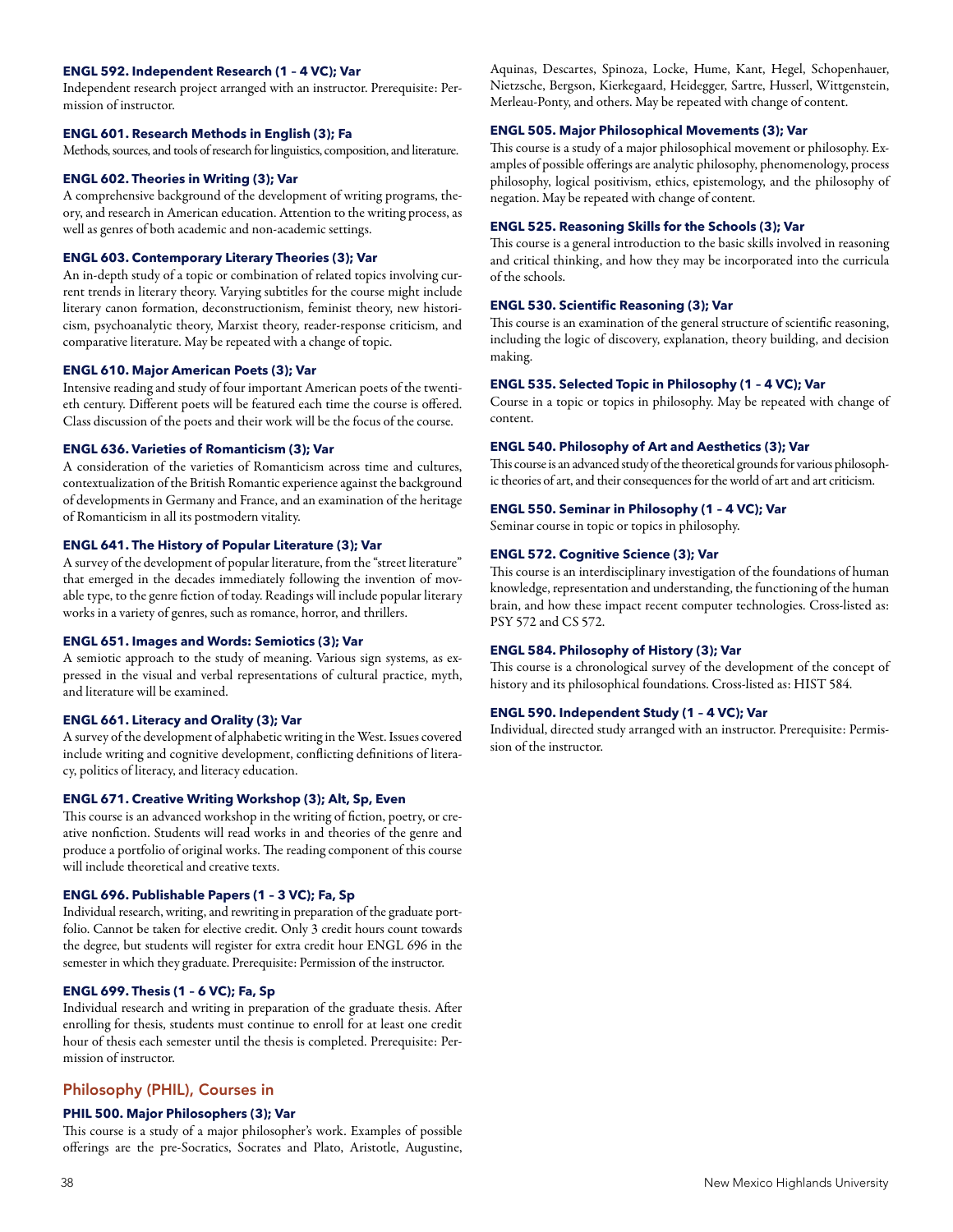# Department of Exercise and Sport Sciences

Dr. Joe Schmalfeldt, Department Chair

Wilson Physical Education Complex, Room 234 505.454.3490 FAX: 505.454.3001 E-MAIL: jschmal@nmhu.edu

#### **Mission of the Department of Exercise and Sport Sciences**

The mission of the Department of Exercise and Sport Sciences is to improve the quality of life related to the many aspects of human movement. We concentrate on a full spectrum of human potential, from young to old, fit to unfit, recreational to highly athletic, healthy to diseased, and able bodied to disabled. Our programs are related to the study of exercise physiology, health, teaching, athletic injuries, recreation, sport administration, and coaching.

#### **Faculty**

William Hayward, Ph.D. (Exercise Science) Kathy Jenkins, Ph.D. (Exercise Science) Yongseek Kim, Ph.D. (Recreation and Sport Management) Jay Lee, Ph.D. (Exercise Physiology) Joe Schmalfeldt, Ph.D. (Physical Education)

### **Master of Arts in Human Performance and Sport (MA)**

This program continues the undergraduate program's emphasis on physical education, health, wellness, and sport. The program is flexible in offering a number of course options for school applications; social, legal, and ethical dimensions; advanced exercise physiology; health; and specialized topics such as sports psychology and special physical education.

Students in the master's program also receive a foundation in inquiring skills including research methods and assessment as preparation for a comprehensive study. Students may select either a thesis, field project or non-thesis option. A total of 36 credit hours are required.

#### **Master of Arts in Human Performance and Sport (MA)**

#### **Teacher Education and Sports Administration Concentration**

This program presents an opportunity to focus on careers in teaching in the public or private sector, national or international market, or in the sports and fitness industry. Students may select an area of study that best meets their specific interest in the fields of teacher education and sports administration. The following emphasis areas are flexible and inclusive: teacher education and sports administration with advisement, students may select an interdisciplinary approach that best satisfies their specific needs. Students may select a thesis, field project, or comprehensive exam option. A total of 36 credit hours are required.

## Exercise and Sport Sciences

### **Master of Arts in Human Performance and Sport (MA)**

#### Required courses: 6 credit hours

HPS 620 Research Methods in HPLS (3) HPS 670 Assessment & Evaluation in HPLS (3)

### Electives: 24 (30 if you choose the Comprehensive Exam Option) Choose at least 24 credits from the following:

HLTH 521 Epidemiology (3) HLTH 535 Selected Topic in Health (3) HLTH 569 Public Health & Wellness (3) HLTH 574 Stress Management (3) HLTH 589 Fitness/Wellness Program Leadership (3) HLTH 590 Independent Study (1–4) HPS 508 Principles, Ethics, & Problems of Athletic Coach (3) HPS 515 Women in Sport (3) HPS 516 Aquatic Management (3) HPS 521 Designs for Fitness (3)

HPS 528 Nutrition & Supplements for Sport (3) HPS 530 ACSM Health Fitness Instructor Review (3) HPS 532 NSCA Strength Coach Review (3) HPS5/634 Practicum in HPS (1-4) HPS 5/635 Selected Topic in HPS (1-4) HPS 536 Pediatric Exercise Physiology (3) HPS 538 Physical Activity & Aging (3) HPS 561 Sport Marketing & Promotion (3) HPS 565 Planning Areas & Facilities (3) HPS 568 P.E. for Special Populations (3) HPS 572 Biomechanics of Sport (3) HPS 576 Stress Testing (3) HPS 578 Psychology of Coaching (3) HPS 5/690 Independent Study (1-4) HPS 604 Curriculum Design (3) HPS 612 Sport in Society (3) HPS 613 P.E., Athletics & Law (3) HPS 641 Issues in HPLS (3) HPS 650 Seminar (1) HPS 651 Administration of Athletics (3) HPS 660 History & Philosophy of P.E. & Sport (3) HPS 682 Physiological Basis of Sport Performance & Conditioning Programs (3) HPS 692 Independent Research (1-4)

Students must choose one of the following: HPS 697 Field Project (6)

```
OR
```
HPS 699 Thesis\* (6)

*\*Students register for at least one credit hour of Thesis until completed; thesis credits hours may exceed the required minimum of six.* 

### *OR*

Comprehensive Exam Option: Students must complete six more credits of approved electives. In addition, students must pass a comprehensive examination over the graduate program. This examination may not be taken until after midterms in the last semester of coursework.

Program Total: 36 credit hours

**Master of Arts in Human Performance and Sport (MA):** 

# **Teacher Education and Sports Administration Concentration**

Required in either concentration:

Research Methodology: 6 credit hours

GNED 610 Educational Research Interpretation (3)

# *OR*

HPS 620 Research Methods HPLS (3)

# *OR*

MGMT 604 Business Research Methods (3)

#### *AND*

HPS 670 Assessment & Evaluation (3)

#### Required core: 12 credit hours

HPS 612 Sport in Society (3) HPS 613 P.E., Athletics, & Law (3) HPS 641 Issues in HPLS (3)

HPS 604 Curriculum Design (3) (Education Students Only)

```
OR
```
HPS 651 Administration of Athletics (3) (Sports Administration Students Only) Core Total: 18 credit hours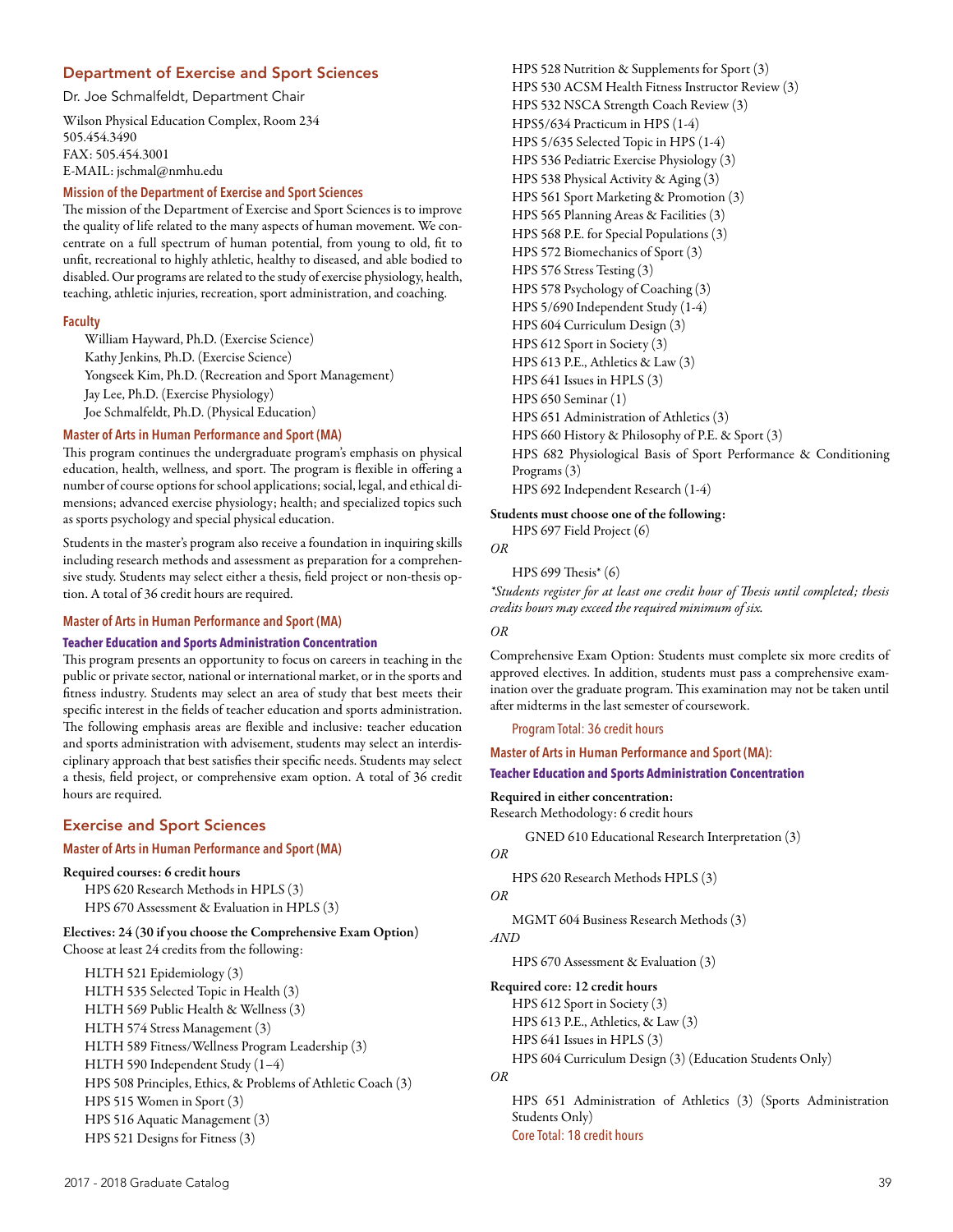#### **Concentration in Teacher Education**

Select 12 credits from the following (18 credits if you are selecting the comprehensive exam option).

HLTH 574 Stress Management (3) HPS 508 Principles, Ethics, & Problems of Athletic Coach (3) HPS 515 Women in Sport (3) HPS 516 Aquatic Management (3) HPS 521 Designs for Fitness (3) HPS 528 Nutrition & Supplements for Sport (3) HPS 530 ACSM Health Fitness Instructor Review (3) HPS 532 NSCA Strength Coach Review (3) HPS 5/635 Selected Topic in HPS (1-4) HPS 536 Pediatric Exercise Physiology (3) HPS 538 Physical Act & Aging (3) HPS 5/650 Seminar in HPS (1-4) HPS 561 Sport Marketing & Promotion (3) HPS 568 P.E. for Special Pop (3) HPS 572 Biomechanics of Sport (3) HPS 576 Stress Testing (3) HPS 578 Psychology of Coaching (3) HPS 5/690 Independent Study (3) HPS 660 History & Philosophy of P.E. & Sport (3) EDLD 673 Public School Administration (3) HPS 682 Physiology Basis of Sport Performance & Conditioning (3) Concentration Total: 12-18 credit hours

# Students must choose one of the following:

*OR*

HPS 699 Thesis\* (6)

HPS 697 Field Project (6)

*\*Students register for at least one credit hour of Thesis until completed; thesis credits hours may exceed the required minimum of six.* 

### *OR*

Comprehensive Exam Option: Students must complete six more credits of approved electives. In addition, the students must pass a comprehensive examination over the graduate program. This examination may not be taken until after midterms in the last semester of coursework.

### Program Total: 36 credit hours

### **Concentration in Sports Administration**

Select 12 credits from the following (18 credits if you are selecting the comprehensive exam option):

EDLD 673 Public School Administration (3) ACCT 606 Managerial Accounting (3) FIN 607 Financial Management (3) MGMT 664 Organizational Behavior (3) MIS 525 Information Systems: Management Issues & Tech (3) MKTG 511 Marketing Res (3) HPS 508 Principles, Ethics, & Problems of Athletic Coach (3) HPS 515 Women in Sport (3) HPS 516 Aquatic Management (3) HPS 5/634 HPS Practicum (1-4) HPS 5/635 Selected Topics in HPS (1-4) HPS 5/650 Seminar in HPS (1-4) HPS 509 Economics & Finance in Sport (3) HPS 512 Public Relations in Sport (3) HPS 561 Sport Marketing & Promotion (3) HPS 565 Planning Areas & Facilities (3) HPS 572 Biomechanics of Sport (3) HPS 578 Psychology of Coaching (3)

HPS 5/690 Independent Study (1-4) HPS 604 Curriculum Design (3) HPS 660 History & Philosophy of Sport & P.E. (3) HPS 5/698 Internship (1-9)

(See additional licensure requirements for New Mexico's State certification.)

# Concentration Total: 12-18 credit hours

#### Students must choose one of the following:

HPS 697 Field Project (6)

```
OR
```
HPS 699 Thesis\* (6) *\*Students register for at least one credit hour of Thesis until completed; thesis credits hours may exceed the required minimum of six.* 

#### *OR*

Comprehensive Exam Option: Students must complete six more credits of approved electives. In addition, the students must pass a comprehensive examination over the graduate program. This examination may not be taken until after midterms in the last semester of coursework.

Program Total: 36 credit hours

#### Health (HLTH), Courses in

# **HLTH 515. Health, Culture & Diversity (3); Fa**

This course examines what is meant by culture, the ways in which culture intersects with health issues, how public health efforts can benefit by understanding and working with cultural processes, and an overview of conceptual tools and research methods that are useful in identifying relationships between culture and health.

# **HLTH 521. Epidemiology (3); Sp**

Epidemiology, the study of "all around," is the science behind public health statistics. Epidemiological concepts and skills involving interpretation and use of health related data in populations or groups are studied. The course enables the understanding of causes and transmission of disease, tracking community health problems, and identifying trends related to public health problems. Critical judgment in assessing health related data is developed. Prerequisite: HLTH 321 or the equivalent.

## **HLTH 535. Selected Topic in Health (3); Var**

Course in topic or topics in health. May be repeated with change of content.

#### **HLTH 569. Public Health and Wellness (3); Sp**

This course includes advanced public health concepts and development of critical thinking about the role of public health in the community. With interactive discussions, the course reviews community health promotion objectives and epidemiologically derived statistical information. Comprehensive focus is on three major areas: community health promotion, environmental health protection, and health resources and services. Prerequisite: HLTH 321 or the equivalent.

### **HLTH 574. Stress Management (3); Sp**

This course includes an overview of the body of literature available on the topic of stress and the techniques required to manage stress effectively. With interactive discussions, the course reviews health promotion objectives as they relate to stress. Course modules include; a) the nature of stress; b) the mind and soul; c) coping strategies; d) relaxation techniques. Comprehensive focus is on strategies designed to help one cope with the stressors of life.

# **HLTH 589. Fitness/Wellness Program Leadership (3); Sp**

Practical field experience and supportive lecture in the fitness and wellness program management aspects of health promotion. Leadership skills include administration, health education, nutrition strategy, and applied exercise science/technology. Students assist in the operation of the New Mexico Highlands University Wellness (HU-Wellness) Program. Students may want to choose another work site to gain valuable field experience upon approval from the professor.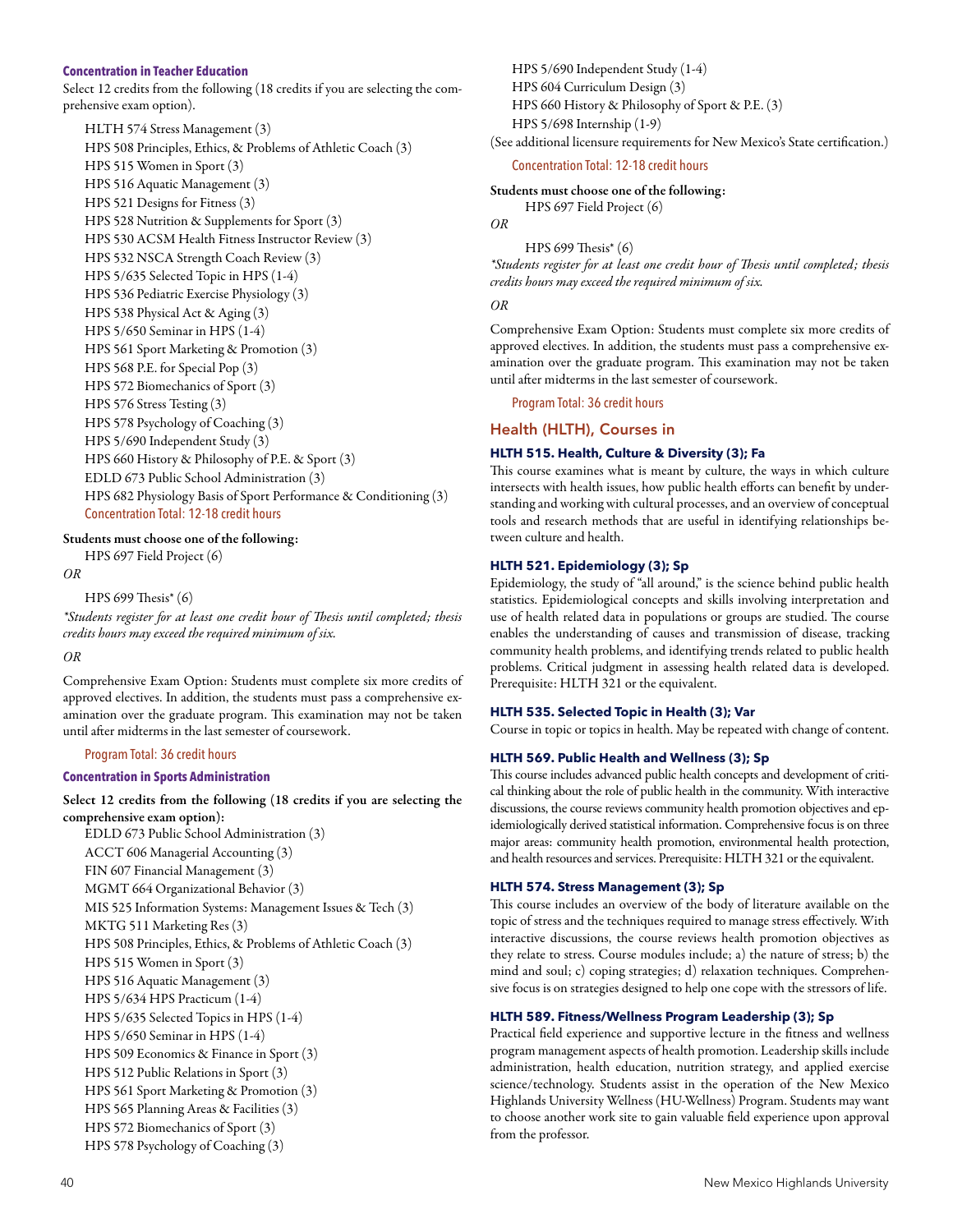# **HLTH 590. Independent Study (1 – 4 VC); Fa, Sp, Su**

Individual, directed study arranged with an instructor. Prerequisite: Permission of instructor.

# Human Performance and Sport (HPS), Courses in

# **HPS 505. Body Composition (3); 2, 2 Fa**

Theory and practice of body composition assessment and right management programs will be presented. Laboratories will include skinfolds, bio-impedance, and hydrostatic weighing techniques.

# **HPS 508. Principles, Ethics, and Problems of Athletic Coaching (3); Fa**

Seminar approach to non-technical, "off-field" aspects of athletic coaching, including education implications, equipment, financing, liability, and coach-athlete rapport. Prerequisite: Human performance major/minor, coaching minor, athletic training minor, or permission of instructor.

### **HPS 509. Economics and Finance of Sport (3); 3, 0 Su**

This course will explore the principles of financial management and economics of the sport industry. Budgeting practices, fundraising methods, economic impact analyses, methods of financing, and computer applications in financial management will be analyzed in the context of sport.

#### **HPS 512. Public Relations in Sport (3); 3, 0 Su**

This course will provide both theoretical and practical applications of public relations with regard to the sport industry. Specific managerial functions relating to effective communication with various publics will be analyzed, including employee relations, community relations, media relations, customer relations, and image enhancement.

#### **HPS 515. Women in Sport (3); Sp**

This course discusses the past, present, and future of women in sport. Information includes the historical and cultural foundation of women's sport from ancient to modern times, biomedical considerations specific to women, and the psychosocial dimensions of women's sport.

#### **HPS 516. Aquatic Management (3); Fa**

This course is designed to provide guidelines for safe operation and efficient management of swimming pools and other related aquatic facilities. Students will take the Certified Pool Operator certification examination the end of the course. A score of 75% or above certifies the student as a Certified Pool Operator for five years.

## **HPS 521. Designs for Fitness (3); 3, 0 Sp**

This course teaches the comprehensive approaches to writing exercise prescriptions for cardiorespiratory and muscular fitness, and weight management programs. Additionally, graduate students must analyze current exercise prescription research.

# **HPS 528. Nutrition and Supplements for Sports (3); Sp**

Various sports supplements used as ergogenic aids will be discussed, as to their use, safety, and validity.

# **HPS 530. ACSM Health Fitness Instructor Review (3); Fa**

This course will help prepare students for the certification in Health/Fitness Instructor by the American College of Sports Medicine.

#### **HPS 532. NSCA Strength Coach Review (3); Sp**

A course designed to help students prepare for the National Strength and Conditioning Association's Certified Strength and Conditioning Specialist (CSCS) exam. The course will focus on NSCA terminology and training philosophy, helping to integrate the student's knowledge of personal training, exercise physiology, and kinesiology.

### **HPS 534 – 634. Practicum in Human Performance and Sport (1 – 4 VC); Fa, Sp, Su**

Field experience work placement with specific responsibility over a sustained period of time. Includes on-campus seminars with supervisor. Credit hours for each experience are approved separately by program area. May be repeated for a maximum of four credit hours. Practicum areas may be offered in aquatics, adapted physical education, athletic coaching, athletic training, health education, and physical education. Prerequisite: Pre-approval by petition and permission of instructor.

## **HPS 535 – 635. Selected Topics in Human Performance and Sport (1 – 4 VC); Var**

Course in topic or topics in human performance and sport. May be repeated with change of content.

#### **HPS 536. Pediatric Exercise Physiology (3); Su**

The physiological aspects of exercise in children will be discussed. Differences between the physiology of adults and children will be compared to enhance the understanding of this special population.

### **HPS 538. Physical Activity and Aging (3); Su**

The Biological aspects of aging and their relationship to physical fitness and assessment are discussed.

# **HPS 540. Experiential Activities (3); Var**

Developing a repertoire of activities to promote self-esteem, improve communication skills, promote group cohesion and trust among individuals, and to expand problem-solving skills.

#### **HPS 550. Seminar in Human Performance and Sport (1 – 4 VC); Var**

Seminar investigations in physical education and/or the related areas of health education, recreation, and athletics.

#### **HPS 561. Sport Marketing and Promotion (3); 3, 0 Fa**

Course will cover elements and salient issues in management of sport marketing and promotion including segmentation and targeting, marketing mix, research, and analysis.

#### **HPS 565. Planning Areas and Facilities (3); Fa**

Planning, financing, and managing physical education and athletic grounds and facilities, health and fitness centers, private and commercial facilities, and campsites–course is designed for professional personnel.

### **HPS 568. Physical Education for Special Populations (3); Sp**

Investigations of the historical aspects and current issues of providing adapted/special physical education programs for special populations. The course covers implications of federal legislation, practice in preparing Individual Education Programs (IEPs), and program assessment, planning, and evaluation.

# **HPS 572. Biomechanics of Sport (3); Sp**

An examination of the musculoskeletal system and how it related to human movement. This will include analysis of human movement and sport techniques, using principles of biomechanics.

#### **HPS 576. Stress Testing (3); 2, 2 Fa**

Theory and practice of graded exercise testing for analysis of safe functional capacity and for prescription of exercise training programs. Students will learn to read EKG's and monitor blood pressure during testing. Prerequisites: HPS 370 and HPS 376. Special lab fee.

#### **HPS 578. Psychology of Coaching (3); Sp**

This course is a practical survey of sport psychology that is grounded in science. Attitudes, feelings, and behaviors that affect athletic performance and coaching effectiveness are dealt with from the standpoint of description, explanation, and prediction. Students develop the ability to interpret research results. Major topical areas include review of psychological needs of athletes and coaches, and development of mental skills and control with applied techniques.

#### **HPS 590 – 690. Independent Study (1 – 4 VC); Fa**

Individual, directed study arranged with an instructor. Prerequisite: Permission of instructor.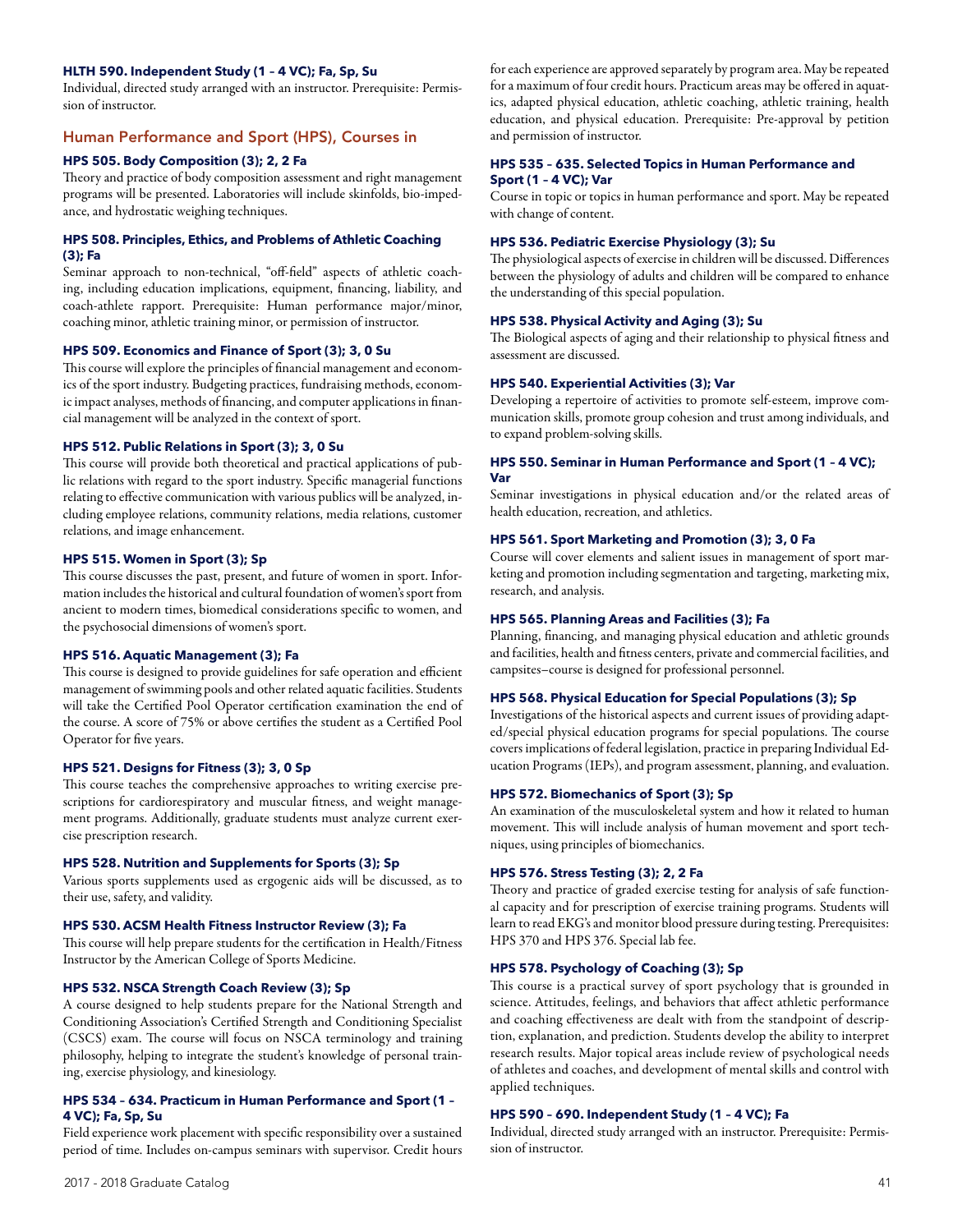# **HPS 598 – 698. Internship (1 – 9 VC); As needed**

External work placement with substantial responsibilities. May be repeated for credit. Prerequisite: Pre-arrangement and permission of instructor.

#### **HPS 604. Curriculum Design (3); Su**

A critical evaluation of curricula patterns in exercise and sport sciences (past and present). Topics include: National and State Standards for your ESS area of interest, development of a sports handbook or curriculum guide for your ESS area of interest, and development of an advocacy plan for your ESS area on interest.

#### **HPS 612. Sport in Society (3); Su**

An investigation of the influence sports have had in American society, including Little League, interscholastic, intercollegiate, and professional sports. The course will include a critical analysis of such trends as violence in sports.

## **HPS 613. Physical Education, Athletics, and the Law (3); Sp**

A study of the areas of negligence, supervision, and administrative issues related to school settings.

# **HPS 620. Research Methods in Human Performance, Leisure, and Sport (3); Fa**

Topics include descriptive methods, experimental design, and historical research; formal writing procedures; measurements; the research process; and library techniques. The composition of a manuscript is a major part of the course.

### **HPS 641. Issues in Human Performance, Leisure, and Sport (3); Sp**

A seminar on issues in the human performance, leisure, sport fields studied, analyzed, written formally, and presented orally. The composition of a manuscript comprises a prominent portion of the course.

# **HPS 650. Seminar in Human Performance and Sport (1); As needed**

The development and exchange of scholarly information and/or secondary research in physical education. The exchange of ideas may involve written papers and critiques as well as oral presentations.

### **HPS 651. The Administration of Athletics (3); Fa**

The relationship of interscholastic and intercollegiate athletics to education; implementation of athletic programs for men and women; eligibility; finance; trends, development in management; and public relations.

### **HPS 660. History and Philosophy of Physical Education and Sport (3); Fa**

A seminar approach to the historical and contemporary foundations, philosophies, future of physical education, and sport.

# **HPS 670. Assessment and Evaluation in Human Performance, Leisure, and Sport (3); Sp**

An interpretation of practical statistical data utilized in the assessment and evaluation of athletic and physical education performance.

# **HPS 682. Physiological Basis of Sport Performance and Conditioning Programs (3); As needed**

Review of current scientific literature on the functioning of body systems during training and competition, with specific emphasis on the development of strength, power, flexibility, cardiovascular endurance, agility, and speed. Factors affecting performance such as nutrition, altitude, and thermal stress will also be covered.

# **HPS 692. Independent Research (1 – 4 VC); Var**

Independent research arranged with an instructor. Prerequisite: Permission of instructor.

#### **HPS 697. Field Project (1 – 6 VC); Fa, Sp, Su**

Individual field research and writing in preparation of a graduate field project (equivalent to a thesis). Prerequisite: Permission of instructor.

#### **HPS 698. Internship in Human Performance and Sport (1 - 9); Var**

External work placement with substantial responsibilities. May be repeated for credit. Prerequisite: Pre-arrangement and permission of instructor.

#### **699. Thesis (1 – 6 VC); Fa, Sp, Su**

Individual research and writing in preparation of a graduate thesis. Prerequisites: HPS 620, HPS 670 and permission of instructor.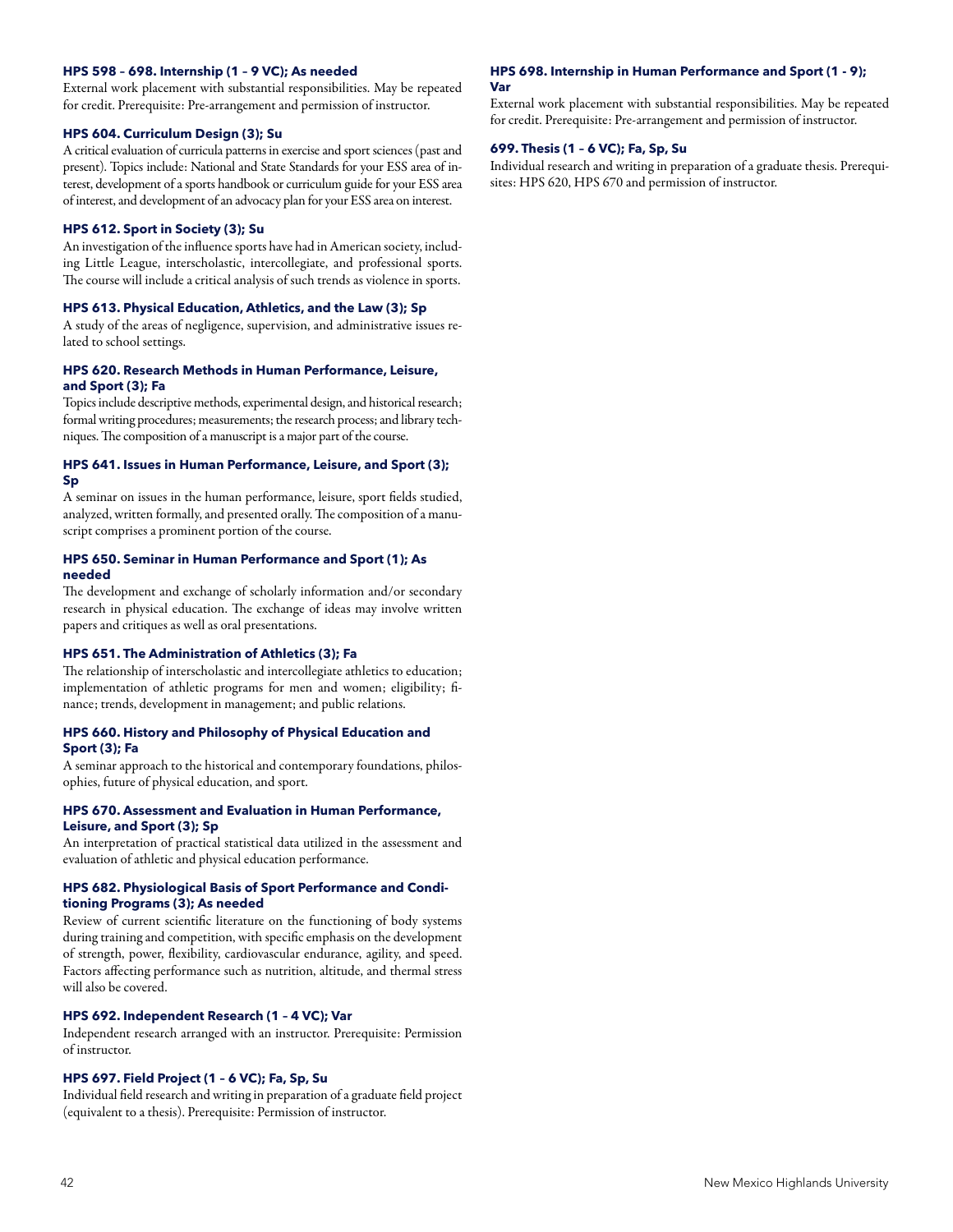# Department of History and Political Science

Dr. Steven J. Williams, Department Chair

Douglas Hall, Room 249 PHONE: 505.454.3435 FAX: 505.454.3389 EMAIL: sjwilliams@nmhu.edu

#### **Faculty**

Peter S. Linder, Ph.D. (History) Abbas Manafy, Ph.D. (Political Science) Elaine Rodriquez, Ph.D. (Political Science) Kristie Ross, Ph.D. (History) Steven J. Williams, Ph.D. (History)

# **Mission of the Department of History and Political Science**

History and Political Science forms an academic unit serving the undergraduate and graduate student body with a wide range of courses and possibilities for study. Historical and political understanding and awareness are perceived as one of the chief attributes of a functional and involved citizen of the United States. It is the mission of this department to provide services that will contribute to this goal and to train graduates to work in appropriate fields that require historical and political skills and knowledge.

#### **History**

Historians investigate the past in order to understand the present – how we came to be where we are and who we are. The word history comes from the Greek word for inquiry. Historians, broadly speaking, are interested in the social, political, economic, religious, and cultural activities of all people. Their methods include interviewing eyewitnesses of recent events, reading old diaries and letters, and conducting research in public or private repositories. Members of the History faculty at Highlands especially encourage our students to make connections between our own lives and the past.

Students of History can pursue careers in teaching or other professions, and many will continue for an advanced degree in the discipline or enter law school. Professional applications of History include careers in government and business, where the skills of research, communication, and critical thinking are valued. Some History students find positions doing research and preservation work in museums and archives.

### **Political Science**

Aristotle characterized politics as the "queen of the sciences." Political Science is, in one sense, an ancient discipline and, in another sense, one of the most recently developed social sciences. The origins of the study of politics reach back to the beginnings of human society, for people have always made observations about the nature of their government. It is also true that political science, as it is taught today, is a very new discipline, as current scholars have attempted to move from observations about politics to scientific observations about politics. Political science, in the broadest sense, is the study of governments, governing procedures, and political processes. The political science faculty encourage students to make connections between the theoretical (or textbook) study of government/politics, and how government affects their lives in contemporary times. NMHU enables a special focus on the Southwest and minority political studies.

Students in political science may seek careers in government, teaching, or private industry. The political science major serves as excellent preparation for law school or other academic pursuits such as graduate study. It provides pre-professional training for governmental or public sector positions involving policy-making or administration. Representative employers include government agencies at the national, state or local levels, non-profit organizations, corporations and research institutions.

## **Resources and Facilities**

History and Political Science are located in Douglas Hall, a newly-renovated building that houses classrooms, the Writing Center, the Language Learning Center, and offices for faculty and graduate assistants in the humanities.

## 2017 - 2018 Graduate Catalog 43

#### **Master of Arts in Public Affairs (M.A.)**

The Master of Arts in Public Affairs combines studies in sociology, political science, anthropology, and history with an interdisciplinary emphasis. The program gives a comprehensive understanding of the social and cultural environment of the public and private spheres through a core curriculum taken by all students that includes political theory, social theory, historiography, and human culture.

Students then select courses from one of the concentration fields of History or Political & Governmental process. Each student receives training in appropriate research methodologies, and completes a thesis or a professional paper.

This program prepares students for doctoral studies and provides enrichment for professionals in public careers such as law, politics, or government service. The program also offers advanced preparation for teachers. The interdisciplinary nature of the program is well suited to such purposes. It combines theory and practice in the following areas: Historical and cross-cultural analysis; archival research; personal and participant observation, interview, and survey techniques; statistical analysis, model building, and simulation as applied to the analysis of social and cultural trends; political and economic policy at local, regional, national, and international levels; and organizational and institutional processes.

The program's geographic location in a multi-ethnic region of the Southwest brings with it unique perspectives and opportunities. Field and practicum experiences are available to capitalize on the region's rich social, cultural, and institutional resources. The program's faculty – from sociology, anthropology, History, and political science – are all engaged in scholarly research in their respective fields.

The program is administered by and through the discipline of History and Political Science. The course listings for this program may be found among the separate discipline listings for anthropology, History, political science, and sociology.

## **Master of Arts in Public Affairs**

# Required core:

#### Choose 12 to 15 credits from the following:

ANTH 651 Seminar: Concepts of Human Culture (3) HIST 615 Contemporary Historical Thought (3) POLS 563 Political Economy (3) POLS 654 Seminar: The State (3) SOC 539 Classical Social Theories (3) Core Total: 12 – 15 credit hours

#### Choose concentrations from:

• History

• Political & Governmental Processes

Elective substitutions in the following concentration areas may be made with faculty and discipline approval in the concentration area.

#### **Concentration in History**

Requirement (to be taken as part of the core): HIST 615 Contemporary Historical Thought (3)

Complete 12 credits from the following:

HIST 501 The Chicano Experience (3) HIST 503 Chicano Leadership (3) HIST 506 North American Frontiers (3) HIST 511 Women in the US (3) HIST 512 Civil War & Reconstruction (3) HIST 513 The US since WW II (3) HIST 514 The American President (3) HIST 535 Selected Topics in History (3) HIST 552 New Mexico History (3) HIST 553 History of the Southwest (3)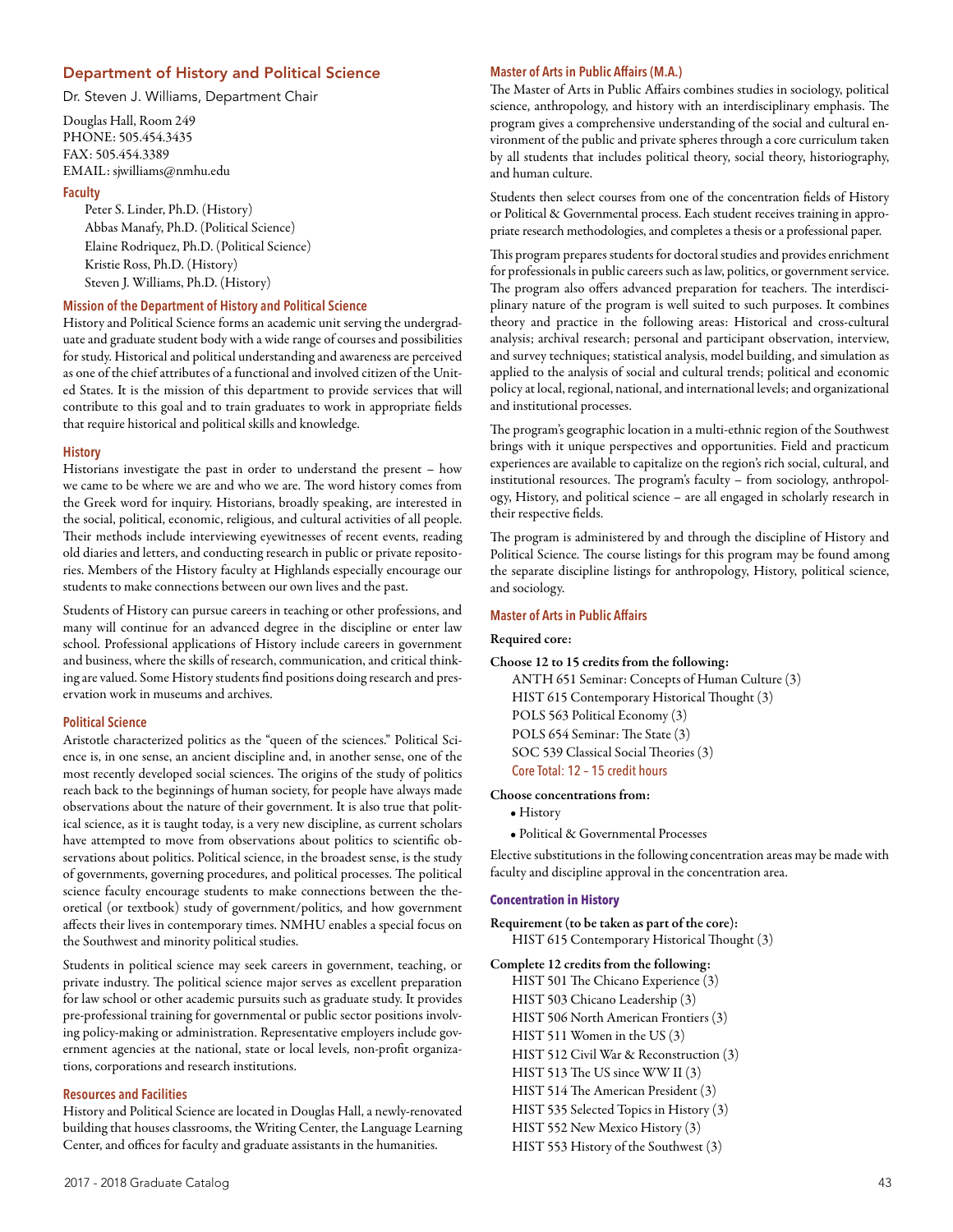HIST 605 The Trans-Mississippi-West (3) HIST 618 The Southwest (3) HIST 619 NM since Statehood (3) HIST 640 Mexico (3) Concentration Total: 12 credit hours

# Research Requirement: 3 credit hours

HIST 620 Research Methods in History (3)

### Complete 9 credits in Thesis.\*

*\*Six additional hours of coursework, three hours of HIST 696 Professional Paper, and one professional paper may be substituted for the nine-hour thesis requirement in this concentration, subject to approval by the student's adviser and the chair of the Department of History and Political Science.* 

# Program Total: 36 credit hours

## **Concentration in Political & Governmental Processes**

Complete 12 to 15 credits from the following: POLS 502 Interest Group Politics (3) POLS 510 American Constitution (3) POLS 515 Government & Business (3) POLS 517 Legislative Process (3) POLS 518 Administrative Law & Process (3) POLS 519 Public Administration (3) POLS 533 Chinese Communist Government (3) POLS 546 Government & Politics in Latin America (3) POLS 551 Seminar: New Mexico Government & Politics (3) POLS 553 IR, Human Rights & International Law (3) POLS 558 Political Theory & Philosophy (3) POLS 560 The American & Russian Systems (3) POLS 562 International Monetary System (3) POLS 563 Political Economy (3) POLS 611 Seminar: Southwest Politics (3) POLS 614 Seminar: Public Policies (3) Research Requirement: 6 credit hours POLS 520 Research Methods in Political Science (3) HIST 620 Research Methods in History (3) Concentration Total: 12-15 credit hours

Thesis Option: POLS 520 Research Methods in Political Science and 3-6 credit hours in Thesis.

Professional Paper: One professional paper, POLS 520 Research Methods in Political Science, 3 additional hours of coursework from the concentration area, and POLS 696 Professional Paper.

Comprehensive Examination Option: A comprehensive written and oral examination, POLS 520 Research Methods in Political Science, 3 additional hours of coursework from the concentration area, and POLS 697 Comprehensive Examination.

### Program Total: 36 credit hours

### **Master of Arts in Southwest Studies (M.A.)**

The Master of Arts in Southwest Studies marshals interdisciplinary resources in the study of anthropology, History, and political science. Students complete a core of courses in Southwestern prehistory and history; social, political, and cultural dynamics. In addition, each student selects one of two specialized options: Anthropology, with courses in fields such as archaeology and Indians of the Southwest, and History and Political Science, including courses in the American frontier, legislative processes, and New Mexico since statehood. Instruction in appropriate research methodologies then prepares each student for the culminating experience of a thesis.

Because of its multi-ethnic composition, varied traditions, and rich history, the American Southwest lends itself to interesting and important research. NMHU offers a breadth of faculty experience to assist students in their studies.

The Southwest Studies-History Concentration program is administered by and through the discipline of History and Political Science. The course listings for it may be found among the separate discipline listings for anthropology, history, political science, and sociology.

# **Master of Arts in Southwest Studies (MA)**

#### Required core:

Choose 12 credits from the following list: ANTH 513 Archeology of Southwest (3) HIST 618 Seminar: The Southwest (3) POLS 611 Seminar: Southwest Politics (3) ANTH 576 Indians of the American Southwest (3) *OR* 

ANTH 577 The Hispanic Southwest (3) Core Total: 12 credit hours

# **Concentration in History/Political Science**

# Complete 12 to 15 credits from the following list:

HIST 501 The Chicano Experience (3) HIST 503 Chicano Leadership (3) HIST 506 North American Frontiers (3) HIST 552 Seminar: New Mexico History (3) HIST 553 History of the Southwest (3) HIST 605 Seminar: The Trans Mississippi West (3) HIST 619 Seminar: New Mexico since Statehood (3) HIST 640 Seminar: Mexico (3) POLS 517 The Legislative Process (3) POLS 614 Seminar: Public Policies (3) Concentration Total: 12-15 credit hours

### Requirement in Research: 3 credit hours

HIST 620 Research Methods in History & Political Science (3) Complete six credits in Thesis, in the discipline of the concentration.\*

*\* Six additional hours of coursework and two professional papers may be substituted for the six-hour thesis requirement, subject to approval by the student's adviser and committee, and the chair of the Department of Humanities.* 

### History (HIST), Courses in

# **HIST 501. The Chicano Experience (3); Variable**

This course explores the major trends in the historical experience and development of Chicanos in American society.

### **HIST 503. Chicano Leadership (3); Variable**

This course studies the significant leaders among the Hispanic population in the Southwest during the Mexican territorial and early statehood periods.

#### **HIST 506. North American Frontiers (3); Variable**

Patterns of settlement in North America, with emphasis on frontier experience in the United States, are examined in the course.

# **HIST 511. Women in the United States (3); Variable**

This course is a survey of the role of women in the history of the United States, including methodological and conceptual developments.

### **HIST 512. The Civil War and Reconstruction (3); Variable**

The Old South, secession, civil conflict, Radical Reconstruction are covered in this course.

# **HIST 513. The United States Since World War II (3); Variable**

This course covers American society and foreign policy from Pearl Harbor to the present.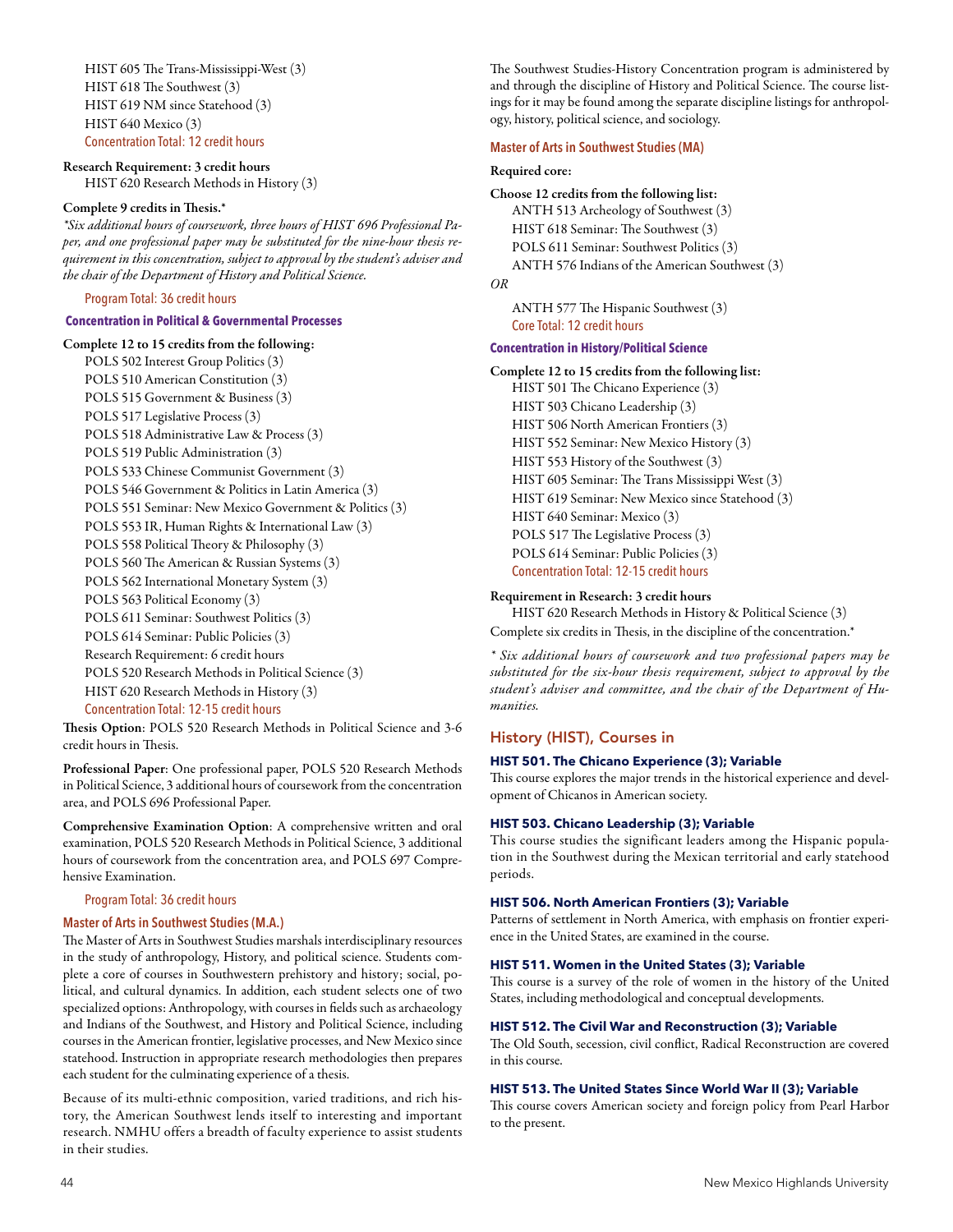### **HIST 514. The American Presidency (3) Variable**

The history, institution, and powers of the chief executive of the United States are examined in this course.

# **HIST 535 – 635. Selected Topic in History (1 – 4 VC); Var**

Course in a topic or topics in history: may be repeated with change of content.

**HIST 550 – 650. Seminar in History (1 – 4 VC); Var** 

Seminar course in a topic or topics in history.

# **HIST 552. Seminar: New Mexico History (3); Var**

Seminar course in a topic or topics in New Mexico history.

### **HIST 553. History of the Southwest (3); Var**

This course is an analysis of historic and contemporary issues confronting peoples of the Southwest.

# **HIST 554. Seminar: History Through Film (3); Var**

Movies are a tremendously powerful means of conveying ideas, including those having to do with the past. This seminar examines the relationship between film and history in a particular historical context.

# **HIST 590 – 690. Independent Study (1 – 4 VC); Var**

Independent, directed study arranged with an instructor. Prerequisite: Permission of instructor.

#### **HIST 605. Seminar: The Trans-Mississippi West (3); Var**

This is an analysis of the development of the western regions of the United States.

## **HIST 615. Seminar: Contemporary Historical Thought (3); Var**

This course reviews the development of the concept of history in the western world, with an emphasis on recent interpretations of historical theory.

# **HIST 618. Seminar: The Southwest (3); Var**

This course covers analysis and writing in Chicano, Anglo, and Indian history.

#### **HIST 619. Seminar: New Mexico Since Statehood (3); Var**

This course consists of research and writing on topics in New Mexico since 1912.

#### **HIST 620. Research Methods in History and Political Science (3); Fa**

This course covers historical methods, including sources, criticism, tools, organization, form, and problems. Cross-listed as POLS 620.

#### **HIST 640. Modern Mexico (3); Var**

This course consists of research and writing on Mexican topics.

### **HIST 692. Independent Research (1 – 4 VC); Var**

Independent, directed study arranged with an instructor. Prerequisite: Permission of instructor.

#### **HIST 696. Professional Paper (3); Var**

The Professional Paper provides an opportunity for students to apply graduate level research and writing skills to a historical topic chosen in consultation with their adviser. Students who have chosen the Professional Paper option will generally enroll in History 696 during the last semester of graduate study during which time they will complete their paper and schedule an oral defense with their selected committee members.

# **HIST 699. Thesis (1 – 8 VC); Var**

Individual research and writing in preparation for a graduate thesis. Prerequisite: Permission of instructor.

# Political Science (POLS), Courses in

#### **POLS 502. Interests Groups (3); Var**

The forms, tactics, and influence of interest groups, their role in a pluralistic society, and their importance in a democracy is covered.

#### **POLS 510. The American Constitution (3); Var**

This course covers the origin and establishment of leading constitutional doctrines.

#### **POLS 515. Government and Business (3); Var**

This is a case study of United States government regulations of economic activity, with emphasis on the administrative process.

#### **POLS 517. The Legislative Process (3); Var**

This course explores the process of national and state law-making in the United States, legislation drafting and legislative procedure.

## **POLS 518. Administrative Law and Procedure (3); Var**

This course will help students become aware of administrative law and its relationship to public administrative programs. Administrative law concerns the powers and procedures of administrative agencies, particularly including the law governing judicial review of administrative action. Political science majors who endeavor to enter the public administration arena often will be involved in the administrative process, which is a complex of methods by which agencies carry out the tasks of adjudication, rule-making and related functions.

### **POLS 519. Public Administration (3); Var**

This course explores the organization of the administrative structure, problems of internal management, personnel, fiscal management, forms of administrative action, and procedure.

#### **POLS 520. Research Methods in Political Science (3); Sp**

This course acquaints students with a wide variety of research methods used to analyze political phenomena, emphasizing quantitative approaches through the introduction of statistical computing using statistical packages such as SPSS.

## **POLS 533. Chinese Communist Government (3); Var**

This course is an analysis of the Chinese government with emphasis on the role of the Communist Party; relationship of policies to tradition and world affairs.

#### **POLS 534. Practicum (1 – 4 VC); Var**

Experiential study directed by an instructor. Prerequisite: Permission of instructor.

# **POLS 535 - 635. Selected Topic in Political Science (1 – 4 VC); Var**

A course in a topic or topics in political science. May be repeated with change of content.

#### **POLS 546 Government and Politics of Latin America (???); Var**

This course is an analysis of political systems, contemporary mass movements, and inter-American relations.

#### **POLS 550 – 650. Seminar in Political Science (1 – 4 VC); Var**

A seminar course in a topic or topics in political science.

#### **POLS 551. Seminar: New Mexico Government and Politics (3); Var**

A seminar course in the structure, organization, function, and operation of New Mexico state and local government.

### **POLS 553. International Relations, Human Rights, and International Law (3); Var**

A theoretical and critical analysis of the meaning and relevancy of the IR politics and its collision with international law and human rights in the age of globalization. Prerequisite: POLS 353, or permission of instructor.

#### **POLS 558. Political Theory and Philosophy (3); Var**

This course explores leading political ideas of the Western world.

#### **POLS 560. The American and Russian Systems (3); Var**

A comparative study of the American and Russian political institutions, cultures, and structures, including their underlying belief systems.

#### **POLS 562. International Monetary Systems (3); Var**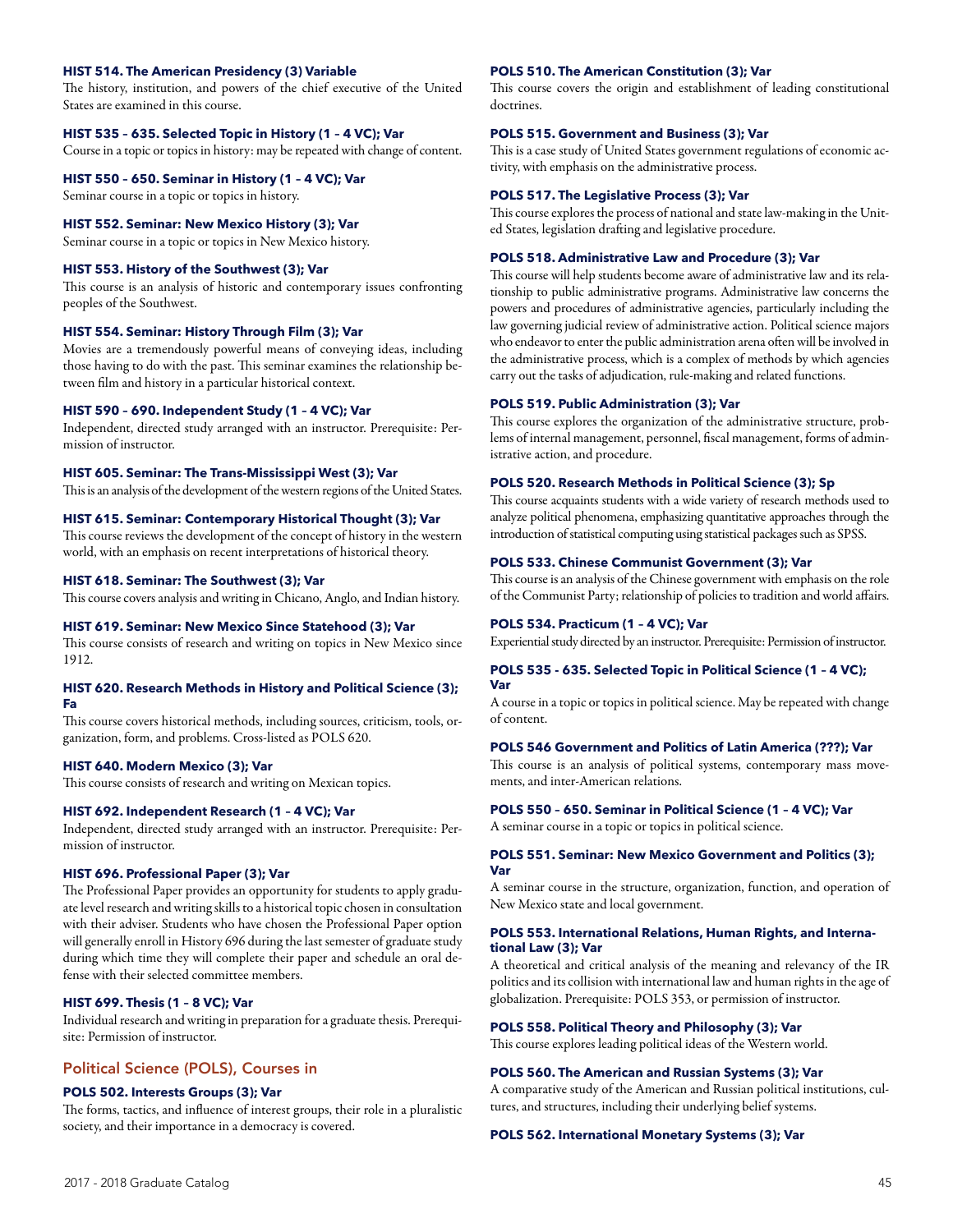This course is an examination of the national and international procedural rules which channel the behavior of governments and monetary authorities.

## **POLS 563. Political Economy (3); Var**

This course is a comparative study and analysis of the political economies of the major countries of the world, stressing the interdependence of the study of economics and politics.

## **POLS 611. Seminar: Southwest Politics (3); Var**

This course is an analysis and original research on southwest politics, with emphasis on New Mexico, and ethnic politics.

# **POLS 614. Seminar: Public Policies (3) Variable**

Past and present governmental attempts in the United States to deal with vital problems in such areas as education, health, poverty, and civil strife are covered in this course.

# **POLS 620. Research Methods in History and Political Science (3) Fall**

This course explores research methods in political science, including sources, criticism, tools, organization, form, and problems. Cross-listed as: HIST 620.

# **POLS 654. Seminar: The State (3); Var**

The essence, origin, justification, and functions of the nation state.

# **POLS 690. Independent Study (1 – 4 VC); Var**

Independent study arranged with an instructor. Prerequisite: Permission of instructor.

# **POLS 692. Independent Research (1 – 4 VC); Var**

Independent research arranged with an instructor. Prerequisite: Permission of instructor.

### **POLS 695. Comprehensive Examination (3); Var**

This course prepares graduate students for the Comprehensive Examination in the Master of Arts Concentration in Political and Governmental Processes. Prerequisite: Permission of instructor.

### **POLS 696. Professional Paper (3); Var**

The Professional Paper provides a unique opportunity for each student to bring together all of the course-work for the MPA degree into a practical application of political phenomena. Prerequisite: Permission of Instructor.

# **POLS 699. Thesis (1 – 8 VC); Var**

Individual research and writing in preparation for a graduate thesis. Prerequisite: Permission of instructor.

# Department of Languages and Culture

Dr. Eric Romero, interim

Douglas Hall, Room 249 505.454.3435 FAX: 505.454.3389

# **Mission of the Discipline of Languages and Culture**

Because of its location, the discipline of languages and cultures is committed to the preservation, interpretation, and promotion of the unique multicultural heritage of the region. Thus, it recognizes the importance of the Spanish and Native American presence in the local and global community. The discipline further strives to integrate other foreign languages along with their respective culture and literatures

#### **Faculty**

Carol Litherland, MA (American Sign Language) Eric Romero, Ph.D. (Native American Hispano Studies) Norma Valenzuela Ph.D. (Spanish) Edgar Vargas Blanco, Ph.D. (Spanish)

#### **Spanish**

The department does not offer a standalone graduate degree. The department offers graduate-level courses in Spanish that support graduate degrees in other disciplines such as Public Affairs, Southwest Studies, and Curriculum and Instruction.

# Courses in Spanish (SPAN)

**SPAN 501. Spanish Literature: Aspects of the Short Story (3); Var**  This course traces the development of the short story from the Middle Ages, Renaissance, and Golden Age to the present.

### **SPAN 502. Spanish Literature: Aspects of the Novel (3); Var**

This course traces the development of the novel from its origins in prose fiction of the Middle Ages and the Renaissance to the present.

### **SPAN 503. Latin American Literature: Aspects of the Short Story (3); Var**

This course traces the development of the Latin American short story from the ninetieth to the twentieth century. The different literary movements will be traced via this genre: romanticism, realism, naturalism, and modernism. Particular focus will be placed on the more current twentieth century short story.

### **SPAN 504. Latin American Literature: Aspects of the Novel (3); Var**

This course focuses on the Spanish American novel from the Colonial period to the twentieth century. It emphasizes different periods within this genre, i.e., the colonial period, the regionalist novel, and the Latin American boom.

# **SPAN 505. Film in the Hispanic World (3); Fa, 3 yr cycle**

This course introduces the field of visual arts and cinematic technique. The work of major Hispanic film directors will be presented and compared.

## **SPAN 506. Hispanic Women Authors (3); Sp, 3 yr cycle**

This course is designed to introduce the student to the women authors in Spanish America, covering most genres through the works of Sor Juana Ines de la Cruz, Alfonsina Storni, Domitilia Chungara, Rosario Castellanos, Barbara Delano, and others.

#### **SPAN 520. Chicano Short Story of the Southwest (3); Var**

This course is a study of major short story writers since the Chicano movement kicked into high gear in the mid-1960s. Master short story writers ranging from Sabine Ulibarri, Tomas Rivera, Rolando Hinojosa Smith, Miguel Mendez, and Rosaura Sanchez, to more modern prose writers such as Denise Chavez and Alicia Gaspar de Alba, among others, will be included.

### **SPAN 525. Spanish for the Profession (3); Sp**

This course studies the vocabulary, expressions, and cultural background to successfully interact in business and professional situations in the Hispanic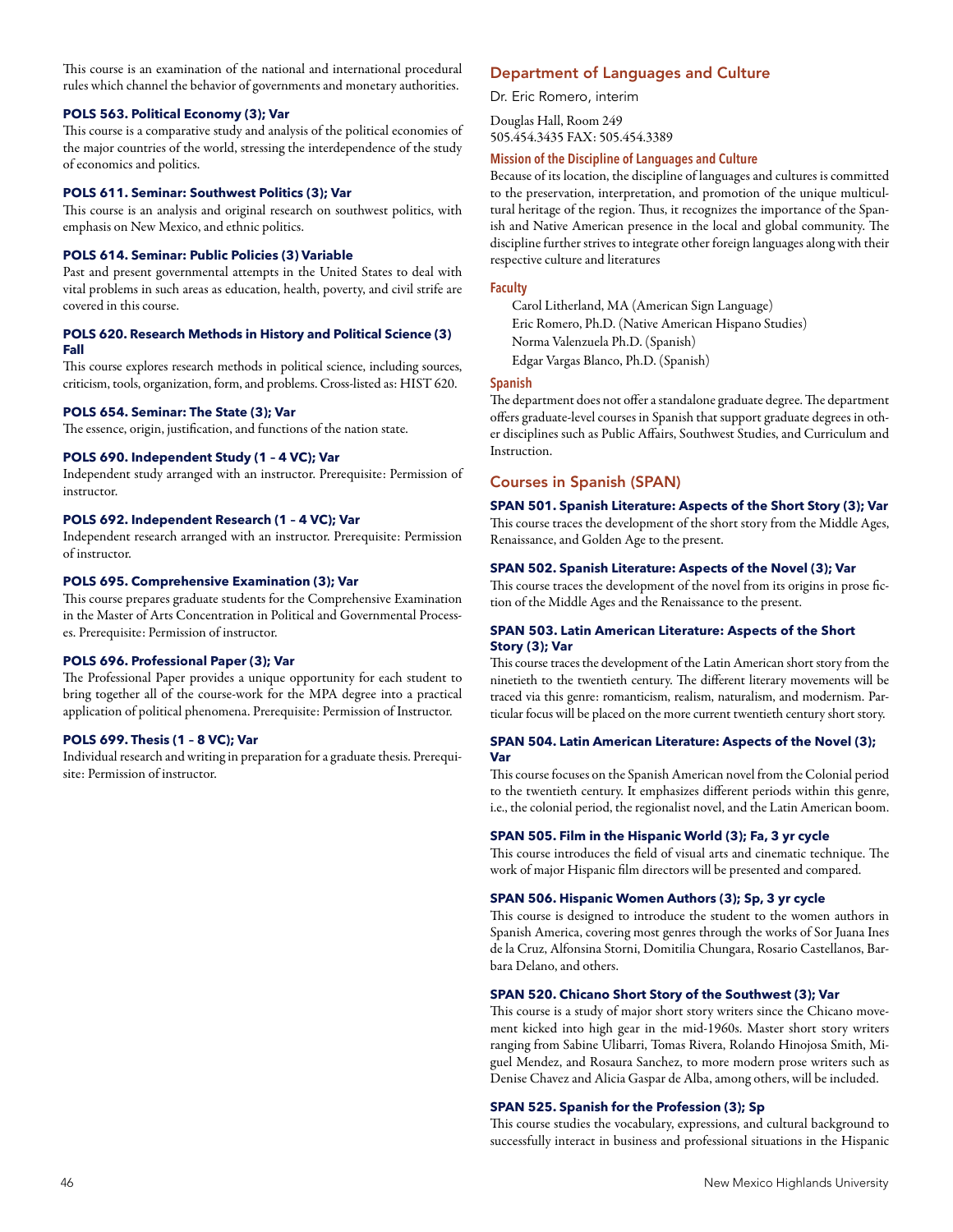### **SPAN 526. Spanish for the Profession - Spanish for Law Enforcement (3); Var**

This is an advanced course in Spanish for Law Enforcement personnel. The course focuses on situations commonly encountered by professionals in the law enforcement field.

# **SPAN 530. Introduction to Spanish Linguistics (3); Sp, 3 yr cycle**

This course introduces the study of Spanish Linguistics, including phonetics, phonology, morphology, syntax, historical linguistics, and socio-linguistics; combines discussion of theoretical issues with linguistic analysis of Spanish. Prerequisite: SPAN 325.

# **SPAN 531. Civilization and Culture of Spain (3); Sp, 3 yr cycle**

This course provides students with a synthetic and highly accessible overview of Spanish history, literature, and culture. Prerequisite: SPAN 325 or permission of instructor.

# **SPAN 532. Civilization and Culture of Latin America (3); Sp, 3 yr cycle**

This course presents the Spanish American experience of yesterday and today through the social, historical, political and literary aspects that this experience encompasses. Prerequisite: SPAN 325 or permission of instructor.

# **SPAN 533. Civilization and Culture of New Mexico and the Southwest (3); Alt, Fa, Even**

Spanish cultural developments and events that have brought about ethnic, economic, political, social, literary, linguistic and historical changes, and typical features in New Mexico and in the southwestern United States are covered in this course. Prerequisite: SPAN 325 or permission of instructor.

# **SPAN 534. Practicum in Spanish (3); Var**

Course is an experiential study directed by an instructor. Prerequisite: Permission of instructor.

# **SPAN 535–635. Selected Topics in Spanish (1–4 VC); Var**

Course in a topic or topics in Spanish. May be repeated with a change in content.

# **SPAN 536. Studies in Hispanic Literature (3); 3, 0 Var**

This course attempts to introduce the student to the literary production in Spanish. Works written in the Americas and Spain will be studied. A myriad of authors, genres, and themes will be studied. The content of the course will vary each semester. Prerequisite: SPAN 325 and SPAN 400.

# **SPAN 541. Spanish for the Bilingual Classroom (3); Alt, Sp, Even**

This course targets students of Bilingual Education and presents the Spanish language as it is applied in school community settings. Use of both vernacular and formal language will be included. Spanish is the language of instruction, inclusive of student presentations/ participation. Prerequisite: SPAN 325.

# **SPAN 545. Teaching of Spanish: Theory and Methodology (3); Sp, 3 yr cycle**

This course familiarizes prospective teachers with the philosophy, methodology, and practical techniques of teaching Spanish. Prerequisite: SPAN 325 or equivalent. May also be taken as a Corequisite with SPAN 325.

# **SPAN 546. New Mexico during the 19th and 20th Centuries: An Intellectual Panorama (3); 3, 0 Var**

This course endeavors to study writings created in New Mexico from different sources: personal journals, historical accounts, newspaper cultural articles, and literary renditions in all genres. Special attention will be devoted to the poetry of the Penitentes and the Oral Tradition of New Mexico's Religious Theater during the 19th century. This course will be taught in Spanish. Prerequisite: SPAN 325 and SPAN 400.

# **SPAN 550. Seminar in Spanish (3); Sp, 3 yr cycle**

Topic to be selected by instructor.

# **SPAN 552. Nobel Prize Laureates in Hispanic Literature (3); Var**

The principal purpose of the course is to study the Nobel Prize Laureates from Spain and/or Spanish America to ascertain their literary greatness within the genre each one represents in Europe and the Western Hemisphere. May be repeated for credit.

# **SPAN 558. Colonial Literature of the Americas (3); 3, 1 Var**

This course examines in depth literature written in Spain and in Spanish speaking America prior to and during Latin America's colonial period which would, by geographical extension, include the American Southwest. Texts will include historically prior European works which influenced the conquistador's ideology, and poetry, letters, diaries, and historical chronicles of Latin America and the southwest from 1492 until the beginning of the 19th century. Prerequisite: Span 4/533.

# **SPAN 560. Hispanic Literature of the Southwest (3); Fa, 3 yr cycle**

A study of Hispanic Southwestern literature written in English and in Spanish. The origins and evolution of this literature are discussed, from the early Spanish exploration to the most recent manifestations in every major literary genre. Prerequisite: SPAN 325 or instructor permission.

# **SPAN 562. Southwest Folklore (3); Var**

A study of the different genres of New Mexican and southwestern folklore, along with the analysis of their popular, cultural, and literary values. Prerequisite: SPAN 201, 202, 260 and 325.

# **SPAN 564. Hispanic Women of New Mexico (3); Var**

This course traces the role and contributions of the Hispana from colonial times to the present. The common-ordinary woman as well as the well-to-do will be studied from a social, cultural, political, and educational perspective.

# **SPAN 567. History of the Spanish Language (3); 3, 0 Sp, 3 yr cycle**

This course traces the development of the Spanish language from Latin to the present. It analyzes the cultural, literary and historical factors that have contributed to its evolution. The transformations that the language undergoes in a different linguistic setting are studied in a section on sociolinguistics issues of United States southwestern Spanish. This course will be taught in Spanish.

# **SPAN 570. Chicano Literature of the Southwest (3); Alt, Sp, Odd**

This is a survey course which studies major literary genres in Chicano literature spurred by the Chicano movement, such as essay, poetry, short story, novel and drama, and folk literature. Prerequisite: SPAN 433 or permission of instructor.

# **SPAN 575. Latina Writers in Translation (3); 3,0 Var**

This course examines the literary production of Hispanic women in the U.S. Gender, race, ethnicity, and socioeconomic issues are analyzed. Through their writings, these women are active in developing new categories of knowledge and creative expression, which demonstrate how Hispanic women position themselves and are positioned within the context of history, culture, and society.

# **SPAN 590–690. Independent Study (1–4 VC); Var**

Individual directed study arranged with an instructor. Prerequisite: Permission of instructor.

# **SPAN 600. Research Methods in Spanish/Modern Languages (3); Var**

The purpose of this course is to teach graduate students the art of research methods and methodology for the study of Spanish/Modern Languages and Literature. Topics that will be addressed are: the meaning of scholarship, plagiarism, parts of a research paper, and composition. There will be an oral presentation of the abstract of the final research paper. Other topics to be discussed are literary theory and archival research.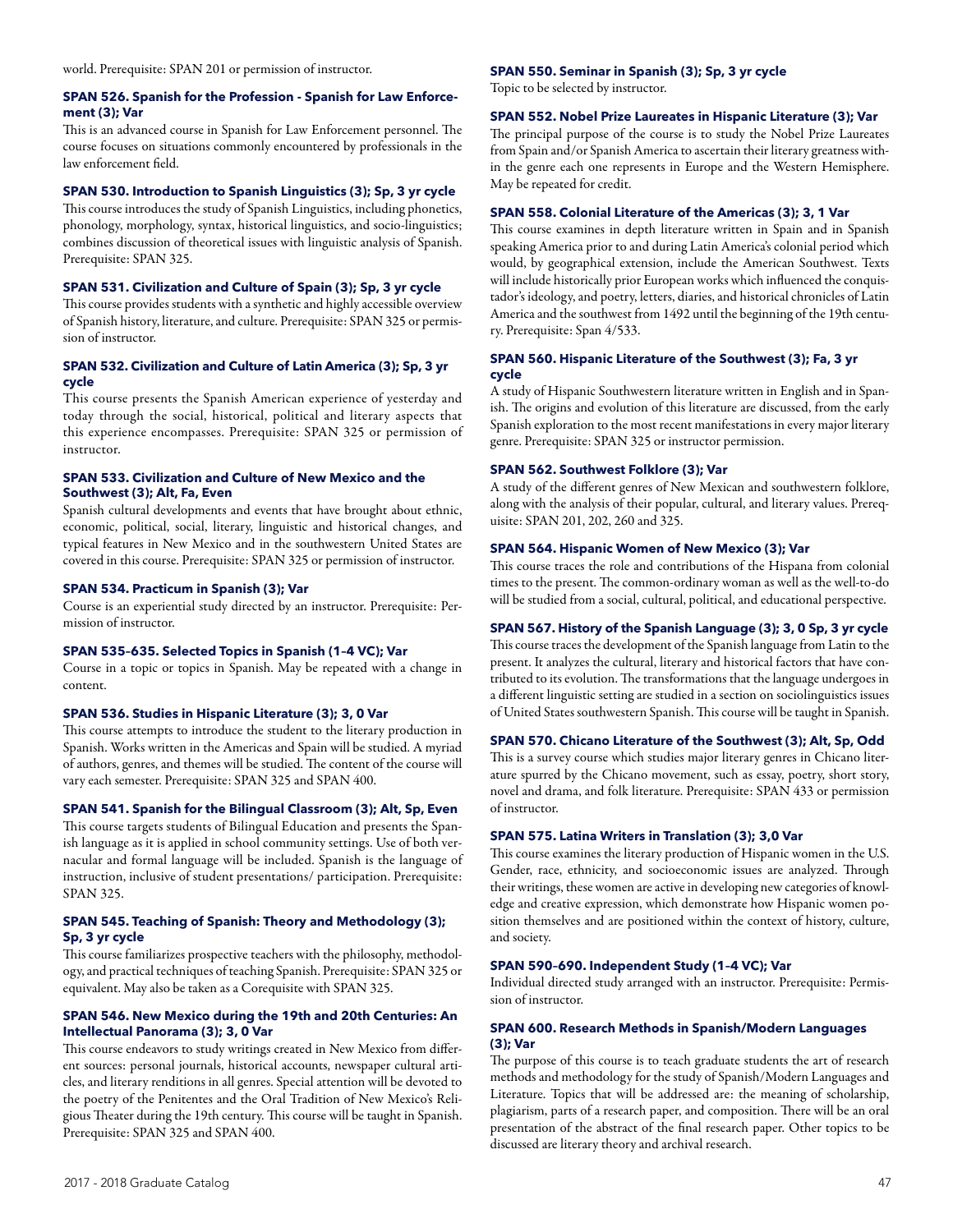#### **SPAN 650. Seminar (1–4 VC); Var**

Seminar course in a topic or topics in the language or literature of the Spanish Southwest.

### **SPAN 652. Seminar: Contemporary Chicano Writers of the Southwest (3); Var**

Literary achievements of Chicano writers of the Southwest, beginning with the Chicano movement of the 1960s. This course will be taught in Spanish and/or English, according to the needs of the students.

#### **SPAN 692. Independent Research (1–4 VC); Var**

Independent research arranged with an instructor. Prerequisite: Permission of instructor.

#### **SPAN 699. Thesis (1–6 VC); Var**

Individual research and writing in preparation of a graduate thesis. Prerequisite: Permission of instructor. Will be accomplished by the study of specific vocabulary and terminology pertaining to those professions.

#### Department of Natural Resources Management

Dr. Craig Conley, Department Chair and Associate Professor, Interim

Ivan Hilton Science Center, Room 137 Phone: 505-426-2267 Fax: 505-454-3103 E-mail: cfconley@nmhu.edu

The Natural Resources Management (NRM) Department includes the disciplines of Environmental Geology and Forestry that work collaboratively to provide opportunities for graduate students to attain an exceptional education in natural resources management. Areas of study focus on understanding natural and man-made environments and sustaining the health of humans as well as organisms and ecosystems on which humans depend for water, air, soils, minerals, fuels, foods, and esthetics. The NRM Department offers an M.S. Natural Science degree with concentrations in Environmental Science & Management and Geology. The concentrations share a core set of foundational courses after which students develop individualized programs of study (coursework plus independent research) that incorporate each student's distinctive background, educational goals, and career objectives. Students gain experience in the design, execution, and reporting of scientific research by completing a master's thesis (thesis option) or an independent study/research project (non-thesis option). The M.S. Natural Sciences degree provides a unique opportunity for students to broaden their educational experience to include courses from fields they are less likely to encounter at traditional graduate programs as they prepare for employment in the industry, government, or education or entry into doctoral programs.

The Natural Resources Management Department also offers a Geographic Information Systems (GIS) graduate certificate. GIS is a computer-based database management system for capture, storage, retrieval, analysis and display of spatial data. The GIS certificate program provides students with a basic proficiency with cutting edge GIS technology that can immediately be applied in the workplace, a highly marketable skill-base when seeking employment, and/ or skills for pursuing an advanced degree in GIS. Students who complete the GIS certificate program are prepared to map data for decision-making in business, environmental protection, risk assessment, utility planning and management, emergency response, land use planning, transportation planning, delivery route planning, real estate, crime prevention, and other areas.

# **Faculty**

James Biggs, Ph.D. (Forestry) Blanca Cespedes, Ph.D. (Forestry) F. Craig Conley, Ph.D. (Forestry) Kyle Earnshaw (Forestry) Jennifer Lindline, Ph.D. (Geology) Edward A. Martinez, Ph.D. (Forestry) Michael S. Petronis, Ph.D. (Geology) Joshua L. Sloan, Ph.D. (Forestry) Joseph P. Zebrowski (Geographic Information Science)

### **Natural Resources Management**

**Master of Science in Natural Science** 

#### **Concentration in Environmental Science and Management**

Required Core Courses: 15 credit hours

FOR 525 Field Safety Practices (1) BIOL 600 Research Methods in Life Science (3) FOR 620 Advanced Topics in Natural Resource Management (2/2)\* FOR 625 Advanced Quantitative Methods in Natural Resource Management (3) BIOL 650 Graduate Seminar in Life Science (1/1/1/1)\*\*

*\*Repeated for credit with different subject matter for a total of 4 credits.* 

*\*\*Repeated 4 times for a total of 4 credits.*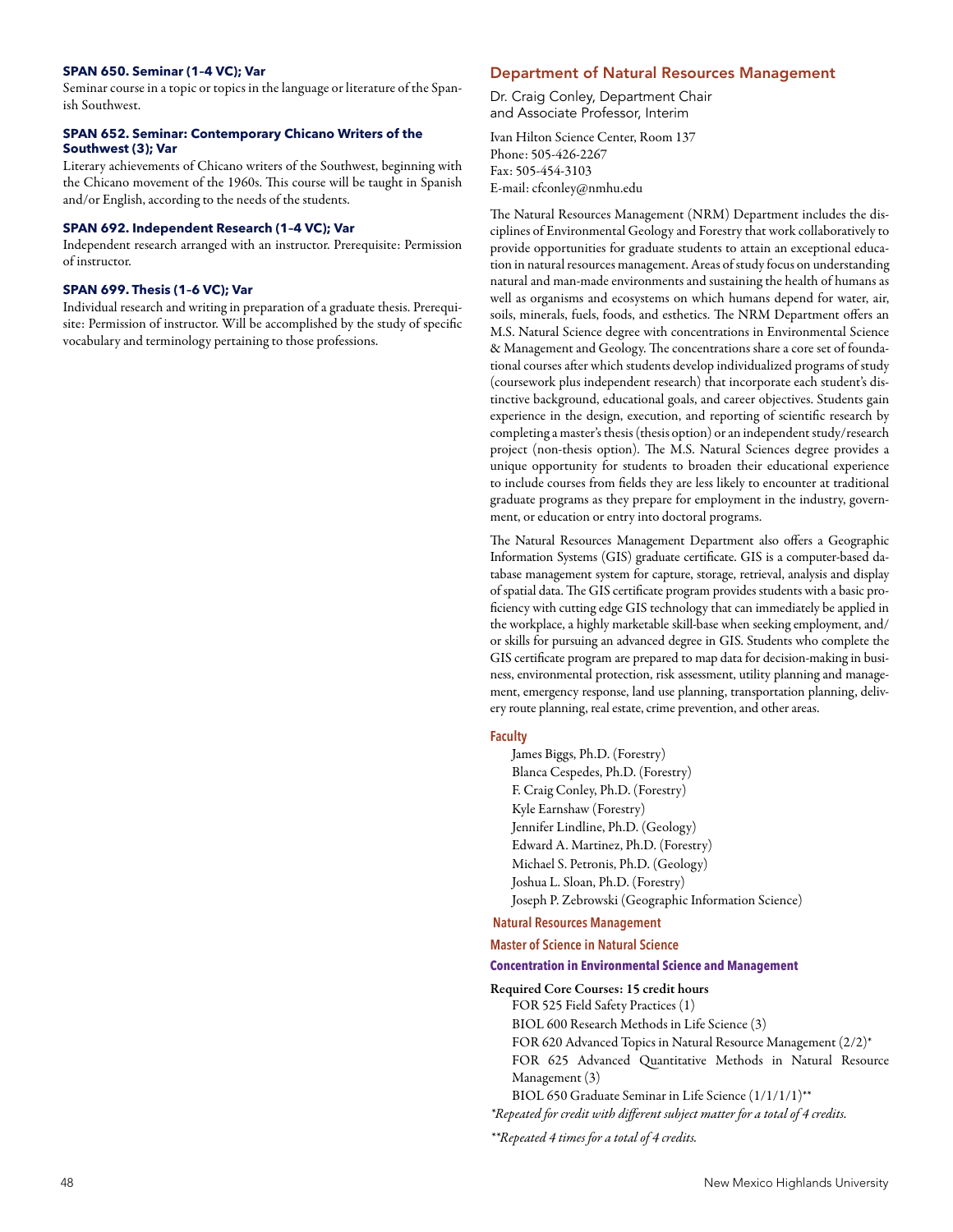#### **Thesis or Independent Study/Independent Research Credits**

#### Thesis Option:

FOR 699 Thesis (VC 1-7)\*

*\*Students register for thesis until complete which may exceed the one credit-hour minimum. No more than 7 thesis credits can be counted towards the student's program of study.* 

Students choosing the thesis option are required to form a thesis advisery committee and submit a program of study and thesis proposal within the first semester of study. Students are further required to complete a written thesis, following the guidelines established in the Graduate Handbook, and present the thesis orally to the thesis committee.

#### Non-Thesis Option:

FOR 690: Independent Study (3)

#### *OR*

FOR 692: Independent Research (3)

Students choosing the non-thesis option are required to form an independent study/independent research advisery committee and submit a program of study and independent study/independent research proposal within the first semester of study. Students are required to submit a written document and present an oral presentation of the independent study/independent research to the advisery committee. Students are also required to pass a comprehensive exam with a grade of 75% or greater. The exam is to be compiled by the student's committee chair with questions submitted by faculty who taught courses within the student's program of study. The advisery committee chair will administer the exam and the exam will be graded by the faculty who contributed the questions.

#### Elective Credit Requirements:

Students are required to take a minimum of 12 (thesis) and 22 (non-thesis option) elective courses. With the advice and consent of an adviser, students choose 500- and 600-level courses offered in forestry, geology, biology, chemistry, mathematics, or other appropriate disciplines to develop their program of study.

Degree Total: Thesis:  $\geq 34$  credit hours Non-Thesis: ≥ 40 credit hours

## **Master of Science in Natural Science**

## **Concentration in Geology**

Required Core Courses: 15 credit hours

FOR 525 Field Safety Practices (1)

BIOL 600 Research Methods in Life Science (3)

FOR 620 Advanced Topics in Natural Resource Management (2/2)\* FOR 625 Advanced Quantitative Methods in Natural Resource

Management (3) BIOL 650 Graduate Seminar in Life Science (1/1/1/1)\*

*\*Repeated for credit with different subject matter for a total of 4 credits.* 

#### *\*\*Repeated 4 times for a total of 4 credits.*

#### Elective Courses: ≥12 credit hours

Students, with the advice and consent of the adviser, choose from 500- and 600-level courses in geology, forestry, chemistry, mathematics, computer science, or other appropriate disciplines to bring the total number of credits to at least 34 semester hours.

#### Thesis: 1 credit hour minimum

GEOL 699 Thesis (VC1-7)\*

*\*Students register for thesis until complete which may exceed the one credit-hour minimum. No more than 7 thesis credits can be counted towards the student's program of study.* 

Degree Total: ≥34 credit hours

#### **Graduate Certificate in Geographic Information Science**

### Undergraduate Prerequisite:

GEOL 101 FOR 105 POLS 151 ANTH 102

#### Required Courses (16 credit hours):

FOR 512 Surveying & Geographic Info System (4) GEOL 518 Advanced GIS (4) GEOL 515 Remote Sensing (4) GEOL 594 Capstone Seminar (4) Certificate Total: 16 credit hours

# Forestry (FOR), Courses in

# **FOR 500. Surface Hydrology (3); Alt, Sp, Even**

This is a course designed for graduate students in earth sciences and natural resources management. The course combines a qualitative conceptual understanding of hydrologic process, an introduction to the quantitative representation of those processes, and an understanding of approaches to hydrological measurements and the uncertainties involved in those measurements.

# **FOR 502. Silviculture (3); Sp**

Silviculture is the set of practices to grow and manage trees. The course focuses on the factors affecting tree growth, tree stand dynamics and health, and the impact of management on ecosystem values. The ecological practices to sustainably produce forest products are emphasized.

### **FOR 505. Wildland Fire Management (3); Var**

This is a course on the behavior of wildfires in forest and range ecosystems. The course reviews methods for fuel load assessment, fire weather prediction, fire suppression, and prescribed fire. Contrasts will be made between the costs and benefits of fires on ecosystem and humans.

#### **FOR 508. Limnology (4); 3, 2; Alt, Fa, Even**

This course is a study of the interrelationships among plants, animals, and environmental factors in aquatic ecosystems. The course is field oriented and concentrates on the development of sampling techniques and the analysis of biotic and abiotic components of nearby lakes and streams.

#### **FOR 510. Forest Management (3); Fa**

This course focuses on the economic and scientific decisions for large tracts of land and multiple types of forest stands. The elements of planning management activities to create the least costs and greatest benefits to a landowner are explored.

#### **FOR 511. Mensuration and Biometrics (4); Fa**

Mensuration is the practice of measuring lengths and angles. Biometrics is the set of techniques for measurement and analysis of biological phenomena. Together, these topics provide a comprehensive overview of measurement and analysis techniques used in forestry and natural sciences.

## **FOR 512. Surveying and Geographic Information Systems (4); 3, 2 Fa, Sp**

Surveying is the determination of boundaries and positions on the earth's surface. Geographic information systems are geospatially referenced databases that relate positions of objects to associated data and properties. The course explores the application of these technologies to forestry and geology problems.

#### **FOR 513. Ecological & Environmental Monitoring (3); Var**

Monitoring is the observation of treatment effects on the conditions of natural and human systems over time. Many systems are monitored for pollutants and regulatory compliance, adverse outcomes of environmental management practices, and to determine trends in animal and plant populations. The course explores roles of monitoring in environmental management and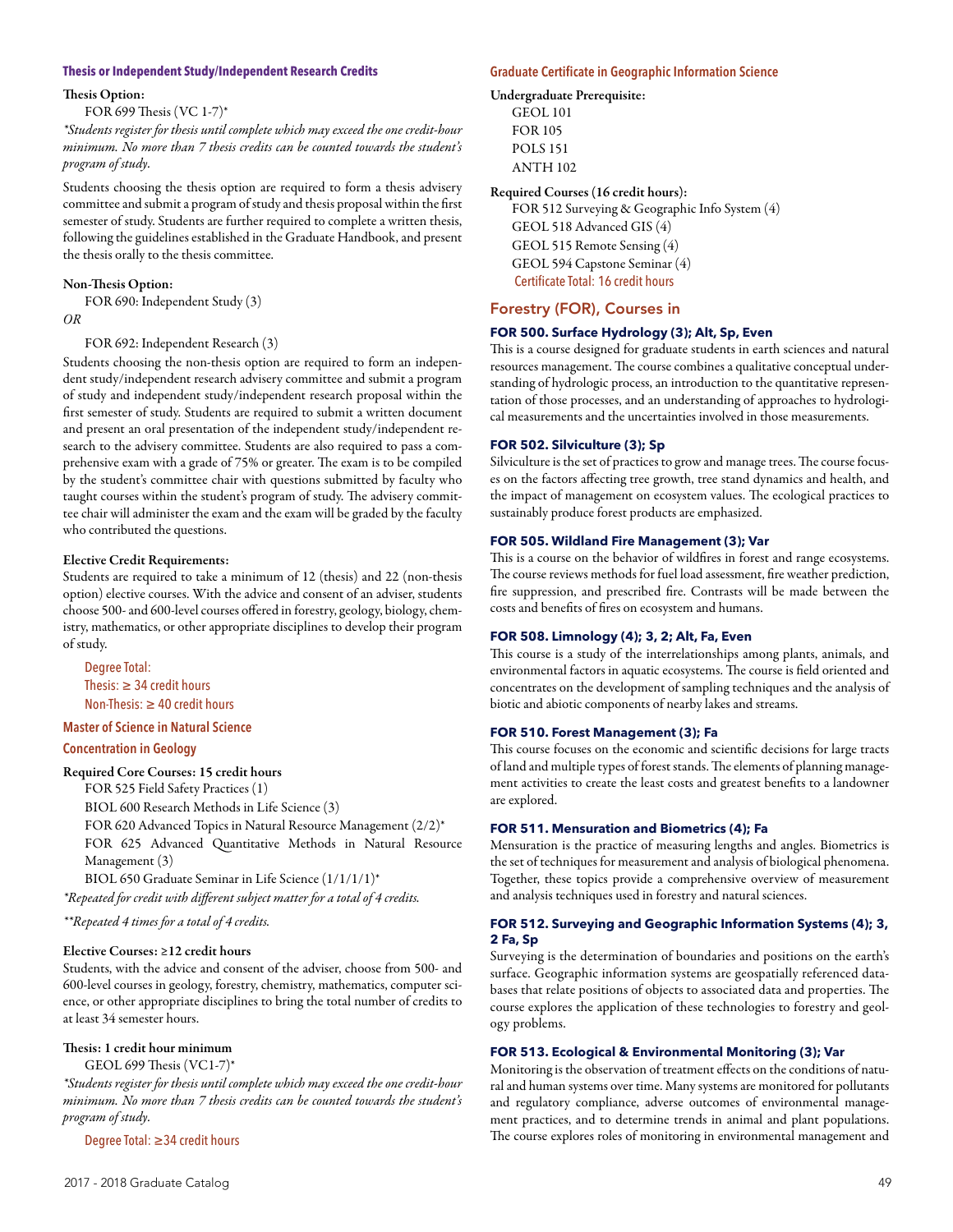ecology, considerations in designing monitoring programs, sampling methodologies for soil conditions, water quality, animal and plant populations, and responses to treatments, and uses of monitoring results.

# **FOR 515. Dendrology (3); 2, 2 Fa**

Dendrology is the study of trees and woody vegetation. The course will first look at tree and shrub identification with associated botanical nomenclature. The second portion of the course examines the structure and function of trees and woody vegetation. A collection of local trees and shrubs is a requirement of the course.

# **FOR 516. Soil Science (4); Fa**

This course provides students with basic soil science concepts. The physical, chemical, and ecological properties of soils are applied to soil classification, genesis, fertility, productivity, irrigation, and erosion.

### **FOR 517. Watershed Management (4); 3, 2 Alt, Fa, Even**

This course emphasizes the interdisciplinary characteristics of watershed management and the need to incorporate physical, chemical, biological and socioeconomic factors when planning and implementing natural resource programs to achieve sustainable, environmentally sound natural resource development.

# **FOR 520. Wildlife Habitat Management (3); Sp**

This course explores principles and practice of wildlife management; with emphasis on habitat, distribution, abundance and legal considerations.

# **FOR 522. Forest Pathology (3); Var**

This course is a survey of the beneficial and pathogenic microorganisms found in forests. Particular focus will be on pathogens that reduce commodity value and stand productivity, and microorganisms that have beneficial effects in forested ecosystems. Methods of detection and response to pathogen infestations will be examined.

### **FOR 525. Field Safety Practices (1); Fa**

This course provides training to graduate students in the Occupational Safety and Health Administration's heavy equipment and field operations regulations, safe practices for field workers, and risk management and liability issues surrounding field work by various types of personnel. Field Safety Practices is required for natural resources management graduate students. Graduate students will prepare a field risk-management plan for their thesis work.

# **FOR 528. Forest Entomology (3); Var**

This course is an introduction to the study of arthropods and insects. Particular focus will be on arthropods that reduce commodity value, threaten human and animal health, or have beneficial effects. Methods to manipulate arthropod population to achieve management objects are discussed.

### **FOR 531. Terrestrial Ecology (4); Var**

The ecology of natural and artificial groups of terrestrial organisms used in the production of goods and services is the focus of this course. Course topics include biological productivity, vegetation dynamics, biodiversity, range ecosystems, forest ecosystems, and pest populations.

### **FOR 535-635. Selected Topic in Natural Resources Management (1-4 VC); Var**

Course in topic(s) in natural resources management. May be repeated with change of content.

# **FOR 540. Integrated Natural Resources Management (3); Var**

This course is an introductory course to the broad field of natural resources management for graduate students who do not have a resource management background. The course will cover the ecological and biological underpinnings of agriculture, forestry, range management, watershed management, and ancillary fields, as well as the decision-making processes that are utilized. Natural resources management will be placed in the context of broader societal mandates and concerns about natural, environmental, and cultural resources.

# **FOR 553. Toxicology in Life Science (4); 3, 2 Var**

Toxicology studies the effects of chemical substances on the health of organisms and ecosystems. Toxic substances from industrial activities have wide ranging effects on natural systems at long distances from sources. Moreover, toxic substances are utilized in health care, agriculture, forestry, wildlife management, and fisheries to manipulate populations of pests. This course explores the basic principles of toxicology, and application of toxicology to life science and environmental problems.

### **FOR 561. Atmospheric Science (3); Var**

Atmospheric science embeds the disciplines of meteorology, climatology, and air pollution regulation and management. The structure and dynamics of the atmosphere will be explored with an emphasis on air pollutant dispersion. The linkage of atmospheric dynamics to biotic, geologic, aquatic and marine systems phenomena will be highlighted.

### **FOR 589. Applied Ecology and Environmental Restoration (3); Alt, Fa, Even**

This course explores ecological principles applied to solving environmental problems including pest and biological resource management, conservation biology, environmental planning, impact assessment, remediation, reclamation and ecological restoration.

# **FOR 602. Environmental Assessment (NEPA) (2); Var**

This course explores principles and practice of the science and art of assessing environmental impacts of various stress agents in the environment. It includes consideration of the legal framework (e.g., National Environmental Policy Act), various approaches to prediction and assessment of environmental impacts, and factors entering environmental decision making.

### **FOR 620 Advanced Topics in Natural Resource Management (2); Var**

This course is an in-depth consideration of a specific topic of interest to faculty and graduate students. Subject matter will vary from semester to semester, and, the course may be repeated for credit.

### **FOR 625 Advanced Quantitative Methods in Natural Resource Management (3); Fa**

The course provides hands-on experience with the analysis and design of experiments and observational studies. Parametric and nonparametric techniques commonly utilized in the analysis of ecological, biological, and environmental data sets will be explored. Students will gain familiarity with the use of spreadsheets and statistical software programs for data analysis.

### **FOR 630 Vegetation Analysis and Management (3); Var**

Vegetation analysis entails the methods to measure and characterize plant communities and associations. These techniques are useful in habitat typing and the recognition of sensitive systems. The other aspect of the course are the techniques that are commonly utilized to manage vegetation, both desirable and undesirable. Economic and social considerations in vegetation management are also discussed.

### **FOR 640 Recreational Resource Management (2); Var**

This course explores the fundamentals of managing recreation on or near public lands to minimize disruption of natural ecosystems and cultural artifacts. Recreation is currently the greatest social and monetary use of public lands in the United States. Natural resource managers are often involved with teams to analyze and mitigate adverse impacts from pack stock in wilderness areas, off-road vehicles, heavy pedestrian traffic, campgrounds, trails, and unwanted vegetation and animals. People with a background in recreational resource management are involved in local, state, and federal parks and monuments, and public lands with recreational uses.

# **FOR 690. Independent Study (1-4 VC); Fa, Sp, Su**

Independent study arranged with an instructor. Prerequisite: Permission of instructor.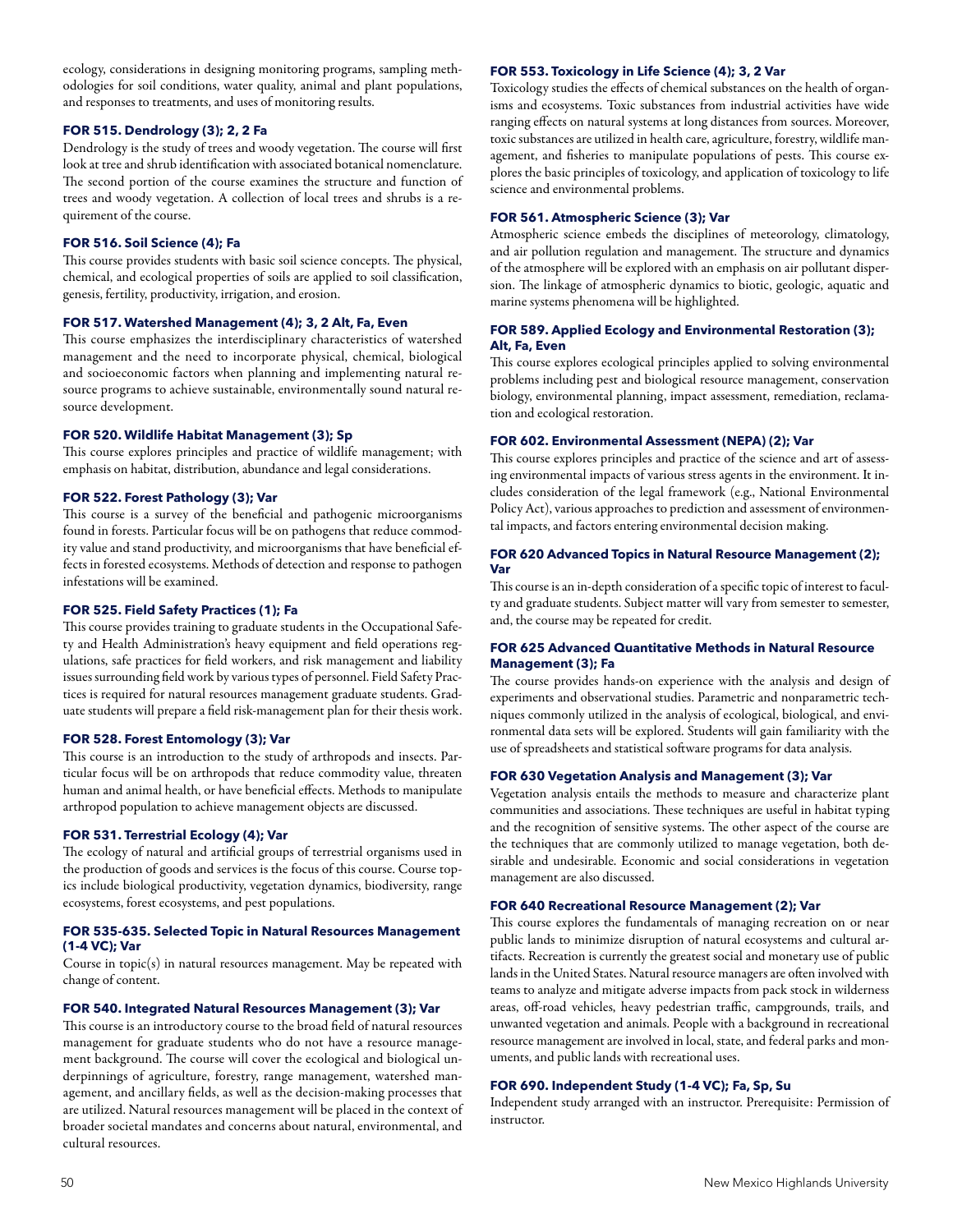## **FOR 692. Independent Research (1-4 VC); Fa, Sp, Su**

Independent research arranged with an instructor. Prerequisite: Permission of instructor.

#### **FOR 699. Thesis (1-7 VC); Fa, Sp, Su**

Individual research and writing in preparation of a graduate thesis. Prerequisite: Permission of instructor.

# Geology (GEOL), Courses in

## **GEOL 512. Geologic Resources, Laws, and Environmental Policies (3); Alt, Sp, Even**

This course is designed to raise students' awareness about rock and mineral resource occurrences and the policies in place to protect public and private lands from hard rock mining impacts. The course briefly covers the nature and origin of the Earth's rock and mineral resources, methods of resource extraction, and impacts on the environment. The course thoroughly covers the major types of regional and federal environmental policies, discusses the roles of the major players in the public policy process, and considers how to use science to inform the debate and remediate or lessen mining impacts. The class will study the 1872 Mining Law, which grants free and open occupation, exploration, and purchase of public lands to U.S. citizens as well as the 1993 New Mexico Mining Act that improved regulation of mining at the state level. Selected New Mexico hard rock mining cases and issues relevant to the Southwest will also be reviewed.

# **GEOL 515. Remote Sensing and Analysis (4); 3, 2 Fa**

Remote sensing is a technique used to collect data about the Earth without taking a physical sample of the Earth's surface. A sensor is used to measure the energy reflected from the earth. This information can be displayed as a digital image or as a photograph. This class provides students with an understanding of remote sensing theory, applications, and case studies, conceptual and working knowledge of airborne and satellite remote sensing and image processing. Students will be able to acquire data, process the images, create appropriate data, analyze the accuracy of the results, and utilize the data for specific applications. Prerequisites: For 412, MATH 140 with at least a C or better, or permission of instructor.

## **GEOL 518. Advanced Geographic Information Systems (4); 3, 2 Sp**

A geographic information system (GIS) is a scheme of hardware, software, and procedures designed to support the capture, management, manipulation, analysis, modeling and display of spatially referenced data for solving complex planning and management problems. GIS applications are both spatial information (maps) and databases to perform analytical studies. The course will build upon knowledge and experience in GIS gained in the introductory course to provide students with an understanding of cartographic and geodetic concepts impacting GIS analysis, field data-collection techniques with global positioning systems and handheld computer mapping software, effective map design, and modeling topographic and statistical surfaces. Prerequisites: For 412, MATH 140 with at least a C or better, or permission of instructor.

# **GEOL 521. Environmental Ground Water Hydrology (4); Alt, Sp, Even**

This course is a study of the origin, movement, method of entrapment, and removal of subsurface waters. Course includes extensive discussion of problems associated with ground water pollution and remediation.

# **GEOL 522. Genesis and Environmental Impact of the Earth's Resources (3); Var**

This course is a study of the distribution, mineralogy, classification, modes of occurrence, and economic implications to industry and world affairs of mineral deposits.

### **GEOL 524. Environmental Geophysics (4); Alt, Fa, Even**

How do we know about structures in the subsurface without digging of drilling? Is water present? How deep is bedrock? Where are those buried drums of hazardous waste? Is there anything buried here of prehistoric value? There is

only one way to find these things out: geophysics. Lectures and class discussions will develop the basic principles of each method (gravity, magnetic, paleo-magnetic, seismic, resistivity, and electromagnetic techniques). Group cooperation on weekly assigned exercises and field reports is encouraged, and an individual or small group research project on a topic (or topics) of interest is required.

### **GEOL 525. Geomorphology (4); 3, 2 Alt, Sp, Odd**

Geomorphology is the study of landforms. The emphasis in this class is on the physical, chemical, and biological processes, which create and modify landforms. Nonetheless, an understanding of the history of landforms, and the climatic and tectonic conditions that influence landform evolution, are also essential to understanding the form of the Earth's surface.

### **GEOL 532. Environmental Geochemistry (4); 3, 2 Alt, Sp, Even**

Environmental Geochemistry is a study of the chemistry of the Earth, including mineral mobility, cosmo-chemistry, chemical weathering, diagenesis, igneous and metamorphic chemistry, stable isotopes, pollution, and the thermodynamics and kinetics associated with these systems.

### **GEOL 535. Selected Topic in Geology (1 – 4 VC); Var**

Course in topic or topics in geology. May be repeated with change of content.

# **GEOL 590. GIS Capstone Seminar (2); Fa, Sp**

Individual, directed research study arranged with an instructor. Students will conduct an independent research project involving GIS and/or remote sensing analysis applied to a subject of study associated with their discipline. Each student will present a written report and applied GIS project to his or her mentor. All students will be responsible for demonstrating how GIS technology has enabled them to more effectively address a spatial problem. Prerequisites: For 412, GEOL 415 Remote Sensing and Analysis, and GEOL 418 Advanced GIS.

# **GEOL 592. Independent Research (1 – 4 VC); Fa, Sp, Su**

Individual, directed research arranged with an instructor. Prerequisite: Permission of instructor.

#### **GEOL 600. Environmental Mineralogy (3); Var**

This course explores an emerging topic that combines the studies of mineralogy and environmental science. Topics cover the physical and chemical properties of minerals and how scientists are applying mineralogy to serious environmental problems caused by human activity. Numerous environmental case studies will be explored.

# **GEOL 620. Clay Mineralogy (4); 3, 2 Var**

This is a lecture and laboratory course. The lecture provides an in-depth survey of the structures, classification, genesis, weathering, and importance of clay minerals in controlling nutrient uptake, influencing the plastic properties of earth materials and retarding the mobility's of contaminants in the environment. Weekly laboratory time will be dedicated to providing X-ray safety training, covering principles of X-ray diffraction, and utilizing a powder X-ray diffractometer for qualitative and quantitative clay analysis.

#### **GEOL 650. Seminar (1); Var**

Seminar course in a topic or topics in Geology. May be repeated with change of topic.

# **GEOL 690. Independent Study (1-4 VC); Fa, Sp, Su**

Independent study arranged with an instructor. Prerequisite: Permission of instructor.

# **GEOL 699. Thesis (1-7 VC); Fa, Sp, Su**

Individual research and writing in preparation of a graduate thesis. Prerequisite: Permission of instructor.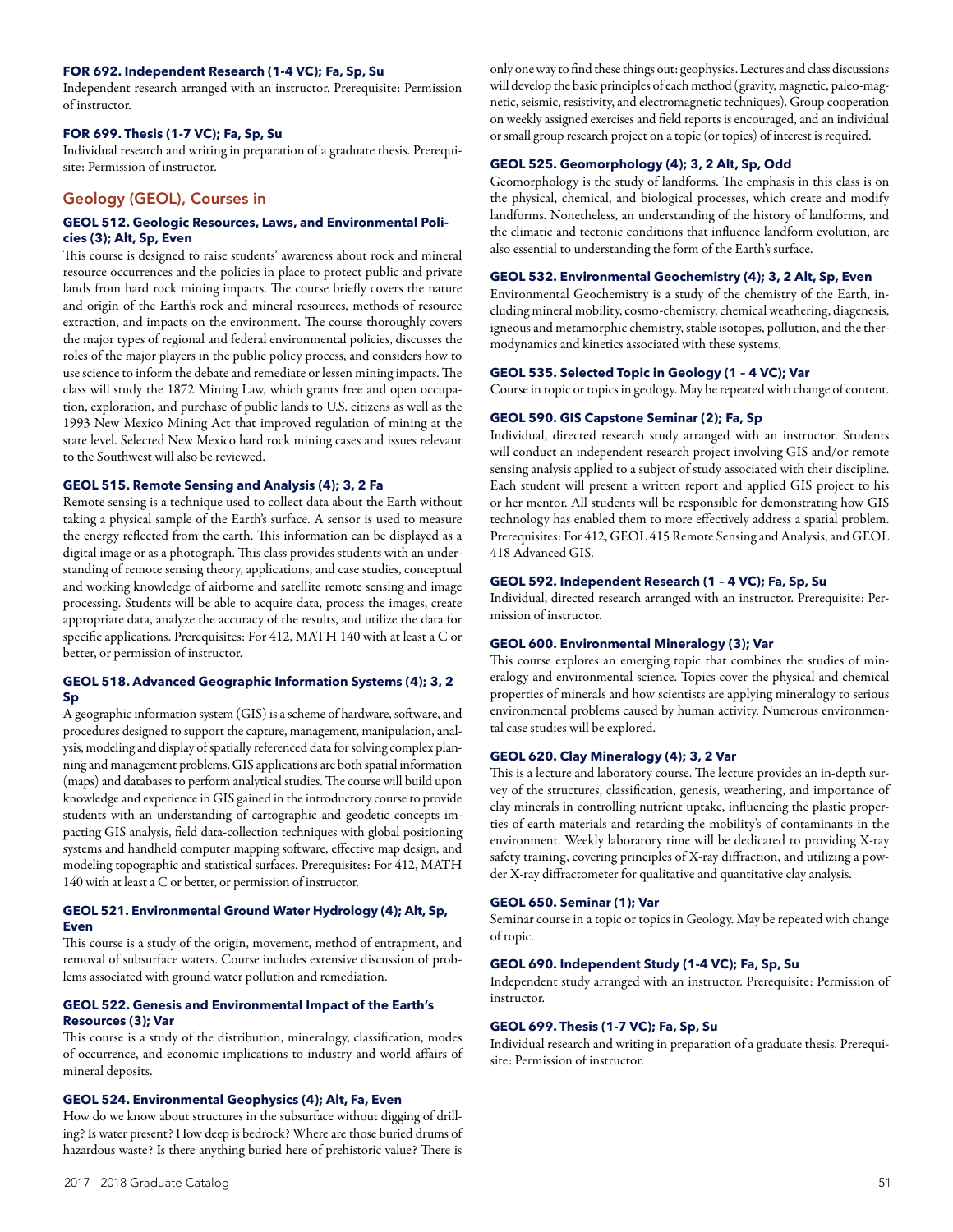# Department of Psychology

Dr. Ian Williamson, Department Chair

Lora Magnum Shields Building, Room 250 505.454.3342 FAX: 505.454.3331 E-mail: iwilliamson@nmhu.edu

# **Mission of the Department of Psychology**

The mission of the Department of Psychology is to contribute to meeting the educational and research needs in psychology; contribute to meeting the career needs in psychological services and research, as well as contribute to training for careers in education, engineering, physical and biological sciences, medicine, and other science fields; contribute to meeting the need for secondary school teacher certification in psychology; and to provide psychological and sociocultural service and expertise for the region, as well as the greater global community.

### **Faculty**

Lara Heflin, Ph.D. Linda LaGrange, Ph.D. David Pan, Ph.D. Gerald Russell, Ph.D. Sarah Tracy, Ph.D. Ian Williamson, Ph.D.

Psychology, the study of human behavior and mental processes, includes such topics as learning and memory, cognition, motivation and emotion, sensation and perception, personality, development, attitudes, social interactions, brain-behavior relationships, human sexuality, psychopathology, and mental health interventions.

The special focus in this field is the individual rather than human societies or cultures. Although the study of psychology contributes to the understanding of abnormal human behavior, knowledge of psychology also enhances the understanding of normal human behavior.

Psychological research is conducted exclusively with the scientific method in applications that range from multifactorial laboratory experiments to single case studies. At Highlands, students experience the diversity within the field through a broad selection of courses. There is a cognitive-behavioral emphasis offered in the study of mental disorders, while research psychology is represented by cognitive, biological, social, and personality approaches.

Career goals of psychologists include teaching, research, and service. Psychologists, counselors, and psychometricians work at such sites as schools, mental health centers and hospitals, geriatric facilities, and correctional institutions. The psychological profession also includes school psychologists and human relations or organizational behavior psychologists for industry or government.

### **Resources and Facilities**

The human riches of Northern New Mexico provide an outstanding context for psychological, social, and cultural studies at New Mexico Highlands University. Students may engage in field archaeological digs, ethnographic, psychobiological research, and clinical practicum. Additionally, students have the opportunity to conduct research in our psychobiology and anthropology labs. Studies of human behavior emphasize field data and computer applications for analysis and interpretation.

The department provides a computer laboratory for student use. Students have access to word processing, spreadsheets, and statistical packages, as well as the Internet.

Student professional societies and organizations, such as Psi Chi, and the Sociology and Anthropology Club, provide opportunities for student participation and program enrichment beyond the classroom.

# **Psychology**

### **Master of Science in Psychology (MS)**

#### Required core: 30 credit hours

PSY 601 Data Analysis & Statistics (3) PSY 602 Behavioral Research Methods (3) PSY 605 Memory & Cognition (3) PSY 608 Introduction to Neuropsychology (3) PSY 612 Psychopharmacology (3) PSY 621 Advanced Social Psychology (3) PSY 640 Advanced Developmental Psychology (3) PSY 651 Profession Ethics & Issues (3) PSY 671 Advanced Psychopathology (3)

# Choose one of the following options:

PSY 699 Thesis (3)\*

*\*Students register for thesis until complete, which may exceed the 3 credit hour requirement.* 

Core Total: 30

# **General Psychology Track**

#### Electives: 6 credit hours

In addition to the core required coursework, students in the general psychology track must also complete six credit hours of electives, including at least one assessment course (three credit hours), which are selected in consultation with an adviser. Advisers work with the student in order to structure the elective courses in accordance with the student's career goals.

## Degree Total: 36 credit hours

# **Clinical Psychology/Counseling Track**

In addition to the core required 30 credit hours of coursework, students in the clinical psychology/counseling track must also complete the following required coursework for a total of 66 credit hours. Students may opt out of thesis and instead take Psy 696 Publishable Papers/Capstone.

# Required courses: 36 credit hours

PSY 525 Introduction to Group Psychotherapy (3) PSY 627 Career Development (3) PSY 672 Introduction to Counseling and Therapy (3) PSY 674 Individual Intelligence Testing (3) PSY 675 Personality Assessment (3) PSY 677 Multicultural Psychotherapy (3) PSY 679 Behavior Therapy & Assessment (3) PSY 681 Neuropsychological Assessment (3) PSY 634 Practicum (12) PSY 696 Publishable Papers/Capstone (3)

*OR*

### Psy 699 Thesis (3)

*\*Students who are Clinical/Counseling that are on the Non-Thesis track must register for PSY696 – Publishable Papers/Capstone INSTEAD of PSY699 – Thesis. Students register for capstone or thesis until complete, which may exceed the 3 credit hour requirement.* 

Degree Total: 66 credit hours

# Psychology (PSY), Courses in

# **PSY 502. Psychology of Sports Performance (3); Var**

Psychological and social-psychological factors affecting sports performance. Specific attention will be given to the relationship between sports performance and motivation, personality, aggression, and attitudes. The social processes of social facilitation, observational learning, social reinforcement, and competition will also be viewed in relation to their effect upon the individual's sports performance.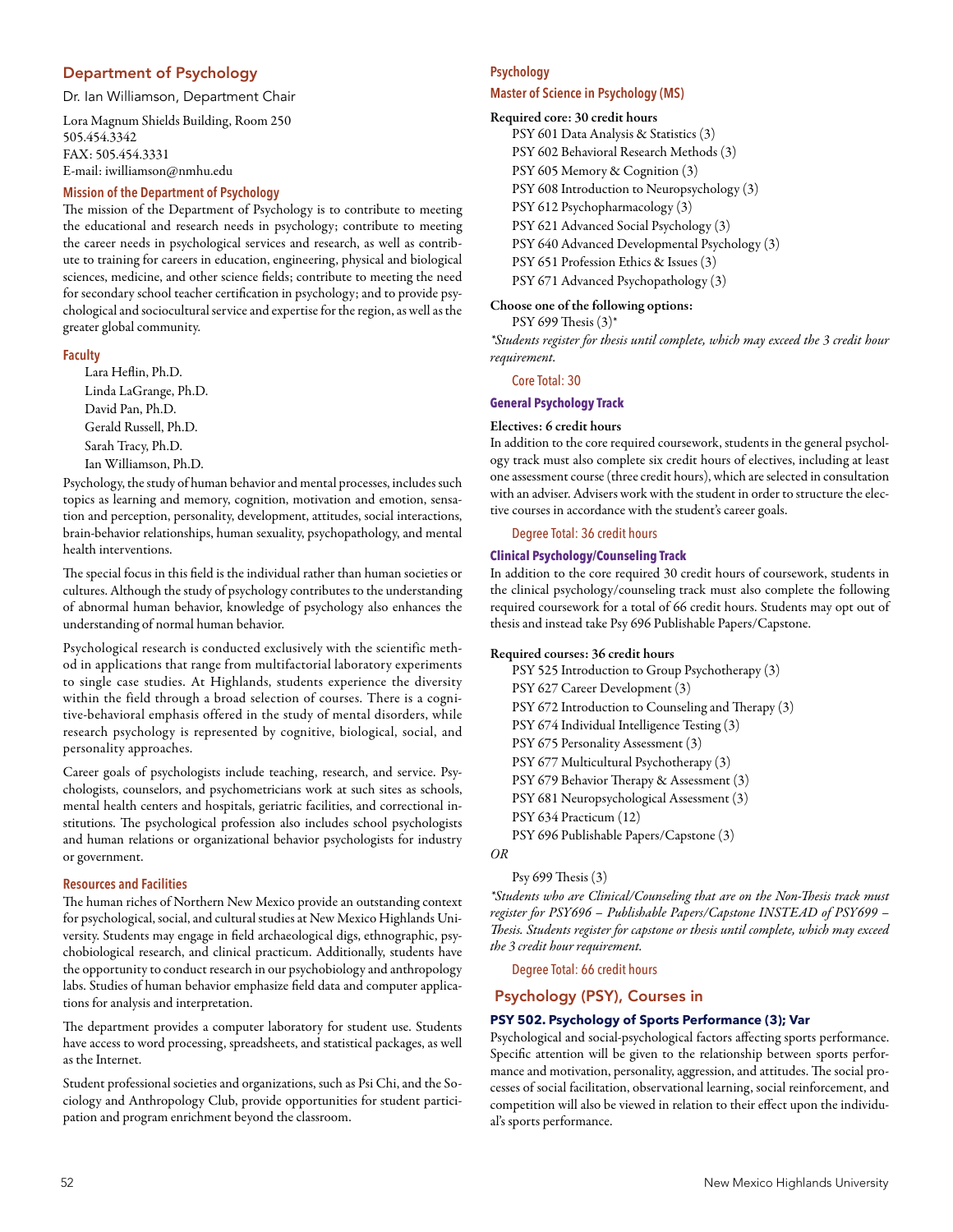### **PSY 505. Positive Psychology (3); Fa**

This course will provide an overview of the dynamic field of positive psychology. What does that mean? Positive psychology is oriented to the study of optimal human performance, quality relationships, well-being, and flourishing. How can we be happy? How can we enhance our own lives and the lives of others? How can we be creative, productive, satisfied, and live meaningful lives? These are a few of the questions we would like to tackle in this course.

### **PSY 508. Drugs and Behavior (3); Sp**

This course will focus on psychoactive drugs, or drugs that influence how people think, feel, or behave. Because this is fundamentally a biological psychology course, it will focus primarily on the physiological action of drugs, including how they influence brain functioning and, consequently, behavior. It will examine the addictive potential of drugs, the neurological and psychological mechanisms by which drugs become addictive, and treatments for drug abuse.

#### **PSY 509. Domestic and Sexual Violence (3); Var**

This course will focus on physical, sexual, and emotional abuse that occurs within families. A particular emphasis will be a focus on the psychological consequences of exposure to physical and sexual trauma and neglect. Victim and offender characteristics will be discussed in the context of family dynamics. Typical and potential criminal justice system responses will be explored.

#### **PSY 510. Physiological Psychology (3); Fa**

An overview of the neuroanatomical and neurophysiological processes underlying behavior. Topics include brain-behavior relationships, neurological disorders, brain organization, sensory systems, language systems, memory systems, sleep, and sexual functioning. Corequisite: PSY 511.

# **PSY 511. Techniques in Physiological Psychology (1); Fa**

Laboratory work designed to enrich understanding of physiological psychology. Exercises include sheep brain dissection and the use of physiological psychology instruments. Corequisite: PSY 510.

### **PSY 516. Motivation and Emotion (3); Var**

A review of the major phenomena and theories that relate to motivation and emotion. Prerequisite: PSY 203, PSY 204, or permission of instructor.

#### **PSY 519. Introduction to Behavior Therapy (3); Var**

Introduction to and survey of behavior therapy procedures and their application to child and adult populations in a variety of settings including homes, schools, prisons, and hospitals.

#### **PSY 522. Human Sexuality (3); Fa, Even**

Review of contemporary, socio-psychological issues relating to human sexuality. Topics include sexual anatomy, sexually-transmitted diseases, sexual dysfunctions, sexual attitudes and mores.

### **PSY 525. Introduction to Group Psychotherapy (3); Su**

An overview of group therapy, theory and techniques. Course includes an experiential component designed to provide experience with group process and group leadership. Prerequisite: Permission of instructor.

# **PSY 530. Gender Roles (3); Var**

An examination of gender roles and role theory in understanding the behavior of women and men. Topics include development, stereotyping, sex differences in personality, abilities, achievement, and status. Attention is given to implications of changing female and male roles in society.

#### **PSY 533. History of Psychology (3); Var**

Review of the major figures associated with the development of psychology as a science from Plato's time to the present, with special emphasis on the nineteenth and twentieth centuries. Prerequisite: PSY 203, PSY 204, or permission of instructor.

#### **PSY 535 – 635. Selected Topic in Psychology (1 – 4 VC); Var**

Course in a topic or topics in psychology: may be repeated with a change of content.

#### **PSY 545. Behavior Disorders in Children (3); Var**

Etiology and treatment of behavioral problems in children in a variety of settings, including home and school environments. An eclectic coverage of the major theories, approaches, and research is provided. Prerequisite: PSY 240, PSY 340, or permission of instructor.

#### **PSY 547. Health Psychology (3); Var**

This course provides students with an introduction to the field of health psychology. A range of topics within health psychology are explored, including: the biopsychosocial model, relationships between psychological and physical health, stress and coping, psychological effects of and coping with chronic and life-threatening illnesses, psychology's role in encouraging health-related behaviors or behavior change, and health psychology interventions.

#### **PSY 550 – 650. Seminar in Psychology (1 – 4 VC); Var**

Seminar course in a topic or topics in psychology. May be repeated with a change in content.

### **PSY 566. Psychology of Eyewitness Testimony (3); Sp**

This course is designed to provide students with an in-depth examination of the way human memory process impacts a person's ability to accurately recall the details of various scenarios such as phone conversations, visual identification of individuals involved in a crime, chronological order of events, and more. In addition to internal memory processes, students will be exposed to the many external influences on memory accuracy, which includes pressure from attorneys, threats from acquaintances, implanted memories, etc. Finally, the impact of age, mental disabilities, and emotional disturbances upon the ability to offer accurate eyewitness testimony will be a third focus of this course. This course is particularly salient to psychology and criminal justice majors.

#### **PSY 572. Cognitive Science (3); Var**

An interdisciplinary investigation of the foundations of human knowledge representation and understanding, the functioning of the human mind, and how these impact on recent computer technologies. Cross-listed as: PHIL 572 and CS 572.

### **PSY 575. Abnormal Psychology and Literature (3); Var**

Characters from many literary works analyzed in terms of psychopathology. Various theories of abnormality will be utilized. Prerequisite: Permission of instructor.

#### **PSY 577. Culture and Mental Illness (3); Var**

An examination of current descriptions and explanations of mental disorders in a sample of countries from all major regions of the world. Historical, technical, ethical, and pragmatic aspects of international research in the realm of psychology/psychiatry are also addressed. Prerequisite: PSY 101, PSY 324, or permission of instructor.

#### **PSY 580. Community Psychology (3); Var**

An introduction to community psychology with emphasis on theories and research regarding prevention and consultation. Prerequisite: PSY 101 or permission of instructor.

#### **PSY 590 – 690. Independent Study (1 – 4 VC); Var**

Individual, directed readings and library research arranged with an instructor on a topic of mutual interest to the student and instructor. Prerequisite: Permission of instructor.

#### **PSY 601. Data Analysis and Statistics (3); 2, 2 Fa**

A comprehensive introduction to the design, analysis, application of psychological data, and experiments. The focus of the course is on the foundation and application of statistical techniques to problems of design and analysis. An introduction to the use of SPSS to analyze data will be included. Prerequisite: Graduate standing in psychology or allied program or permission of instructor and Undergraduate statistics or equivalent.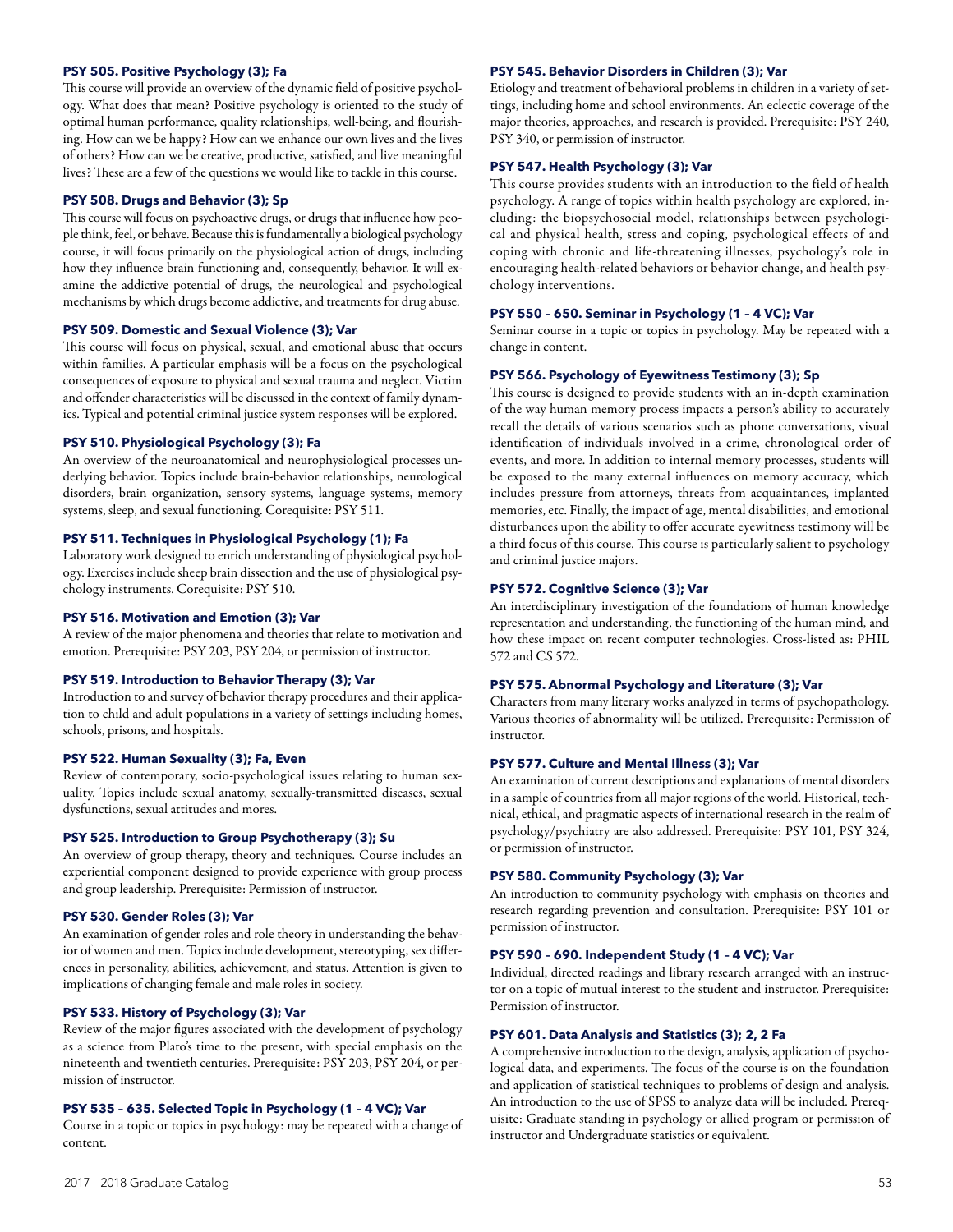### **PSY 602. Behavioral Research Methods (3); 2, 2 Sp**

A comprehensive examination of the language and logic of psychological research. Research designs and strategies for the laboratory, existing social organizations, and field setting are covered. Prerequisite: PSY 601 or permission of instructor.

#### **PSY 605. Memory and Cognition (3); Sp, Even**

An examination of human information processing. Topics include the study of encoding, storage, and retrieval processes in memory. In addition, seminars will be conducted on selected special topics relevant to current issues in cognition, such as false memories, the nature of consciousness, and the issue of "real" versus "artificial" intelligence.

### **PSY 608. Introduction to Neuropsychology (3); Fa**

This course will cover a broad range of issues in the field of neuropsychology. The structural and cellular organization of the central nervous system will be reviewed followed by a discussion of the theoretical framework for brain behavior relationships. Common neurological disorders including epilepsy, degenerative diseases, traumatic brain injury, and vascular insults will be examined in detail. The test batteries and techniques typically used in neuropsychological assessment will be reviewed.

# **PSY 612. Psychopharmacology (3); Sp**

The course consists of the study of drug action at physiological and behavioral levels. Psychological and medical applications and limitations of drugs used in the treatment of mental illness will be covered. Prerequisite: Permission of instructor.

# **PSY 621. Advanced Social Psychology (3); Fa**

Comprehensive review of major theories and related research in social psychology. Emphasis given to attributional and social exchange approaches.

### **PSY 627. Career Development (3); Su**

An examination of theories and frameworks for career development including the major techniques and instruments used in career assessment. Attention will be given to the psychological and social factors affecting career choice, planning and development. Prerequisite: Graduate standing in psychology or allied major, permission of instructor.

#### **PSY 634. Practicum (1 – 12 VC); Variable**

A field placement in a local institution or agency providing extensive exposure to the use of professional techniques under staff supervision. This course may be repeated up to a limit of 12 hours of credit. Prerequisite: Permission of instructor.

# **PSY 640. Advanced Developmental Psychology (3); Sp**

An in-depth coverage of developmental theories and research across the life span.

## **PSY 651. Professional Ethics and Issues (3); Fa**

Examination of ethical theory as it relates to the practice of psychology. Review of the American Psychological Association Ethical Principles of Psychologists and Code of Conduct. Presentation of additional information relevant to the professional psychologists. Course may be repeated once for credit.

# **PSY 671. Advanced Psychopathology (3); Fa**

An examination of adult psychopathology with emphasis on current research, theories, and interventions presented within the context of DSM application. A unique aspect is exposure to the shifting of paradigms from disease-centered psychiatry to the culture-based, client-centered paradigm of mental illness. Prerequisite: Graduate status in psychology or permission of instructor. Cross-listed as SW 671.

#### **PSY 672. Introduction to Counseling and Therapy (3); Sp**

To provide the student with a relatively in-depth introduction to basic clinical skills and a few evidence-based psychotherapeutic modalities currently in use by practitioners. Students will learn the theories and applied skills for these evidence-based modalities, and skills will be practiced extensively in class. Students will also learn and practice clinical note writing. Prerequisite: Graduate status in psychology or permission of instructor.

# **PSY 674. Individual Intelligence Testing (3); 1, 2 Fa**

Theories of intelligence, administration, scoring, and interpretation of widely used individual intelligence tests. Emphasis is given to the WISC-III and WAIS-III. Prerequisite: Permission of instructor.

#### **PSY 675. Personality Assessment (3); 1, 2 Sp**

In this course, students will learn the assessment process and basic psychometrics. This course will give students exposure to and experience with the administration, scoring, and interpretation of a number of commonly used personality/psychopathology assessment instruments. Students will practice integrating data from multiple tests with information from a clinical interview, and writing an integrated assessment report. Prerequisites: PSY 671 and PSY 571 or PSY 674 or permission of instructor.

#### **PSY 677. Multicultural Psychotherapy (3); Sp**

Examination and application of the American Psychological Association's Multicultural Guidelines in therapy and counseling. Emphasis on clinical strategies for building cultural competence in working with racial/ethnic minority populations and other culturally diverse populations. Prerequisite: Graduate status in psychology or permission of instructor.

# **PSY 679. Behavior Therapy & Assessment (3); 1, 2 Fa**

Experimental and theoretical basis of behavior therapy and assessment, and issues related to their application. The course seeks to familiarize the student with current procedures and their origins in experimental psychology, to indicate strengths and limitations of these techniques and to suggest specific problem areas requiring research exploration. Prerequisite: Graduate status in psychology or permission of instructor.

# **PSY 681. Neuropsychological Assessment (3); 1, 2 Sp**

Course provides the student with a systematic clinical diagnostic procedure used to determine the extent of any possible behavioral deficits following diagnosed or suspected brain injury. Such assessments would be helpful for patients having, or suspected of having, various brain disorders that result in problems with memory, intellectual and cognitive functioning, daily activities, or behavior and emotions. Such conditions include head injury, stroke, epilepsy, brain tumor, toxic or other encephalopathies, dementia, developmental and learning disabilities, and other neurological disorders. Neuropsychological assessment would be used to determine the differential contribution of neurologic and psychiatric factors in a patient's presenting problems, and in the specification of the patient's psychological and behavioral strengths and weaknesses related to neurological dysfunction. Prerequisites: Psych 510 and psych 674, or equivalent courses, or permission of instructor.

# **PSY 691. Colloquium: Teaching of Psychology (1); Fa, Sp**

Teaching approaches and issues applicable in specified courses in psychology; designed for graduate teaching assistants in psychology. Prerequisite: Permission of instructor.

### **PSY 692. Independent Research (1 – 4 VC); Fa, Sp**

Independent research, including data collection, analysis, and interpretation, arranged with an instructor. Prerequisite: Permission of instructor.

### **PSY 696. Publishable Papers/Capstone (1 – 6 VC); Fa, Sp**

This is a capstone course that enables the non-thesis M.S. students in the clinical psychology/counseling program to complete their capstone portfolio. Prerequisite: Permission of instructor.

#### **PSY 699. Thesis (1 – 6 VC); Fa, Sp**

Individual research and writing in preparation of a graduate thesis. After enrolling for thesis, student must continue to enroll for at least one credit hour of thesis each semester until completed. Prerequisite: Permission of instructor.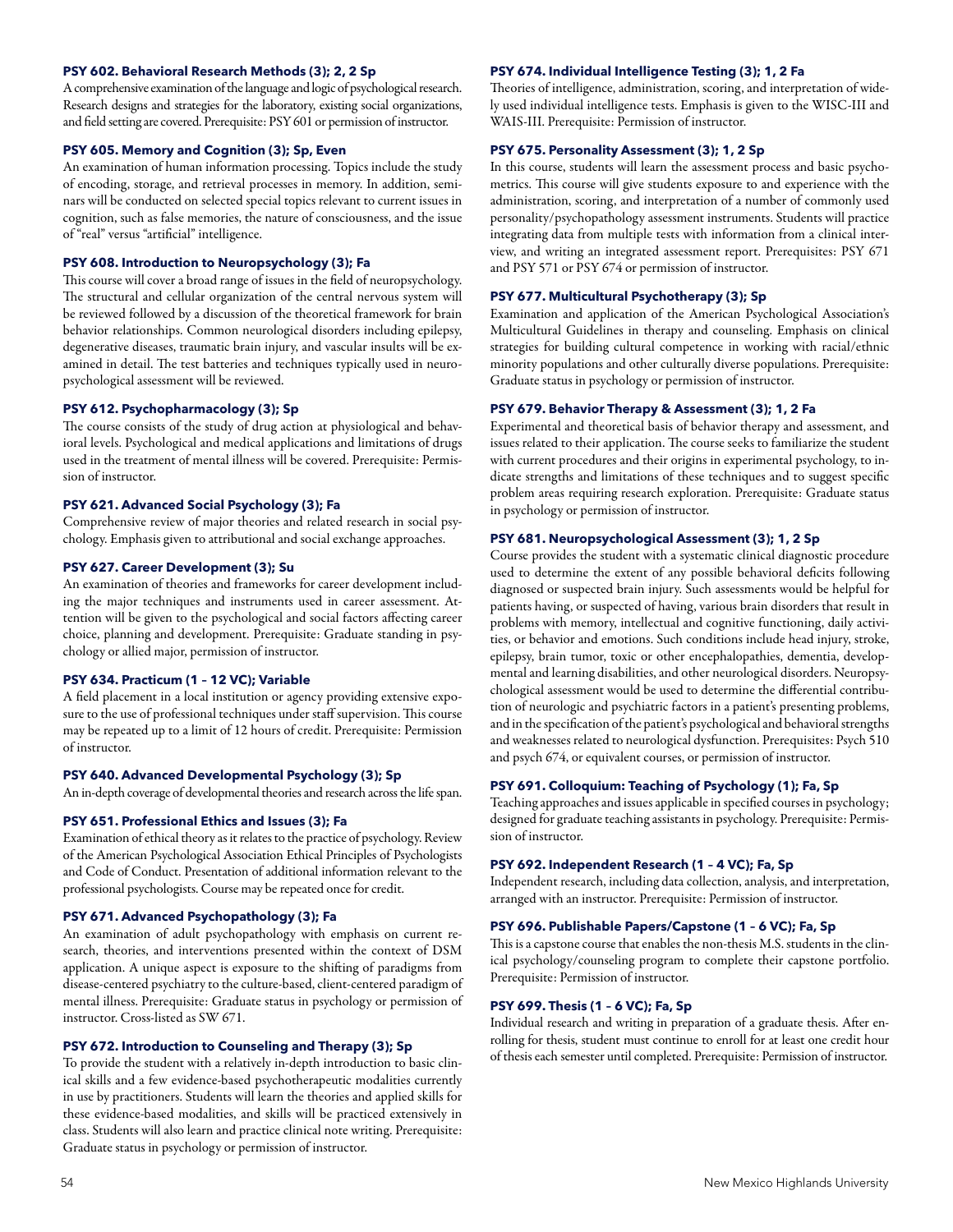# Department of Sociology, Anthropology, & Criminal **Justice**

Dr. Tom Ward, Department Chair

Lora Magnum Shields Science Building, Room 341 505.454.3196 FAX: 505.454.3331 E-mail: tsward@nmhu.edu

 The department offers graduate programs in Public Affairs-Applied Sociology and in Southwest Studies-Anthropology. Anthropology also offers a post baccalaureate certificate in Cultural Resource Management (CRM).

## **Mission of the Department of Sociology, Anthropology and Criminal Justice**

The mission of the Department of Sociology, Anthropology and Criminal Justice is to contribute to meeting the educational and research needs in sociology, anthropology, criminal justice and the related fields; contribute to meeting the career needs in social services and social sciences, tribal, state, and federal career requirements, as well as contribute to training for careers in education, law, public service, and other social science fields; contribute to meeting the need for secondary school teacher certification in sociology and/ or anthropology; and to provide sociocultural service and expertise for the region, as well as the greater global community.

# **Faculty**

Rebecca Álvarez, Ph.D. (Sociology) Erika Derkas, Ph.D. (Sociology) Gloria Gadsden, Ph.D. (Sociology) Mario Gonzales, Ph.D. (Anthropology) Warren Lail, Ph.D., J.D. (Anthropology) Orit Tamir, Ph.D. (Anthropology) Thomas Ward, Ph.D. (Sociology)

# **Resources and Facilities**

Northern New Mexico provides an outstanding context for social and cultural studies at NMHU. Students engage in field archaeological digs, ethnographic and sociological research, and in practicum experiences. Each student has the opportunity to conduct research in our anthropology lab. Studies of human behavior emphasize field data and computer applications for analysis and interpretation.

The department provides a computer laboratory for student use. Students have access to word processing, spreadsheets, and statistical packages as well as the Internet.

Student professional societies and organizations such as the Sociology and Anthropology Club and/or membership in regional or national professional associations provide opportunities for student participation and program enrichment beyond the classroom.

# **Southwest Studies-Anthropology (MA)**

The graduate program in anthropology is a part of an interdisciplinary Master of Arts degree program in Southwest Studies. This includes the disciplines of anthropology and history.

Students complete a common core of courses in Southwestern prehistory, history, and contemporary cultures of the American Southwest. Prior to admission to the program, students select anthropology or history as an area of concentration. Students interested in anthropology will follow the anthropology concentration curriculum described in this catalog.

The Master of Arts program prepares students for doctoral programs in anthropology and related fields, teaching, research, and applied positions in cultural resources management, federal, state, and local agencies as well as private business and nonprofit sectors.

The institution's geographic location in a multi-ethnic region of the Southwest provides a unique perspective for archaeological and ethnographic field experiences. The anthropology lab houses a significant collection of prehistoric and historic cultural resources for northeastern New Mexico.

# **Public Affairs-Applied Sociology (MA)**

The graduate program in sociology is part of an interdisciplinary Master of Arts degree program in public affairs. The program provides a comprehensive understanding of the social and cultural environment in the public and private sphere through a common core of courses taken by all students in political theory, social theory and historical thought, human culture, and economic theory. Prior to admission to the program, students select one of the following concentrations: political and governmental processes (see political science in the Department of Humanities), or applied sociology. Students interested in sociology will follow the curriculum described below.

This program prepares students for doctoral studies and may provide enrichment for professionals in public careers such as law, politics, or government service. The program also provides advanced preparation for teachers. The interdisciplinary nature of the program is well suited to such purposes, by combining theoretical knowledge and practical methodology in historical and cross-cultural analysis; archival research; personal and participant observation, interview, and survey techniques; and statistical analysis, model-building, and simulation–applied to analysis of social and cultural trends; political and economic policy at local, regional, national, and international levels; and organizational and institutional processes.

The program's geographic location in a multi-ethnic region of the Southwest brings unique perspectives. Field and practicum experiences are available to capitalize on the region's rich social, cultural, and institutional resources.

# **Sociology and Anthropology Master of Arts in Public Affairs (MA)**

# Required core:

```
Choose 12 to 15 credits from the following:
```
ANTH 651 Seminar: Concepts of Human Culture (3) HIST 615 Contemporary Historical Thought (3) POLS 563 Political Economy (3) POLS 654 Seminar: The State (3)

SOC 638 Advanced Classical Social Theories (3)

# *OR*

SOC639 Contemporary Sociological Theory (3) Core Total: 12 – 15 credit hours

# **Applied Sociology Concentration**

Required courses: 6-9 for the thesis option, 12-15 for non-thesis SOC 530 Data Analysis (4) SOC 638 Advanced Classical Social Theories (3) SOC 630 Research Methods in Sociology & Anthropology (3)

Choose one of the following, in consultation with your adviser:

SOC 699 Thesis (6)

### *OR*

Completion of two professional papers and six additional hours of coursework

### Electives 6-15 credit hours:

Select six to nine credits for thesis option, 12 to 15 credits for non-thesis option

SOC512 Social Stratification (3) SOC515 Development & Sociocultural Change (3) SOC527 Criminology (3) SOC529 Gender & Society (3) SOC534 Political Sociology (3) SOC593 Race & Ethnic Relations (3) POLS558 Political Theory & Philosophy (3) POLS519 Public Administration (3) POLS614 Seminar: Public Policies (3)

Electives selected in consultation with your graduate adviser.

Program Total: 36 - 37 credit hours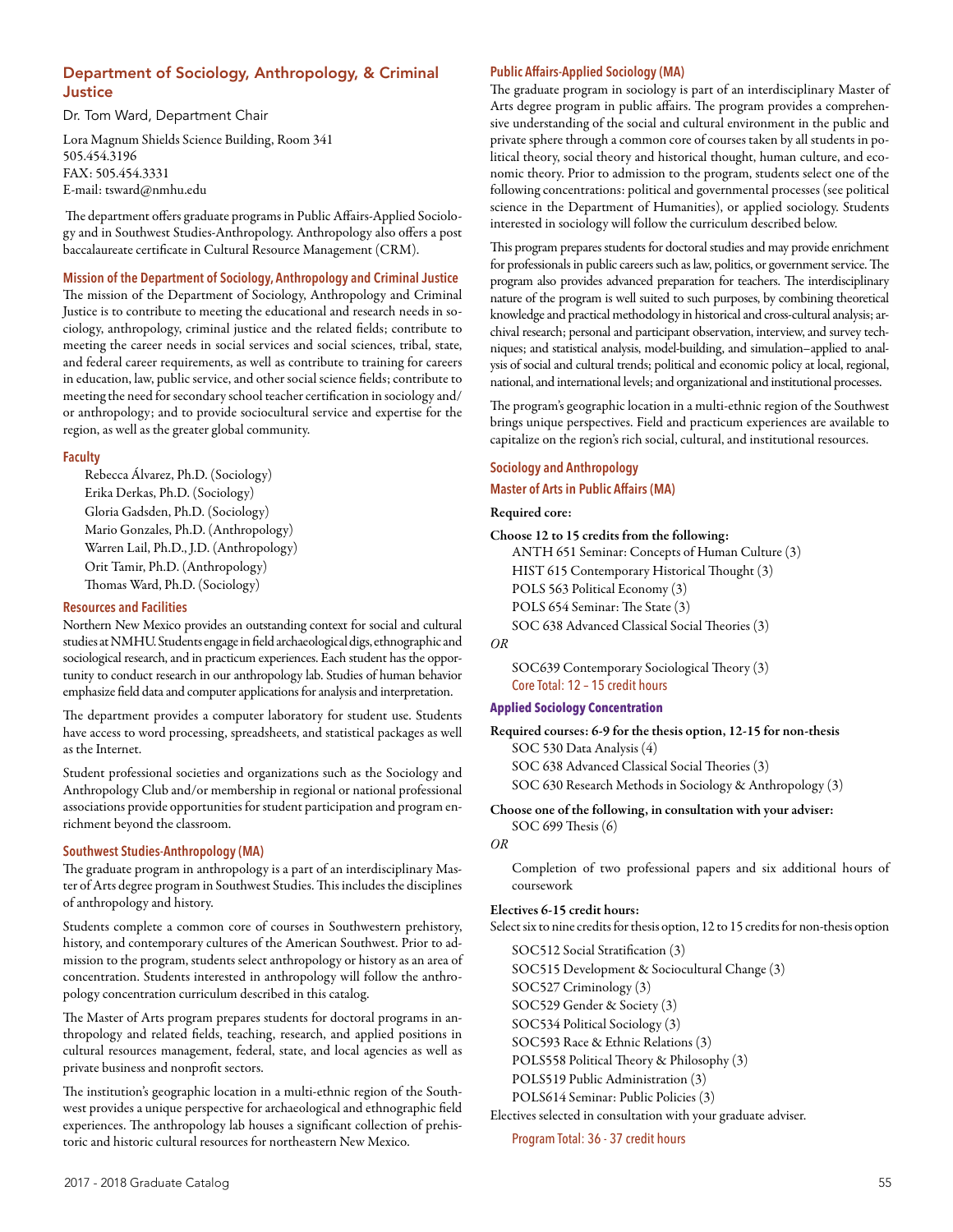### **Master of Arts in Southwest Studies (MA)**

#### Required core:

Choose 12 credits from the following list: ANTH 513 Archaeology of Southwest (3) HIST 618 Seminar: The Southwest (3) POLS 611 Seminar: Southwest Politics (3) ANTH 576 Indians of the American Southwest (3)

*OR*

ANTH 577 The Hispanic Southwest (3) Core Total: 12 credit hours

# **Concentration in Anthropology**

Electives: 12-15 credit hours Electives selected in consultation with graduate adviser.

#### Required courses: 10 credit hours

ANTH 652 Seminar: Thesis Writing (1) ANTH 696 Ethnographic Research Methods (3) ANTH 699 Thesis (6)\* Program Total: 37 credit hours

## **Postbaccalaureate Certificate in Cultural Resource Management (CRM)**

# Required courses: 20-24 credit hours

ANTH 510 Method and Theory in Archaeology (3) ANTH 513 Archaeology of the Southwest (3) ANTH 514 Field Methods in Archaeology (Field School) (2-6) ANTH 576 Indians of the American Southwest (3) OR

ANTH 577 The Hispanic Southwest (3) ANTH 581 Cultural Resources Management (3) ANTH 696 Ethnographic Research Methods (3)

Chose in consultation with your adviser, three of the following courses: 9 credits

ANTH 511 Paleoethnobotany (3) ANTH 512 Lithic Tech & Analysis (3) ANTH 542 Forensic Anthropology (3) GEOL512 Surveying & Geographic Information Systems (3) Program Total: 26 - 30 credit hours minimum

# Anthropology, Courses in (ANTH)

# **ANTH 510. Method and Theory in Archaeology (3); Var**

The purpose, techniques, methods and theory of archaeology in the study of the human past and in the context of modern science. Prerequisite: Permission of the instructor.

### **ANTH 511. Paleoethnobotany (3); Var**

The question of subsistence is central to every archaeological inquiry. The specialized field of paleoethnobotany allows us to infer dietary habits from charred plant remains recovered during archaeological excavations. The purpose of this course, therefore, is to familiarize students with field methods employed in the recovery of botanical remains (samplings, flotation, capture, and drying) and lab methods used to identify and interpret them. Special emphasis will be placed on identifying wild and domestic plants used by prehistoric peoples of northeastern New Mexico.

# **ANTH 512. Lithic Technology and Analysis (3); Var**

The purpose of this course is to familiarize students with the study of stone tools in archaeological contexts. We wish to learn from which materials these tools were made, the techniques that were employed to make them, and how they came to be discarded to become part of the archaeological record. We also wish to know from where the materials came and what properties caused them to be selected for the purpose of purposes for which they were chosen. Accordingly, the course is broken into four general areas: geology, technology, analysis, and interpretation.

#### **ANTH 513. Archaeology of the Southwest (3); 2, 2 Var**

Study of prehistoric cultures (before 1500) of the American Southwest. Prerequisite: One course in introductory sociology or anthropology.

#### **ANTH 514. Field Methods in Archaeology (2 – 6 VC); Su**

Instruction in Archaeology field and laboratory techniques and methods. Prerequisite: ANTH 510 or permission of instructor.

# **ANTH 515. Development and Socio-Cultural Change (3); Var**

This course concerns the nature and consequences of development and culture change. The focus is on contemporary issues and many ways in which anthropology is used outside its purely academic context: how anthropology is applied to contemporary human issues, how it benefits society, and how it advances theoretical knowledge. Prerequisite: One course in introductory Sociology or Anthropology. Cross-listed as SOC 515.

# **ANTH 520. Anthropology Goes to the Movies (3); Var**

The course will feature ethnographic films that explore cross-cultural themes about identities (race-ethnicity, nationality, political organization, religion, gender, class, sexuality, and so on) primarily through film and secondarily through ethnographic texts. Course readings, films, class lectures and discussions will examine the themes of cinematic (visual and auditory) manipulation of audience perceptions and interpretations, research and ethics and accountabilities, and the politics of ethnographic representation. You will learn about film in anthropology by viewing and discussing films that reflect various anthropological principles. Thinking about anthropology films will require talking and writing about the subject.

# **ANTH 522. Religion and Culture (3); Var**

The origins, elements, forms, and symbolism of religion including a comparative survey of religious beliefs, myths, practices, and symbolism. Course focuses on religion in the context of culture with an emphasis on appreciating religious differences. Prerequisite: One course in introductory sociology or anthropology. Cross-listed as SOC 522.

# **ANTH 528. Comparative Systems of Social Control (3); Fa**

This course is a sociological and anthropological analysis of social control and law in a variety of social and cultural contexts.

# **ANTH 529. Gender, Culture, and Society (3); Var**

This course provides a foundation for understanding gender as expressed within and influenced by society. Cross culturally men and women are perceived as different, often as opposites. This perception can affect the quality of life, both on a structural level (in terms of wages earned, jobs held) and on an interpersonal level (in terms of expression of self/autonomy). Various theoretical perspectives are explored in order to understand why this perception of difference exists, how it translates into inequality and how it is learned.

#### **ANTH 535. Selected Topics in Anthropology (1 – 4 VC); Var**

Course in a topic or topics in anthropology: may be repeated with a change of content.

#### **ANTH 542. Forensic Anthropology (3); 2, 2 Var**

Presentation and application of biological anthropology techniques in the identification of humans from skeletal remains.

### **ANTH 554. Women and Globalization (3); Variable**

This course examines how women's lives are shaped by globalization through the feminization of labor and migration, environmental degradation, Diaspora, sexuality, cultural displacement, and militarization. It explores the ways women have confronted these conditions as well as the possibilities and challenges of cross-border feminist coalitions.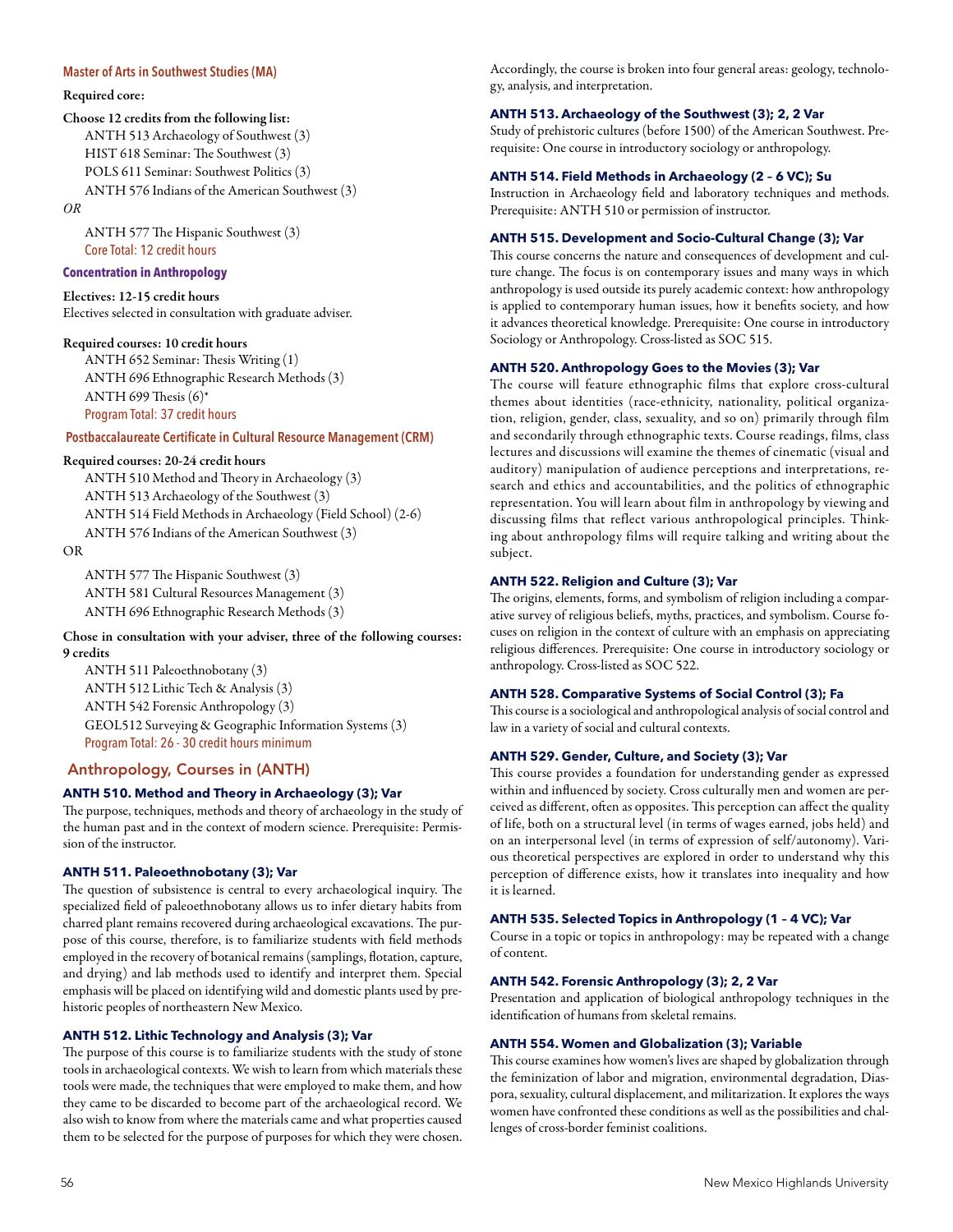#### **ANTH 556. U.S.-Mexico Immigration: Border Issues (3); Variable**

Socially and culturally, economically and demographically no international process has affected everyday life in the United States more than Mexican immigration. The course will examine the evolution, expansion and maintenance of processes and structures that have come to institutionalize the unspoken immigration "agreements" between these two nations.

#### **ANTH 561. Communication and Culture (3); Fa**

Anthropological linguistics, focusing on investigations of the relationships between language and culture.

### **ANTH 574. Contemporary Indian Issues (3); Var**

An examination of emerging social and cultural issues in American Indian society today.

# **ANTH 576. Indians of the American Southwest (3); Var**

A survey of the Native American cultures in the Southwest since 1500, including both Pueblo and non-Pueblo cultures. Prerequisite: One course in introductory sociology or anthropology.

#### **ANTH 577. The Hispanic Southwest (3); Var**

The ethno-historical and socio-anthropological examination of Spanish-speaking people in the Southwest from their establishment to contemporary times.

#### **ANTH 580. Issues in Applied Anthropology (3); Var**

Course will focus on what applied anthropology is, how it is done, how it benefits society, and how it advances Anthropology's theoretical knowledge of culture and society. It is also a course for students who are interested in learning about the various ways in which anthropology is used outside the classroom.

#### **ANTH 581. Cultural Resource Management (3); Var**

This course will provide the students with the foundations for conducting cultural resource management (CRM). It addresses laws, regulations, agencies, and techniques needed for conducting CRM work and practical experience. Prerequisite: One culture area course.

# **ANTH 650. Seminar in Anthropology (1 – 4 VC); Var**

Seminar course in a topic or topics in anthropology: may be repeated with change in content.

#### **ANTH 651. Seminar: Concepts of Human Culture (3); Var**

This course will help acquaint students with the world of human cultures and to arrive at a means of understanding "culture" as well as theoretical constructs developed to examine the central concepts of anthropology. The place of anthropology in the western tradition; issues examined by anthropologists from an array of theoretical perspectives; examples from ethnographic studies; application to public issues and policies, are means through which theory will be brought to bear on praxis.

## **ANTH 652. Seminar: Thesis Writing (1); Var**

Instruct and facilitate students in empirical, historical, and theoretical research and in design, preparation, and completion of a thesis in anthropology.

### **ANTH 690. Independent Study (1 – 4 VC); Var**

Individual, directed study arranged with an instructor. Prerequisite: Permission of instructor.

### **ANTH 692. Independent Research (1 – 4 VC); Var**

Independent research arranged with an instructor. Prerequisite: Permission of instructor.

#### **ANTH 696. Ethnographic Research Methods (3); Var**

The course addresses methods of data collection, coding, and analysis for ethnographic field work in Anthropology. Techniques include naturalistic and participant observation, structured and unstructured interviewing, field note taking and management, and other related qualitative data gathering approaches, some of which may be used in the development of quantitative instruments and analysis. Of continuing concern is the interplay between theoretical perspectives and the influence of selected data collection methodologies.

#### **ANTH 699. Thesis (1 – 6 VC); Var**

Individual research and writing in preparation of a graduate thesis. Prerequisite: Permission of instructor.

# Sociology (SOC), Courses in

#### **SOC 512. Social Stratification (3); Sp**

Differentiation, status, social mobility, class, and caste in selected societies.

#### **SOC 515. Development and Socio-Cultural Change (3); Var**

This course concerns the nature and consequences of development and culture change. The focus is on contemporary issues and many ways in which anthropology is used outside its purely academic context: how anthropology is applied to contemporary human issues, how it benefits society, and how it advances theoretical knowledge. Cross-listed as: ANTH 515. Prerequisite: One course in introductory sociology or anthropology.

### **SOC 522. Religion and Culture (3);Var**

The origins, elements, forms, and symbolism of religion including a comparative survey of religious beliefs, myths, practices and symbolism. Course focuses on religion in the context of culture with an emphasis on appreciating religious differences. Cross-listed as: ANTH 522. Prerequisite: One course in introductory sociology or anthropology.

#### **SOC 527. Criminology (3); Sp**

An overview of definitions and types of crime, and social theories of crime causation; special issues related to crime, crime control and crime prevention.

#### **SOC 528. Comparative Systems of Social Control (3); Var**

This course is a sociological and anthropological analysis of social control and law in a variety of social and cultural contexts.

## **SOC 529. Gender, Culture, and Society (3); Var**

This course provides a foundation for understanding gender as expressed within and influenced by society. Cross culturally men and women are perceived as different, often as opposites. This perception can affect the quality of life, both on a structural level (in terms of wages earned, jobs held) and on an interpersonal level (in terms of expression of self/autonomy). Various theoretical perspectives are explored in order to understand why this perception of difference exists, how it translates into inequality and how it is learned.

# **SOC 530. Applied Social Research and Data Analysis (4); 3, 2 Sp**

Instruction in application of techniques used in the analysis of quantitative and qualitative social science research data.

#### **SOC 531. Political Sociology (3); Var**

Sociological theory and research as applied to the study of political behavior, including such topics as the social bases of power (class, occupation, religion, cultural values), decision-making, leadership and communications.

#### **SOC 535 – 635. Selected Topics in Sociology (1 – 4 VC); Var**

Course in topic or topics in sociology: may be repeated with a change of content.

#### **SOC 550 – 650. Seminar in Sociology (1 – 4 VC); Var**

Seminar course in a topic or topics in sociology: may be repeated with change in content.

# **SOC 554. Women and Globalization (3); Var**

This course examines how women's lives are shaped by globalization through the feminization of labor and migration, environmental degradation, Diaspora, sexuality, cultural displacement, and militarization. It explores the ways women have confronted these conditions as well as the possibilities and challenges of cross-border feminist coalitions.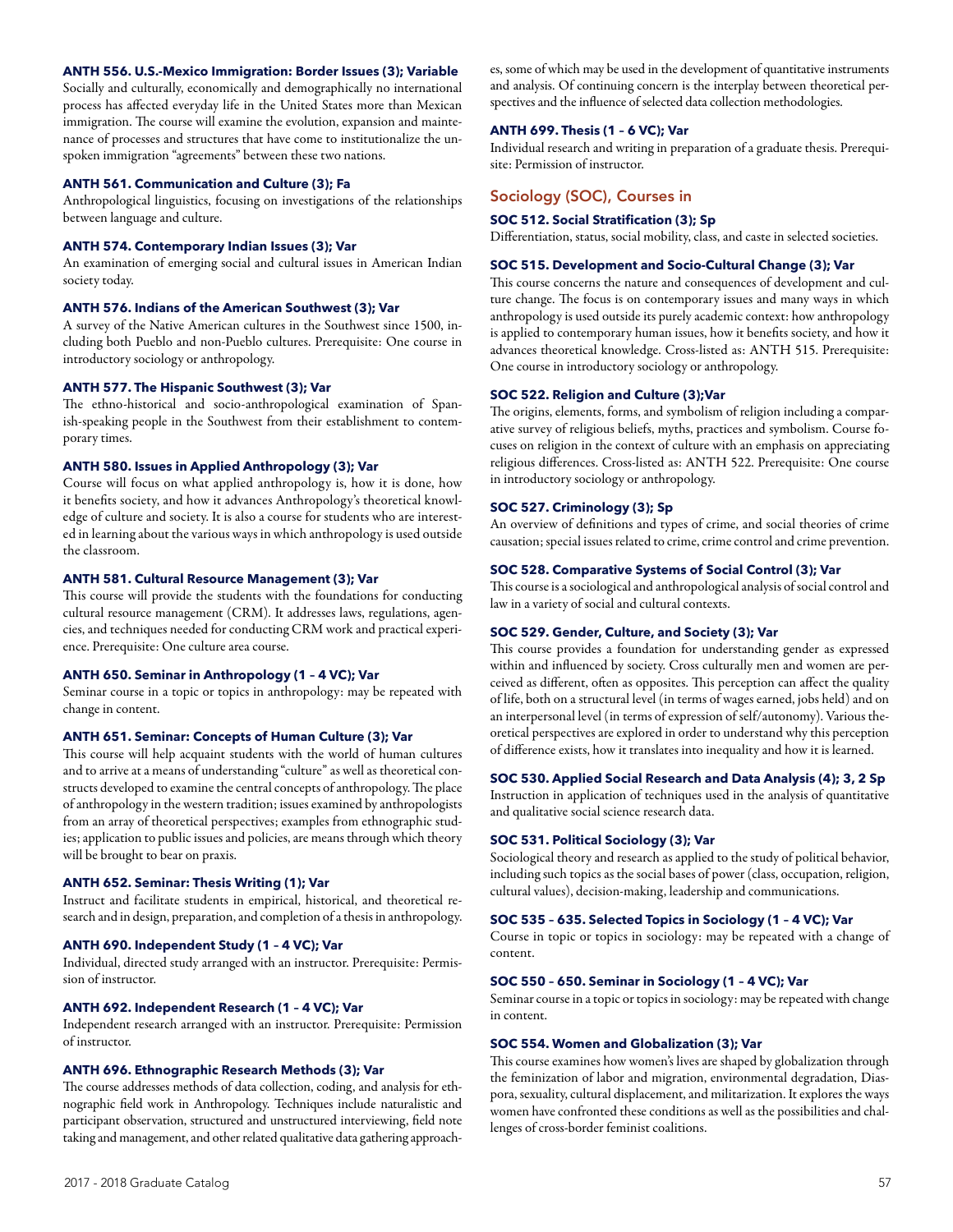### **SOC 560. Approaches to Dispute Resolution (3); Var**

This course provides a theoretical and practical understanding of dispute resolution processes in use in the private and public sectors. The course examines how and why dispute resolution processes function in particular environments, and critiques the strengths and weaknesses of each process. Prerequisite: Introductory course in psychology or introductory course in sociology.

#### **SOC 590–690. Independent Study (1 – 4 VC); Var**

Independent, directed study arranged with an instructor. Prerequisite: Permission of instructor.

# **SOC 593. Race and Ethnic Relations (3); Sp**

The basic processes operating in the present day interrelations of ethnic groups.

# **SOC 630. Research Methods in Sociology and Anthropology (3); Var**

Research techniques in the study of social and cultural aspects of human existence, critical study, and application of methods.

#### **SOC 638. Advanced Classical Sociological Theories (3); Fa**

This course will explore the origins and development of sociological theory through the examination of original source materials. The course is an advanced exploration of classical sociological theory designed specifically for graduate students. The student will gain an understanding of the important theoretical constructs that have shaped sociology and our understanding of society. In addition, the student will emerge with the ability to apply these theoretical constructs to both past and current social phenomena and problems.

# **SOC 639. Contemporary Sociological Theories (3); Sp**

Detailed study of recent social theories with critical analysis and comparison.

#### **SOC 692. Independent Research (1 – 4 VC); Var**

Independent research arranged with an instructor. Prerequisite: Permission of instructor.

#### **SOC 698. Field Experience (1 – 6 VC); Var**

A field placement in a local institution or agency providing opportunity for observation and limited exposure to the use of professional techniques under staff supervision. Prerequisite: Permission of instructor.

# **SOC 699. Thesis (1 – 6 VC); Var**

Individual research and writing in preparation of a graduate thesis. Prerequisite: Permission of instructor.

# Department of Visual and Performing Arts

Prof. David Lobdell, Department Chair

Burris Hall Room 109 D 505.454.3570/3126 E-mail: dlobdell@nmhu.edu

The Department of Visual and Performing Arts includes instructional programs in art, music, and theater. In addition to the postbaccalaureate certificate in fine arts, the department provides instruction at the graduate level, which may be used for licensure or to satisfy emphasis area requirement in the master's degree in education, curriculum and instruction concentration.

# **Mission of the Department of Visual and Performing Arts**

The general mission of the Department of Visual and Performing Arts (VPA) is to education students in the technical skills, the theoretical underpinnings and the sociocultural context for the disciplines represented by the academic programs. VPA seeks to inspire students to make creative and expressive ideas the foundation of their lives and their work, which is the essence of the cultivation of the human mind and spirit.

In its collaborative enterprises, VPA seeks to provide opportunities for students to work closely with faculty and staff in its academic courses, thus demonstrating that faculty and staff readily interact with students. Community members join the department for many productions and activities. VPA aims to incorporate appropriate elements from Northern New Mexico artistic, theatrical and musical culture in its courses and productions, which relate to the rich heritage of Hispanic and Native American cultures that are distinctive of the state of New Mexico. Ultimately, VPA aims to prepare its students for an active professional life in each discipline through the knowledge, creativity, teaching skills and dedication of its faculty and staff, showing excellence in teaching, discovering, preserving and applying knowledge.

# **Faculty**

Todd Christensen, MFA (Art) Andre Garcia-Nuthmann, Ph.D. (Music) Edward Harrington, Ph.D. (Music) David Lobdell, MFA (Art)

### **Music and Art**

While there are no graduate degrees offered in music and art, they may be selected as emphasis areas within the curriculum and instruction master of arts program in education for students wishing to pursue graduate studies in music and art education. In addition, certain music and art courses are applicable as electives in the Department of Behavioral Sciences' master of arts program in Southwest studies.

# **Post Baccalaureate Certificate in Fine Arts (30 credit hours)**

This curriculum provides the rigorous studio practice and conceptual/art historical framework necessary to develop a portfolio for application to graduate programs in fine arts or to prepare the candidate for a self-directed career in fine art. It is a critique-driven program that requires the student enroll in portfolio development, and exhibition courses, as well as directed study courses.

The program is designed for students with degrees in fields other than art, who have decided to pursue art as a career choice, and will allow them to develop art related portfolios. The Program will help students of New Mexico, the region and the nation advance to master of fine arts programs and develop a clear direction in their work to be competitive as a self-directed, independent fine artist.

Admissions into the post baccalaureate program is contingent upon undergraduate transcripts, CV, and a portfolio of 20 images which demonstrates competency in studio art. Additionally, the applicant must submit a letter of purpose and two letters of recommendation from sources outside of Highlands University. Admission into graduate school is also required.

Students who do not have 15 credit hours of art history classes may be admitted to the program on a provisional basis. These course requirements must be met in order to advance in the program.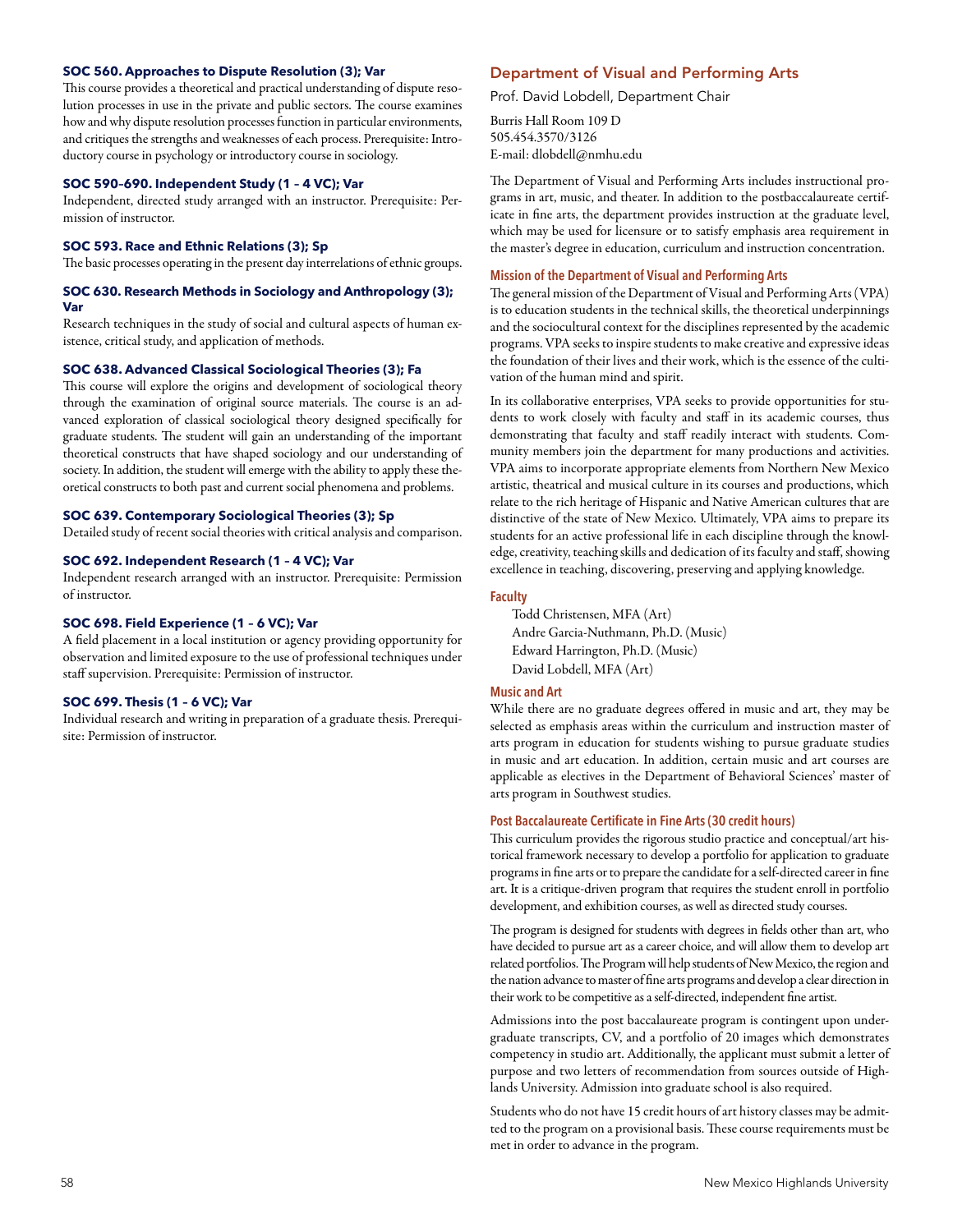## Required Courses (18 credits):

ART 591 Portfolio Development and Professional Practices (2) ART 590 Independent Study (6) AH 550 Seminar in Art History\* (6) *\*Repeated with different content*  AH 580 Art of the Americas (3) ART 595 Exhibit Design (1)

## Art Electives (12 credits):

ART 571 Painting 5 (3) ART 572 Painting 6 (3) ART 531 Ceramics 5 (3) ART 534 Practicum (1-4) ART 535 Selected Topics (1-4) ART 541 Sculpture 5 (3) ART 542 Sculpture 6 (3) ART 550 Seminar in Art (1-4) ART 561 Jewelry and Metalsmithing (3) ART 571 Printmaking 5 (3) ART 572 Printmaking 6 (3) ART 585 Art Foundry 5 (3) ART 590 Independent Study (1-4) Program Total: 30 credit hours minimum

### **Music/Theater**

The music program at NMHU offers a variety of options to meet the needs of students with personal or preprofessional interests in music. A wide range of choral and instrumental ensembles provides students with opportunities to participate in active music making. These include the Concert Choir, Madrigal Choir (El Coro de la Tierra Alta), Jazz Choir, Wind Ensemble, Guitar Ensemble, Jazz Ensemble, and Mariachi (Vaqueros de la Sierra). Other choral and instrumental ensembles are offered as students' interest dictates. Scholarship opportunities include activity awards, Lorraine Schula Scholarship, Thomas Mishler Scholarship, Muller Family Scholarship, and the Lorenzo Miguel Gallegos Scholarship.

Students in the music program will become proficient in the necessary skills of music performance according to their particular choice of instrument or voice, while acquiring a thorough knowledge in the philosophy, aesthetics, literature and history of music from Western and Southwest cultures. They will be enabled to enter the teaching profession with the requisite training and knowledge to teach music at the elementary and secondary levels.

Students wishing to pursue music studies in more depth may select music as a major in music performance or music education. The music performance concentration allows serious performers the opportunity to develop appropriate technical skills in preparation for professional careers as musicians. The music education concentration prepares music graduates for full licensure as K-12 music teachers in the public schools of New Mexico, and throughout the region.

Two minors are offered as options to further develop musical skills: music and music technology. The general music minor is designed for students who have a vocational interest in music as a supplement to their principal studies at NMHU. The music technology minor provides songwriting, digital audio editing, and performance experience to students who major in a non-music discipline such as media arts, literature, or business.

### **Fine Art**

The art faculty at New Mexico Highlands University provides students with a strong foundation in the visual arts. The program offers a range of traditional media and upper-division course work that qualifies the student to enter a graduate program or embark on a professional career. Training in art history as well as in hands-on studio provides the knowledge of skills, techniques and critical thinking required of a committed artist. By nurturing ideas and creativity a student is able to become visually literate, technically competent, historically informed and conceptually relevant.

Contemporary artists often combine digital media with traditional works. The art program supports the interrelationship of media arts with its traditional disciplines as students learn to merge these fields. The program also recognizes the need for training in electronic media for the publication and documentation of traditional art work. Course work in basic imaging skills is required with other upper division courses may be selected from a list of elective courses.

NMHU's art discipline reserves the right to retain students' work submitted for course credit for a limited time for the purposes of education, exhibition, and promotion. Lab fees are required for all studio courses. Expenses vary from course to course and some supplies will be provided from student fees.

## **Resources and Facilities**

New Mexico Highlands University provides music studios for audio recording, songwriting, group rehearsal, and individual practice; art studios for ceramics, painting, drawing, jewelry and metalsmithing, printmaking, sculpture, and a fully equipped art foundry.

Students in visual and performing arts are joined by other students on campus and by community members in the Concert Choir, Madrigal Choir, Wind Ensemble, HU Jazz Singers, Guitar Ensemble, Jazz Ensemble, and Mariachi, as well as in four main-stage productions. The gallery in the Burris Hall (the arts building) serves as the focal point for artistic work produced through various classes and studios. The Art Club, and Music Club, are an active part of campus life, and also serve to promote their various programs.

# Art (ART), Courses in

# **ART 521. Painting 5 (3); 2, 4 Fa, Sp**

This intermediate to advanced level course emphasizes personal imagery and the exploration of the language of paint. Prerequisite: ART 321 or permission of instructor.

#### **ART 522. Painting 6 (3); 2, 4 Fa, Sp**

Continuation of ART 521 with emphasis placed on an individual topic decided upon by both student and instructor resulting in a series of paintings and a research paper. May be repeated for additional credit. Prerequisite: ART 521 or permission of instructor.

# **ART 531. Ceramics 5 (3); 2, 4 Fa, Sp**

Form building including kiln firing and glaze calculation. Course may be repeated for credit. Prerequisite: ART 331 or permission of instructor.

### **ART 534. Practicum (1-4 VC); Fa, Sp, Su**

Experience in an on-campus or work placement. Prerequisite: Permission of instructor.

# **ART 535. Selected Topics in Art (1 – 4 VC); Var**

Course in a topic or topics of art studio. May be repeated with a change of content. Prerequisite: Permission of instructor.

## **ART 541. Sculpture 5 (3); 2, 4 Fa, Sp**

A continuation of ART 341, and an introduction to bronze casting. Prerequisite: ART 341 or permission of instructor.

### **ART 542. Sculpture 6 (3); 2, 4 Fa, Sp**

Development of a personal aesthetic in sculpture. Course may be repeated for credit. Prerequisite: ART 441 or permission of instructor.

#### **ART 550. Seminar in Art (1–4 VC); Var**

Seminar course in a topic or topics of art. Course may be repeated for credit. Prerequisite: Permission of instructor.

# **ART 561. Jewelry and Metalsmithing 5 (3); 2, 4 Fa, Sp**

A continuation of ART 361. Prerequisite: ART 361 or permission of instructor.

# **ART 562. Jewelry and Metalsmithing 6 (3); 2, 4 Fa, Sp**

A continuation of ART 561. Prerequisite: ART 361 or permission of instructor.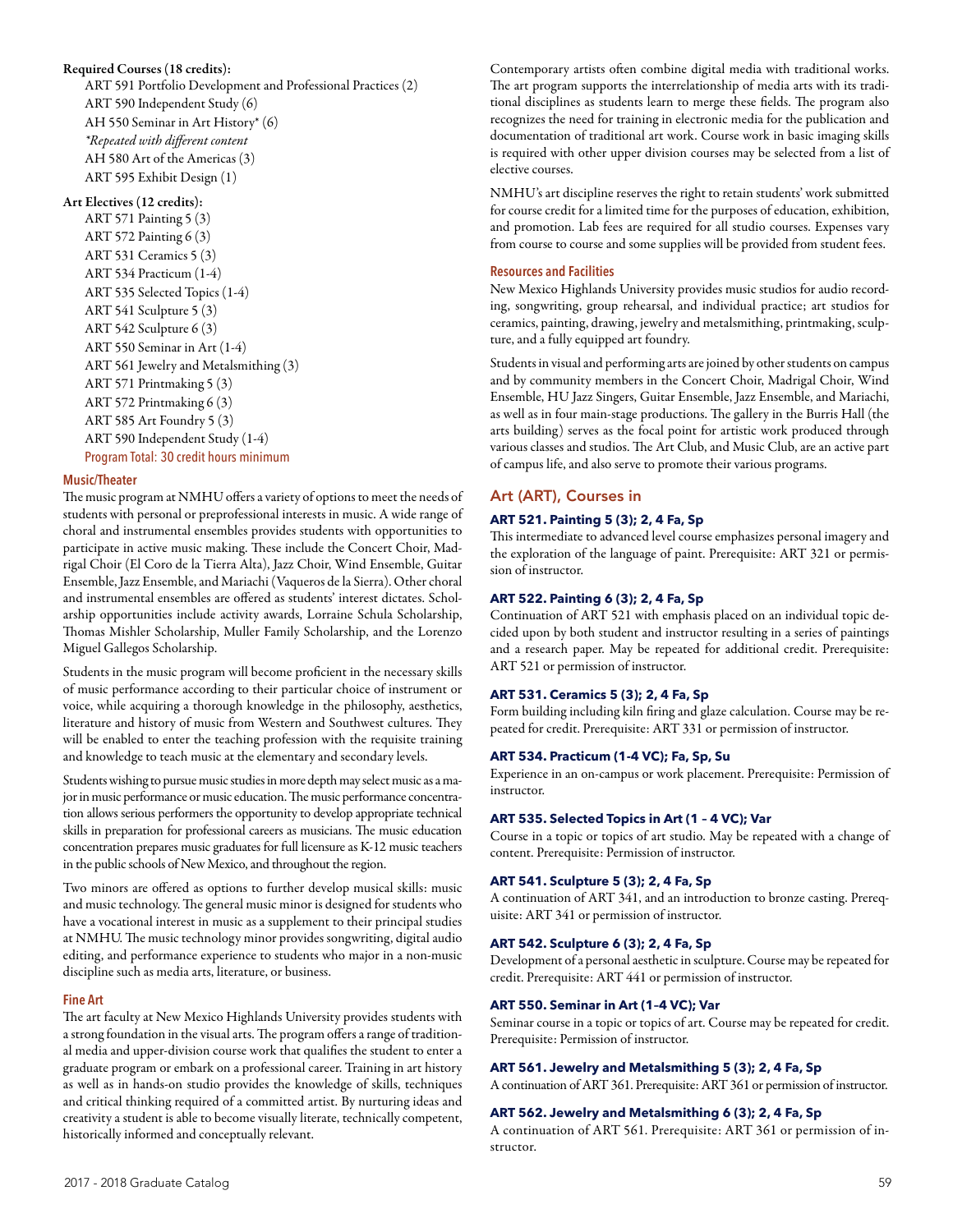# **ART 571. Printmaking 5 (3); 2, 4 Fa, Sp, Su**

A continuation of ART 371 with emphasis placed on innovative technologies in intaglio, the art of the monotype, and advanced practices in lithography including color. Attention will be placed highly on individual imagery and outside research. Prerequisite: ART 371 or permission of instructor.

# **ART 572. Printmaking 6 (3); 2, 4 Fa, Sp, Su**

Continuation of ART 571 with emphasis placed on an individual topic decided upon by both student and instructor resulting in a suite or series of images in print, and a research paper. May be repeated for additional credit. Prerequisite: ART 571 or permission of instructor.

# **ART 585. Art Foundry 5 (3); 2, 4 Su**

An emphasis on refining aesthetic knowledge and technical skills. Course may be repeated for credit. Prerequisite: ART 385 or permission of instructor.

# **ART 586. Art Foundry 6 (3); 2, 4 Su**

Continuation of ART 585. Course may be repeated for credit. Prerequisite: ART 385 or permission of instructor.

# **ART 590. Independent Study: Art Studio (1–4 VC); Fa, Sp**

Individual research in a selected area of art history or criticism arranged with an instructor. Prerequisite: The appropriate 300-level course and permission of instructor.

# **ART 593. Directed Study in Art Studio (1–4 VC); Fa, Sp**

Advanced independent work arranged with a faculty member to expand upon knowledge and techniques gained in lower division studio courses in the student's field of emphasis. Prerequisite: The appropriate 300- or 400-level course and permission of instructor.

# **ART 596. Exhibit Design (3); Sp**

Students will participate in mounting a multimedia exhibit on a topic in Fine Arts.

# Art History (AH), Courses in

# **AH 540. Modern Art (3); Sp**

A survey of European and American art from the late eighteenth century until the present. Major artists and trends in painting, sculpture, photography and architecture will be discussed with particular emphasis on personality and innovation. Prerequisite: ART 411 or permission of instructor.

# **AH 550. Seminar in Art History (1 – 4 VC); Sp**

Seminar course in a topic or topics of art history. May be repeated with a change of content. Prerequisite: Permission of instructor.

# **AH 580. Art History: The Americas (3); Fa**

A survey of the arts of the Americas, covering the pre-Columbian indigenous cultures, Hispanic colonial presence, and contemporary Native American and Hispanic arts.

# School of Business, Media and **Technology**

Dr. William Taylor, Dean

Sininger Hall, Room 235 505.454.3004 FAX: 505.454.3354 E-mail: btaylor@nmhu.edu

### **Mission**

The School of Business, Media and Technology promotes best professional practices, preparing students for successful careers and future academic endeavors. Our active learning environment supports critical and creating thinking, cultivating ethical problem solvers.

# **Vision Statement**

The School of Business, Media and Technology will be the premier school in the southwest, preparing students to become successful and respected professionals. We strive to extend frontiers of knowledge to solve complex problems.

# The Department of Business Administration

# **Accreditation**

The Department of Business Administration is accredited by the Association of Collegiate Business Schools and Programs (ACBSP) to offer the master of business administration (MBA) degree with concentrations in accounting, finance, human resource management, international business, management and marketing.



The MBA is accredited by the Higher Learning Commission (HLC) as an online degree. Students can be physically located anywhere in the world and complete the MBA degree from New Mexico Highlands University.

Mission of the Department of Business Administration

The Department of Business Administration is committed to the success of our students and to the highest observance of our professional accreditation standards. The department's goal is to be the best small business department in the Southwest, preparing students to be confident, competent, ethical, and responsible business decision-makers, managers, leaders, and agents of economic and social betterment in today's changing global business environment.

### **Vision Statement**

The Department of Business Administration provides an inspiring multicultural learning environment that promotes excellence, empowerment, transformation, and global understanding.

### **Core Values**

- Advancement of knowledge
- Active leaning
- Student success
- Diversity of ideas
- Accessible education
- Community
- Individual well-being
- Sustainable practices
- Multiculturalism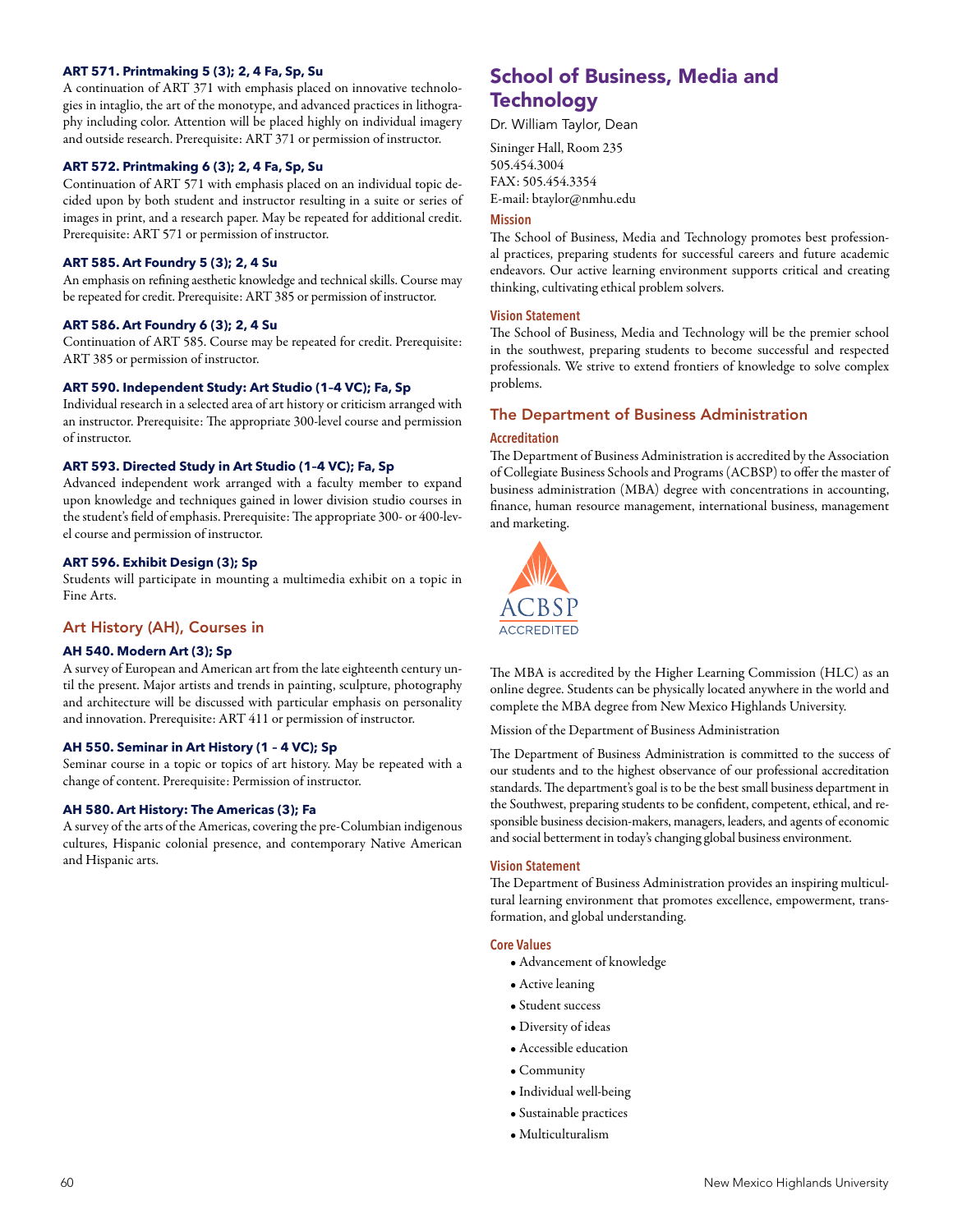# **Faculty**

Tracy Armijo, MBA, CPA (Accounting) Rio Rancho Ali Arshad, Ph.D. (Economics & Finance) Rio Rancho Chien-Chun Chen, Ph.D. (Marketing) Nicolas Leger, JD (Business Law & Management) Emmanuel Nkwenti-Zamcho, DBA (International Business & Management) Rio Rancho Luis Ortiz, Ph.D. (Management & International Business) Rod Sanchez, Ph.D. (Management) Rio Rancho Mary Romero, MBA, retired CPA (Accounting) Charles Swim, DBA (Management) Rio Rancho William Taylor. Ph.D. (Economics) Kent Tucker, DBA (Finance)

### **Resources and Facilities**

### **NMHU Campus**

The MBA degree is available live at the main campus. Department of Business Administration classroom facilities and faculty offices are located in Sininger Hall on the NMHU campus directly across the quadrangle from Thomas C. Donnelly Library. Distance education-equipped classrooms are available in the building. High speed wireless internet and networked computer facilities are located throughout the campus, which provide student access to online classes and course materials.

### **Distance Education**

Our MBA degree and concentrations are also offered completely online.

### **NMHU Center/Sites**

The MBA degree is offered on site at the main campus but online elsewhere. Business faculty advisers are located at the New Mexico Highlands University center in Rio Rancho.

### Requirements for admission to the MBA Program:

- 1. Students must have at least a 3.0 GPA in undergraduate coursework to be admitted to the MBA program. However, students with a GPA between 2.8 - 2.99 may be provisionally admitted if space is available. Students provisionally admitted with low GPA must earn a minimum 3.0 GPA in their first 12 credit hours to remain in the program.
- 2. Students with an undergraduate degree in a field other than business are required to complete a proficiency course, BUS 500, to establish an appropriate background for graduate work in business administration. Students must take BUS 500 in their first semester of coursework.
- 3. All students are expected to have computer proficiency and be able to use basic tools of business: word processing and spreadsheets. Students lacking these skills are advised to take classes in these areas prior to requesting admission to the program.

### Master of Business Administration (MBA)

The master of business administration is a 36 credit hour program for students with a background in business. Students lacking undergraduate coursework in business must take a proficiency course, BUS 500 Principles of Business Administration, in their first semester. A minimum of at least 30 credit hours must be taken in courses restricted to graduate students. The program prepares students for leadership positions in business, state and federal government, or non-profit institutions. Building on a foundation of management, accounting, finance, economics, and marketing, the program emphasizes administrative ability, managerial potential, financial decision making, and long-range planning skills.

Our program utilizes an intensive problem-solving approach, featuring case studies and simulations across the spectrum of decision areas within business organizations and emphasizing the integrative nature of managerial responsibilities.

# Dual Master's Degrees in Business and Social Work

# Exit Requirements for Completing the MBA Degree

During the last semester of MBA coursework all students must take MGMT 689 Business Strategy. MGMT 689 is the MBA capstone course and focuses on strategic business and case analysis of business problems. Upon successful completion of any deficiencies and all coursework, the student will be nominated to candidacy for the MBA degree.

#### Required courses: 27 credit hours

MBA students lacking or with limited undergraduate coursework in business must take BUS 500 Principles of Business Administration (3). The course hours are in addition to the required business core courses of 27 credit hours.

#### Required Core:

MGMT 601 Quantitative Methods (3) MGMT 604 Business Research Methods (3) ACCT 605 Financial Accounting (3) ECON 608 Managerial Economics (3) FIN 607 Managerial Finance (3) BLAW 639 Law and Ethics in Bus (3) MKTG 684 Marketing Management (3) MGMT 621 Business and Society (3) MGMT 689 Business Strategy (3) (taken in last semester) (ACCT 605 is not required for students in the accounting concentration) Core Total: 27 credit hours

Students must choose an MBA concentration from one of the following areas:

# **Concentration in Accounting**

#### Proficiency Courses:

Students must have a demonstrated proficiency in the following two courses; the courses may be assigned or waived depending on the student's prior coursework: ACCT 387 Intermediate Accounting 1 (3) and ACCT 388 Intermediate Accounting 2 (3).

#### **Required Courses for Concentration in Accounting**

Required Courses: 12 credit hours ACCT 687 Advanced Accounting (3) ACCT 685 Financial Statement Analysis (3) Choose 2 courses from the following list: ACCT 510 Accounting Technology (3) ACCT 592 Auditing (3) ACCT 589 Governmental Accounting (3) Concentration Total: 12 credit hours Core: 24 credit hours Program Total: 36 graduate-level credit hours

#### **Concentration in Finance**

# Required Courses: 9 credit hours

FIN 505 Financial Markets & Institutions (3) FIN 609 Investments (3) ACCT 685 Financial Statement Analysis (3) Concentration Total: 9 credit hours Core: 27 credit hours Program Total: 36 credit hours

#### **Concentration in International Business**

Required Courses: 9 credit hours FIN 575 International Finance (3) INTB 640 International Business (3)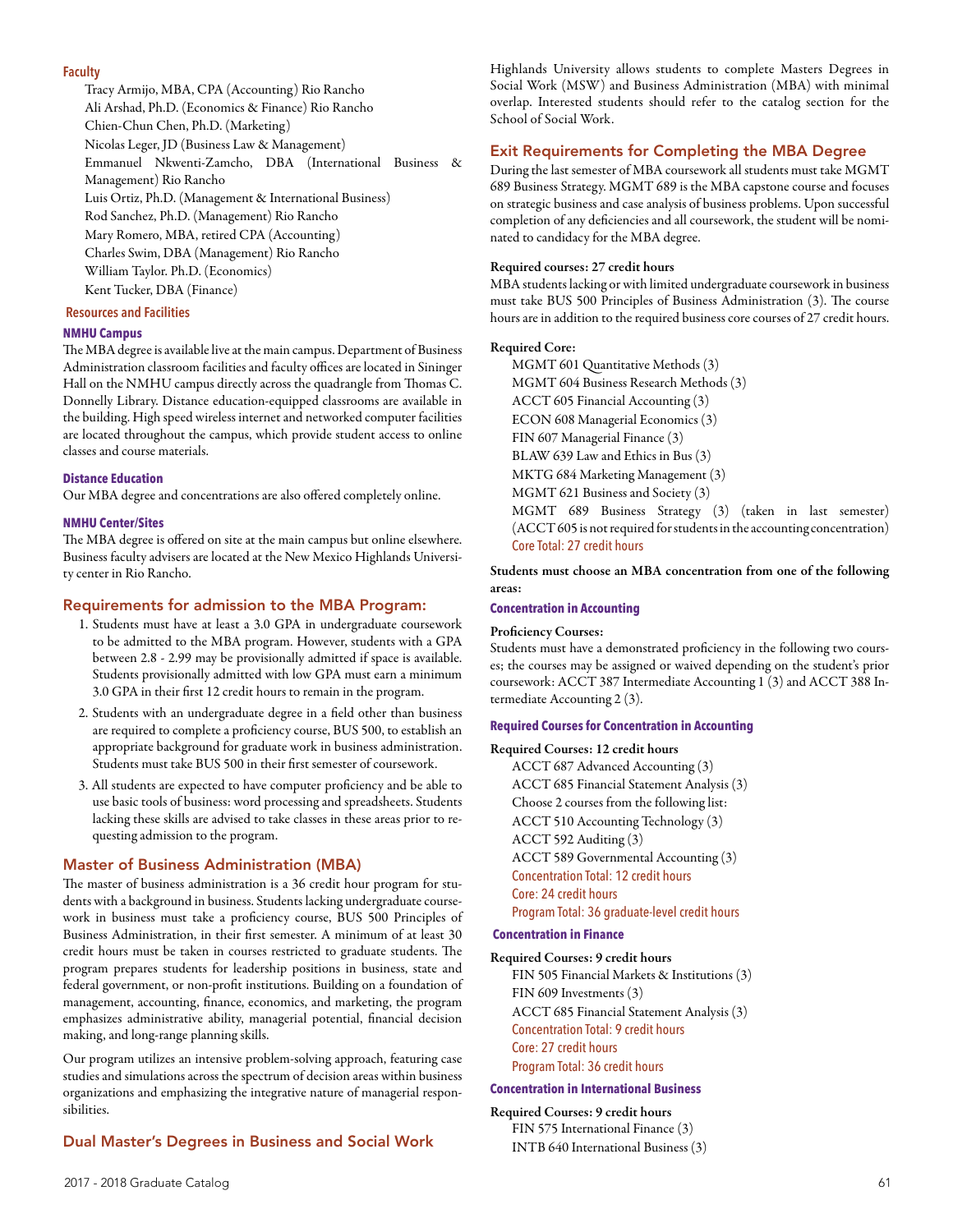MKTG 574 International Marketing (3) Concentration Total: 9 credit hours Core: 27 credit hours Program Total: 36 credit hours

#### **Concentration in Human Resources Management**

#### Required Courses: 9 credit hours

MGMT 664 Organizational Theory (3) MGMT 665 Personnel Practices and the Law (3) MGMT 687 Human Resources Management (3) Concentration Total: 9 credit hours Core: 27 credit hours Program Total: 36 credit hours

# **Concentration in MSW/MBA Human Resources Management**

## Required Courses: 9 credit hours

MGMT 664 Organizational Theory (3) OR SW 664 Organizational Theory (3) MGMT 665 Personnel Practices and the Law (3) MGMT 687 Human Resources Management (3) Concentration Total: 9 credit hours Core: 27 credit hours Program Total: 36 credit hours

### **Concentration in Management**

Required Courses: 9 credit hours MGMT 664 Organizational Theory (3) MIS 580 Project Management (3) MKTG 651 Managerial Approach to Internet Marketing Strategies (3) Concentration Total: 9 credit hours Core: 27 credit hours Program Total: 36 credit hours

# **Concentration in Marketing**

Required Courses: 9 credit hours

MKTG 515 Consumer Behavior (3) MKTG 651 Managerial Approach to Internet Marketing Strategies (3) or INTB 640 International Business MKTG 573 Advertising (3) Concentration Total: 9 credit hours Core: 27 credit hours Program Total: 36 credit hours

### **Certificate in Accounting (graduate)**

#### Proficiency Courses:

Students must have a demonstrated proficiency in the following courses; the courses may be assigned or waived depending on the student's prior coursework:

ACCT 387 Intermediate Accounting 1 (3) ACCT 388 Intermediate Accounting 2 (3)

## Certificate Courses: 18 credit hours

#### Choose six courses from the following list

ACCT 605 Financial Accounting (3) ACCT 687 Advanced Accounting (3) ACCT 510 Accounting Technology (3) ACCT 592 Auditing (3) ACCT 589 Governmental Accounting (3) ACCT 685 Financial Statement Analysis (3) BLAW 639 Law & Ethics in Business (3) Certificate: 18 graduate-level credit hours

# **Certificate in Finance (Graduate)**

Choose six courses from the following:

FIN 505 Financial Markets & Institutions (3) FIN 607 Managerial Finance (3) FIN 609 Investments (3) FIN 575 International Finance (3) ACCT 605 Financial Accounting (3) ACCT 685 Financial Statement Analysis (3) ECON 608 Managerial Economics (3) Certificate: 18 credit hours

#### **Certificate in Human Resources Management (Graduate)**

#### Required Courses: 12 credit hours

MGMT 621 Business and Society (3) MGMT 664 Organizational Theory (3) MGMT687 Human Resources Management (3) MGMT 665 Personnel Practices and the Law (3)

Elective Courses: 6 credit hours

Choose two graduate-level business courses in consultation with an adviser.

Certificate: 18 credit hours

### **Certificate in Marketing: 18 credit hours**

Required Courses: 12 credit hours MKTG 573 Advertising (3) MKTG 515 Consumer Behavior (3) MKTG 651 Internet Marketing Strategies (3) MKTG 684 Marketing Management (3)

Elective Courses: 6 credit hours

Choose two graduate-level business courses in consultation with an adviser.

# Certificate: 18 credit hours

# Accounting, Courses in (ACCT)

# **ACCT 510. Accounting Technology (3); Fa, Sp**

A study of computerized financial accounting technology using integrated accounting systems.

### **ACCT 589. Governmental Accounting (3); Sp**

Principles and procedures in governmental and institutional units and fiduciaries. Prerequisite: ACCT 287 or permission of instructor.

# **ACCT 592. Auditing (3); Sp**

This course covers techniques of auditing procedures, with a focus on analyzing and successfully completing auditing cases. Prerequisite: ACCT 387, 388, 392 or equivalent.

#### **ACCT 605. Financial Accounting (3); Fa, Sp, Su**

The organization and analysis of financial accounting information.

## **ACCT 685. Financial Statement Analysis (3); Sp**

The core objective of this course is to teach students how to read and interpret a firm's 10-K filing with the Securities and Exchange Commission (SEC). A firm's 10-K filing is the most comprehensive, publicly available, and audited report of a firm's financial and operating87 activities.

## **ACCT 687. Advanced Accounting Topics (3); Sp**

Advanced topics in accounting with emphasis on consolidated financial statements and partnerships.

# General Business (BUS), Courses in

### **BUS 500. Principles of Business Administration (3); Fa, Sp, Su**

This is a proficiency course for new MBA students who have a bachelor's degree in a field other than business. Students must take BUS 500 in their first semester. The course covers the Common Professional Components (CPC) of an undergraduate bachelor of business degree and includes the fundamentals of accounting, business ethics, business integration, strategies managements, finance, business leadership, global dimensions of business, le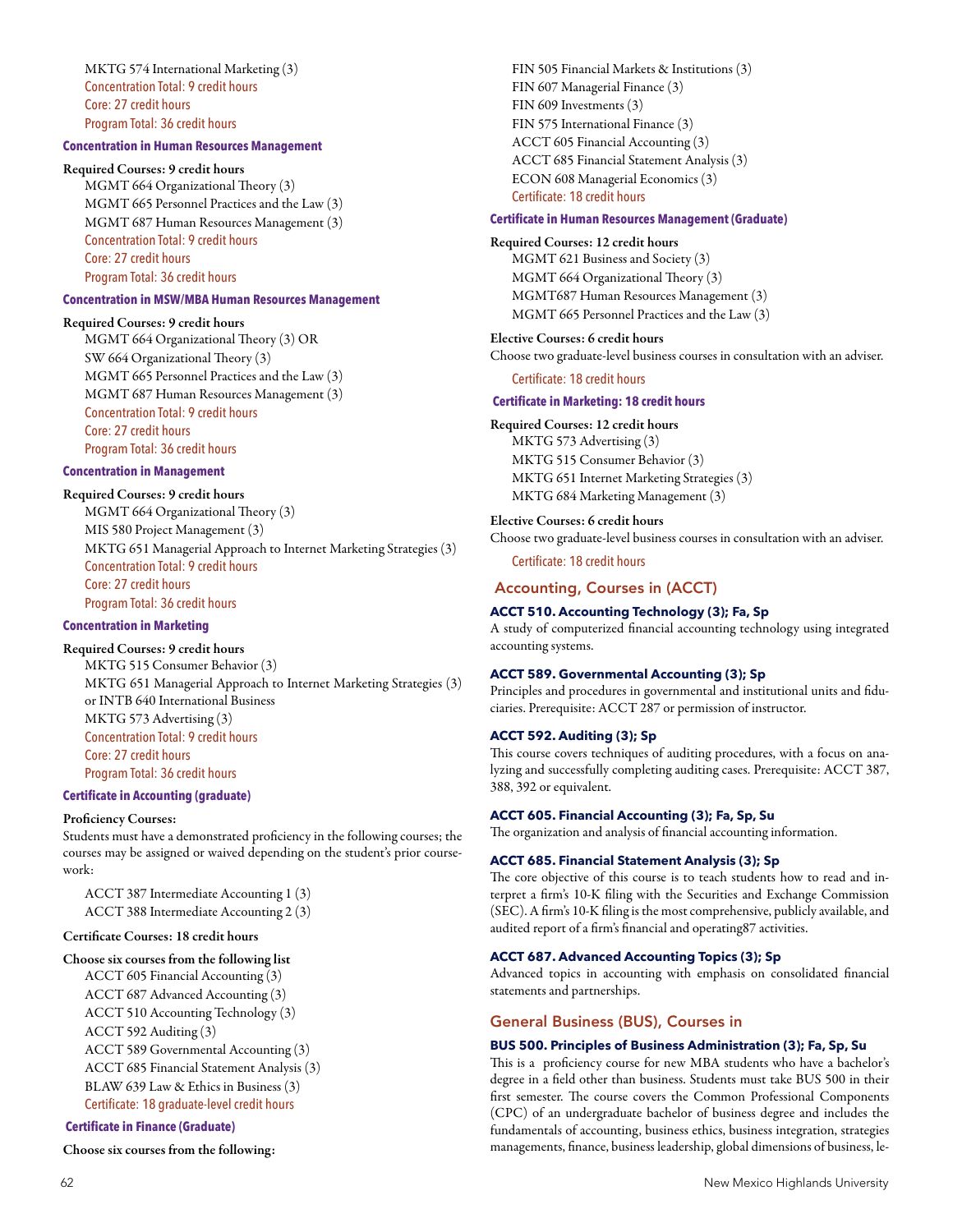gal environment of business, macroeconomics, microeconomics, marketing, quantitative research techniques and statistics.

## Business Law (BLAW), Courses in

# **BLAW 639. Law and Ethics in Business (3); Fa, Sp, Su**

A study of legal and ethical concepts that influence and guide business activity in the United States.

# Economics (ECON), Courses in

# **ECON 608. Managerial Economics (3); Fa, Sp, Su**

The course emphasizes the application of micro-economic theory to business management and strategy. Key course concepts include marginal analysis, prices and the allocation of resources, cost analysis, market structures, and information.

# **ECON 609. Public Economics (3); Var**

Public economics is the study of government's effect on the economy. The primary focus of this course is on the provision and financing of government services. Key concepts covered in the class include the cost of providing government services, pricing government services, cost-benefit analysis, intergovernmental finance, and tax theory and practice.

# Finance (FIN), Courses in

# **FIN 505. Financial Markets and Institutions (3); Fa**

This course focuses on the use of financial markets by the private and public sectors and the facilitating role played by intermediary agents. The course relies on the basic tools of micro- and macroeconomics theory in the study of private and public financial behavior and the problems posed for public policy.

# **FIN 575. International Financial Management (3); Fa, Sp**

An overview of the workings of trade and finance in an international setting. Particular attention is given to handling problems associated with exchange rate movements, sources of funds for overseas operations and investments, and criteria to judge foreign investment opportunities.

# **FIN 607. Managerial Financial (3); Fa, Sp**

A study of the tools and techniques used in financial management. Analysis of financial needs, acquisition of financial resources, and allocation of funds are covered in readings, case problems, and class discussions.

### **FIN 609. Investments (3); Fa, Sp**

Provides an understanding of investment history, practices and the various types of securities traded in financial markets. It focuses on investment strategies, portfolio construction and management

# International Business (INTB), Courses in

# **INTB 580. Doing Business in the Spanish-Speaking World (3); Var**

The goal of this course is to expose students to how business is conducted in different Spanish-speaking countries. The course requires students and their professor to visit numerous businesses as well as major cultural destinations in the country. The course exposes students to various kinds of business, but focuses on those involved in international commerce. Students are required to observe, describe and analyze major factors affecting business in the country and propose courses of action that business should consider to effectively compete in international markets.

# **INTB 640. International Business (3); Fa**

This course introduces MBA students to key elements of international business, including factors influencing management decision making in an international setting. It explores managerial response to the economics, political, cultural, and social factors shaping business and contrasts the success potential and operations of internationally focused companies to those that are solely focused on the domestic market.

# Management (MGMT), Courses in

# **MGMT 531. Entrepreneurial Forum (3); Fa, Sp**

Ownership and operation of one's own business is an overwhelming drive for many people. This course explores starting a business, including understanding the right questions to ask about all aspects of business operations, such as financing, buying, sales and marketing, cost considerations, cash conversion concepts, product and service delivery, customer service, personnel issues, pricing policies, accounting and financial record keeping, and reporting for start-up purposes and for planning for future success.

## **MGMT 553. Organizational Leadership (3); Fa, Sp**

This course is designed to address the fundamental aspects of leading and motivating people. It includes understanding and working with people individually, as well as in groups. Students study high performance organizations and challenges of leading change in organizations and identify their own leadership traits.

## **MGMT 601. Quantitative Methods (3); Fa, Sp, Su**

This course introduces graduate students to quantitative and qualitative analytical techniques used in contemporary business research.

### **MGMT 604. Business Research Methods (3); Fa, Sp, Su**

This course applies quantitative and qualitative techniques used in business and economics research. Students conceptualize, plan, and implement a formal research project using standard research methodology, Students analyze and discuss results in a formal technical report.

# **MGMT 621. Business and Society (3); Fa, Sp, Su**

This course is an introduction to ethical decision making in business. Students examine moral principles and standards that are available to guide behavior in the world of business. Students use normative and descriptive ethical decision making frameworks to analyze ethical issues that business managers confront.

# **MGMT 664. Organizational Theory (3); Fa, Sp**

Analysis of formal organizations and informal relationships among individuals and small groups. This course stresses the study of business organization as a system of authority and status, control and communication, decision-making centers, and leadership positions. Use is made of cases and research studies.

### **MGMT 665. Personnel Practices and the Law (3); Fa, Sp**

This course addresses the increasing role of the law in personnel functions by familiarizing students with the Equal Employment Opportunity (EEO) and personnel law. Such topics as the Family Medical Leave Act and the Americans with Disabilities Act will be discussed as they relate to personnel practices.

### **MGMT 687. Human Resources Management (3); Fa, Sp**

The study of human resources management issues, including management theory, and labor law from the manager's perspective.

# **MGMT 689. Business Strategy (3); Fa, Sp, Su**

This course exposes students to the theory and practice of strategic management as practiced by business firms and other organizations. The course requires students to analyze business case studies. Must be taken in the last semester for the program.

# Management Information Systems (MIS), Courses in

### **MIS 580. Project Management (3); Fa, Sp**

This course will cover project management methodologies and techniques used by industry leaders. Furthermore, students will participate in class discussions about 'real-world' work related situations that involve innovation, problem solving, and effective project management. MIS 580 will feature a series of case studies that will present students with various business scenarios related to course content.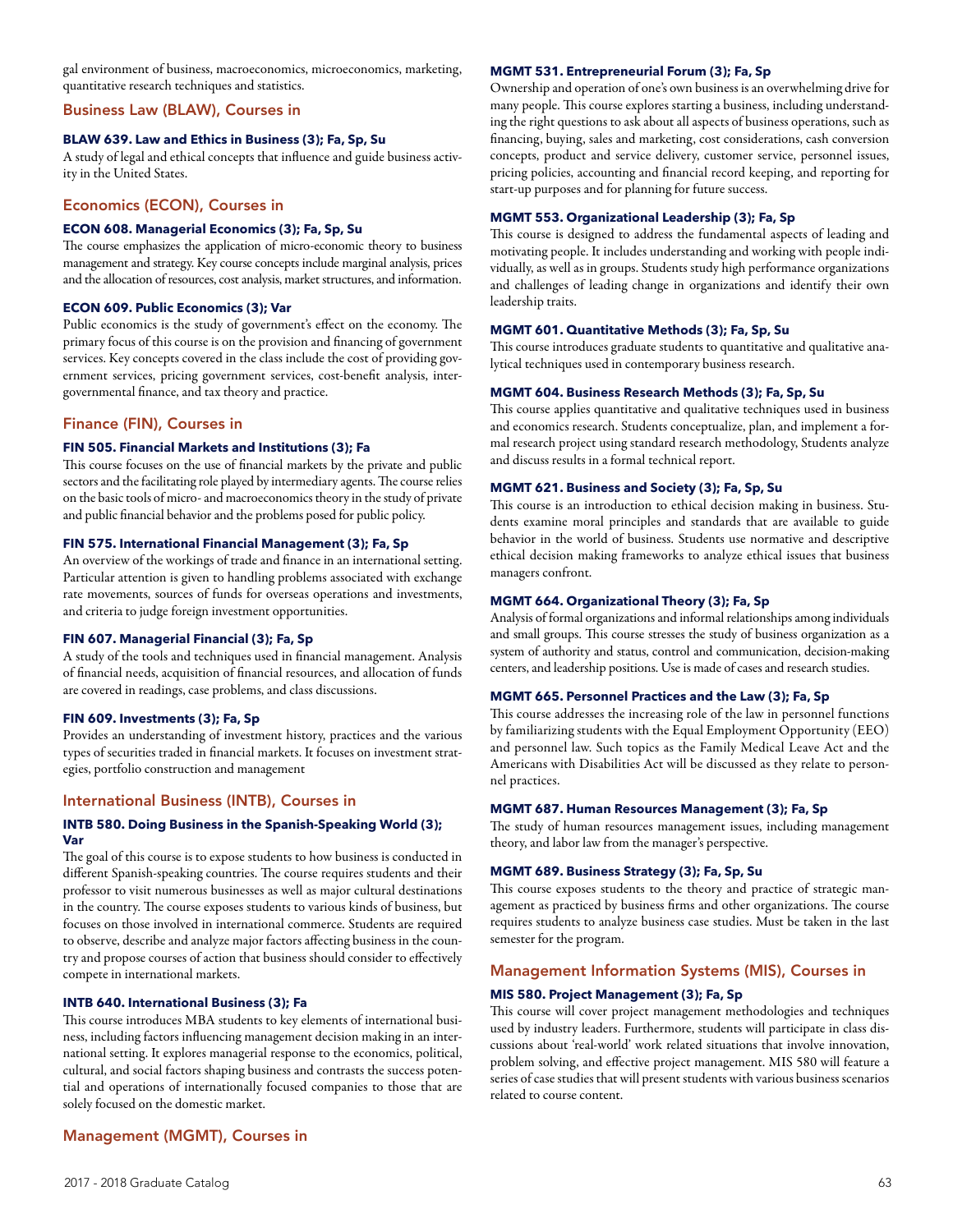# Marketing (MKTG), Courses in

## **MKTG 515. Consumer Behavior (3); Sp**

A seminar studying how individuals make buying decisions. It focuses on the psychological, sociological, behavioral, and cultural aspects of the buying decision and on how firms can use this information to sell more effectively in the marketplace. The course will emphasize current research in the field of consumer behavior.

# **MKTG 546. Social Media (3), Sp**

Social media represents one of the most significant changes in consumer media behavior hi history, resulting in fundamental shifts in the way marketers communicate and interact with consumers. This course provides the practical knowledge and insights required to establish objectives and strategies, properly select the social media platforms to engage consumers, and monitor and measure the results of these efforts.

### **MKTG 573. Advertising (3); Fa, Sp**

This course examines the role of advertising and promotion in a firm's integrated marketing communications strategy. Traditional advertising functions and strategies are analyzed along with new forms of advertising and promotion driven by changing technology.

# **MKTG 574. International Marketing (3); Sp**

Objectives, problems, and challenges facing those who engage in marketing operations in foreign countries. Foreign marketing organizations, cultural dynamics, trade channels, the legal environment, and political considerations are examined.

# **MKTG 651. Managerial Approach to Internet Marketing Strategies (3); Fa, Sp**

This course focuses on a managerial approach to internet marketing strategies. Students will be introduced to the most current managerial tactics and trends in the field of internet marketing. Students will gain an appreciation for consumer behavior in a digital world, communication via traditional and emerging media, business analytics, strategic planning, problem solving and decision making.

# **MKTG 684. Marketing Management (3); Fa, Sp, Su**

The approaches and problems of marketing decision making, considered from the standpoint of the marketing manager.

# Media Arts & Technology

Prof. Miriam Langer, Department Chair

Trolley Building, Room 136 505.454.3588 Email: melanger@nmhu.edu

# **Faculty**

Mariah Fox Hausman, MFA (Media Arts) Miriam Langer, MFA (Media arts) Angela Meron, MFA (Media Arts) Stuart Gelzer, MFA (Media Arts) Lucia Duncan, MFA (Media Arts) Jonathan Lee, MA (Software Systems Design) Rianne Trujillo, MA (Software Systems Design)

# **Master of Arts or Science in Media Arts and Computer Science (MA)**

### **Master of Software Systems Design (MS)**

# **Applying to the MA or MS in Media Arts Degree**

Although the Media Arts & Computer Science and the SSD program adheres to the NMHU admission guidelines, the program conducts its own selections and admissions process for all graduate applications. Applications are generally for full-time enrollment only, part-time study is discouraged. Applications are reviewed annually and students are encouraged to apply by April 15 for priority consideration. Students who are interested in applying for assistantships in particular are encouraged to apply early, since assistantships are granted based in part upon admission to the program.

# **Requirements for admission to the MA or MS Program:**

#### Students should submit the following:

- An application form (available from the Graduate Student Office)
- A personal statement
- Copies of all transcripts
- Three letters of reference from individuals familiar with the students' academic abilities, work experience, and personal characteristics
- A link to your online portfolio (containing 20 examples for 2d work or 5 minutes of video), which demonstrates proficiency in: photography, videography, and digital imaging (tools in the Adobe creative suite) for MACS. Links to three projects in your area of interest (code, games, or hardware projects); examples should be of your own work, if projects were group created, please include a write up detailing your role in the project for the MSSD program.

Full and Provisional Acceptance: To gain admission to the program, students should have at least a 3.0 overall GPA (based on a 4.0 scale). Students who do not meet these requirements but who demonstrate other strengths may be admitted to the program on a provisional status while they make up deficiencies. Students with a low GPA must maintain a 3.0 or higher GPA for the first year and then the provisional acceptance is waived. Students with a deficit in a certain area (photography, videography, and/or digital imaging) must take the course(s) in question at NMHU and must pass with an A in order to be admitted into the program and allowed to take graduate 500 and 600 level courses.

Successful applicants should demonstrate the ability to perform well in a challenging academic program, the interest and ability to perform creative research, and the personal communication skills necessary for the field of Media Arts or Software Systems Design. The successful applicant will possess goals and a career orientation that are congruent with the Media Art program's philosophy and emphasis.

### **Supplies**

A personal laptop is strongly recommended for each graduate student in the department. The department provides industry standard software, but unfettered access through a personal computer is recommended.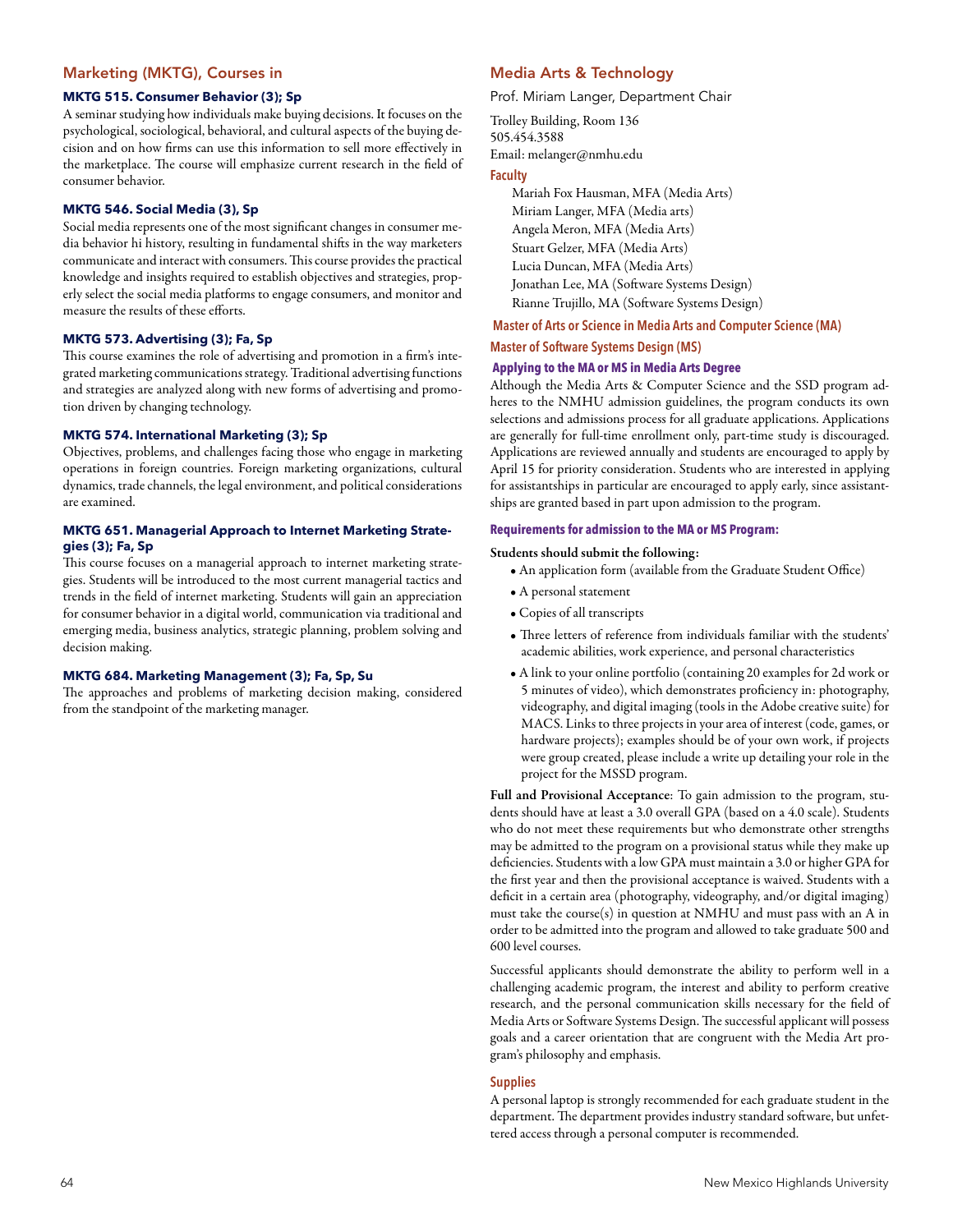# **Scholarship**

To qualify for the degree you must earn a grade of B or better in every course. Grades of C or lower will not qualify for the MA or MS degree.

# Media Arts & Computer Science - MACS

### **Concentration in Media Arts**

With completion of these courses, Media Arts graduate students develop proficiency in a variety of technology driven production tools used by professionals in the fields of visual communication, interactive design, multimedia, photography, filmmaking, and physical computing. Students synthesize their knowledge in a final project or thesis.

### Required Core: 15 credit hours

CS/MART 600 Principles of Media Art & Computer Science (3) CS/MART 610 Synthesis of Media Arts & Computer Science (3) CS/MART 620 Multimedia Project Development (3) CS/MART 697 Field Project (6)

*OR*

CS/MART 699 Thesis (6) Required Core: 15 credit hours

### Electives:

Choose seven courses (21 credit hours) from the following courses, from any approved graduate-level course in computer science, mathematics, or media arts. At least one of the courses must be in a discipline other than the area of concentration. Students may be able to add courses from psychology, education, art, music or other disciplines, depending on interests. Students working toward a Master of Science degree must choose courses from computer science or mathematics, or from a discipline that offers a Master of Science degree:

MART 505 Digital Painting (3) MART 513 Non-linear Editing (3) MART 515 Design Projects for the Community (3) MART 517 Publication Design (3) MART 518 Principles of Multimedia (3) MART 522 HD Cinema Workshop (3) MART 526 Multimedia Project Management (3) MART 527 Web Production Workshop (3) MART 528 Principles of Game Design (3) MART 536 Experimental Video Production (3) MART 541 Application Training in Media Arts (1) MART 545 Digital Photography 2 (3) MART 546 Screenwriting (3) MART 552 Audio Production in Radio (3) MART 556 Physical Computing (3) MART 557 Surround & Installation Workshop (3) MART 559 Advanced Interactive Multimedia (3) MART 560 Alternative Photographic Techniques (3) MART 561 Advanced Design Practice (3) MART 562 Video Effects (3) MART 563 Video Animation (3) MART 564 Advanced Digital Cinema (3) MART 565 Advanced Media Projects (3) MART 566 Audio for Video (3) MART 567 Character Animation (3) MART 568 Advanced Lightwave Modeling (3) MART 569 Advanced Video Animation (3) MART 573 Typography (3) MART 575 Advanced Screenwriting (3) MART 595 Exhibition Design (3) MART 596 Advanced Exhibition Design (3) MART 598 Professional Internship (3)

Core: 15 credit hours Electives: 21 credit hours Program Total: 36 credit hours

### **Requirements for MACS and MSSD**

#### **Degree Timeline**

### Year 1

Note: all provisional requirements must have been met prior to enrolling in graduate level courses

Fall: MACS MART 600 MSSD SSD 600

Elective SSD 541

Elective Elective

### By the end of the semester:

Complete Program of Study and identify your committee chair and members. Deliver aral presentation to the entire Media Arts faculty.

Spring: MART 610 MSSD SSD 545 Elective Elective Elective Elective

### By the end of the first academic year:

Deliver a qualifying Oral Exam to the faculty. successful competition or the oral exam enables you to continue into the second year of the program. Note: a failing grade will terminate your continuation in the program.

Please address the following in your visual/oral presentation:

- 1. What is the scope of the field project/thesis?
- 2. List references for others who have done projects that inspire or inform the work you are proposing.
- 3. What do you hope to learn from the project that's new to you and the field in general?
- 4. What materials (hardware/software) do you need to achieve the project?
- 5. What do you hope to learn from the project that's new to you and the field in general?
- 6. Who is the bet faculty team (you need two people in Media Arts and one person outside of the department) to help you achieve your goals?
- 7. What is your timeline for completion?

# Year 2

Fall:MACS MART 620 MSSD SSD 534

Elective Elective Elective Elective Spring: Elective SSD 634 Field Project/Thesis Field Project/Thesis

#### By the end of the second academic year:

Submit final draft of field project paper or thesis to committee for review at least two weeks before the oral defense.

Defend field project or thesis to committee in a public presentation.

Submit graduation clearance paperwork

# Master's Degree in Software-Driven Systems Design (MSSD)

Upon completing the program, Software Systems Design graduate students will have developed proficiency in a variety of programming languages and hardware solutions used by professionals in the fields of software development, web development, mobile development, game development, physical computing, and microcontrollers. Students synthesize their knowledge in a final field project or thesis.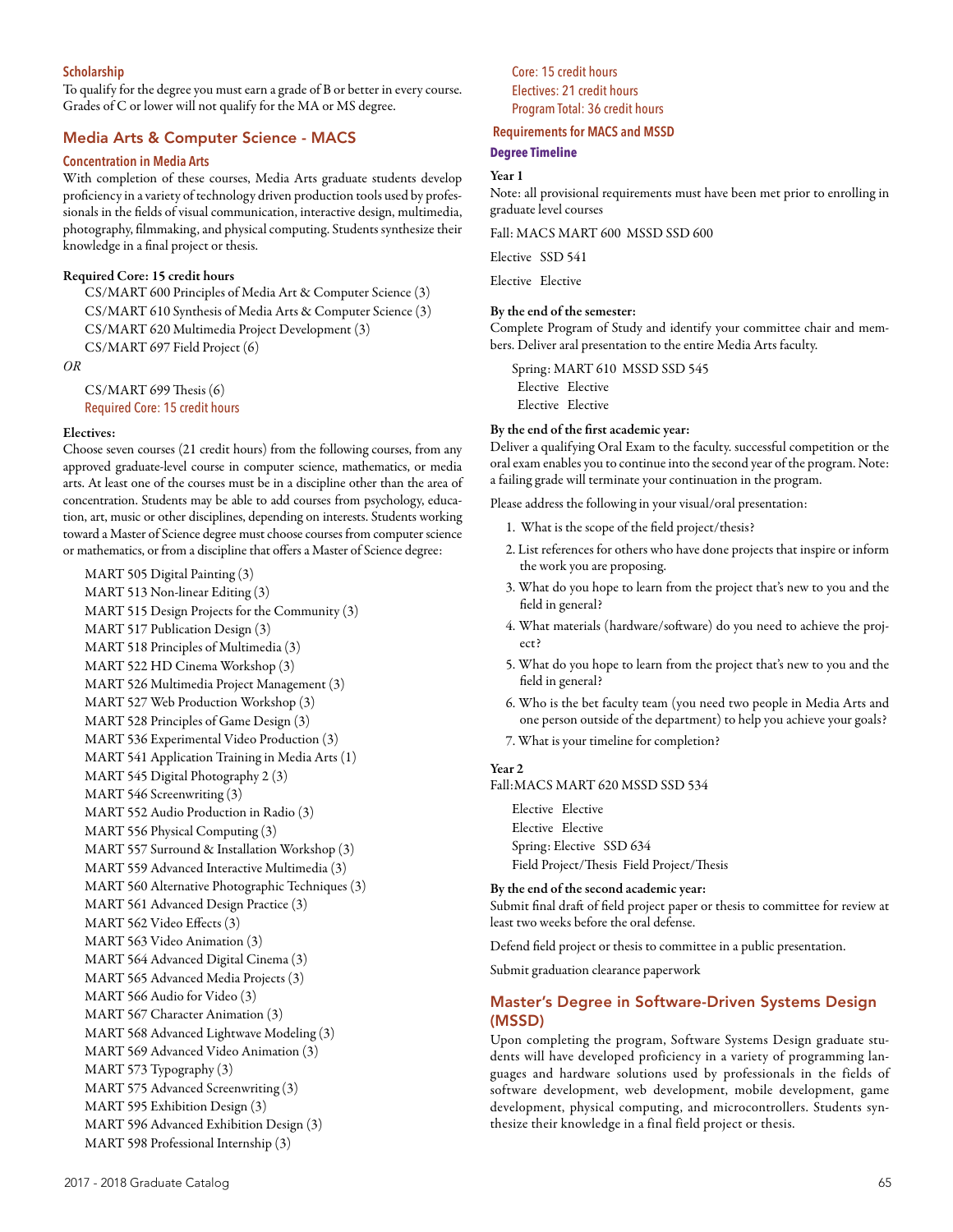# Required Core: 23 credit hours

SSD 600 Principles of Software Designs (3) SSD 541 Applied Algorithms & Architecture (3) MART 610 Synthesis of Media Arts & CS (3) SSD 534 Practicum (4) SSD 634 Practicum (4)

### Choose one:

SSD 697 Field Project (6) OR SSD 699 Thesis (6)

# Elective courses: 15 credit hours

# Choose 5 courses from the following:

SSD 515 Game Development (3) SSD 520 Mobile Applications (3) SSD 525 Advanced Mobile Applications (3) SSD 530 Advanced Web Applications (3) SSD 531 Web Applications (3) SSD 545 Ambient Computing (3) SSD 552 JavaScript (3) SSD 565 Patterns & Pattern Languages (3) SSD 570 Interfaces (3) MART 556 Physical Computing (3) CS 573 Artificial Neural Networks (3) CS 574 Machine Learning Algorithms (3) CS 536 Human-Computer Interaction (3) Core: 23 credit hours Electives: 15 credit hours Program Total: 38 credit hours

# Media Arts (MART), Courses in

# **MART 505. Digital Painting (3); Fa**

A course designed for students interested in learning how to use Corel Painter and the Wacom table tools to enhance their digital art skills. Painter is a digital studio application that aims to recreate the analog tools of an artist's studio, painting, ink drawing, pastels, and other techniques.

### **MART 511. Graphics and Meaning (3); Fa**

This course introduces a pictorial media design process of conveying messages through concept development and visual narrative problem solving. Students will explore symbolic graphic forms by reinterpreting meaning through icons, stencils, and primitive shapes within certain social and cultural parameters. Prerequisite: MART 573.

### **MART 513. Non-Linear Digital Video Editing (3); Sp**

The study of video editing techniques and systems which have emerged from the intersection of television and computer techniques.

#### **MART 515. Design Projects for the Community (3); Var**

This course focuses on developing critical thinking skills for relating media content and for understanding how social and cultural issues impact public perceptions and behaviors. Through advocacy of a non-commercial cause, students will explore the many facets of an issue, identify key points to impact public appeal, develop a media promotional strategy, and employ visual communication skills to promote social change.

### **MART 517. Publication Design (3); Sp**

The study of digital design, layout, typography, illustration, photo manipulation, and work processing applications in the preparation of printed materials. Prerequisites: MART 233 and 573.

### **MART 518. Principles of Multimedia (3); Fa**

Learning the basic principles and applications used to create interactive animated movies, games and websites.

### **MART 522. HD Cinema Workshop (3); Sp**

An advanced production course focusing on documentary and narrative video production as well as high-definition cinema production tools. Prerequisites: MART 221 or Permission of instructor.

#### **MART 526. Multimedia Project Management (3); Alt, Sp, Odd**

Through working on a creative team you will learn how to interact with clients, manage exhibition content, information flow, budget, and production schedule, and master the art of problem solving and trouble-shooting.

# **MART 527. Web Production Workshop (3); 2, 2 Fa**

An introduction to producing websites, planning a website and using HTML, JavaScript, and dynamic HTML in the Dreamweaver authoring environment.

### **MART 528. Principles of Game Design (3); Var**

This course provides the basic theories and implementation of game design. Students will study structure, strategy and work on developing their own games, digital or analog.

### **MART 534. Practicum (3); Var**

A course designed to let graduate students develop leadership on multimedia projects. Prerequisite: Permission of Instructor.

# **MART 535. Selected Topics in Media Arts (1 – 4 VC); Var**

Course in a topic or topics in media arts. May be repeated with a change of content.

# **MART 536. Experimental Video Production (3); Var**

In this course students will explore approaches to and aspects of experimental storytelling using advanced high-definition video. Students will learn the basics of project proposal writing as well as how to secure funding and seek distribution for experimental projects. Prerequisites: MART 221 and 322.

# **MART 538. Advanced Multimedia Project Management (3); Alt, Sp, Odd**

Through readings, class discussions, field trips and guest presentations, you will gain a mastery of exhibition content, the principles of exhibition design, the design of physical spaces, static and interactive exhibit elements and how to combine design, construction and multimedia skills. Prerequisite: MART 350 or 518

MART 541. Application Training in Media Arts (1); Var

This course is added to the schedule periodically to meet graduate students' needs in terms of current industry standard software applications. Prerequisites: Permission of instructor.

#### **MART 546. Screenwriting (3); Fa**

The study of the format, the writing styles, and the creative and technical techniques useful in the development of the dramatics screenplay for television and film.

## **MART 547. Digital Photography 3: Studio Lighting (3); Sp**

This class introduces students to skills that are imperative in professional photography: studio lighting, portraiture, product photography, and macro photography. The techniques learned in this class will be introduced through lectures about historical and contemporary photographers and photographic movements. Professional modes of presentation, such as matting, framing, shipping, and archival treatments for gallery and commercial settings, will be addressed as well. This course is structured with assumption that you will create a sound, professional portfolio of work that is presentation ready by the end of the semester. Prerequisites: MART 443 and 445.

# **MART 549. Digital Photography 4: Photographic Installation (3); Var**

This class explores the ever-evolving area of interactive photography. Starting with an introduction to 3D imagery through stereoscope and lenticular photography, the course will introduce students to new ways of thinking about photography as an interactive rather than an indexical tool. Students will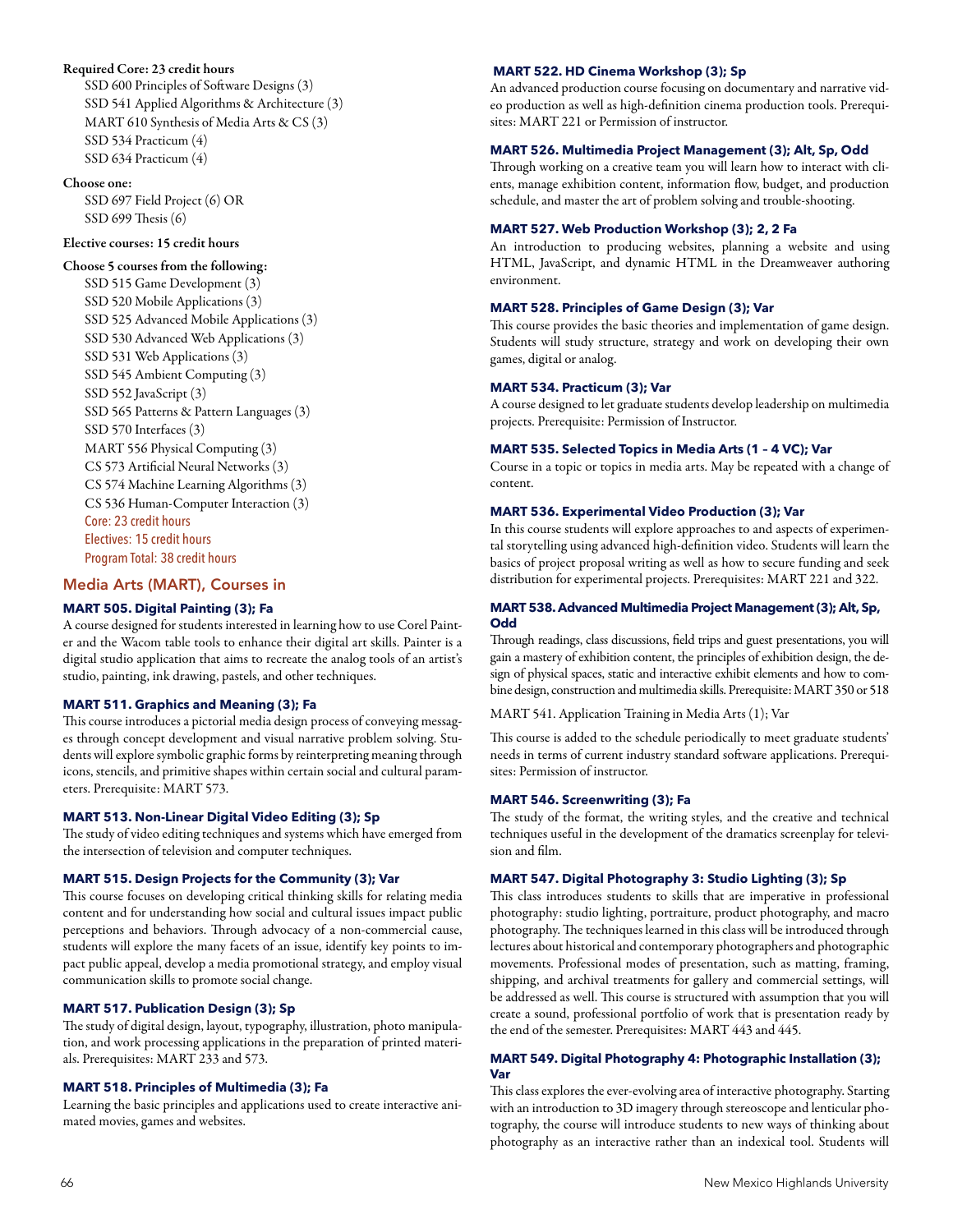research on contemporary photographic installation artists and will present their academic findings in the form of an oral presentation. The final class project will culminate in the creation of a photographic installation that uses at least one form of interactivity. Students will learn how to write professional artist's statements to accompany their work and how to document their work. Prerequisites: MART 543 and 545.

### **MART 556. Physical Computing (3); 2, 2 Sp**

This course focuses on physically interactive technology, enabling student's work to sense and respond to its environment. This course is geared toward people interested in exploring new possibilities for screen-based and installation art, robotics, and "smart" architecture. The course begins with the basic theories of electronics and leads to fully functional interactive projects which react to physical interactions. Students build a series of working prototypes.

# **MART 557. Surround and Installation Workshop (3); Var**

The course prepares students to create multi-media, interactive audio installations. Works for gallery and public art installation are given special emphasis in this course. Prerequisite: MART 366, 326, or 318

#### **MART 559. Advanced Interactive Multimedia (3); Fa**

A course designed for students interested in advanced multimedia and web development. This course is designed to relate directly to current professional standards in multimedia, interaction and web production.

# **MART 560. Alternative Photographic Techniques (3); Var**

This course will focus on alternative processes and techniques: light box imagery, lazertran, imagery on silk, digital negatives, and cyanotypes. Students will also explore creative shooting options: hola cameras and lens babies. Throughout the semester students will examine and evaluate how alternative photographic techniques can be used to extend the meaning of a piece. Prerequisites: MART 233 and 443.

### **MART 561. Advanced Design Practice (3); Fa**

This class is an advanced design class and an advanced practice class. The course projects will focus on targeting audiences, in a cohesive manner, with print, web, and interactive materials. How to identify users and buyers will be presented. Prerequisite: Permission of instructor.

# **MART 562. Video Effects (3); Var**

The study of digital video, post-production techniques, such as chroma key production, image morphing, and video composing.

#### **MART 563. Video Animation (3); 2, 2 Var**

The study of 3D animation and modeling, using LightWave.

#### **MART 564. Advanced Digital Cinema (3); Var**

A capstone course in video production that requires the student to write, produce and direct a professional quality video piece. Prerequisite: MART 536 or permission of instructor.

# **566. Audio for Video (3); Var**

The course prepares students to create multi-track audio for use in a variety of video and multimedia programs. Digital audio tools are given special emphasis.

#### **MART 567. Character Animation (3); Var**

This course focuses on character animation. Students will develop their skills in 2D and clay animation by learning the concepts of storyboarding, character movement, walk cycles, facial expression, audio syncing, and camera angles.

### **MART 568. Advanced LightWave Modeling (3); 3, 0 Var**

The study of three-dimensional computer modeling techniques for virtual objects. Prerequisite: MART 363 or MART 563.

# **MART 569. Advanced Video Animation (3); Var**

The study of advanced techniques of LightWave animation, including the use of metanurbs, inverse kinematics, multiple-target morphine, and quasi-cel animation. Prerequisite: MART 363 or MART 563.

# **MART 570. Advanced Design Practice 2 (3); Var**

This class is an advanced design class, placing an advanced practice class-placing an emphasis on process as well as client relations. The curriculum will focus on accurately targeting audiences, for professional clients using print, web, and interactive materials. Students will learn how to most effectively position a unique brand in the market. Prerequisite: Permission of Instructor. Fa

#### **MART 572. Distributed Network Production (3); Var**

An advanced course in development and production for distributed networks, such as the internet, social networks, and other methods of networked communication and delivery. Prerequisite: MART 527.

### **MART 573. Typography II (3); Var**

A study to typographic form and usage. The course covers the design and appropriateness of letter form systems in the communication process.

# **MART 575. Advanced Screenwriting Workshop (3); Fa**

The goal of advanced screenwriting is to establish a workshop atmosphere where students can delve seriously and intently into the discussion of each other's work. Students will be expected to complete a feature-length screenplay. Prerequisite: MART 546.

### **MART 577. Typography (3); Fa**

This course explores the area of kinetic typography, an industry standard media form commonly seen in broadcast television media and film. A basic understanding of typography should have already been explored, as students will use their knowledge of vector-based software as a springboard for effects software. Animation on track paths, light, and camera angles come into play. Conceptual studies of environment-specific design will also be assessed and studied. Prerequisite: MART 573.

### **MART 590. Independent Study (1 – 4 VC); Var**

Individual study arranged with an instructor. Prerequisite: Permission of instructor.

#### **MART 594. Cultural Technology Mentorship (1 - 4); Var**

A course designed to help students develop leadership skills and complete the necessary training for an AmeriCorps placement. Prerequisite: Permission of Instructor

#### **MART 595. Exhibition Design (3); Alt, Sp, Odd**

In this class students will be introduced to exhibition design principles. Projects include participation in designing a physical space with static and interactive elements and in combining design, construction, and multimedia skills to produce a final exhibit for public display. Prerequisite: MART 515 or 573

#### **MART 596. Advanced Exhibition Design (3); Alt, Sp, Odd**

This advanced course is for students who have already taken Exhibition Design. In this class students will expand their understanding of designing in a physical space, static and interactive elements, and combining design, construction and multimedia skills to produce a final exhibit for the public. Prerequisite: MART 495 or Permission of instructor

### **MART 598. Professional Internship (1 – 6 VC); Var**

An external job placement in a position appropriate to the discipline. Both an instructor of record and an on-site supervisor are required. The position may be paid or unpaid. Prerequisite: Permission of instructor.

#### **MART 600. Principles of Media Arts and Computer Science (3); Fa**

An interdisciplinary investigation of the terminology, roots, assumptions and principles that underlie the merging disciplines of media arts and computer science. Cross-listed as CS 600.

### **MART 610. Synthesis of Media Arts and Computer Science (3); Sp**

An interdisciplinary synthesis of the principles that underlie the merging disciplines of computer science and media arts. Cross-listed as CS 610.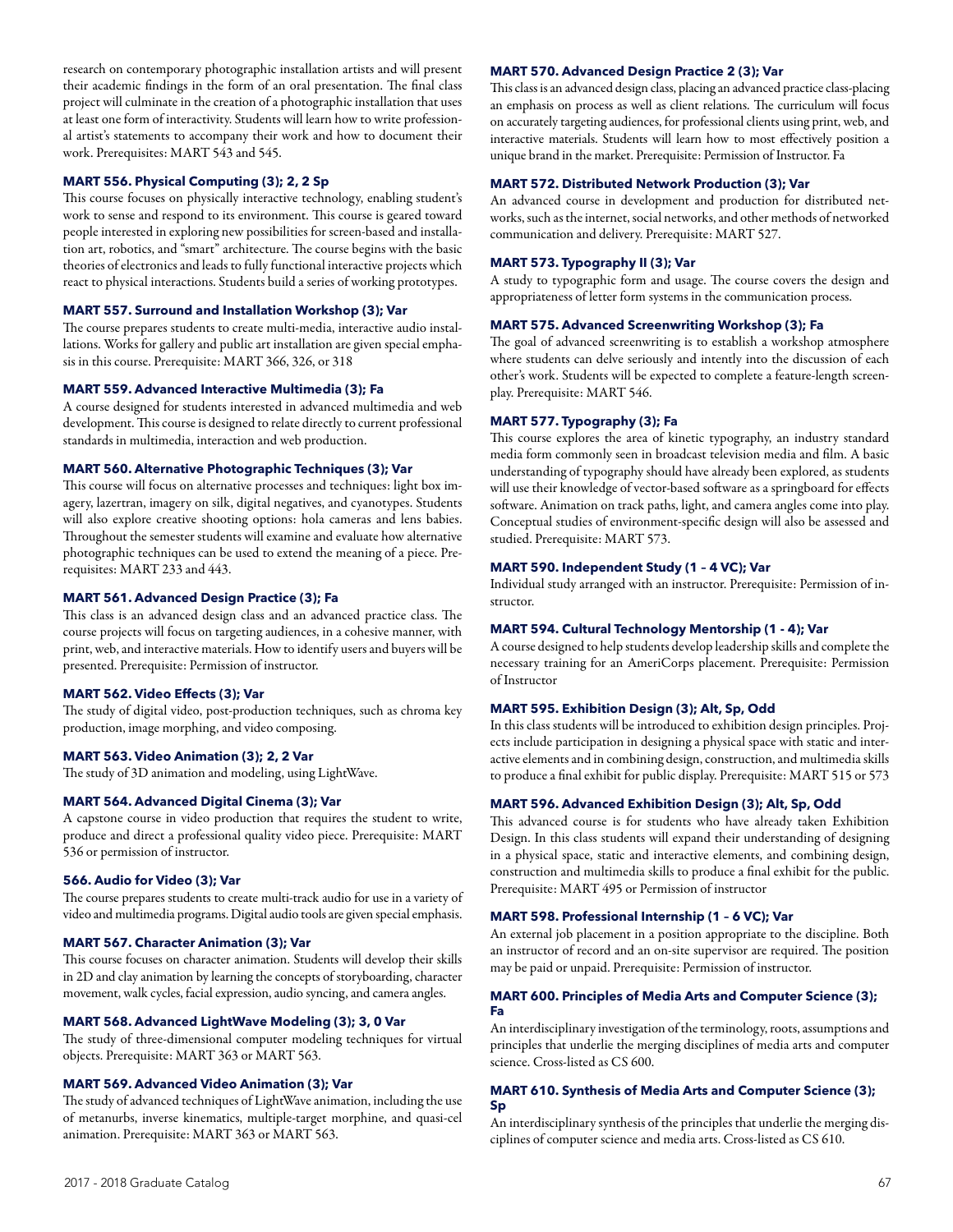### **MART 620. Multimedia Project Development (3); Fa**

A study of the processes, techniques, and tools used in the development of sophisticated multimedia-based projects. The course focuses on both the theoretical and practical aspects of multimedia design and programming. A key component to the course is the completion of a project that combines the various tools and techniques discussed in the course. The course will also involve student presentations on the research related to their thesis or project. Cross-listed as CS 620.

#### **MART 697. Field Project (1 – 6 VC); Var**

Individual field research and writing in preparation of a graduate field project (equivalent to a thesis). Prerequisite: Permission of instructor.

### **MART 699. Thesis (1 – 6 VC); Var**

Individual research and writing in preparation of a graduate thesis. Prerequisite: Permission of instructor.

## Software-driven Systems Design (SSD), Courses in

### **SSD 515. Game Development (3); Sp**

This course teaches the basic concepts of game development for casual games. Topics include: character movement, physics, collision detection, attacking, and scoring.

#### **SSD 520. Mobile Applications (3); Sp**

This course will cover building a native application from start to finish for Apple's mobile devices using Objective-C in the Xcode environment. Topics covered include data presentation and handling, and basic user interaction.

#### **SSD 525. Advanced Mobile Applications (3); Fa**

In this course, students will work on a large scale native application for an Apple iOS device. Advanced features such as accelerometer support and geolocation will be taught. Students will complete the project in phases mirroring professional production.

### **SSD 530. Advanced Web Applications (3); Alt, Fa, Odd**

Students will work on a large scale web application combining various technologies from previous web courses. Advanced features include responsive design for use across all major platforms. Prerequisite: SSD 531.

#### **SSD 531. Web Applications (3); Sp**

This course will combine web technologies such as HTML5, CSS3, PHP, Javascript, and ore to create web-based applications for modern platforms.

#### **SSD 534. Practicum (4); Fa**

Production level work with specific responsibilities to student's previous coursework. Prerequisite: Permission if Instructor.

#### **SSD 535-635. Selected Topics in Software-driven Systems Design (1-4 VC); Var**

Selected topics in software-driven systems design. May be repeated with change of topic.

#### **SSD 541. Applied Algorithms and Architecture (3); Fa**

The purpose of this course is to understand and use discrete structures that are integral to software engineering. In particular, this class is meant to introduce logic, endianness, proofs, sets, relations, functions, counting and probability, algorithm analysis with emphasis to programming.

## **SSD 545. Ambient Computing (3); Sp**

This course is an exploration of the world of the "invisible" computer. The student will use embedded computers & sensors to learn & then create a robust device that interacts with a specific environment. The course will examine a variety of schemes & approaches to developing computer programs for processors that have no keyboard or screen. We will examine the state of ambient computing technologies & adaptive algorithms. This course compliments the Physical Computing curriculum, but looks at processors that are move complex than the Arduino system. Prerequisite: SSD 541

### **SSD 552. Javascript (3); Fa**

The purpose of this course is to teach Javascript basics and popular industry standard frameworks.

### **SSD 565. Patterns and Pattern Languages (3); Sp**

Exploration of design patterns across several programming languages. Prerequisite: SSD 600.

#### **SSD 570. Interfaces (3); Alt, Sp, Even**

Exploration of alternative human computer interfaces. Prerequisite: SSD 600.

#### **SSD 600. Principles of Software Design (3); Fa**

Fundamental concepts in software design.

### **SSD 634. Practicum II (3); Sp**

Production level work with specific responsibilities related to student's previous coursework. Additional supervisory duties based on the student's previous coursework. Prerequisite: Permission of instructor.

### **SSD 690. Independent Study (1-4 VC); Var**

Independent study in systems-driven software design. Prerequisite: Permission of instructor.

### **SSD 697. Field Project (1 – 6 VC); Var**

Individual research and writing in preparation of a graduate thesis. Prerequisite: Permission of instructor.

#### **SSD 699. Thesis (1 – 6 VC); Fa, Sp**

Individual research and writing in preparation of a graduate thesis. Prerequisite: Permission of instructor.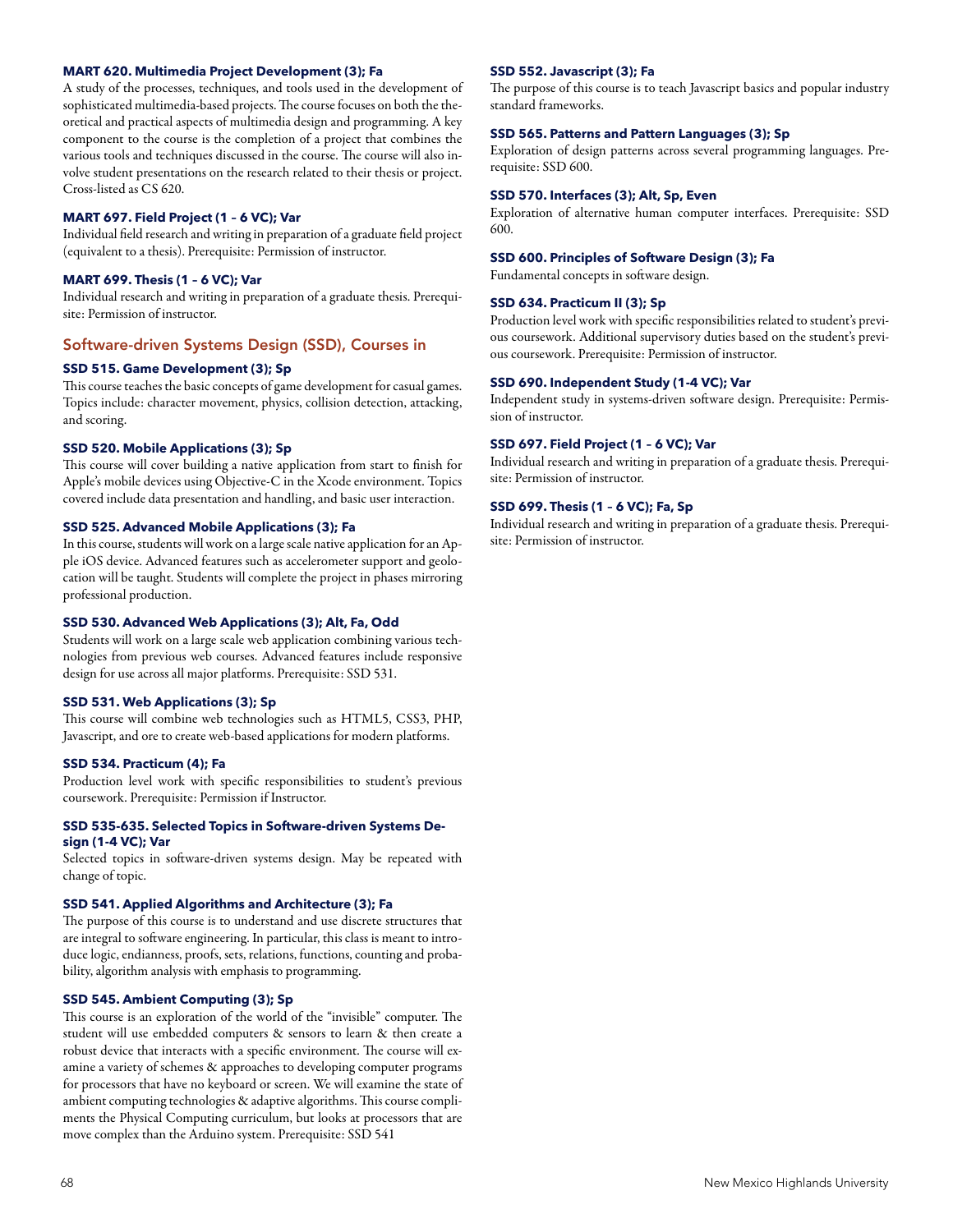# School of Education

Dr. Virginia Padilla-Vigil, Interim Dean

Victoria D. de Sanchez Teacher Education Center, Room 114B 505 454-3357 E-mail: vpadillavigil@nmhu.edu FAX: 505 454-3384

# **Mission Statement**

The NMHU School of Education prepares teachers, counselors, and administrators for diverse and inclusive environments through excellence in teaching, research, and service.

# **Graduate Faculty**

Patricia Cruz , Ed.D. (Educational Leadership) Kevin Ensor, Ph.D. (School Counseling) Geri Glover, Ph.D. (School & Clinical Counseling) Anna Koch, Ph.D. (Rehabilitation & Clinical Counseling) Douglas Main, Ph.D. (Rehabilitation & Clinical Counseling) Michael Morad-McCoy, ABD (Clinical Counseling) Seonsook Park, Ph.D. (Curriculum & Instruction/ Reading, TESOL) Lori Rudolph, Ph.D. (Clinical Counseling) P.J. Sedillo, Ph.D. (Special Education, Gifted Education) Pedro Vallejo Ed.D. (Educational Leadership) Eva (Efstathia) Yerende, Ph.D. (Curriculum & Instruction/ Bilingual, TESOL) Emily Williams, Ph.D. (Special Education) Ann Wolf, Ed.D. (Curriculum & Instruction/ Reading)

# **Resources**

The Teacher Education Center (TEC) building serves as a home for the Northeast Regional Education Cooperative, Advanced Placement-New Mexico, the Counselor Training Center, MESA-Northern New Mexico, and the Center for the Education & Study of Diverse Populations.

Established by the School of Education, the Center for the Education and Study of Diverse Populations studies diverse populations whose needs are unmet and who encounter barriers to services and opportunities, and develops strategies for removing those barriers.

In addition, the School of Education houses a regional Instructional Materials Evaluation Center that contains publisher-supplied samples of state-approved texts and materials for review by school district administrators, teachers, parents, and education faculty and students. The center also functions as an institutional curriculum library, providing selected samples of resources for short-term loan. The Literacy Council of Northeastern New Mexico staffs an adult literacy center and provides services within the Instructional Materials Evaluation Center.

The School of Education offers selected undergraduate and graduate programs at the centers in Santa Fe, Rio Rancho and Farmington with the cooperation of the Educational Outreach Services Program.

# **Conceptual Framework**

The NMHU School of Education believes in democratic access to an education, both theoretical and authentic that allows the reflective learner to continue to develop cultural schemas and diverse cognitive processing skills to construct a knowledge base, practice the skills and develop professional dispositions in authentic settings needed to excel in education, leadership, counseling or other self-determined endeavors.

# **Themes**

There are eight themes that guide the School of Education's practices and decision-making processes:

**Diversity** Reflective Practitioner Culturally Inclusive

Authentic Settings Practice Knowledge Professionalism Leadership

# **The Purpose of the School of Education**

The purpose of the School of Education is to provide highly qualified, entry-level early childhood, elementary, secondary, and/or special education teachers and other professional personnel such as, educational leaders and counselors, to serve New Mexico and/or national P-12 school districts, institutions of higher education and counseling agencies. The program is embraced by the following themes: diversity, leadership, culturally inclusive, authentic setting(s), practice, reflective practitioner, and knowledge and steeped in a conceptual framework that fosters democratic access to an education, allowing the reflective practitioner to continue to develop cultural schemas, diverse cognitive processing skills to construct a knowledge base that is entwined in our school's themes.

# **Graduate Programs in Education and Counseling**

The master's program in education accepts students with personal commitment to the discipline who also meet the standards of scholarship. With the exception of a degree in counseling, master's candidates complete 12 credits of coursework in educational content and 12 credits in a selected emphasis field, as well as 12 credits in appropriate research methodologies. Educational leadership requires 15 credits in the content areas and nine credits in a selected emphasis field.

School counseling and rehabilitation counseling require a 48 semester-hour curriculum. The clinical mental health counseling and clinical rehabilitation counseling concentrations require a 60 semester-hour curriculum. All four concentrations require successful completion of coursework, internship experience, an exit exam, and a case presentation or professional paper. A vocational evaluation specialization is also available to rehabilitation students.

The master's degree in education offers a variety of concentrations and emphases. The master of arts option in educational leadership prepares individuals for licensure in administration or to serve in leadership roles in higher education.

The master of arts option in special education provides the opportunity to specialize in the areas of general special education, cognitive impairments, learning disabilities and emotional and behavioral disorders.

The master of arts in counseling and guidance offers a variety of concentrations in school counseling, rehabilitation counseling, clinical mental health counseling and clinical rehabilitation counseling. The different concentrations qualify students to apply for licensure or certification by various state and national agencies.

The curriculum and instruction option offers graduate work in a variety of academic content fields with both elementary and secondary emphases. The emphasis fields available to curriculum and instruction students include the educational subjects of Reading, Technology Education, Early Childhood Education, TESOL, Bilingual Education, and Gifted Education; and Arts and Sciences subjects including music, art, English, Spanish, history, political science, chemistry, life science, mathematics, computer science, business, and human performance and sport.

# Education

# **Master of Arts in Counseling (MA)**

### **Counseling**

The Master of Arts in counseling offers four concentrations: Clinical Mental Health Counseling (CMHC), Clinical Rehabilitation Counseling, Rehabilitation Counseling, and School Counseling.

The core of the counseling program is the same for all four concentrations Then, each concentration has a set of courses that prepare you to work within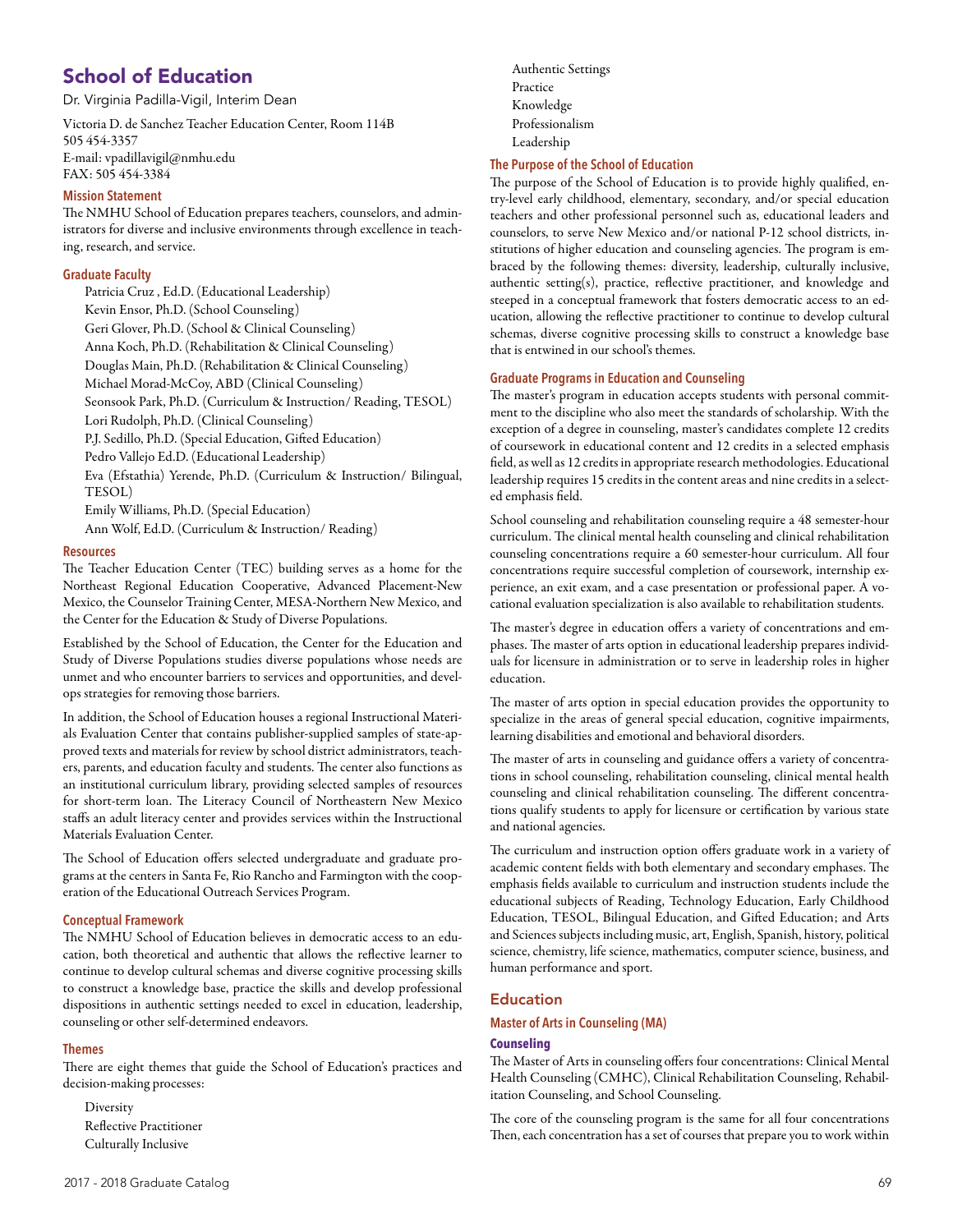different settings. We have only one fully online concentration which is a 48-credit concentration in Rehabilitation Counseling. For our other three concentrations, although a number of courses are available online for our Las Vegas Campus, Farmington & Santa Fe Centers, there are several courses that would be taught via interactive television, and three-four courses which must be taken in-person. Students in the Rio Rancho/Albuquerque area take most of their courses in person. Also, please be aware that only a handful of our online courses are taught completely asynchronously. Most of our online courses do have a scheduled online meeting time.

Clinical Mental Health Counseling and Clinical Rehabilitation Counseling are both 60-credit concentrations. Clinical mental health counselors work in a variety of settings including agencies, school health clinics, private practice, behavioral health institutions, drug and alcohol rehabilitation centers, and community clinics. They work with people individually, in groups, and as families on issues which can range from minor adjustment problems to chronic mental illness.

The Clinical Mental Health Counselor concentration qualifies and prepares counselors to apply to be Licensed Mental Health Counselors (LMHC) with the New Mexico Counseling and Therapy Practice Board. The LMHC is the initial license for clinical mental health counselors in New Mexico and is the first step toward becoming a Licensed Professional Clinical Counselor (LPCC) who can work independently.

Clinical Rehabilitation Counselors work in settings as identified below under the 48-credit Rehabilitation Counseling concentration, but also have the additional training needed for licensure as mental health counselors with the general population and qualify to apply to be Licensed Mental Health Counselors (LMHC) with the New Mexico Counseling and Therapy Practice Board.

School Counseling and Rehabilitation Counseling are 48-credit programs which prepare you for licensure by the New Mexico Public Education Department. School counselors work in PreK-12 settings following a model such as the one promoted by the American School Counselor Association. School counselors do classroom guidance (preventative education); group & individual counseling; program management; and, student planning.

Rehabilitation counselors work in schools (typically high schools) as transition counselors assisting students with special needs in transitioning into and out of high school. In addition, rehabilitation counselors work in vocational rehabilitation settings with people with a variety of disabilities including chronic mental illness, physical disabilities, traumatic brain injury, developmental delays, and drug and alcohol dependence. Our 48-credit Rehabilitation concentration is accredited by the Council for the Accreditation of Counseling and Related Educational Programs (CACREP). Rehabilitation Counseling also meets requirements for licensed rehabilitation counselors in the schools set by the State of New Mexico Public Education Department.

Applications for the Counseling Program are reviewed twice each year just after the application deadlines; Spring semester, October 31st, Summer & Fall semesters, April 15th.

In addition to the concentrations described above, the Counseling Department has three certificate programs that lead to licensure in the respective fields. Programs are open to students with a Master's Degree in Counseling, or a Related Field as determined by the counseling faculty. Coursework qualifies a person to apply for licensure. Licensure is conferred by respective state agency. The Professional Counseling Certificate coursework qualifies a person to apply with the New Mexico Counseling and Therapy Practice Board for the LMHC. The Rehabilitation Certificate coursework qualifies a person to apply for National Rehabilitation Certification (CRC) under Category R if applicant meets requirement of thirty-six months of acceptable work experience including twenty-four months supervised by a CRC. The School Counseling Certificate coursework qualifies a person to apply to the New Mexico Public Education Department for school counselor licensure. A specialization in vocational evaluation is also available to students in the rehabilitation concentration. Students must complete COUN 646 and COUN 648 with an internship.

For graduation, students must complete all coursework with a minimum of a 3.0 overall GPA, internships, a written comprehensive exam, and a comprehensive case presentation or professional paper. The written exam is the Counselor Preparation Comprehensive Exam (CPCE), which covers the eight core-curriculum content areas. Rehabilitation counseling students can choose to take the Certified Rehabilitation Counselor (CRC) Exam that covers ten curriculum areas rather than the CPCE.

As required by the American Counseling Association's (ACA) Code of Ethics (and the CRC's Code of Ethics) students who fail to demonstrate personal and professional appropriate and/or ethical behavior may be denied continuation in the program until some form of remediation is fulfilled. If a student demonstrates such questionable behavior, he or she will meet with the faculty of the Counseling Program to discuss the faculty's concerns. If remediation is deemed necessary, the student will not be allowed to continue in the program until such remediation is completed. The student's acceptance of admission into the Counseling Program is understood as a tacit acceptance of these terms of admission.

Otherwise, counseling students are assessed by the faculty at three major points: after completion of the pre-practicum course, during and after the practicum, and throughout the two-semester Internship. (As noted above, if there is a concern before these points, the faculty will call a meeting with the student to determine the need for and nature of remediation.) The purpose of these assessments is to determine students' suitability and potential for development as counselors. If the faculty has concerns at any point regarding a student's potential for being a counselor, the adviser will be responsible for informing the student of this concern. According to the ACA, the American School Counselor Association (ASCA), and the Council on Rehabilitation Education (CORE), it is the responsibility of the counselor educators to monitor the professional development of the student-counselor at all times and to take appropriate measures if indications of behavioral, emotional, or mental problems arise in any given student.

If a student needs remediation, the forms that it may take include the following:

- The student may be asked to retake the pre-practicum course.
- The student may be asked to take additional coursework to make up any academic deficiencies that might be noticed.
- The student may be asked to seek out and engage in personal counseling or psychotherapy. If this is required, the student may be asked to spend a semester out of the program.
- The student may be asked to dis-enroll from the program altogether.
- If such remediation is needed, the student has the option to appeal such decisions. The steps of the appeal process are:
- The student writes an appeal within one week of receiving the remediation plan stating the reasons why the student believes the remediation to be unjust or inappropriate. The statement is addressed to the student's adviser and to the chair of the Counseling Department.
- The adviser and/or the chair meets with the student within a week after receiving the written appeal to hear the appeal and to listen to suggested alternatives.
- The adviser and chair meet with the other counseling faculty within a week after meeting with the student to discuss the student's case.
- If no change is made to the original decision, then the student can take the appeal to the Dean of the School of Education.
- If no change is made to the original decision the student can take the appeal to the Dean of Students.

At each step, the same process is followed. The student submits a written appeal to the University person involved. A meeting is arranged with the student by that person. The student presents his or her case with suggestions for an alternative remediation. A decision follows.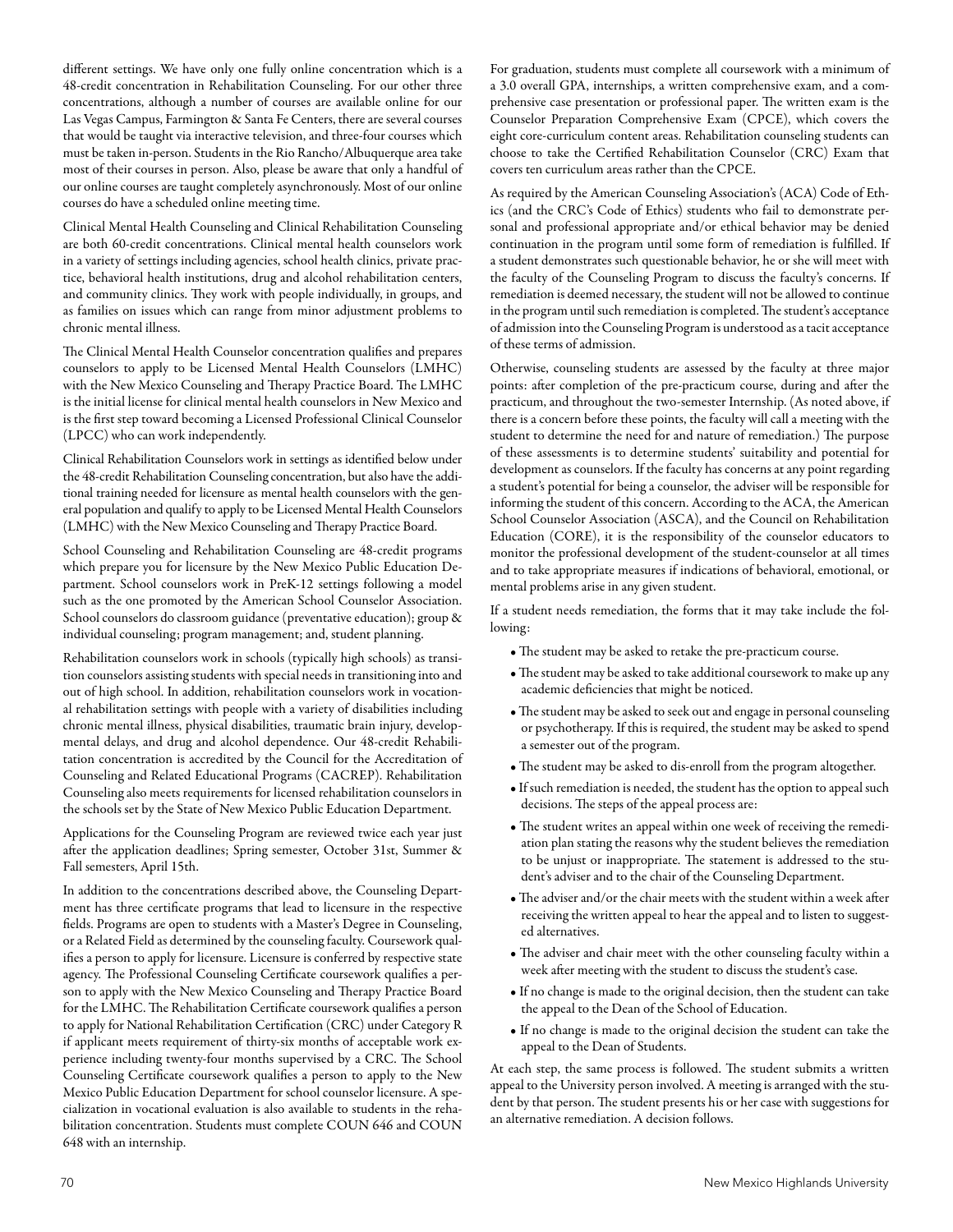### **Resources and Facilities**

The Victoria D. de Sanchez Teaching Education Center is a modern three-level building housing classrooms, two Interactive Television rooms, Smart classrooms, faculty offices and an instructional materials evaluation center. Courses are also offered online, IN Rio Rancho, Santa Fe, and Farmington Campuses.

### **Program Summary Credit Hours Totals:**

#### **Program Totals:**

Clinical Mental Health Counseling = 60 credit hours School Counseling = 48 credit hours  $Rehabilitation$  Counseling  $=$  48 credit hours With Vocational Evaluation Specialization = 54 credit hours Clinical Rehabilitation Counseling = 60 credit hours

## **Master of Arts in Counseling (MA)**

The program is structured around two components: core curriculum, which includes research and methodology, and concentration specific coursework.

# Required core: 36 credit hours

COUN 601 Professional Orientation (3) COUN 603 Theory & Practice of Career Development (3) COUN 605 Pre-Practicum in Counseling Skills (3) COUN 606 Theories & Principles of Individual Counseling (3) COUN 607 Group Techniques of Counseling (3) COUN 608 Appraisal of the Individual, Group, & Family in Counseling (3) COUN 611 Multicultural Counseling (3) COUN 634 Practicum (3) COUN 698 Internship in Counseling (6)\* GNED 605 Statistics for Educators (3)

GNED 610 Educational Research Interpretation (3)

*\* 600 hours over two semesters. Three credits each semester. This can be done in one semester with approval of adviser in special circumstances.* 

Core Total: 36 credit hours

# Students choose one of the following concentrations: **Concentration in Clinical Mental Health Counseling**

#### Required courses: 15 credit hours

COUN 612 Mental Health Ethics, Law and Practice (3) COUN 610 Assessment & Treatment Planning in Counseling (3) COUN 615 Family Counseling (3) COUN 629 Trauma and Crisis Intervention (3) COUN 625 Counseling the Individual Across the Lifespan (3)

### Electives: 9 credit hours

Choose three courses in consultation with an adviser.

Concentration Total: 24 credit hours Core Total: 36 credit hours Program Total: 60 credit hours

# **Concentration in Clinical Rehabilitation Counseling**

COUN 640 Foundations of Rehabilitation (3) COUN 642 Case Management & Job Placement in Rehabilitation (3) COUN 673 Medical Aspects of Disability (3) COUN 674 Psycho-cultural/Psychosocial Aspects of Disability (3) COUN 610 Assessment and Treatment Planning (3) COUN 612 Mental Health Ethics, Law and Practice (3) COUN 615 Family Counseling (3) COUN 625 Counseling Across the Lifespan (3) Concentration Total: 24 credit hours Core Total: 36 credit hours Program Total: 60 credit hours

#### **Concentration in Rehabilitation Counseling**

Students may choose a specialization in vocational evaluation in addition to this emphasis (see below).

Required courses: 12 credit hours COUN 640 Foundations of Rehabilitation (3) COUN 642 Case Management & Job Placement in Rehabilitation (3) COUN 673 Medical Aspects of Disability (3) COUN 674 Psycho-cultural/Psychosocial Aspects of Disability (3) Concentration Total: 12 credit hours Core Total: 36 credit hours Program Total: 48 credit hours

# **Concentration in School Counseling**

Required courses: 12 credit hours COUN 602 Counseling Children & Adolescents (3)

COUN 615 Family Counseling (3) COUN 620 Organization & Administration of School Counseling (3)

### Electives: 3 credit hours

Choose one course in consultation with an adviser.

Concentration Total: 12 credit hours Core Total: 36 credit hours Program Total: 48 credit hours

#### **Specialization in Vocational Evaluation in Rehabilitation Counseling Option**

The vocational evaluation specialization in rehabilitation counseling at Highlands is a 54 semester-hour program. Full-time students take the rehabilitation counseling emphasis in the manner prescribed by their adviser. In addition, students take the following courses:

#### **Emphasis in Vocational Evaluation**

#### Required courses: 6 credit hours

COUN 646 Foundations of Vocational Evaluation (3) COUN 648 Advanced Vocational Evaluation (3)

#### Required:

COUN 698 Internship in Vocational Evaluation (3)\*

*\* The vocational evaluation specialization requires one semester of internship in a vocational evaluation setting. This internship must be one of the two semesters required by the rehabilitation concentration.* 

Specialization total: 6 credit hours Rehabilitation Concentration: 48 credit hours Program total: 54 credit hours

# **Certificates**

The following certificate programs are open to students with a Master's Degree in Counseling, or a Related Field as determined by the counseling faculty. Coursework qualifies a person to apply for licensure. Licensure is conferred by the respective state agency.

# **Professional Counseling Certificate (\*LMHC)**

The Certificate Program in Professional Counseling qualifies a person to sit for New Mexico's Counseling and Therapy Practice Board's Licensed Mental Health Counselor (LMHC) exam, the National Counselor Exam (NCE). Upon passing this exam, the student can apply for licensure as an LMHC. This license enables the person to practice mental health counseling under supervision while working toward licensed professional clinical counselor (LPCC) status.

### Required courses: 15 credit hours

COUN 610 Assessment & Treatment Planning in Counseling (3) COUN 612 Mental Health Ethics: Law & Practice (3) COUN 615 Family Counseling (3) COUN 619 Management of Counseling Programs (3) COUN 625 Counseling Individual Across the Lifespan (3) Certificate Total: 15 credit hours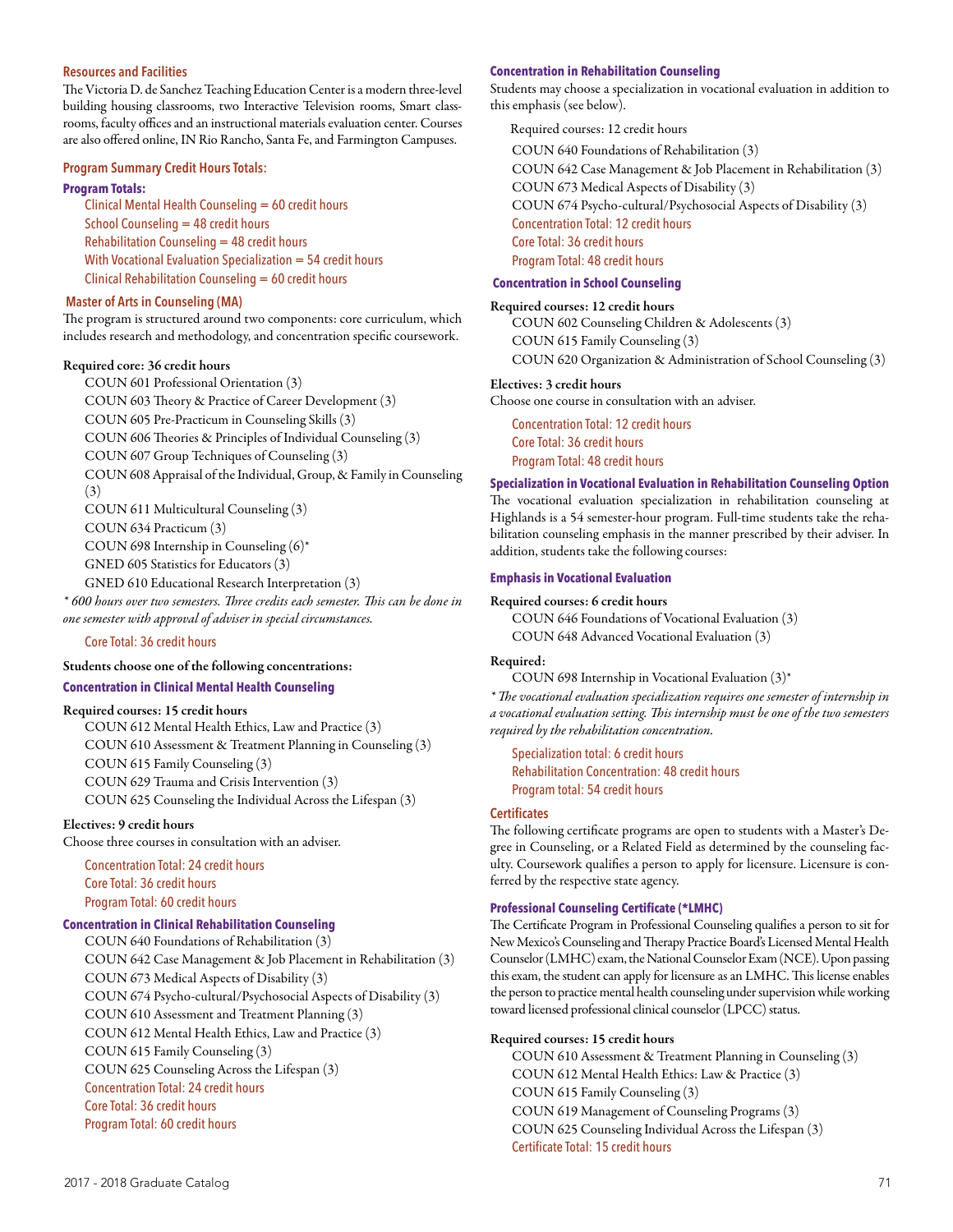## **Rehabilitation Counseling Certificate (CRC, PED K-12)**

The Certificate Program in Rehabilitation Counseling qualifies a person to apply for National Rehabilitation Certification (CRC) under Category R if the applicant meets the requirement of thirty-six months of acceptable work experience including twenty-four months supervised by a CRC.

 A second option is available for residents of New Mexico and that is to be licensed through the Public Education Department (PED) as a rehabilitation counselor K-12 with the public schools. This PED license will enable a person to work specifically with students in Special Education and with students in transition in the schools.

### Required courses: 18 credit hours

COUN 640 Rehabilitation Foundation (3) COUN 642 Case Management /Job Placement (3) COUN 644 Foundations of Transitions Planning (3)

*OR*

COUN 646 Foundations of Vocational Evaluation (3) COUN 698 Internship in Rehabilitation Counseling (3) COUN 673 Medical Aspects of Disability (3) COUN 674 Psycho-cultural/Psychosocial Aspects of Disability (3) Certificate Total: 18 credit hours

## **School Counseling (\*PED K-12)**

The Certificate Program in School Counseling qualifies a person to sit for the School Counseling exam through the PED. Upon passing this exam, the person can apply for a school counselor license and be eligible to work in public and private schools as a school counselor.

## Required courses: 12 credit hours

COUN 602 Counseling Children and Adolescents (3)

COUN 615 Family Counseling (3)

COUN 620 Organization & Administration of School Counseling Programs (3) COUN 698 Internship in School Counseling (3)

Certificate Total: 12 credit hours

## Master of Arts in Curriculum and Instruction (MA)

This program is structured around three components: required core, emphasis area, and research methodology.

### Required courses: 12 credit hours

EDLD 625 Educational Leadership (3)

*OR*

GNED 645 Sociocultural Factors Affecting Education (3) GNED 615 Instructional Strategy & Mentoring (3) GNED 641 Advanced Educational Psychology (3) GNED 663 Principles of Curriculum Construction (3)

## Research Methodology: 6 credit hours

GNED 605 Statistics for Educators (3)

GNED 610 Educational Research Interpretation (3)

## Emphasis Area: 12 credit hours

Students select an emphasis area in consultation with their education adviser and advisers for the field(s) of study selected. Emphasis area options are available in many of the university's content fields. Specifically, emphasis-area options may be formulated from programs which offer 500- and/or 600- level courses in many disciplines including Advanced Placement and outside the school of Education, including art, music, Spanish, English, philosophy, history, political science, business, human performance and sport, anthropology, sociology, psychology, computer science, mathematics, life science (in biology and environmental science), chemistry, geology, physics, and also in technology teacher education, reading, early childhood multicultural education, gifted education, TESOL, and bilingual education. The adviser for the area of interest should be consulted.

In formulating plans for the emphasis area, students and advisers must consider various limitations: the frequency of offering of the necessary 500- and 600- level courses, both during the fall and spring semesters and in the summer session (the selection may be especially limited for students who rely totally or principally on classes scheduled in evenings and/or summers); any requirement from the New Mexico Public Education Department; having the preparation to undertake advanced studies in the field; and for students whose undergraduate degrees are from NMHU, the availability of appropriate 500-level courses that were not taken already at the 400-level.

## **Field Project/Thesis/Comprehensive Exam: 6 credit hours**

#### Choose one of the following options:

GNED 697 Field Project (6)

*OR*

GNED 699 Thesis (6)\*

*\*Students must register for thesis until complete which may exceed the six credit-hour requirement.* 

*OR* 

#### **Comprehensive Exam (6)\***

*\*Comprehensive exam option: Students must complete six additional credits of approved electives instead of the six hours required for the field project/thesis. In addition, the students must pass a comprehensive examination over the graduate program. This examination may not be taken until after midterms in the last semester of coursework.* 

## Program Total: 36 credit hours

Additional stipulations for admission to the Master of Arts in curriculum and instruction: Students have received licensure for teaching in the State of New Mexico or the equivalent. Applications should indicate a desired emphasis area at the time of application.

## Master of Arts in Educational Leadership (MA)

This program is structured around three components: required core, emphasis area, and research methodology.

Two options are available for master's degree candidates in educational leadership.

Option One: is to pursue a master's degree with eligibility for a New Mexico K-12 school administrator license. Stipulations for admission to this option is that candidates will have received licensure for teaching in the state of New Mexico or the equivalent AND have a minimum of six (6) years of licensed K-12 teaching.

Option Two: is to pursue a master's degree without eligibility for a New Mexico K-12 school administrator license. This option is tailored for candidates who do not have a teaching license or teaching experience or wish the leadership and administrative knowledge obtained from the program. Candidates who choose this option would take all course requirements except the two semesters (six credit hours) of Internship. Instead they would take two additional three-credit elective courses approved by their adviser in the program to meet the 36-hour MA requirements.

## Required courses: 18 credit hours

EDLD 600 Instructional Leadership & Organizational Change (3) EDLD 615 School Finance & Resource Allocation (3) EDLD 620 Legal Issues for School Leaders (3) EDLD 640 Supervision & Evaluation of Personnel (3) EDLD 660 Data-Informed Instructional Leadership (3) EDLD 680 Reflective Leadership (3)

### Option One (6 credit hours):

EDLD 698 Internship 1 (3) (Required for all K-12 licensure candidates) EDLD 698 Internship 2 (3) (Required for all K-12 licensure candidates)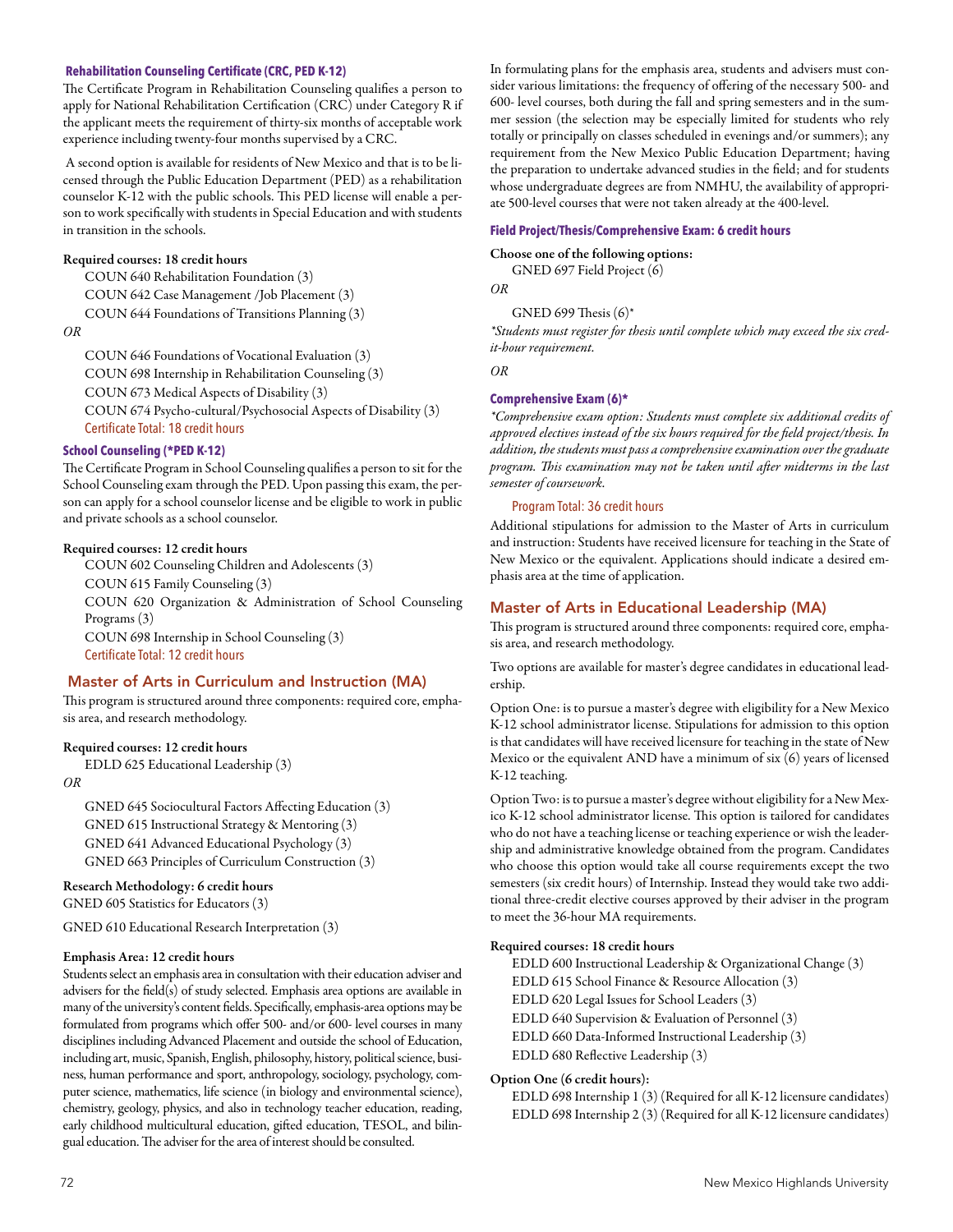## Option Two Electives (6 credit hours):

EDLD 610 Action Research in Education (3) EDLD 625 Educational Leadership & Principal-ship (3) EDLD 630 School Community Relations (3) EDLD 5/635 Selected Topics in EDLD (1-3) GNED 663 Principles of Curriculum Construction (3) EDLD 690 Independent Study (1-4)

Research Methodology: 6 credit hours GNED 605 Statistics for Educators (3) GNED 610 Educational Research Interpretations (3)

Field Project/Thesis/Comprehensive Exam: 6 credit hours EDLD 697 Field Project (6)

*OR*

EDLD 699 Thesis  $(6)^*$ 

*\*Students must register for thesis until complete which may exceed the six credit-hour requirement.* 

*OR*

## Comprehensive Exam (6)\*

*\*Comprehensive exam option: Students must complete six more credits of approved electives. In addition, the students must pass a comprehensive examination over the graduate program. This examination may not be taken until after midterms in the last semester of coursework.* 

Program total 36: credit hours

## Educational Leadership Certificate

Candidates seeking to complete the certificate program leading to licensure for the purpose of attaining education administration licensure must hold an MA or MS and a New Mexico level III teacher licensure. Candidates for the certificate program are expected to complete 18 credit hours of coursework from the educational leadership core course sequence (with allowance for up to two curse substitutions from the educational leadership emphasis area, based on the candidate's job interest and needs). Additionally, candidates are required to complete six credit hours of university-supervised administrative internship (over two semesters).

## Required courses: 24 credit hours

EDLD 600 Educational Leadership and Organizational Change (3) EDLD 615 School Finance and Resource Allocation (3) EDLD 620 Legal Issues for School Leaders (3) EDLD 640 Instructional Leadership, Supervision, and Evaluation (3) EDLD 660 Data Informed Instructional Leadership (3) EDLD 680 Reflective Leadership (3) EDLD 698 Educational Leadership Internship 1(3) \*\*\* EDLD 698 Educational Leadership Internship 2 (3) \*\*\* Certificate total credit hours required: 24 credit hours *\*\*\*Licensure candidates are permitted to substitute a core course (600-680)* 

*with a course from the EDLD emphasis area (listed below). Such requests are based on the candidate's job desire and needs, based on a written request from the student specifying the need and value of the substitution, and with signature approval of the adviser and department chair. Internships (EDLD 698 I & II) are required by the NNMPED and do not qualify for substitution.* 

EDLD 611 Action Research in Education (3) EDLD 625 Educational Leadership and the Principal-ship (3) EDLD 630 School Community Relations (3) EDLD 635 ST: Educational Leadership (3)

EDLD 690 Independent Study (3)

## Master of Arts in Special Education

This program is structured around three components: required core, emphasis area, and research methodology.

### Required core: 12 credit hours

SPED 501 Diagnosis of Exceptional Child (3) SPED 5/650 Seminar in Special Education (3) SPED 612 The Special Education Program (3) SPED 675 Organization & Administration of Special Education (3)

# Research Methodology: 6 credit hours:

GNED 605 Statistics for Educators (3) GNED 610 Educational Research Interpretation (3)

## Emphasis Area (choose option1 or 2): 12 credit hours

Option 1 (Non-Licensure): Choose twelve credits from the following list or from additional courses approved by the program adviser:

ANTH 524 Social & Cultural Dynamics of the Southwest (3)

ANTH 561 Communication & Culture (3) PHIL 525 Reasoning Skills for the Schools (3) PSY 510 Physiological Psychology (3) PSY 519 Introduction to Behavioral Therapy (3) PSY 522 Human Sexuality (3) PSY 530 Psychology of Sex Roles (3) PSY 545 Behavior Disorders in Child (2) PSY 573 Psychology of Suicide (3) PSY 605 Memory & Cognition (3) PSY 671 Psychodynamics & Psychopathology (3) PSY 674 Individual Intelligence Test (3) PSY 675 Personality Assessment (3) PSY 679 Behavioral Therapy & Assessment (3) SPED 672 Counseling Parents of Exceptional Child (3) SPED 673 Medical Aspects of Disability (3) SPED 674 Psycho-cultural/Psychosocial Aspects of Disability (3)

## Option 2 (licensure)

Students seeking special education licensure as part of the MA program are expected to complete the following 12 credit sequence:

RDED 511 Teaching and Diagnosis of Reading (3) SPED 510 Curriculum & Methods for Students with Mild & Moderate Exceptionalities (3) SPED 520 Curriculum & Methods for Students with Severe Exceptionalities (3) SPED 530 Reading Instruction in Special Education (3)

## Field Project/Thesis/Comprehensive Exam: 6 credit hours SPED 697 Field Project (6)

## OR

SPED 699 Thesis (6)\*

*\*Students must register for thesis until complete which may exceed the six credit-hour requirement.* 

## *OR*

Comprehensive Exam (6)\*

*\*Comprehensive exam option: Students must complete six more credits of approved electives. In addition, the students must pass a comprehensive examination over the graduate program. This examination may not be taken until after midterms in the last semester of coursework.* 

Program Total: 36 credit hours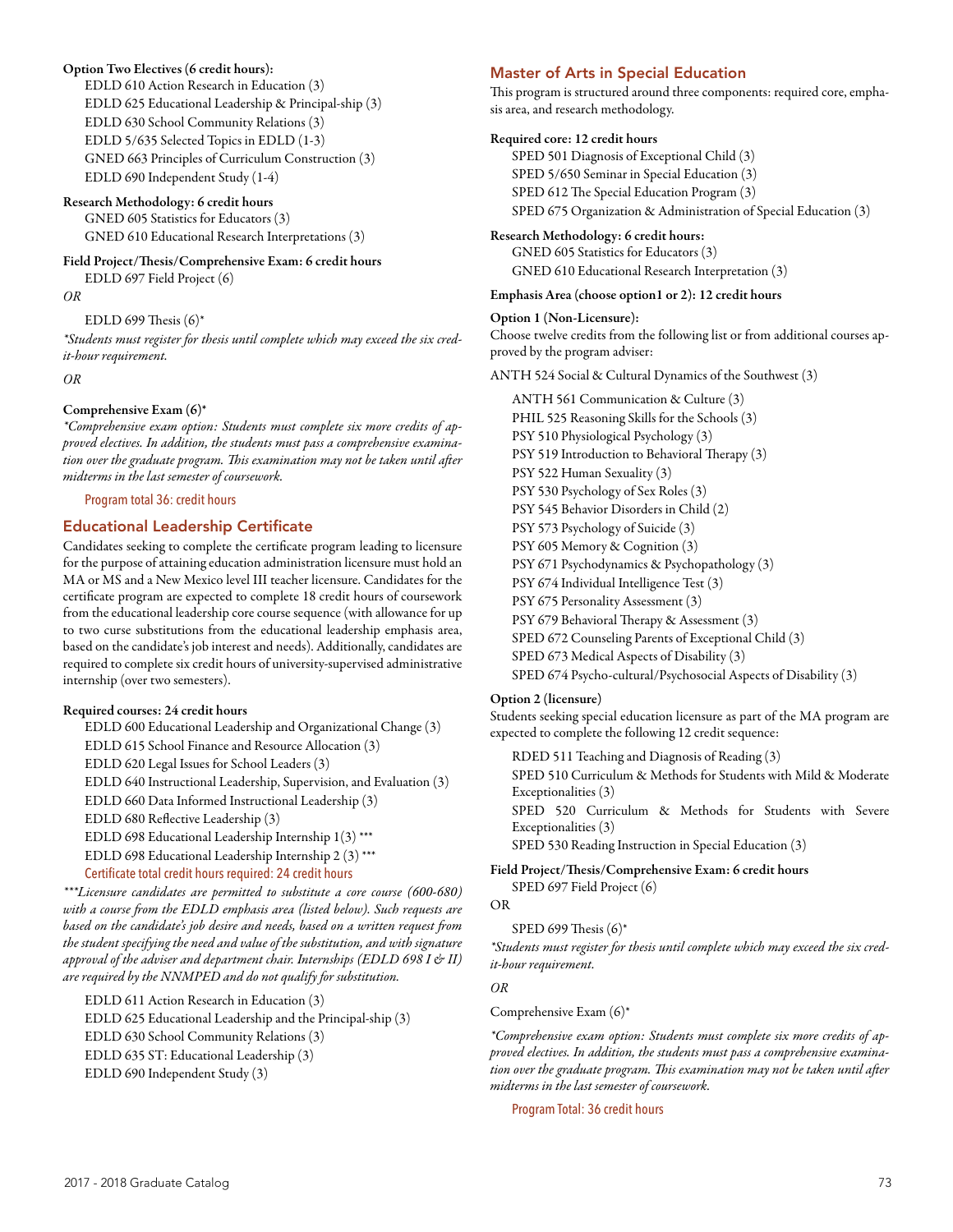## **Concentration in Gifted and Talented Education**

Required courses (replaces option 1 or 2, above): 12 credit hours SPED 512 Foundations of Gifted Education (3) SPED 514 Instructional Strategies for Gifted Education (3) SPED 516 Instructional Planning & Curriculum Gifted Ed (3) SPED 518 Twice Exceptional & Gifted Student (3) Concentration Total: 12 credit hours Program Total: 36 credit hours

#### **Certificate Program in Special Education Gifted Leading to Licensure**

Please contact the School of Education for the licensure requirements from the State Department of Education.

### Required Courses: 39 credit hours

GNED 201 Introduction to Teaching (3) or its equivalent GNED 251 Field-Based 1(1) or its equivalent GNED 352 Field-Based 2 (2) or its equivalent RDED 511 Teaching and Diagnosis of Reading (3) SPED 451 Field-Based 3 Special Education (6) or its equivalent SPED 501 Diagnosis of Exceptional Child (3) SPED 512 Foundations of Gifted Education (3) SPED 514 Instructional Strategies for Gifted Education (3) SPED 516 Instructional Planning & Curriculum Gifted Ed (3) SPED 518 Twice Exceptional & Gifted Student (3) SPED 520 Curriculum & Method for Student Severe/Except (3) SPED 530 Reading Instruction in Special Education (3) SPED 555 Classroom Management (3) Certificate total credit hours required: 39 credit hours  **Additional Certificates** 

#### **Advanced Placement Certificate**

AP-New Mexico was developed at NMHU in 1993 to encourage and support teachers and schools in New Mexico to expand Advanced Placement (AP) course offerings for New Mexico secondary students. AP-New Mexico coordinates Advanced Placement Summer Institutes (APSI), which are professional development events of no less than four days with no fewer than 30 instructional hours, The institutes bring together teachers to discuss course-specific content, instructional strategies, course organization and methods for increasing student participation in courses that help them acquire the skills and habits they will need to be successful in college.

Advanced Placement Teaching is for teachers who wish to increase or develop their knowledge of the total AP Program and enhance or implement an AP or pre-AP program in their school.

### Required courses: 12 credit hours

GNED 630 Advanced Placement Institute (3)

GNED 640 Curriculum Design & Management for Advanced Placement (3)

GNED 650 Foundations of the Advanced Placement Program, Leadership Approaches, & Vertical Teaming (3)

GNED 652 Advanced Placement (3)

Certificate total credit hours required: 12 credit hours

#### **Bilingual Education Certificate**

Post baccalaureate students seeking a certificate leading to a bilingual education endorsement must complete a minimum of 12 credit hours of coursework at the graduate level. All endorsements are awarded by the New Mexico Public Education Department (NMPED) and are subject to NMPED guidelines and requirements. These include completion of a bachelor's degree in education and a New Mexico teaching license. It is important to note that the bilingual endorsement further requires passing the Prueba de Español para la Certificación Bilingüe exam or the language proficiency exam in Navajo. Those interested in other New Mexico

pueblo languages must consult with their specific tribe. It is critical to consult carefully with the Licensure Unit at the NMPED regarding these language matters.

#### Required courses: 12 credit hours

GNED 512 Theories and Principles of Bilingual Education (3) GNED 537 Instructional Methods for the Bilingual Classroom (3) (SPAN 300 prerequisite)

RDED 516 Reading in the Bilingual Classroom/La Enseñanza de Lectura en el Salón Bilingüe

*OR*

RDED 545 Literatura infantile y juvenile (3) RDED 527 Reading in the Content Area (3) Certificate total credit hours required: 12 credit hours

## **Reading Certificate**

Post baccalaureate students seeking a certificate leading to reading endorsement must complete a minimum of 12 credit hours of reading courses at the graduate level. Additional credits in reading may be required depending on the student's prior coursework in reading, and prior licensure and endorsement history. All endorsements are awarded by the New Mexico Public Education Department (NMPED) and are subject to NMPED guidelines and requirements.

#### Required courses: 12 credit hours

RDED 511 Teaching Reading and Diagnosis (3)

RDED 526 Reading & Literature for Children & Young Adults (3)

*OR*

RDED 545 Literatura infantile y juvenile (3) RDED 527 Reading in the Content Area (3) RDED 540 Integrating Technology into Language Arts Curriculum (3)

*OR*

RDED 542 Literacy and Technology (3) Certificate Total: 12 credit hours

#### **Secondary Certificate Program Leading to Licensure**

Prospective teachers holding a bachelor's degree may complete the secondary certificate program in order to obtain a secondary license in New Mexico. In addition to completing coursework listed on the framework, candidates must have 24 credits, including 12 upper division, in a content area taught in the public schools. Please see attached framework.

#### Required Courses: 28 credit hours

GNED 251 Field-Based 1 Teacher Preparation Experience (1) GNED 351 Field-Based 2 Teacher Preparation Experience (2) GNED 302 Educational Psychology (3) RDED 527 Reading in the Content Area (3) GNED 510 The Art and Science of Teaching (3) GNED 544 Computer Application in Education (3) GNED 545 Knowledge of the Profession (3) GNED 451 Field-Based 3 Teacher Prep Experience (6) GNED 555 Classroom Management (3) Certificate total credit hours required: 28 credit hours

## **TESOL Certificate**

Post baccalaureate students seeking a certificate leading to an endorsement in Teaching English to Speakers of Other Languages (TESOL) must complete a minimum of 12 credit hours of coursework at the graduate level. All endorsements are awarded by the New Mexico Public Education Department (NMPED) and are subject to NMPED guidelines and requirements. These include completion of a bachelor's degree in education and a NM teaching license. It is important to note that the TESOL endorsement further requires a minimum of six credits in another language or passing the Prueba de Español para la Certificación Bilingüe exam. In addition to coursework, the NMPED requires passing the NMTA's TESOL content examination.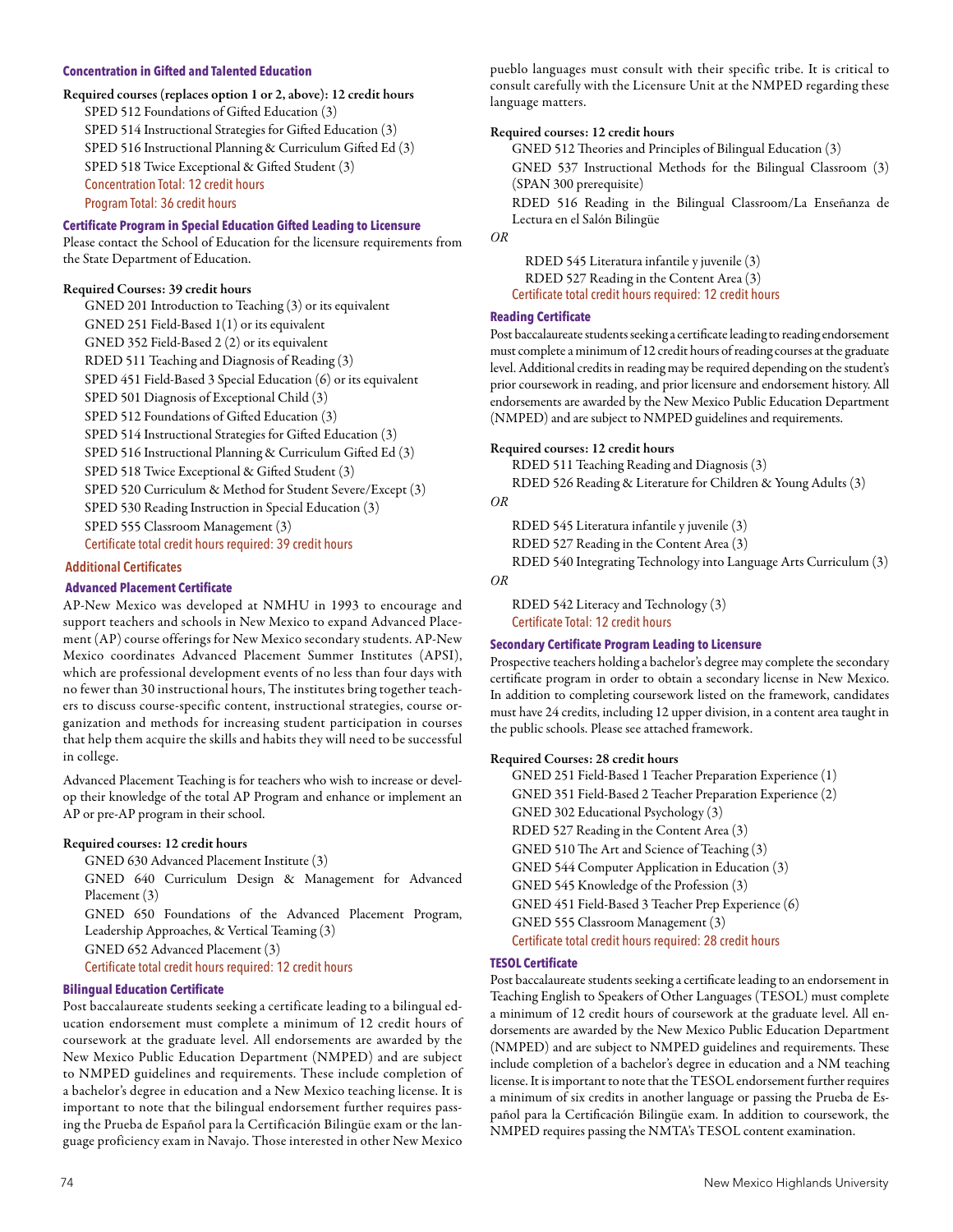## Required courses: 12 credit hours

ELEM 517 English as a Second Language (3) GNED 520 Sheltered English (3) RDED 527 Reading in the Content Area (3) RDED 520 Literacy for English Language Learners (3)

Certificate total credit hours required: 12 credit hours

## Counseling and Guidance (COUN), Courses in

## **COUN 535 – 635. Selected Topic in Counseling and Guidance (1 – 4 VC); Var**

Course in topic or topics in counseling and guidance. May be repeated with change of content.

## **COUN 601. Professional Orientation (3); Fa, Sp**

This course is an overview of theory, practice, methods and basic principles used by counselors in various settings. Topics include understanding the professional identity of counselors from a historical perspective, counseling theory and skills, personality development, specialty areas in counseling and multicultural considerations. The importance of professional ethics and self-exploration will be emphasized throughout the course. This course is a prerequisite for several courses.

## **COUN 602. Counseling Children and Adolescents (3); Sp, Su**

This course provides knowledge and skills necessary to provide developmentally appropriate therapeutic interventions for children, adolescents and their families. Topics include parent/child development, interviewing and counseling, case formulation, family systems, group counseling, and consultation. Ethical and legal considerations regarding minors and families will be examined throughout the course. Prerequisites: COUN 601 and 606.

## **COUN 603. Theory and Practice of Career Development (3); Fa, Sp**

A study of theories and approaches useful in career counseling. Emphasis will be given to career planning models, sources of information, and exposure to the changing world of work.

## **COUN 605. Pre-Practicum in Counseling Skills (3); Fa, Sp**

This course serves as the student's first formal exposure to the actual practice of counseling. As such, it will introduce the student, within a safe and controlled setting, to the dynamics and process of the counselor's role, including core counseling skills, structure of the interview, and counselor characteristics. Prerequisites: COUN 601 and COUN 606.

#### **COUN 606. Theory and Principles of Individual Counseling (3); Fa, Sp**

Contemporary theories and principles of individual counseling with emphasis on their application to counseling situations in schools and agencies. This course is a prerequisite for several courses.

## **COUN 607. Group Techniques of Counseling (3); Fa, Sp**

Contemporary theories and principles of group counseling with emphasis on their application to counseling situations in schools and agencies. The student learns the principles of effective group facilitation, leadership styles and techniques, group stages and process, and membership roles and resistances. Prerequisites: COUN 601 and COUN 606.

## **COUN 608. Appraisal of the Individual, Group, and Family in Counseling (3); Fa, Sp**

The focus of this course is on direct and objective methods of assessment and their practical utility in the practice of counseling. In addition, projective techniques for assessment are studied as well as counseling strategies for disseminating the results.

## **COUN 610. Assessment and Treatment Planning in Counseling (3); Sp**

This course is an overview of the assessment and treatment of problematic human behavior patterns and characteristics. The primary focus is a study of the major mental, emotional, and personality disorders as categorized in the DSM-5. The emphasis is on the accurate diagnosis and treatment plan formulation for these disorders, with special consideration given to ethnic and cultural factors in the lives of individuals. The learning modality includes student reflection for greater relevance in understanding.

## **COUN 611. Multicultural Counseling (3); Fa, Sp**

Acquaints students with contrast of values, attitudes, and life styles of the predominant ethnic groups in the local region as well as throughout the nation. Students are expected to review emerging cross-cultural counseling approaches as a basis for developing a personal approach.

#### **COUN 612. Mental Health Ethics, Law and Practice (3); Fa, Su**

This course will introduce students to professional, ethical and legal issues that affect the practice of counseling. Ethical decision-making, understanding and applying ethical codes and laws, and opportunities to develop critical thinking skills will be emphasized and practiced throughout the course. Course will include lecture, experiential activities, discussion, role-plays, and group work.

### **COUN 614. Existential Counseling (3); Su**

This course is designed to give the student an in-depth understanding of the principles and techniques of existential counseling. Existential counseling is defined as both a theoretical orientation and a practical approach to working with individuals and their problems with everyday living. Attention is given to the application of existential principles to culturally diverse populations. It is also seen how existential counseling responds to current needs for more brief forms of counseling. The overall approach includes the development of understanding through personal reflection.

#### **COUN 615. Family Counseling (3); Var**

This course will focus on developing intervention skills for working with family systems. Emphasis is on systems theory in family counseling providing students with a beginning understanding of applications in working with families. There will be opportunity for in-class application of the skills introduced. Prerequisite: COUN 601 and 606.

## **COUN 616. An Overview of Art Therapy and the Creative Process (3); Var**

This course will extend over two weekends and will be an experiential journey into the unconscious. It will provide an opportunity through exercises using art, movement, music and imagery to experience ourselves more deeply and learn to apply the creative process in our work with clients. We will learn the origin of Dynamically Oriented Art Therapy, use Gestalt Art Therapy to explore our sub-personalities, discover archetypes and enact a fairy tale using Jungian Art Therapy and investigate our expanded consciousness through the Human Potential Movement and contact with our High Self. By doing our own inner work we will discover directly and profoundly the impact the creative process has on our own unconscious and how to hold and honor the psyche of the other. No experience in art or movement is necessary.

#### **COUN 617. Art/Play Therapy/Sandtray Counseling (3); Var**

In this class, we will explore the power of sandtray therapy with adults and children as well as art and play therapy for children. We will discover how these modalities can help to uncover the client's therapeutic issues, learn about the materials needed and establishing a safe environment, explore the appropriate responses to make and questions to ask and the use of directive and non-directive approaches. Additionally, we will use sandtray experientially to deepen awareness of our own issues, contact our inner child through play therapy and experiment with fundamental techniques using art therapy to enhance our ability to connect with our clients in child therapy.

## **COUN 620. Organization and Administration of School Counseling (3); Fa**

This course provides knowledge and skills necessary for school counselors to implement a developmentally appropriate, comprehensive school counseling program. Planning, designing, implementing and evaluating school counseling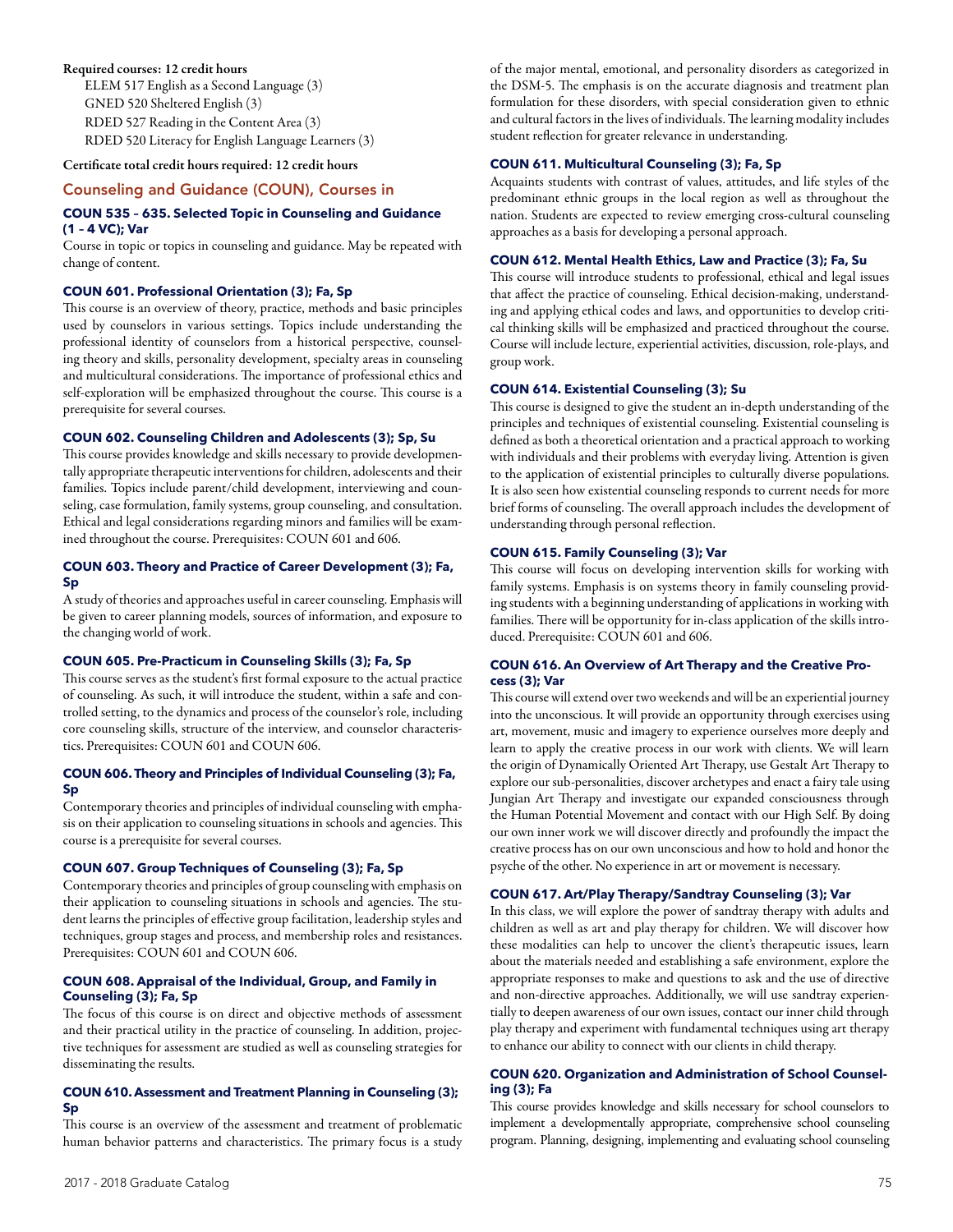program will be discussed. Other topics include history of school counseling, legal and ethical considerations, program management, and the role of the school counselor. Collaboration, consultation, coordination and school counseling skills will be emphasized throughout the course. Competencies outline by the NM Public Education Department, ASCA, and CACREP are addressed.

## **COUN 621. Grief, Loss and Expressive Arts Therapy (3); Var**

In this class, we will explore in a supportive environment our grief and how the experience of the Expressive Arts can allow the grieving process and healing to unfold. We will explore the stages of grief and the use of creativity for moving through these stages. We will experience our own issues of loss and how, through the power of art, movement and journaling, we can access our inner allies and begin to heal our own wounds. We will enact an ancient myth, discover our own ancestral work that may still need completing, discuss complicated grief, and learn to apply the Expressive Arts in working with our clients. As we move through our healing and contact our fullness we will be better able to assist our clients in their ability to touch their fullness as they move through their recovery.

## **COUN 622. Play Therapy (3); Var**

This course focuses on training to be a therapeutic agent in the lives of children through the utilization of play therapy. Alt Su, even

## **COUN 623. Foundations of Addiction: Alcohol Abuse (3); Sp**

Foundation of Addictions – Alcohol Abuse is one of four courses focusing on Substance Abuse and Alcohol Abuse. These courses are in alliance with the requirement for licensure in New Mexico to obtain a license as the Licensed Alcohol and Drug Abuse Counselor (LADAC). The Foundation of Addictions – Alcohol Abuse covers: a) overview of alcohol abuse addictions, b) etiology models of alcohol abuse addictions, c) different populations effected by alcohol abuse addictions, and d) implications of alcohol abuse addictions.

## **COUN 624. Foundations of Addiction: Drug Abuse (3); Su**

Foundation of Addictions – Drug Abuse is one of four courses focusing on Drug Abuse and Alcohol Abuse. These courses are in alliance with the requirement for licensure in New Mexico to obtain a license as the Licensed Alcohol and Drug Abuse Counselor (LADAC). The Foundation of Addictions – Drug Abuse covers: a) overview of drug abuse addictions, b) etiology models of drug abuse addictions, c) different populations effected by drug abuse addictions, and d) implications of drug abuse addictions.

## **COUN 626. Treating Individuals with Alcohol Abuse (3); Su**

Treating Individuals with Alcohol Abuse Addictions is one of four courses focusing on Substance Abuse and Alcohol Abuse. These courses are in alliance with the requirement for licensure in New Mexico to obtain a license as the Licensed Alcohol and Drug Abuse Counselor (LADAC). Treating Individuals with Alcohol Abuse Addictions covers: a) overview of alcohol abuse treatments, b) DSM and ICD diagnoses of alcohol abuse verses alcohol dependence, c) responding to the needs of different populations of alcohol abusers, and d) implications for addictions counselors in regards to their treatment of individuals with alcohol abuse addictions.

## **COUN 627. Treating Individuals with Drug Abuse (3) Fa**

Treating Individuals with Drug Abuse Addictions is one of four courses focusing on Drug Abuse and Alcohol Abuse. These courses are in alliance with the requirement for licensure in New Mexico to obtain a license as the Licensed Alcohol and Drug Abuse Counselor (LADAC). Treating Individuals with Drug Abuse Addictions covers: a) overview of drug abuse treatments, b) DSM and ICD diagnoses of drug abuse verses drug dependence, c) responding to the needs of different populations of drug abusers, and d) implications for addictions counselors in regards to their treatment of individuals with drug abuse addictions.

## **COUN 625. Counseling the Individual Across the Lifespan (3); Fa, Su**

This course is designed to familiarize counseling students with the spectrum of theory and hands-on practice of counseling techniques used with individuals as they develop across the lifespan. The problems and conflicts appearing in different life stages and their treatment through specific counseling skills and strategies are covered. Emphasis is placed on the individual within a family context.

### **COUN 629. Trauma and Crisis Intervention (3); Var**

This course explores the nature and experience of trauma and related crises and natural disasters. Multiple theories are explored regarding the effects of traumatic impact on the individual psyche. Theoretical constructs are analyzed, from a bioecological perspective, for their potential application in the area of trauma, crisis, and disaster; various examples of interventions and therapeutic techniques are examined for their usefulness in working with survivors of trauma.

## **COUN 634. Practicum in Counseling (3); Fa, Sp, Su**

Face to face experience in counseling and guidance in a supervised, recorded, and evaluated counseling setting. May be repeated for credit. Prerequisites: Pre-arrangement and permission of instructor, COUN 601, 605, 606, and one other counseling course approved by adviser.

## **COUN 638. Assistive Technology Assessment (3); Var**

This course teaches students to use and adapt a variety of assistive technology deices and software to optimize the functional and vocational capacities of individuals with disabilities. Applications of rehabilitation and assistive technology are overviewed for a wide range of integrated settings, including vocational evaluation.

## **COUN 640. Foundations of Rehabilitation Counseling (3); Fa, Su**

Foundations of Rehabilitation Counseling focuses on the history and philosophy of rehabilitation and rehabilitation counseling, including federal legislation concerning vocational rehabilitation and independent living mandates. The course also focuses on attitudinal, physical and systems barriers to social integration, including the current range of services provided for persons with disabilities, and on informed consumer review, choice, and personal responsibility in the rehabilitation process. The course explores the rehabilitation process provided in various setting, noting career alternatives for rehabilitation counselors.

## **COUN 642. Case Management and Job Placement in Rehabilitation (3); Fa**

The goal of Vocational Rehabilitation is most often to assist people with disabilities in job placement, i.e., preparing for employment, and obtaining and maintaining appropriate employment. This course is designed to provide the Rehabilitation Counseling student an overview of the job placement and case management functions of rehabilitation counseling, and to enhance the ability of rehabilitation counseling students to develop and implement successful job placement strategies for people with disabilities. Case Management is the process through which the rehabilitation counselor helps a single client enter and move through the vocational rehabilitation process, concluding with appropriate employment. The course addresses case management practiced in industry, public, and private settings, and provides knowledge of the managed care system. Practical experiences using a case development model will be provided.

## **COUN 644. Transition Planning Assessment (3); Var**

This course will serve as an introduction to the practices and principles of planning for the transition of students with disabilities from the secondary school setting to the world of work, independent living, and/or post-secondary education. Emphasis is placed upon vocational evaluation and assessment strategies for working with students from different exceptionalities.

## **COUN 646. Foundations of Vocational Evaluation (3); Var**

The focus of this course is on the introduction to client and work site evaluation, behavioral observation, individualized vocational evaluation planning, ethics, use of support service options and report development. General principles in vocational evaluation techniques (interest, achievement, aptitudes, values, temperaments and skills) as they apply to person with disabilities will be reviewed. Hands-on experience with evaluation tools is a required component of the class.

## **COUN 648. Advanced Vocational Evaluation (3); Var**

The focus of this course is on advanced techniques in vocational evaluation including the use and development of work samples, portfolio development,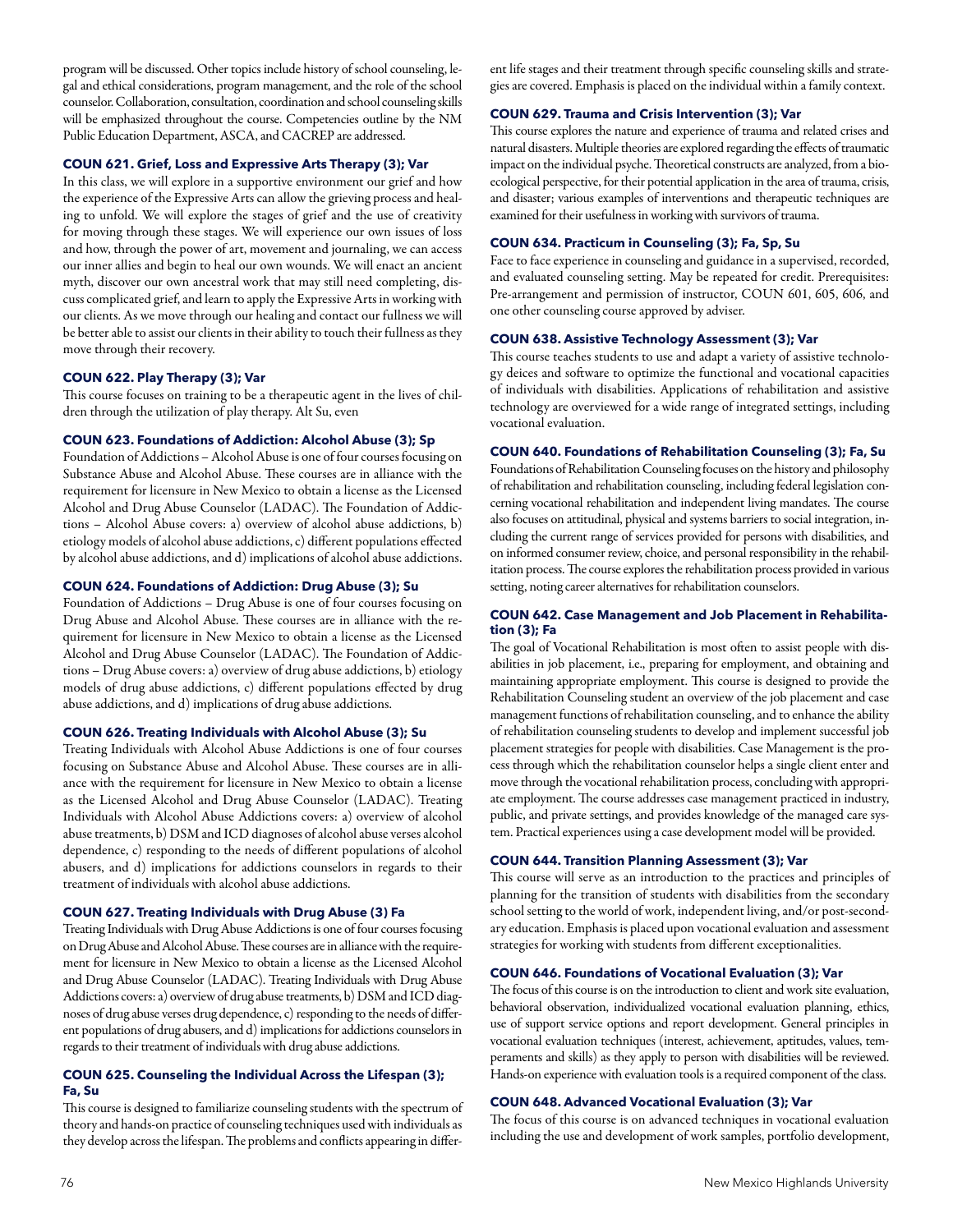functional vocational evaluation in transition, and the evaluation/use of assistive technology. Course work will cover current state and federal regulations affecting vocational evaluation and work adjustment practice.

## **COUN 673. Medical Aspects of Disability (3); Sp**

This course is an overview of human disability and medical terminology. It provides a review of human body systems, major disabling conditions and their implications for rehabilitation counseling.

## **COUN 674. Psychocultural/Psychosocial Aspects of Disability (3); Sp, Su**

This course provides an overview of psychocultural and psychosocial aspects of disability emphasizing emotional issues influencing the adjustment process of persons with disabilities.

## **COUN 690. Independent Study (1–4 VC); Var**

Independent study arranged with an instructor. Prerequisite: Permission of instructor.

## **COUN 692. Independent Research (1–4 VC); Var**

Independent research arranged with an instructor. Prerequisite: Permission of instructor.

### **COUN 696. Professional Paper (1); Var**

This course is designed to be a one semester hour course for those students who are finished with all their coursework but still need to do their Professional Paper. This will allow the students to be enrolled in the university as they complete their Professional Paper. A course like this is mandated by the university so that students can be enrolled when all other coursework has been completed. This is not a mandatory course unless the student needs to continue to be enrolled in the university but has no courses remaining to be taken.

#### **COUN 697. Field Project (1–6 VC); Var**

Individual field research and writing in preparation of a graduate field project (equivalent to a thesis). Prerequisite: Permission of instructor.

## **COUN 698. Internship/School, Professional, and Rehabilitation Counseling or Vocational Evaluation (3–6 VC); Fa, Sp, Su**

The internship is the final and most comprehensive professional experience in the counseling program. The intent of the internship is to provide the student with closely supervised training at a site outside of the University environment which is congruent to his or her orientation within the counseling program. In order to ensure that students' individualized career goals are met in the internship experience, arrangements for the internship are negotiated between the student, the onsite supervisor and the student's supervising professor at New Mexico Highlands University. Prerequisites: COUN 601, 605, 606, 607 and 634.

## **COUN 699. Thesis (1–6 VC); Var**

Individual research and writing in preparation of a graduate thesis. Prerequisite: Permission of instructor.

## Early Childhood Multicultural Education (ECME), Courses in

#### **ECME 515. Principles of Early Childhood Multicultural Education (3); Fa**

An in-depth study of the historical, theoretical, and philosophical development of early childhood education and its implications on current issues and problems.

## **ECME 524. Curriculum in Early Childhood Multicultural Education Programs (3); Sp**

An in-depth study of various early childhood education curricula and the development and design of a curriculum guide.

## **ECME 528. Organizational Designs of Early Childhood Multicultural Education Programs (2); Fa**

Planning early childhood education programs for teachers, supervisors, administrators, and social workers.

## **ECME 529. Teaching the Perceptual Skills (2); Sp**

The rationale, the techniques, and the sequence of teaching auditory, oral, visual, and psycho-motor skills prior to reading, writing, and arithmetic.

#### **ECME 534. Practicum in Early Childhood Multicultural Education (1–4 VC); Var**

Campus work placement with specific responsibilities over a sustained period of time. Prerequisite: Permission of instructor.

#### **ECME 535. Selected Topic in Early Childhood Multicultural Education (1–4 VC); Var**

Course in topic or topics in early childhood education. May be repeated with change of content.

## **ECME 582. Early Childhood/Special Education (3); Su**

Developing an awareness in educators concerning an understanding of children with or without special needs. Cross-listed as: SPED 582.

## **ECME 590-690. Independent Study (1–4 VC); Var**

Individual, directed study arranged with an instructor. Prerequisite: Permission of instructor.

#### **ECME 592-692. Independent Research (1–4 VC); Var**

Individual, directed research arranged with an instructor. Prerequisite: Permission of instructor.

Education, General and Secondary (GNED), Courses in

## **GNED 510. The Art and Science of Teaching in Secondary Schools (3); 3, 2 Fa**

Designed to provide an overview of curriculum and organization in the secondary school and to offer actual teaching experience in a "micro-teaching" situation, applying basic teaching strategies and techniques for the purpose of developing teacher competency. A special fee is charged.

## **GNED 512. Theories and Principles of Bilingual Education (3); Sp**

Fundamental theories and principles of bilingual education, preparing the prospective teacher to address the issues and concerns intelligently in the classroom.

## **GNED 517. English as a Second Language (3); Fa, Sp**

A study of English as a second language, conveying methods and procedures of teaching English to children and adults for whom English is not the native tongue. Students will be introduced to second language acquisition theories and basic elements of the sound system. It is highly recommended that RDED 411 be taken prior to or concurrently with this class.

## **GNED 520. Sheltered English for Content Area Instruction (3); Fa**

This course provides pre-service and in-service teachers a set of linguistic, instructional, assessment and classroom-management practices that allows English language learners (ELLs) from the advanced-beginner level on to develop content-area knowledge, operational skills and increased language proficiency.

## **GNED 522. Licensure Test Prep Language Arts & Writing (1); Fa, Sp**

This course is designed to help students preparing to take the New Mexico Teacher Licensure test focusing on the Essential Academic Skills Assessment of reading and writing.

## **GNED 524. Licensure Test Prep Teacher Competency (1); Fa, Sp**

This course is designed to help students preparing to take the New Mexico Teacher Licensure test focusing on the Professional Knowledge.

## **GNED 526. Licensure Test Prep Math (1); Fa, Sp**

This course focuses on the Essential Academic Skills Assessment and the Assessment of Math to help students preparing to take the teacher licensure test.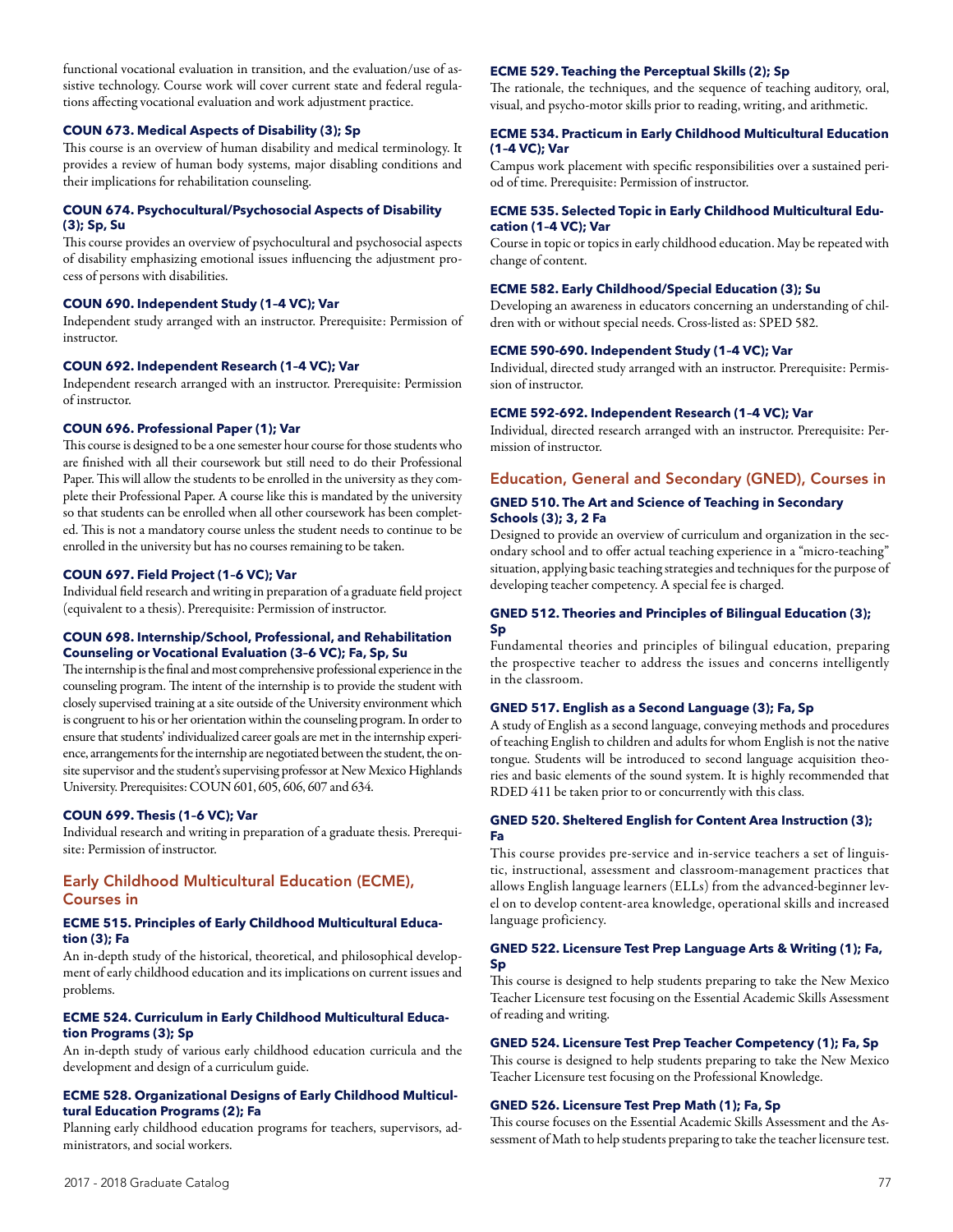This course is designed to be a review of the Pre-Algebra and Algebra I content covered on the Math section of the New Mexico Teacher Licensure test.

## **GNED 535–635. Selected Topic in General Education (1–4 VC); Var**

Course in topic or topics in general education. May be repeated with change of content.

## **GNED 536. Parent and Community Involvement (3); Fa**

Development in prospective teachers and experienced educators of necessary attitudes and strategies related to involving parents and other community members in the educational process. Students will review the research which demonstrates the positive results from involving parents as partners in the child's learning process.

## **GNED 537. Instructional Methodologies for Use in Spanish/English Bilingual Classrooms (3); Fa**

Demonstrate knowledge of and use theories, approaches, methods and techniques for teaching literacy, bi-literacy and other academic skills in English and the native language. Spanish is the language of instruction and student participation/presentations. Prerequisite: SPAN 201 or SPAN 202.

## **GNED 544. Technology in Education (3); Fa, Sp**

Provides teachers a working knowledge of the microcomputer and its specific applications in education. A special fee is charged.

## **GNED 545. Knowledge of the Profession (3); Fa, Sp**

Legal, ethical, career, and organizational issues related to education. Students will be given experiences to assist them in communicating effectively with different individuals involved in the educational process. Prerequisite: Complete all required coursework (major and minor) and admission to student teaching. Corequisite: Appropriate major Field-Based III experience.

## **GNED 555. Classroom Management (3); Fa, Sp**

Introduces the student to a variety of techniques for managing behavior in the classroom. Major areas and specific techniques within each will be presented and practiced both in the class and in the student's own teaching situation. Prerequisite: Admission to student teaching and permission of instructor.

## **GNED 561. Assessment and Evaluation of Students (3); Fa, Sp**

Problems in the construction and use of teacher made and standardized tests. The course also emphasizes the gathering and interpreting of data, reporting or test information, and development of a district-wide testing program.

## **GNED 590-690. Independent Study (1-4 VC); Var**

Individual, directed study arranged with an instructor. Prerequisite: Permission of instructor.

## **GNED 605. Statistics for Educators (3); Fa, Sp, Su**

Basic statistics essential to the collection, summarization, and interpretation of statistical data that the educator frequently encounters.

## **GNED 610. Educational Research Interpretation (3); Fa, Sp, Su**

Prepares the potential research consumer to analyze and evaluate research critically, to understand fundamental research principles and techniques, and to design research stratagems for problem areas in education. Prerequisite: GNED 605.

## **GNED 611. Action Research in Education (3); Sp**

Action Research is a graduate level class addressing both educational research and school improvement. The aims of Action Research include: a) development of the school leaders knowledge and skills in applied research techniques and developing action research for implementation in classrooms and schools, and b) preparing school leaders for informed analysis and evaluation of research Prerequisite: GNED 610

## **GNED 615. Instructional Strategy and Mentoring (3); Fa**

Investigation and development of lessons based on a variety of teaching strategies that are appropriate for different grade levels and subject areas. Peer mentoring skills will be developed through coaching activities while practicing various teaching strategies.

## **GNED 630. Advanced Placement Institute (3); Su**

A summer institute and two day follow up designed to prepare teachers to teach Advanced Placement and Pre AP courses.

## **GNED 640. Curriculum Design & Management for Advanced Placement (3); Su**

This course will provide an in-depth discussion of academic content and methods for delivering instruction in Advanced Placement classrooms.

## **GNED 641. Advanced Educational Psychology (3); Sp**

Application of recent learning research to instructional, curricular, and administrative problems.

## **GNED 645. Socio-Cultural Factors Affecting Education (3); Sp**

Studies of the social and cultural factors influencing educational practice with emphasis on Hispanic and Native American cultures of the Southwest and identification of local factors of a social/cultural nature that influence educational practice.

## **GNED 652. Topics in Advanced Placement (3); Su**

This course is designed to deal with topics related to Advanced Placement. Students become familiar with the College Boards' mission, course description, standards and skills in AP English Literature and Language, and the Vertical Teams approach.

## **GNED 663. Principles of Curriculum Construction (3); Var**

A study of the social, cultural, psychological, and philosophical bases related to the principles and technical problems of curriculum development. The course assists in the identification of local educational needs through assessment.

## **GNED 697. Field Project (1–6 VC); Var**

Individual field research and writing in preparation of a graduate field project (equivalent to a thesis). Prerequisite: Permission of instructor.

## **GNED 699. Thesis (1–6 VC); Var**

Individual research and writing in preparation of a graduate thesis. Prerequisite: Permission of instructor.

## Educational Leadership (EDLD), Courses in

## **EDLD 535 – 635. Selected Topic in Educational Leadership (1 – 4 VC); Var**

Courses in educational leadership. May be repeated with change of content.

## **EDLD 600. Instructional Leadership & Organizational Change (3); Fa, Sp**

The purpose of the course is to assist school leaders with understanding the dynamics of organizations and how these dynamics affect organizational and student performance results. Focus will be given to understanding components of creating high performing environments, to include organizational theory application and the effects of organizational structure and design, human relations and behavior, culture and climate and the politics of the change process. Critical internal and external factors that affect organizational performance will be examined. Theory and leadership practices will be surveyed in the context of connecting leadership to organization change. Course objectives will address investigation into how organizational decision-making, management systems, change processes, technology, culture and behavior all play critical roles in addressing school improvement and student achievement.

## **EDLD 611. Action Research in Education (3); Sp, Su**

Action Research is a graduate level class addressing both educational research and school improvement. The aims of Action Research include a) development of the school leader's knowledge and skills in applied research techniques and developing action research for implementation in classrooms and schools, and b) preparing school leaders for informed analysis and evaluation of research. Prerequisite: GNED 610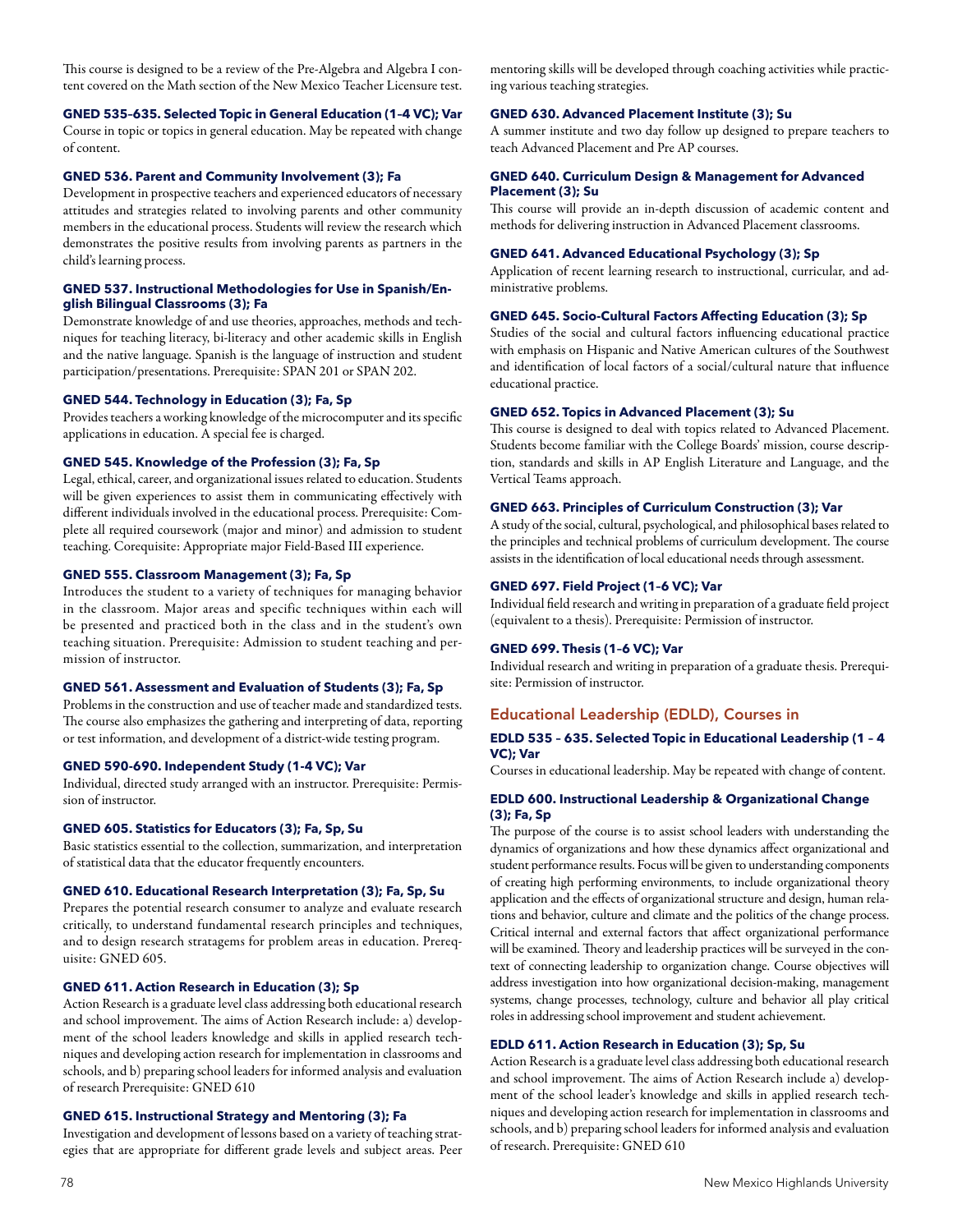## **EDLD 615. School Finance and Resource Allocation (3); Fa, Sp, Su**

Engaging school leaders in an intensive process that focuses on school financing in New Mexico is the purpose of this course. The content will include school-based budgeting, budget planning and development, budget management, financial adequacy and equity, sources of revenue and their intent, operations management, facility planning, food services, auxiliary services and the connection of resource allocation and accountability to school-level decisions. The effects of resource allocation with respect to instructional program and staffing needs will also be addressed.

## **EDLD 620. Legal Issues for School Leaders (3); Fa, Sp, Su**

The legal basis of public education will be the focus of this course. Constitutional, federal, state, tribal, local and tort law will be explored in terms of the application of ethical policies and procedures and the rights and responsibilities of school personnel and students, including special populations. State statutes, the public school code and state regulations as they affect public education will also be studied with application to the daily operations of the school work environment and its delivery of services. Legal issues, which the school principals would encounter in hiring personnel, evaluating personnel, facilitating staff development for instructional personnel and dismissing personnel, will also be explored.

## **EDLD 625. Educational Leadership and the Principalship (3); Sp, Fa**

This course is a study of the nature, processes, and functions of leadership, developing skills in leadership, communication, improving instruction for student learning, and group development. This course focuses on the role of the principal as administrator in the public school environment. It is designed to develop a broad understanding of the complex and ever changing elements and responsibilities of leadership in today's schools. Course content will cover strategies that will help the student in the development of a shared vision, the process of organizational change, creating professional learning communities, and generating a school culture of learning for all students. The needs of diverse school populations will be a focus of our study.

## **EDLD 630. School Community Relations (3); Fa, Sp, Su**

The course focuses on the relationships that are needed to build strong school and community partnerships. Students will be able to combine theory and practice (praxis) in improving their knowledge and skills related to connecting the schools with a larger community.

## **EDLD 635. Selected Topics in Educational Leadership (3); Sp, Fa**

Course in topic or topics in educational leadership. May be repeated with change of content.

## **EDLD 640. Instructional, Leadership, Supervision, and Evaluation (3); Fa, Sp**

The course is designed to provide a knowledge of the roles and responsibilities of the school leader within the charge of supervision and evaluation. Students will reflectively examine their knowledge and sensitivity to the issues and relationships between effective leadership skills and the ability to develop the capacity of schools as culturally responsive learning communities for continual renewal. An emphasis on instructional leadership and the practical and human dimensions or supervision is studied in conjunction with current issues facing school leaders and schools. Course content will cover the strategies necessary to utilize staff supervision and evaluation as a process for professional growth. Supervision will be viewed in terms of capacity building, e.g., staff and career development, professional growth, coaching, mentoring, studying one's own teaching and creating organizations in which learning, rather than power and control is the focus.

## **EDLD 660. Data-Informed Instructional Leadership (3); Su, Fa**

This leadership course is for graduate students who are contemplating pursuit of a career in K-12 educational leadership. The course is designed to enable school leaders to obtain, evaluate, and interpret data for informing school improvement. The course focuses on the ability to use an understand research and data systems in ways that contribute to school achievement and

school productivity. Knowledge of educational leadership necessary for leading school improvement in diverse school setting in integrated throughout the course. Data-informed decision-making processes and communication of results, progress and involvement strategies to engage all stakeholders in the school involvement strategies to engage all stakeholders in the school improvement process are also addressed. This course is core requirement for the MA 1 or NM Licensure in Education Leadership.

## **EDLD 680. Reflective Leadership (3); Sp, Su**

In this capstone course, students will apply and combine knowledge, skills, and experiences obtained throughout the Educational Leadership sequence to define and develop their practice as responsive, reflective leaders in New Mexico schools. Each of three critical components––reading, reflection, and discussion––will be utilized to engage the student in identifying and clarifying her or his leader persona. Additional readings will be used to explicate application of standards and accountability measures toward leadership practice. Through the amalgam of analysis, interpretation, application, and synthesis of knowledge stemming from readings, class activities, and in particular autobiographic journaling, students will develop leadership portraitures. These multimedia constructs will offer deep and precise reflections of students' perception of their leader-selves.

## **EDLD 690. Independent Study in Educational Leadership (1–4 VC); Fa, Sp, Su**

Independent study arranged with an instructor. Prerequisite: Permission of instructor.

## **EDLD 697. Field Project (1–6 VC); Fa, Sp, Su**

Individual field research and writing in preparation of a graduate field project (equivalent to a thesis). Prerequisite: GNED 610 and permission of instructor.

## **EDLD 698. Internship in Educational Leadership (1–6 VC); Fa, Sp, Su**

This internship is a required two semester sequence (I & II, each 3-credit hours) for Education Leadership candidates in the Ma (for K-12 educators), or in the licensure-only option (for K-12 candidates currently holding a master's degree). This lecture/lab course meets during each internship semester 5 times for 3 hours in a lecture format; additionally, each candidate completes 6 contact-hours of weekly supervised internship (lab) at his/her work location under the direction of a University supervisor and a qualified administrative mentor. Prerequisite for EDLD 698 is completion of a minimum of 12 credit-hours of required course work for the MA, or 6 credit-hours toward the licensure-only option. Prerequisite: completion of a minimum of 12 credit hours of required course work for the MA, or 6 credit hours toward the licensure only option.

## **EDLD 699. Thesis (1–6 VC); Fa, Sp, Su**

Individual research and writing in preparation of a graduate thesis. Prerequisite: GNED 610 and permission of instructor.

## Elementary Education (ELEM), Courses in

## **ELEM 535-635. Selected Topic in Elementary Education (1 – 4 VC); Var**

Course in topic or topics in elementary education. May be repeated with change of content.

## **ELEM 542. Teaching Elementary School Science and Social Studies (3); Fa**

Development of teaching strategies appropriate to recent innovations in science and social science teaching for multicultural classrooms. Laboratories will be offered in both English and Spanish, when possible, to provide opportunities for Spanish/English bilingual majors and other interested students to develop skills for teaching science and social science in Spanish.

## **ELEM 590-690. Independent Study in Elementary Education (1–4 VC); Var**

Individual, directed study arranged with an instructor. Prerequisite: Permission of instructor.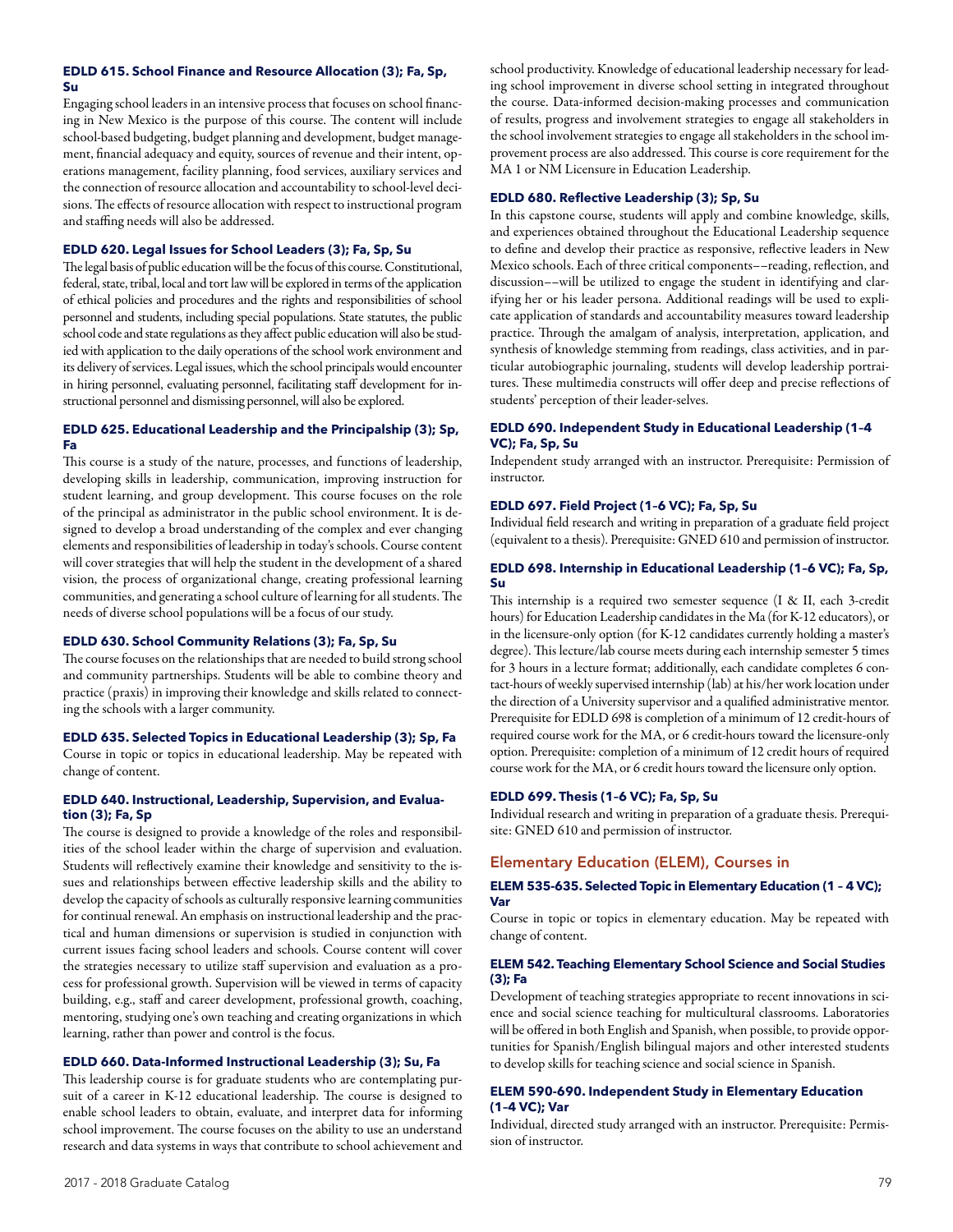## **ELEM 619. Mathematics in the Elementary School (3); Fa**

A detailed consideration of problems of elementary mathematics–what to teach, the grade placement of content, and the methods and materials of teaching.

### **ELEM 621. Evaluation of Classroom Performance in Elementary School Mathematics (2); Fa**

The use of teacher-made and standardized instruments to assess performance in elementary mathematics, diagnose areas of difficulty, and prescribe remediation.

### **ELEM 622. Theory and Practice of Teaching Elementary School Mathematics (3): Sp**

Current classroom practices in elementary mathematics related to the various theories of learning. Emphasis will be placed on current developments.

## **ELEM 624. Advanced Techniques of Teaching Social Studies in the Elementary School (3); Sp**

Exploration of the modern social studies curriculum with emphasis on research and curriculum development.

## **ELEM 625. Science Education in the Elementary Grades (3); Fa**

History of science education and methodology in the elementary school, with emphasis on current trends.

### **ELEM 692. Independent Research in Elementary Education (1 – 4 VC); Var**

Independent research arranged with an instructor. Prerequisite: Permission of instructor.

## Reading (RDED), Courses in

#### **RDED 511. Teaching and Diagnosis of Reading (3); 2, 2 Fa, Sp**

An overview of teaching reading in the primary and intermediate grades and of diagnostic tools and corrective instructional techniques in the classroom. Emphasis is placed on developing competencies in the teaching of reading and in adopting reading instruction based on a knowledge of reading process, methods, and materials. Two hours of lab are required. Prerequisite: Field Base I & II.

### **RDED 516. Teaching Reading and the Language Arts in the Bilingual Classroom (3); Sp**

Methods and materials in the Spanish-English bilingual classroom, with emphasis upon the development of reading and language arts skills in bilingual children. The class is taught primarily in Spanish. Pre/Corequisite: Span 325 or permission of instructor.

#### **RDED 518. Language Arts (3); Sp, Su**

This course focuses on methods for teaching language arts in the elementary/ secondary school classroom. Students will be introduced to best practices in the teaching of language arts and the research and theory behind these practices. A developmental and cultural perspective will be emphasized throughout the course, documenting qualitative and quantitative changes students experience as they progress in the language arts.

#### **RDED 520. Literacy for English Language Learners (3); Fa, Su**

This course examines theories of literacy acquisition and development with the breadth of issues in the teaching of English Learners.

## **RDED 526. Reading and Literature for Children and Young Adults (3); Fa**

This course is an exploration and evaluation of the artistic qualities of folk and fairy tales, myths, legends, fables, epics, hero tales, and realistic stories for young children (preschool to grade 8) and young adults (grades 9 to 12) , with emphasis on multicultural literature and on helping teachers to motivate youngsters to develop literacy skills while reading relevant literature.

## **RDED 527. Reading in the Content Area (3); Fa, Sp**

Survey of techniques for the development of reading/study skills needed at the secondary level as students employ reading as a tool for learning.

#### **RDED 530. Reading Instruction in Special Education (3); Fa**

The study and application of reading instructional strategies for students in special education, focusing on research-based corrective strategies used across content areas to support students in both the general education curriculum and functional curriculum.

## **RDED 535 - 635. Selected Topic in Reading (1 - 4 VC); Var**

Course in topic or topics in reading. May be repeated with change of content.

## **RDED 540. Integrated Technology in Language Arts Curriculum (3); Sp**

This course teaches students to integrate technology into the P-12 Language Arts curriculum. Such integration will include the use of various websites, software application programs, synchronous and asynchronous course learning management system tools, SmartBoard technologies, and digital camera and recording equipment. As part of this course, students will be required to prepare computer-generated graphic organizers, databases, presentations, podcasts, wikis, blogs, and electronic portfolios while incorporating the appropriate benchmarks, standards, and performance criteria from the New Mexico Public Education Department.

#### **RDED 542. Literacy & Technology (3); Su**

This course is designed to help students demonstrate understanding and apply knowledge of contemporary and historical issues in literacy, technology, and education and reflect on how those issues influence professional practice. Survey of techniques for the development of reading skills needed at the secondary level as students employ reading as a tool for learning.

## **RDED 545. Literatura Infantil y Juvenil Para el Salón Bilingüe (3); Sp**

This course focuses on the teaching of reading in the Spanish-English bilingual classroom using authentic literature from throughout the Spanish-speaking world with emphasis upon the development of reading and language arts skills in bilingual children. Since most material is in Spanish, an intermediate level of Spanish or instructor permission is required.

## **RDED 590 - 690. Independent Study (1 - 4 VC); Var**

Individual study arranged with an instructor. Prerequisite: Permission of instructor.

## **RDED 616. Psycholinguistics and Reading (3); Sp**

The study of reading as a socio-psycholinguistic process.

## **RDED 618. Diagnosis and Remedial Reading 1 (3); Fa**

Advanced study of informal tests, assessment tools, the diagnostic process, and the implementation of corrective procedures for reading deficiencies through a case study for either an elementary or secondary student in a clinical or classroom setting.

#### **RDED 621. Diagnosis and Remedial Reading 2 (3); Sp**

A continuation of RDED 618. Introduction to formal and standardized tests, with emphasis on administering, interpreting, and evaluating the results obtained therefrom, drawing conclusions, and making relevant recommendations for correcting the reading deficiencies analyzed.

#### **RDED 623. Evaluating Reading Materials & Designing Reading Programs (3); Fa**

Survey of reading resources and development and use of standards in selecting and evaluating appropriate materials for instructional programs in reading.

#### **RDED 650. Seminar in Reading (3); Var**

Seminar course in special topics in literacy.

#### **RDED 692. Independent Research (1 – 4 VC); Variable**

Independent research arranged with an instructor. Prerequisite: Permission of instructor.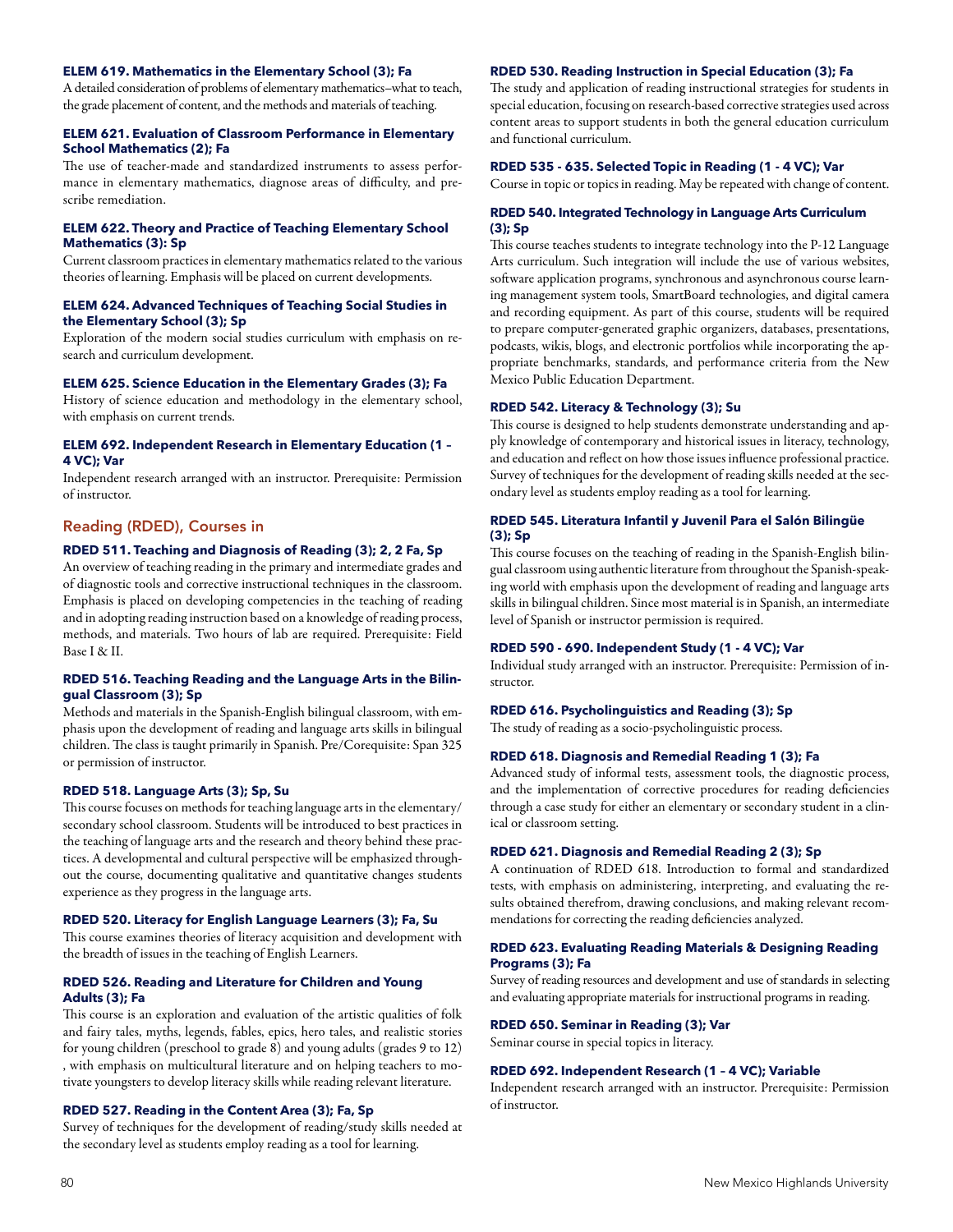#### **Special Education (SPED), Courses in**

## **SPED 501. Diagnosis of the Exceptional Child (3); Fa, Sp**

This course is practice in the use of a variety of data-collection instruments and techniques, as well as procedures for writing up the data collected, making referrals, and developing an instructional program.

## **SPED 510. Curriculum & Methods for Student with Mild and Moderate Exceptionalities (3); Fa**

This course is an examination of curriculum content, instructional methods, and individualized education programs appropriate for students with mild and moderate cognitive or behavioral exceptionalities whose education focuses primarily on the general education curriculum.

## **SPED 512. Foundations of Gifted Education (3); Fa, Sp**

This course has been designed as a one semester introduction to and overview of the field of gifted education. Topics include: theoretical and historical contexts; characteristics of gifted learners; influences on gifted learners (family, community, culture, etc.); identification of gifted, talented and creative learners; instructional models and practices; legislations and policy guidelines; and current issues in the field. This course has been designed to include: lecture, small & large group discussion, student presentations, expert presentations, and various types of "observations" of gifted learners and learning environments.

#### **SPED 514. Instructional Strategies for Gifted Education (3); Sp**

This course has been designed as a one semester introduction to learn instructional strategies, methods, and techniques of teaching the gifted student, which are explored. Opportunities are provided for development of strategies based on principles of curricular differentiation for gifted students. Prerequisite: SPED 512.

## **SPED 516. Instructional Planning and Curriculum for Gifted Education (3); Fa**

This course explores how appropriate curricula for the gifted is a response to the cognitive and affective needs which may be unique to gifted learners as well as those they share with their peers. Participants will examine modifications in the content, process, product, affect, and learning environment of classroom and curricula as they relate to gifted learners. They will gain experience in developing concept-based, open-ended, flexibly paced curriculum that can be implemented in the classroom immediately. Prerequisite or corequisite: SPED 512.

## **SPED 518. Twice Exceptional and Special Populations of Gifted Learners (3); Su**

The focus of this course is to introduce participants to gifted students with disabilities, also known as Twice Exceptional or 2X students. The course will describe research-based characteristics, identification and programming options and will assist students, as per the mission statements, to recognize and nurture outstanding potential so that gifted students with disabilities may become all that they are capable of.

## **SPED 520. Curriculum & Methods for Students with Severe Exceptionalities (3); Sp**

This course is an examination of curriculum content, instruction methods, and individualized education programs appropriate for students with severe cognitive or behavioral exceptionalities whose education focuses on both the functional curriculum and the general education curriculum.

## **SPED 522. Learning Environments and Social Interactions for Gifted Education (3); Var**

This course has been designed as a one semester introduction to learn and explore about the learning environments and social interactions of teaching gifted students. Opportunities are provided for development of strategies based on principles and best practices for gifted students.

## **SPED 524. Working with Families of Children with Exceptionalities and Giftedness (3); Var**

This course is an examination of the philosophical foundations and collaborative strategies for teachers and other professionals working with families of children with exceptionalities, including special education needs, giftedness in the P-12 experience.

#### **SPED 528. Assessment Issues for Gifted Education (3); Var**

This course explores the Examine instruments, techniques, and strategies in the assessment, placement, and evaluation of ELL, Gifted, Exceptional and General learners in P-12 education. This course is designed to provide knowledge and skill regarding assessment procedures, process (including pre-referral and Response to Intervention), and protocols utilized in making eligibility and instructional decisions regarding individualized education programs and placements. In additions, candidates develop an understanding of assessment terminology, accommodations, and fidelity of implementation, as well as culturally appropriate assessments, and gain expertise in communicating assessment results to key stakeholders including student and families. Prerequisite: field experience.

#### **SPED 530. Reading Instruction in Special Education (3); Fa**

This course is the study and application of reading instructional strategies for students in special education focusing on research-based corrective strategies used across content areas to support students in both the general education curriculum and functional curriculum.

#### **SPED 534. Practicum in Special Education (1–4 VC); Fa, Sp**

Supervised work in a special education program setting.

## **SPED 535 – 635. Selected Topic in Special Education (1–4 VC); Fa, Sp**

Course in topic or topics in special education. May be repeated with change of content.

## **SPED 550-650. Seminar in Special Education (3); Sp**

A seminar course in topic or topics in special education.

## **SPED 555. Classroom Management in Special Education (3); Fa, Sp**

This course is an examination of behavior management techniques, reward systems, fading and intermittent reinforcement schedules used with students who exhibit more sever behavior exceptionalities. School-wide, classroom and individual student behavior intervention plans will be reviewed with emphasis on behavior manifestation determination and other IDEA mandates for addressing students' behavioral needs.

## **SPED 582. Early Childhood/Special Education (3); Su**

This course develops an awareness in educators concerning an understanding of children with or without special needs. Cross-listed as: ECME 582.

#### **SPED 590–690. Independent Study (1–4 VC); Fa, Sp**

Individual, directed study arranged with an instructor. Prerequisite: Permission of instructor.

#### **SPED 611. Action Research in Education (3); Var**

Action Research is a graduate-level class addressing both educational research and school improvement. The aims of Action Research include the development of the school leaders' knowledge and skills in applied research techniques and developing action research for implementation in classrooms and schools, and preparing school leaders for informed analysis and evaluation of research Prerequisite: GNED 610.

## **SPED 612. The Special Education Program (3); Fa**

A study of special education with emphasis on exceptionality and types of program intervention.

### **SPED 634. Practicum in Special Education (1 – 8 VC); Var**

Supervised work in a special education program setting, with program options made available to the course participants. Prerequisite: Permission of instructor.

## **SPED 672. Counseling Parents of Exceptional Children (3); Var**

This course is a study of problems associated with exceptionality and counseling approaches used with parents with an emphasis on resources available to parents.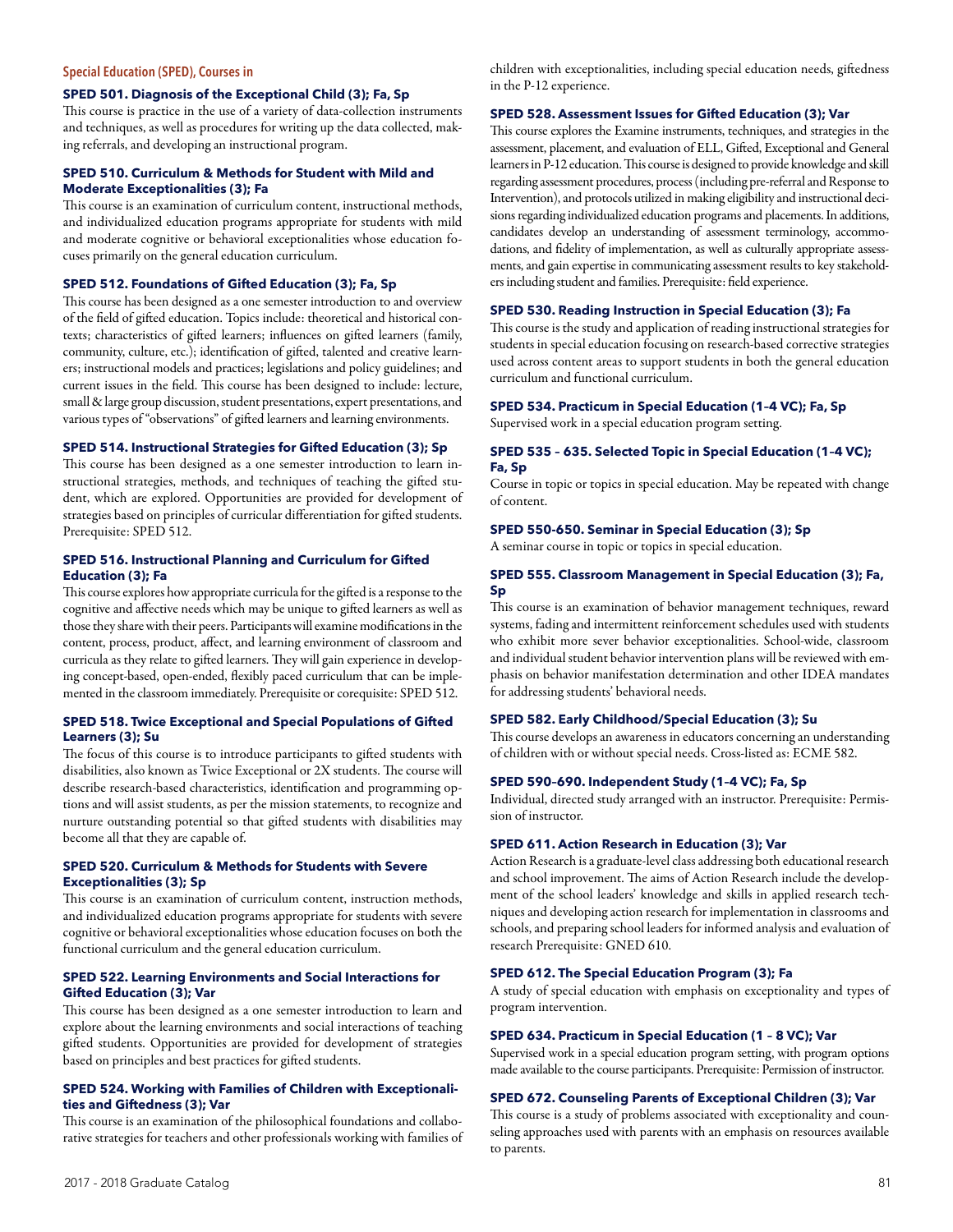## **SPED 673. Medical Aspects of Disability (3); Sp**

This course is an overview of human disability and medical terminology. It provides a review of human body systems, major disabling conditions and their implications for rehabilitation counseling.

### **SPED 674. Psychocultural/Psychosocial Aspects of Disability (3); Sp**

This course provides an overview of psychosocial and psychocultural aspects of disability emphasizing emotional issues influencing the adjustment process of persons with disabilities.

### **SPED 675. Organization and Administration of Special Education (3); Fa**

This course is a study of the organization and administration of special education services at the federal, state, and local level with an emphasis on New Mexico state guidelines for special education.

## **SPED 692. Independent Research (1–4 VC); Fa, Sp**

Independent research arranged with an instructor. Prerequisite: Permission of instructor.

## **SPED 697. Field Project (1–6 VC); Fa, Sp**

Individual field research and writing in preparation of a graduate field project (equivalent to a thesis). Prerequisite: Permission of instructor.

## **SPED 699. Thesis (1–6 VC); Fa, Sp**

Individual research and writing in preparation of a graduate thesis. Prerequisite: Permission of instructor.

# Facundo Valdez School of Social Work

Cristina Durán, LISW, Ph.D., Dean

Lora Shields Science Building 505.260-6183 or 505.454-3563 FAX: 505.454.3290 E-mail: duranc@nmhu.edu www.nmhu.edu/socialwork

## **Accreditation**

The Facundo Valdez School of Social Work has been accredited by the Council on Social Work Education (CSWE) since 1978 and has been accredited through 2020.

## **Mission of the Facundo Valdez School of Social Work**

The New Mexico Highlands University Board of Regents approved, on December 17, 2015, a change in the name to the School of Social to honor the founder of the School, Facundo Valdez. The mission of the Facundo Valdez School of Social Work is to educate students to practice social work competently with the diverse, multicultural populations of New Mexico and the Southwest. This context of cultural and regional responsiveness informs the School's creation and implementation of all its educational programs.

The School has a primary commitment to Hispanic and Native American people. Our curriculum grounds students in core professional social work values, skills and ethical principles, and provides a focused awareness and respect for cultural differences and how poverty affects the well-being of people in the region.

## **Faculty and Administration**

## **Facundo Valdez School of Social Work at Las Vegas (Main Campus)**  Box 9000 Las Vegas, NM 87701

505.454.3563 FAX: 505.454.3290

**Administration – School of Social Work at Las Vegas** 

Cristina Durán, Ph.D., LISW, Dean Diane Trujillo, Administrative Assistant Lawrence Montano, Graduate Admissions Coordinator

**Faculty – School of Social Work at Las Vegas** 

Jeannette Baca, MSW Benjamin Bencomo, MSW Robert Deacon, Ph.D. Jane Gorman, MSW, Ph.D. Elisabeth Massaro, MSW, Ed.D. Rebecca Moore, MSW, Ph.D. Dolores Ortega, MSW, Ed.D. Debra Rodda, MSW

#### **Facundo Valdez School of Social Work at Albuquerque**

5401 Indian School Rd. NE, Suite 100 Albuquerque, NM 87110 505.260.6181 FAX: 505.896.6122

**Administration – Facundo Valdez School of Social Work at Albuquerque** 

Cristina Durán, LISW, Ph.D., Dean Joanne Martinez, Office Coordinator

#### **Faculty – Facundo Valdez School of Social Work at Albuquerque**

Michelle Baca, MSW Kevin Barnas, MSW, MPA Judith Barnstone, MSW, Ph.D. Kip Coggins, MSW, Ph.D. Mark Dyke, Ph.D. Amy Messex, MSW Maria Munguia Wellman, MSW, Ph.D. Samuel Terrazas, MSW, Ph.D. Hamilton Williams, MSW, Ph.D.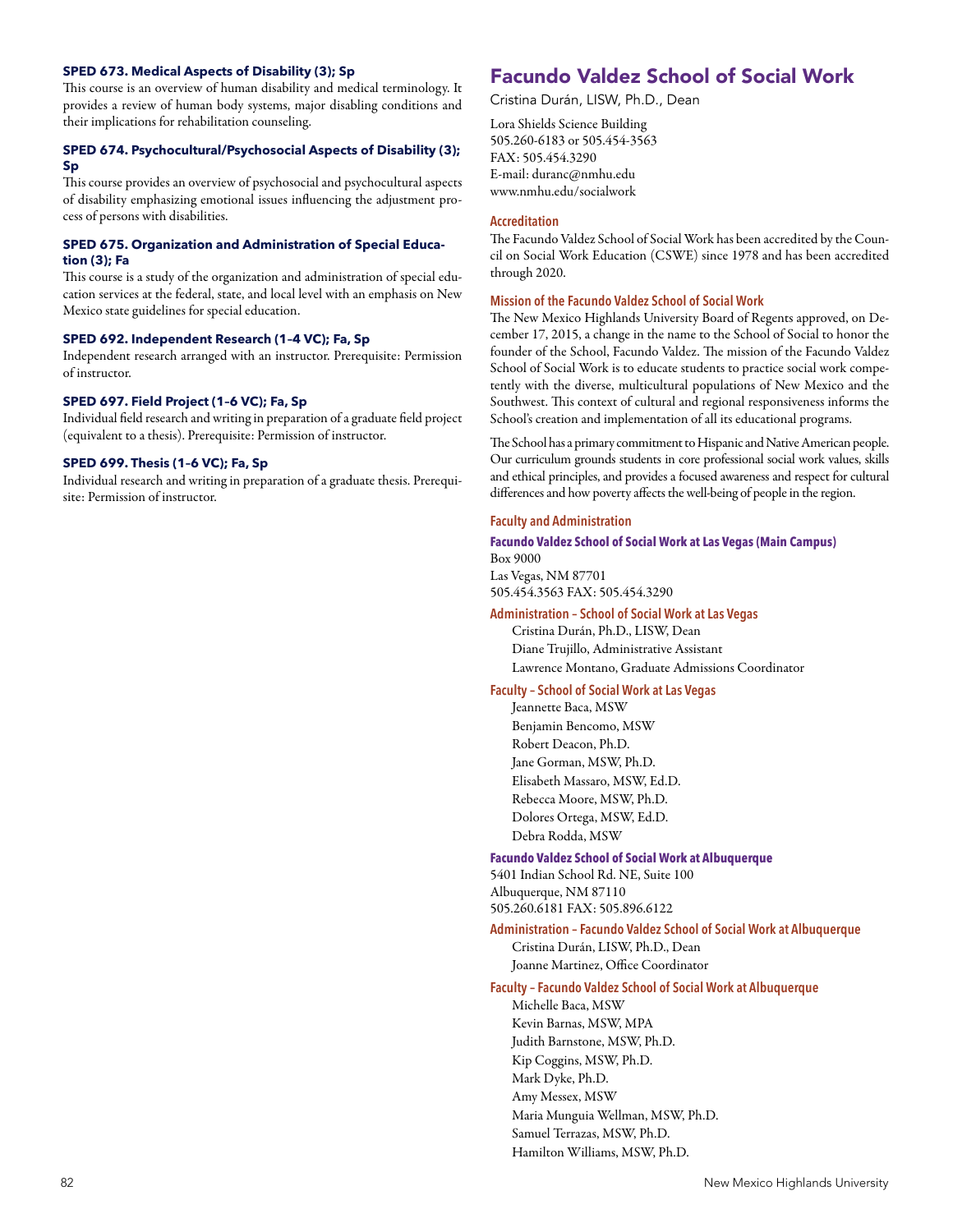## **Facundo Valdez School of Social Work Rio Rancho Center**

See: School of Social Work at Albuquerque

## **Administration – NMHU at Santa Fe Higher Education Center**

Jeannette Baca, MSW, Adviser See also: NMHU SSW at Las Vegas

#### **Administration - NMHU at Farmington**

Rey Martinez, LMSW, Ph.D., Program Coordinator Tori Miller, Field Secretary

**NMHU at Eastern New Mexico University – Roswell** 

P.O. Box 6000 Roswell, NM 88202-6000 505.624.7458 FAX: 505.624.7454

## **Faculty – NMHU at ENMU – Roswell**

Cassandra Carrillo, LCSW, Program Coordinator

Matt Thompson, LMSW, Field Coordinator

Adjunct Faculty: Adjunct faculty is utilized at all of the program locations to complement the full-time faculty. These faculty members offer students the benefit of their professional experience and enhance the social work curriculum by assisting students in integrating classroom knowledge with social work practice.

## Master of Social Work Program (MSW)

During the first year of the program, students are required to take a total of 31 credit hours of generalist social work practice courses. The first year curriculum and courses provide students with an overview of the social work profession's historical evolution, including an introduction to the body of social work knowledge, values, and ethical principles. In addition, the curriculum addresses the areas of research, policy, and practice knowledge and skills required of all practicing social workers. Working with a diverse, Hispanic and American Indian population has particular emphasis throughout the curriculum.

During the first year, students apply generalist social work knowledge in a field practicum setting under the supervision of a licensed social work professional. The social work courses, combined with field practicum, afford students the opportunity to apply classroom knowledge in working with individuals, families, groups and communities within a specific agency setting.

#### **Area of Concentration/Specialization**

During the second year, students take courses in an area of concentration. The required courses build upon the first year foundation courses, providing students with specific course content and depth in a specific area of social work practice. The three areas of concentration offered include: clinical practice; leadership and administration; and bilingual/bicultural clinical practice

NMHU SSW-Las Vegas Campus, NMHU at ENMU-Roswell and NMHU at San Juan College ONLY offer the clinical practice concentration.

NMHU in Albuquerque offers all three concentrations: clinical practice; leadership and administration; and bilingual/bicultural clinical practice. The Substance Abuse Focus is also offered as a complement to the clinical practice concentration.

Students admitted to the MSW program are admitted into one of the three areas of concentration and take courses outlined in the program of study. All social work courses at all program locations use the same course syllabi and textbooks, which ensures continuity of content across all sites.

Students admitted to a specific program location that does not offer their preferred area of concentration may request to transfer during their second year to another NMHU program location. At any time during the student's academic enrollment, she/he may transfer to any of the program locations with the approval by the school dean.

## MSW/MBA Dual Degrees Program:

The Facundo Valdez School of Social Work, in collaboration with the School of Business, Media, and Technology, offers a joint program of study leading to the completion of two separate degrees in Social Work (MSW) and in Business Administration (MBA). Students interested in pursuing the completion of both degrees must be admitted to the two-year social work leadership and administration concentration. Upon completion of the first year MSW curriculum, students are then admitted into MBA human resource management concentration through the School of Business. The completion of both degrees is only open to students in the two-year MSW leadership and administration concentration. Both degrees must be completed within five calendar years from date of admission.

The dual degrees program is only offered at the NMHU SSW Albuquerque location. Students must meet the admission requirements of both schools.

## **Programs of Study**

The MSW program prepares students for advanced social work practice in an area of concentration with the knowledge, skills, values and ethical principles necessary to practice with Hispanic, American Indian, and other diverse populations of New Mexico and the Southwest. The program prepares students at an advanced level to analyze and evaluate the role of the social work practitioner in the delivery of human services.

The school offers three types of programs to meet each student's academic and personal needs. The three programs include: advanced standing; full time; and part time. Students MUST complete the MSW program within five calendar years from the date of admission.

Advanced Standing (2–3 semesters). This program is limited to students with a BSW degree. Admission to this program is competitive and the number of students admitted varies among the following four program locations:

NMHU SSW at Las Vegas, Las Vegas, NM

NMHU SSW at Albuquerque, Albuquerque, NM

NMHU SSW at Rio Rancho, Rio Rancho, NM

NMHU SSW at Santa Fe, Santa Fe, NM

NMHU at SJC, Farmington, NM

NMHU at ENMU-R, Roswell, NM

The program is limited to individuals who have completed a Bachelor of Social Work degree from an accredited school of social work within five years from the date of enrollment. Students begin taking second year courses, within an area of concentration. Students must attend full-time and take their course work at the appropriate campus.

Full-Time Program (4-5 Semesters). The full-time MSW Program is offered at:

NMHU SSW at Las Vegas, Las Vegas, NM

NMHU SSW at Albuquerque, Albuquerque, NM

NMHU Rio Rancho Center, Rio Rancho, NM

NMHU SSW at Higher Education Center, Santa Fe, NM

NMHU at SJC, Farmington, NM

NMHU at ENMU-R, Roswell, NM

The full-time program is intended for students who can attend on a full-time basis. Students at the NMHU SSW at Las Vegas, NMHU SSW at Albuquerque and the NMHU Rio Rancho Center campuses attend daytime and/ or evening classes on Monday and Tuesday, and field practicum on Thursday and Friday.

Part-time program (7-8 Semesters). Students may attend part-time at any of the following five program locations:

NMHU SSW at Las Vegas, NM

NMHU SSW at Albuquerque, NM

NMHU Rio Rancho Center, Rio Rancho, NM

NMHU SSW at Santa Fe, Santa Fe, NM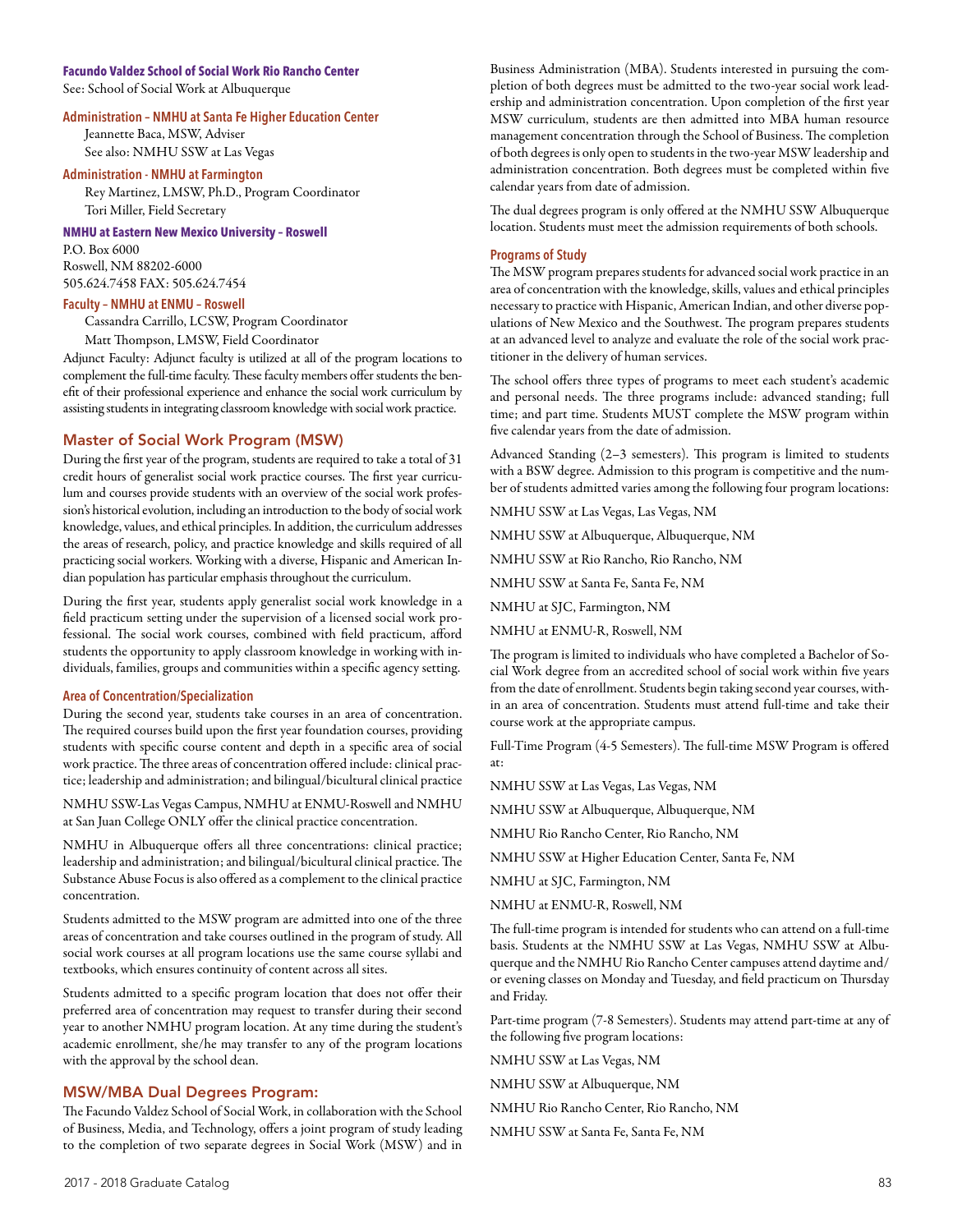## NMHU at SJC, Farmington, NM

## NMHU at ENMU-R, Roswell, NM

The part-time program affords students the opportunity to attend classes during the day or evening and extend completion of the degree 3 to 5 years.

## **Admission Requirements**

New Mexico Highlands University Facundo Valdez School of Social Work seeks to admit to its graduate programs candidates who demonstrate a personal and professional commitment to a career in social work, a readiness to pursue graduate education and a willingness to make a positive contribution in the lives of others. Candidates best suited for a career in social work must be motivated to work in the human services field, have demonstrated past academic potential, have good oral and writing skills, and have the interpersonal qualities to work with multicultural and diverse populations regardless of differences in social class, economic status, gender, sexual orientation, age, physical disabilities, ethnicity, and culture.

All applicants must apply for admission to the Facundo Valdez School of Social Work.

The requirements for admission to the graduate program and the Facundo Valdez School of Social Work include:

Bachelor's degree from an accredited United States institution or proof of equivalent training at an institution outside the United States.

Grade point average (GPA) of 3.0 in the student's major or upper-division courses (junior and senior-level courses) and in any graduate work completed.

Demonstrate a liberal arts education as part of the bachelor's degree.

## **Application Information**

All applicants seeking admission to the MSW program must complete the following information in order for the application to be considered complete and eligible for review and consideration. Information regarding the MSW program may be obtained from the School of Social Work at all program sites mentioned.

Facundo Valdez School of Social Work Graduate Application Criteria:

Application for admission

Official transcripts from each postsecondary institution

Three reference forms (included in the MSW application packet)

Completion of liberal arts course requirements

Employment history

Volunteer service experience

Personal narrative statement

Application fee\*

*\*A \$50 nonrefundable application fee is required from applicants who will be enrolling at NMHU for the first time.* 

*\*A \$35 nonrefundable application fee is required from applicants currently or formerly enrolled at NMHU.* 

*\*A \$35 nonrefundable application fee is required from students submitting a second application if previously denied admission.* 

## **Application Deadlines**

January 15 is the priority deadline for submitting application materials. The school will accept applications after this date but is not obligated to review applicant files that are not submitted by the January 15 deadline. Applicant files are not reviewed until all materials have been received. Early application is strongly encouraged.

#### **Review and Admissions Process**

Applications are reviewed and rated by an admissions committee made up of faculty members. Recommendations for admission are made to the school

dean and forwarded to the university Office of Graduate Affairs. Applications are competitively reviewed based on GPA, human services work and volunteer experience, references, academic and disciplinary history and the quality of the responses to the questions in the School of Social Work application.

#### **Admissions Status**

Students who have a minimum of a 3.0 GPA are admitted as "regular status." Students may be admitted with less than a 3.0 GPA. Such students are admitted on "provisional status" with the requirement that the student must maintain a 3.0 GPA during the first semester (12 hours) of study. All applicants who apply by January 15 and are admitted will be notified in writing no later than May 30. If a student's application is complete and has met the January 15 deadline, earlier notification may be made.

All graduate students must complete the MSW program within five academic years from the beginning of the first semester of the first year. Students who do not complete the program within the required time may request a oneyear extension. An additional extension of time will require the following:

Complete testing-out exams on all work completed prior to the last five years.

Obtain approval from the dean of the School of Social Work.

Obtain approval from the University Academic Affairs Committee.

## **Denied Applicants**

Applicants not admitted may reapply for admission. Submission of a new application is required.

## **Deferred Admissions**

Students admitted to the School of Social Work can defer start date for a calendar year, without having to re-apply. Notification to the dean requesting deferral of a year must be submitted in writing. Deferred admissions cannot be granted for more than a year.

## **Admission to Advanced Standing Status**

To be eligible for Advanced Standing status, applicants must have a Bachelor of Social Work (BSW) degree from a CSWE accredited program and must have completed the BSW degree within five years from the date of anticipated enrollment in the MSW program. The number of students admitted into Advanced Standing status is limited and restricted to students who can attend full-time. A minimum of a 3.5 GPA is expected for admission into advanced standing.

## **Admission of Transfer Students**

Students requesting to transfer into the Facundo Valdez School of Social Work from another social work program must meet all the admission requirements and must be transferring from a CSWE accredited program. The School accepts no more than one full academic year of acceptable course credit from another institution towards the MSW degree. Transfer students must complete at least the equivalent of one academic year at NMHU.

## **Admission Changes**

Requirements for admission into the MSW program are subject to change. Please contact the School of Social Work for application information:

NMHU Facundo Valdez School of Social Work at Las Vegas Office of Admissions Attn: Lawrence Montaño, Admissions Coordinator Box 9000 Las Vegas, NM 87701 454.3310 FAX 454-3290 E-Mail: lmmontano@nmhu.edu

#### **Student Association**

Students are encouraged to participate in the Graduate Social Work Student Association (GSWSA) and other university student associations.

#### **Student Stipends**

The Facundo Valdez School of Social Work, in partnership with the Children, Youth, and Families Department (CYFD), offers stipends to students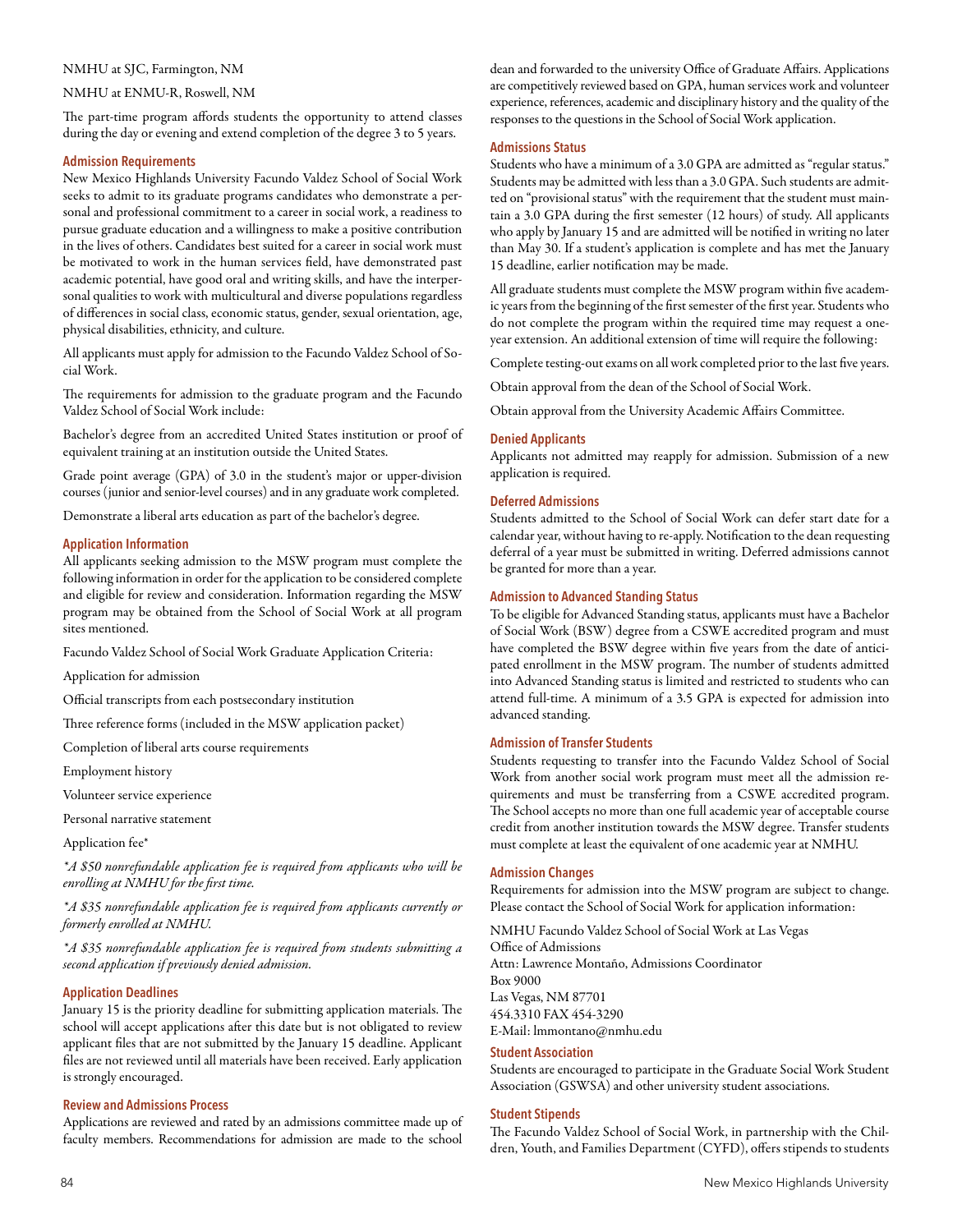who wish to pursue a career in child welfare under the Title IV-E stipend program. All graduate level students are eligible to apply for the stipends. Students must conduct their field practicum with a CYFD office for one academic year.

Stipend recipients are required to take the SW 500 Children's Services course. The average stipend amount awarded to students is \$12,000 per academic year. The amount is prorated for part-time students. Amount of stipend award is subject to change.

Upon completion of the MSW program, stipend recipients must work for CYFD for a period of 18 months for each academic year a stipend is received. Stipend application information is provided to all students at the time of admission notification.

## **Request for Change of Concentration**

Students admitted into the advanced standing program cannot request a change of concentration once admitted into the program. Full-time and parttime students are strongly encouraged to remain in the area of concentration to which they are admitted. However, under special circumstances, a student may request a change of concentration. A change of major concentration form must be submitted to the dean of the Facundo Valdez School of Social Work prior to the completion of first year of study.

## **Advisement**

A faculty adviser is assigned to students at the time they enroll in the program. Students must develop a program of study with the assistance of their adviser.

## **Academic and Behavioral Expectations**

All social work students are provided with a copy of the school's academic and behavioral policy at the commencement of the academic year. The policy outlines expectations regarding students' professional behavior and academic performance, sets forth grounds for suspension and expulsion from the social work program, and describes the procedures for disciplinary action. As more specifically detailed in the policy, students must demonstrate suitability for the profession of social work via appropriate and adequate classroom and field performance, ability to appropriately relate to colleagues and compliance with all other provisions of the academic/behavioral policy. All aspects of the School of Social Work's academic/behavioral policy applies to all students enrolled in social work classes across all sites. The School's policy concerning grade appeals is included in each course syllabi as part of the School of Social Work's policies.

## **Code of Ethics**

All students in social work are required to have knowledge of and adhere to the Social Work Code of Ethics.

## **Field Practicum/Internship**

MSW students are required to complete a total of 928 hours of field practicum during the two years of the program either in concurrent or block placement. A total of 12 credit units are required during the two years of the program. The field practicum provides the opportunity to apply classroom knowledge in working with individuals, families, groups and communities within an agency setting. All practicum placements require the approval of the field education director/coordinator.

Concurrent field practicum is offered during the fall-spring or spring-summer terms. Students enrolled in a concurrent field practicum are placed with the same community agency for two days (16 hours per week) for two semesters. In addition, during the first semester, first year MSW students are required to take a field seminar course, designed to provide students with an opportunity to integrate classroom knowledge with their field practicum.

Block field practicum is only offered during the summer term. Students must complete all social work courses required for the concentration prior to beginning block placement. Students enrolled in block field practicum placement are placed with a community agency for five days, (40 hours per week) for approximately 12 weeks. First year MSW students must register for two

field practicum courses and one seminar. Second-year MSW students must enroll in two field practicum courses. Field seminar is not required for second-year MSW students.

In the first-year field practicum, students are placed in a social service agency where they learn generalist practice methods working with individuals, groups, families, organizations, and communities. Students are required to develop specific learning objectives in consultation with their agency instructor and field consultant that incorporate and apply classroom knowledge to working with specific client groups or organizations. Part-time students begin their first year practicum during the second year of study.

The second year field practicum must be completed in the student's chosen area of concentration.

### **Incomplete Grades**

Incomplete grades in prerequisite courses must be completed prior to registering for the following semester. Students will not be permitted to continue until the incomplete (I) is removed from the official transcript.

## **Grade Point Average**

A student earning a grade of C in a semester is considered passing if the student earns a cumulative grade point average of 3.0 or higher.

## Course Sequence Offerings

Courses are only offered once per academic year, fall and spring Semesters. During the summer semester, students may take elective course requirements and/or register for summer block practicum with prior approval.

## Master of Social Work Program (MSW)

During the first year of the program, students are required to take a total of 31 credit units of generalist social work practice courses. The first-year curriculum and courses provide students with an overview of the social work professions historical evolution, including an introduction to the body of social work knowledge, values, and ethical principles. In addition, the curriculum addresses the areas of research, policy, and practice knowledge and skills required of all practicing social workers. Working with a diverse, Hispanic and American Indian population has particular emphasis throughout the curriculum.

During the first year, students apply generalist social work knowledge in a field practicum setting under the supervision of a licensed MSW social work professional. Social work courses, combined with field practicum, afford students the opportunity to apply classroom knowledge in working with individuals, families, groups and communities within a specific agency setting.

#### **Concentration in Clinical Practice**

The primary objective of the clinical practice concentration is to prepare students to work as direct service practitioners with individuals, families, groups and communities in New Mexico and the Southwest. The concentration permits students to develop effective practice skills through the integration of social work knowledge and theory. The curriculum builds upon the first year foundation through courses in advanced practice methods. A multiple theoretical orientation is relied upon which recognizes the inter-relatedness of human problems, life situations and social conditions within multi-ethnic and multicultural populations of New Mexico and the Southwest.

The curriculum focuses on the analysis and synthesis of direct practice theories and interventions determined to be the most effective in improving the lives of ethnic minorities and other culturally diverse populations. Clinical practice services include intervening in crisis, identifying available community resources, short and long-term therapy and working as part of an inter-disciplinary team with other professionals. Students will be provided a broad awareness of social, cultural, and environmental conditions affecting clients. The skills developed in this concentration are clear communication, listening and interviewing skills, psychosocial assessment, formulation of treatment plans, and self-evaluation and research methods. The clinical practice concentration is offered at all program locations.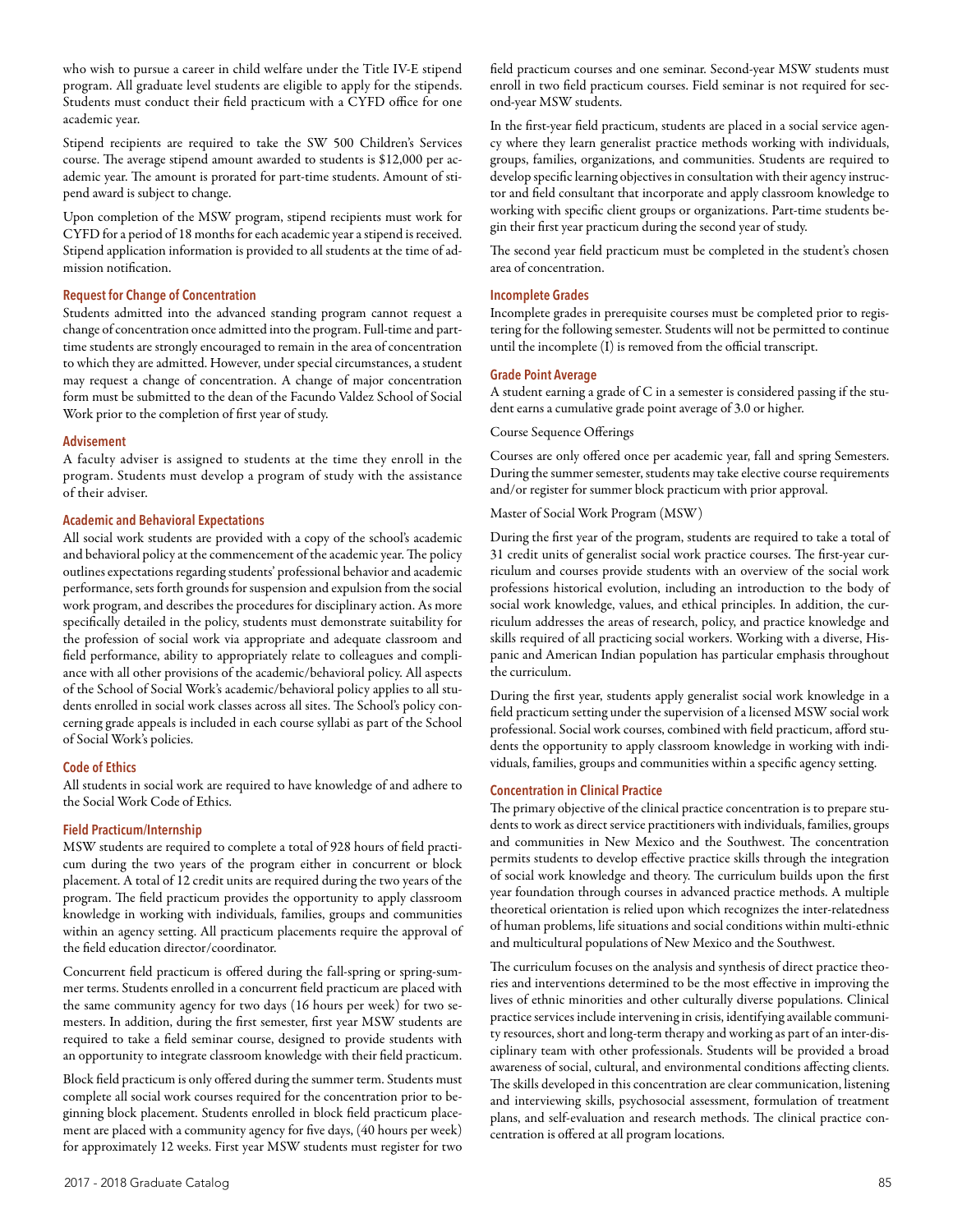#### **Concentration in Bilingual/Bicultural Clinical Practice (Albuquerque campus)**

The bilingual/bicultural concentration prepares students to be culturally and linguistically competent social workers to work directly with Spanish speaking populations of New Mexico and the Southwest. The curriculum immerses students in the Spanish language so they obtain necessary social work skills, values and ethical principles in order to serve monolingual Spanish speaking clients. The concentration prepares students for advanced practice through a unique bilingual/bicultural classroom setting and practicum placement whereby students are engaged in Spanish language application and interaction with peers, families and individuals. This concentration offers clinical skills and knowledge applicable to a wide variety of populations, with a special focus on serving Spanish speaking persons. Spoken Spanish is a focus; reading and writing is done in English. Certain classes are taught in Spanish-only. Conversational Spanish is required for this program.

This concentration in only offered at the Albuquerque program location. All second-year concentration classes are offered in the evening.

## **Substance Abuse Focus (Albuquerque campus)**

The School offers students an opportunity to specialize in substance abuse assessment and treatment through the completion of the Substance Abuse Focus within the clinical concentration. This program is only offered at the Albuquerque location. The program focuses on preparing social work practitioners utilizing evidence-based substance abuse treatment modalities.

The program is designed to address the shortage of licensed and credentialed substance abuse social workers in New Mexico.

## **Concentration in Leadership and Administration (Albuquerque campus)**

The leadership and administration concentration prepares students for leadership and professional careers in local, state and federal government, and in nonprofit social service organizations. This concentration provides advanced courses in social policy analysis, management, leadership, budgeting and finance, human resource administration, economics, program evaluation and advanced evaluative research. This concentration emphasizes multiculturalism, diversity and social justice issues as they impact the delivery of social services within New Mexico and the United States. Experiential learning is provided through case studies and field internships in government and nonprofit organizations.

## **MSW/MBA Dual Degrees Program (Albuquerque campus)**

The School of Social Work and the School of Business, Media, and Technology jointly offer students an opportunity to complete a master of social work (MSW) and a master of business administration (MBA) degree simultaneously. Students complete the MSW leadership and administration concentration in two full-time academic years. Upon completion of the MSW, students may continue to complete the MBA degree in human resource management by completing additional credit units of course work through the School of Business. Students admitted into the leadership and administration concentration may choose to pursue the MBA at any time during their program of study. Admission into the School of Business is required prior to the completion of the MSW degree.

## **Admission Requirements:**

Students interested in pursuing the dual degree program MUST meet the admission requirements for both professional schools. Students MUST complete business course pre-requisites before commencing with MBA core classes.

## Social Work

## Master of Social Work

## **First-Year Required Courses**

## First Year: Foundation Curriculum

Students must complete all required 500-level courses before proceeding to take second year 600 level courses. The first-year required courses must be completed before proceeding into the area of concentration/second year course requirements.

## Required courses: 31 credit hours

Courses must be completed within the first year of the program.

SW 530 Evaluative Research (3) SW 532 Field Practicum 1 (3) SW 533 Law & Ethics in Social Work Practice (3) SW 534 Field Practicum 2 (3) SW 541 Social Policy & Services 1 (3) SW 546 Understanding Difference (3) SW 551 Field Seminar 1 (1) SW 565 Social Work Practice 1 (3) SW 566 Social Work Practice 2 (3) SW 585 Human Behavior & Social Environment 1 (3) SW 586 Human Behavior & Social Environment 2 (3) Core Total: 31 credit hours

#### **Second Year Required Courses for Concentrations**

Second Year: Areas of Concentration **Concentration in Clinical Practice** 

### Required courses: 24 credits

SW 601 DSM for Clinicians (3) SW 633 Advanced Clinical Research (3) SW 632 Field Practicum 3 (3) SW 634 Field Practicum 4 (3) SW 644 Group Work (3) SW 652 Clinical Supervision (3) SW 665 Advanced Multicultural Practice 1 (3) SW 666 Advanced Multicultural Practice 2 (3)

#### Electives: 8 credit hours

Students are required to take 8 credit units of electives, which afford them the opportunity to enhance their area of clinical knowledge and skills. At least 4 credits of electives must be at 600-level. The remaining 4 credits can be at the 500 or 600-level.

Second-Year Concentration Total: 32 credit hours First Year Core Total: 31 credit hours Program Total (Two Year Program): 63 credit hours

#### **Substance Abuse Focus (Graduate: Albuquerque campus only)**

Students must be admitted to and complete the requirements for the Masters of Social Work clinical concentration.

#### Required courses: 15 credit hours

SW 528 Intro to Substance Abuse (2) SW 601 DSM for Clinicians (3) SW 620 Substance Use & Abuse (3) SW 632 Field Practicum 3 (3) SW 633 Adv. Clinical Research (3) SW 634 Field Practicum 4 (3) SW 635 Motivational Interviewing (1) SW 644 Group Work (3) SW 652 Clinical Supervision SW 659 Co-occurring Substance & Mental Disorders (3) SW 665 Adv. Multicultural Practice I (3) SW 666 Adv. Multicultural Practice II (3) Focus Total: 15 credit hours

## **Concentration in Bilingual/Bicultural Clinical Practice**

## Required Courses: 32 credit hours

SW 631 Advanced Qualitative Research (3) SW 602 DSM (Bilingual Practice) (3)\* SW 512 Immigrant Rights (2) SW 632 Bilingual/Bicultural Practicum 3 (3)\*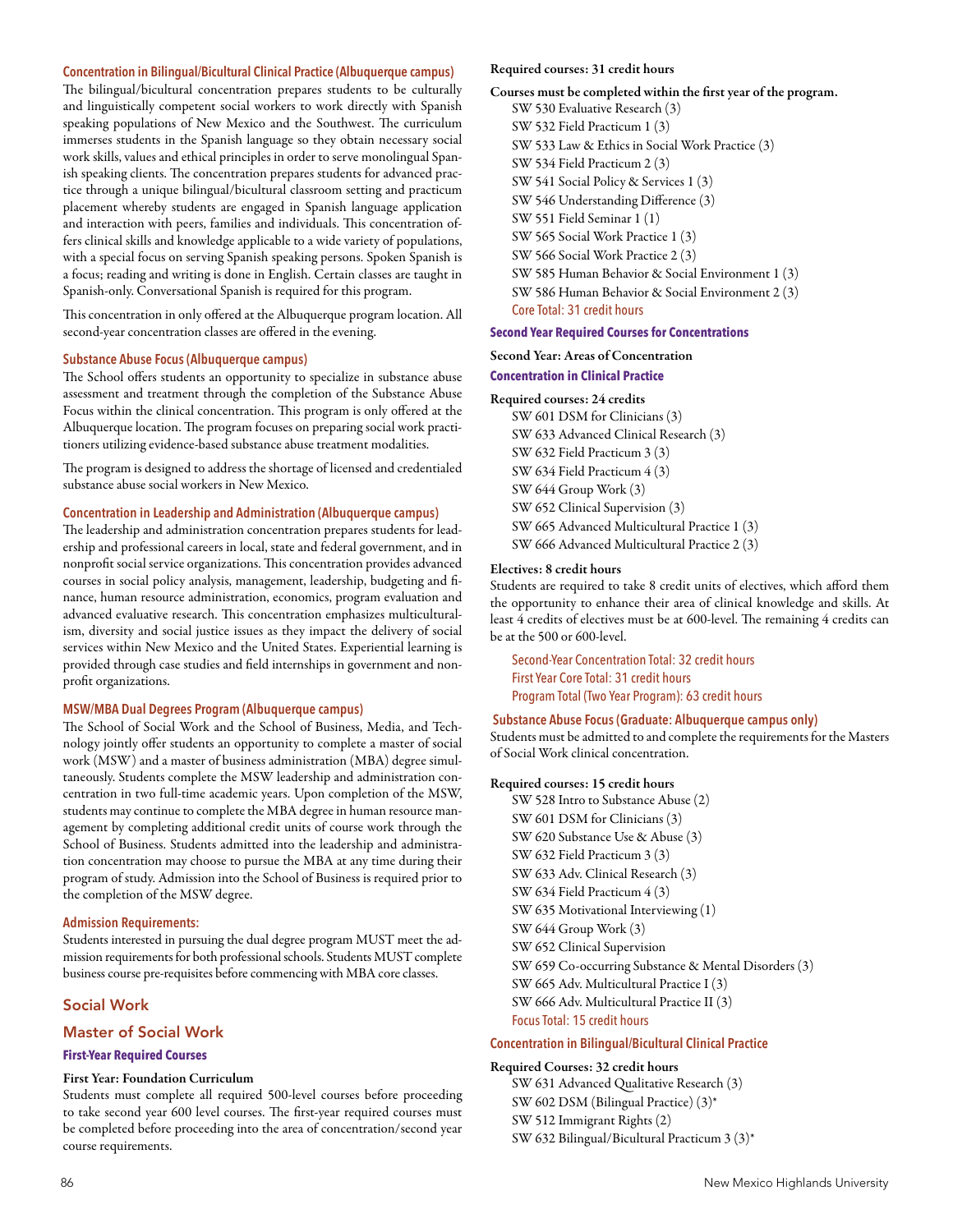SW 667 Advanced Bilingual Practice 1 (3)\* SW 644 Group Work (3) SW 652 Clinical Supervision (3) SW 654 The Latino Family (2) SW 668 Advanced Bilingual Practice 2 (3)\* SW 634 Bilingual/Bicultural Practicum 4 (3)\*

## Electives: 4 credit hours

Students are required to take four credit hours of electives, which afford them the opportunity to enhance their area of clinical knowledge and skills. Two (2) of these credits must be at 600-level.

## *\*Conversational Spanish is required.*

Second Year Concentration Total: 32 credit hours First Year Core Total: 31 credit hours Program Total (Two Year Program): 63 credit hours

## **Concentration in Leadership & Administration**

## Required Courses: 32 credit hours

SW 625 Non-Profit Management (3) SW 609 Political Economy (3) SW 630 Advanced Agency Research (3) SW 632 Field Practicum 3 (3) SW 634 Field Practicum 4 (3) SW 642 Advanced Social Policy (3) SW 651 Leadership & Supervision (3) SW 664 Organizational Theory (3)

## Elective Courses: 8 credit units

Students are required to take eight credit units of social work elective courses offered during the fall and spring semesters of the second year. At least 4 credits of electives must be at 600-level. The remaining 4 credits can be at the 500 or 600-level.

Second Year Concentration Total: 32 credit hours First Year Core Total: 31 credit hours Program Total: 63 credit hours

## MSW/MBA Dual Degree Program

## Required Second-Year Courses:

#### Social Work Courses:

SSW 625 Non-Profit Management (3) SW 609 Political Economy (3) SW 630 Advanced Agency Research (3)\* SW 632 Field Practicum 3 (3) SW 634 Field Practicum 4 (3) SW 642 Advanced Social Policy (3) SW 651 Leadership & Supervision (3) SW 664 Organizational Theory (3)\*

## Elective Courses: 8 credit units Total SW courses: 32 credit hours

#### MBA Courses

Contact School of Business, Media Arts and Technology; Designated courses in the MSW Leadership and Administration Concentration (with \* above, SW 533 Law and Ethics and 3 credits of electvies) count toward the MBA degree; additional credits must be taken within the SOB to complete requirements for the MBA.

## Social Work (SW), Courses in

Social Work courses are offered only once during the academic year. With the exception of social work graduate electives, all other courses are reserved solely for matriculating MSW students.

#### **SW 500. Children's Services (2); Var**

This elective provides an overview of services for the protection of children. Additionally, it surveys child and family welfare policies and programs, with special emphasis on the New Mexico child welfare system.

#### **SW 512. Immigrant Rights (2); Var**

This course will examine major historical trends in migration to the United States; public policy regarding migration and the rights of immigrants; and the roles of governmental and nongovernmental organizations. Issues such as immigration enforcement; labor rights; and access to healthcare and public benefits will also be addressed.

## **SW 514. The Social Determinants of Health and Wellbeing (2); Var**

The purpose of this course is to explore the social, societal, governmental, and environmental influences on health and wellbeing. We will investigate macro-level causes of individual and social problems so as to inform treatment and prevention programs and social policy. Specifically, the course will explore not only the health risk and protective factors in the physical and social environment that directly impact health, but also the ways in which they shape health behaviors, and the ways In which they can be addressed by community and governmental intervention.

## **SW 516. Social Work Practice with Military Families (2); Var**

This course surveys the theoretical and practical methods or providing support to military families during the three phases or the deployment cycle. Factors supporting resilience in children and adults in military families will be identified, and diversity in military families explored.

#### **SW 529. Family Violence (2); Var**

The course surveys major sociological and psychological theories of family violence throughout the life span. Social and interpersonal factors contributing to family violence are explored in an ethnocultural context, with special emphasis on the Hispanic and Native American populations of New Mexico and the Southwest.

## **SW 530. Evaluative Research (3); Sp**

The foundation research course introduces students to concepts of research for application in various human service contexts. The course covers elements of the research process, research design, statistical analysis, and the ethical issues in conducting research. Both qualitative and quantitative methods are presented, and issues relevant to research focusing on culturally diverse populations. Prerequisite: Evidence of having completed a statistics course within the past five years. SW 330 Research Methods meets this prerequisite requirement.

## **SW 532. Field Practicum 1 (3); Var Fa, Sp, Su**

This foundation practicum sequence is designed to help students apply foundation knowledge of social work skills, values and ethics to practice. By providing a series of supervised assignments and tasks, the practicum experience will expose students to a variety of social work roles. Students will apply generalist social work knowledge, skills and values to practice with individuals, couples, families, groups and communities. Corequisites: SW 565 and SW 551.

## **SW 533. Law and Ethics in Social Work Practice (3); Fa, Sp**

This course examines areas of the law in which social work and the legal system intertwine. Major emphasis is placed on the operation of the legal system in New Mexico and the Southwest. The course introduces students to critical principles, guidelines, reasoning strategies and legal concepts necessary to make informed, effective practice decisions.

#### **SW 534. Field Practicum 2 (3); Var Fa, Sp, Su**

This foundation practicum sequence is designed to help students apply foundation knowledge of social work skills, values and ethics to practice. By providing a series of supervised assignments and tasks, the practicum experience will expose students to a variety of social work roles. Students will apply generalist social work knowledge, skills and values to practice with individuals,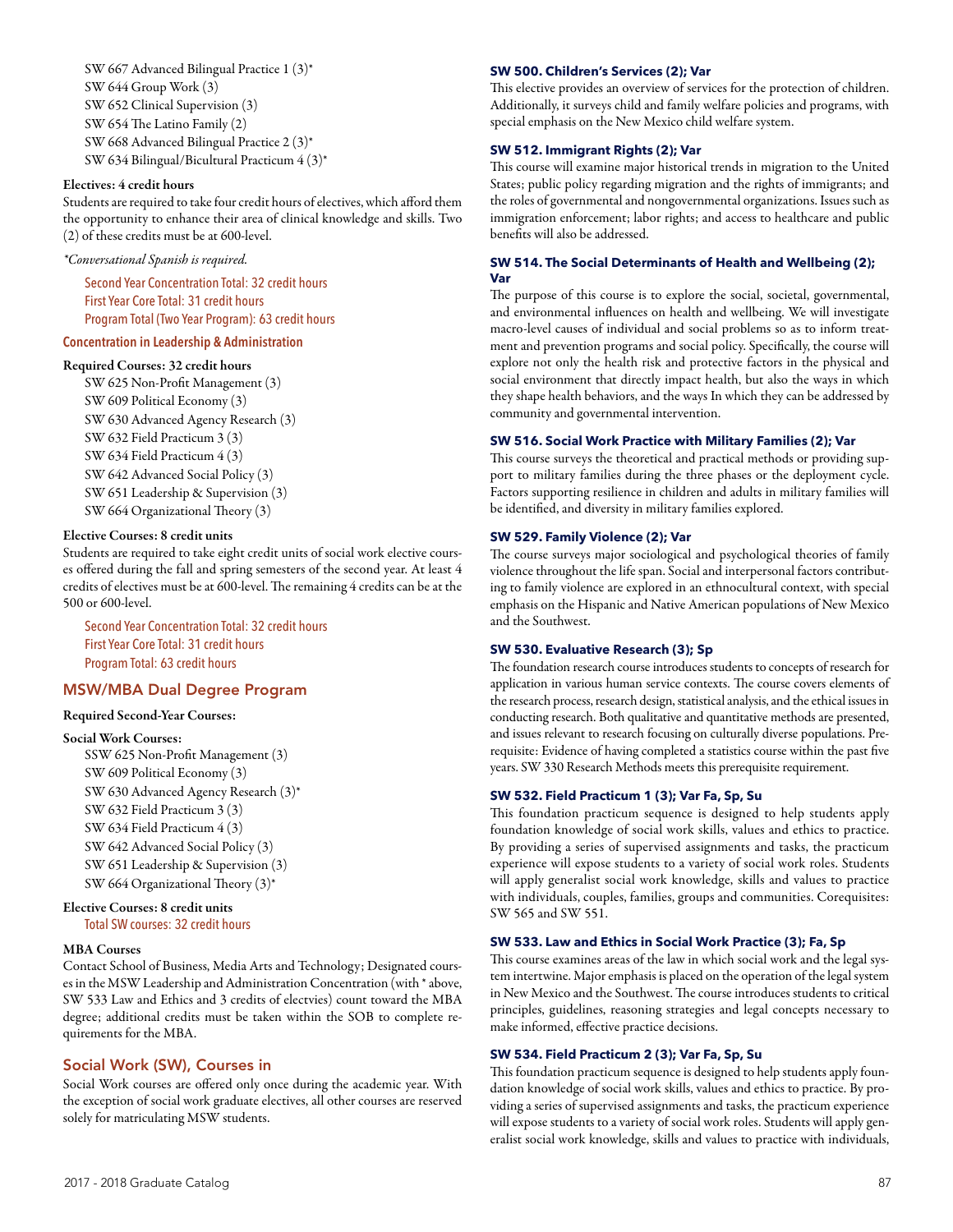## **SW 535–635. Selected Topic in Social Work (1-3); Var**

One or more elective courses may be offered relating to advanced topics in social work practice.

#### **SW 540–640. Social Work in Health Care Settings (2); Var**

The course provides an overview of social work within the health care delivery system. Topics covered include the psychosocial dimensions of chronic illness, the treatment role of the social worker, and the funding of contemporary health care. Special emphasis is placed on health care delivery in the rural and urban settings of New Mexico and the Southwest, particularly with Hispanic and Native American populations.

### **SW 541. Social Policy and Services (3); Fa**

This foundational policy course outlines the history of social welfare policy and the manner in which social services have been provided before and after the European conquest of New Mexico and the Southwest. It surveys contemporary social problems, and evaluates social legislation, policies, programs and political and social manifestations of racism, sexism and oppression. It also analyzes the impact of these on the diverse, historically vulnerable populations of the Southwest. It introduces students to advanced policy analysis and advocacy strategies that promote social justice.

## **SW 546. Understanding Difference: A Context for Social Work Practice (3); Sp, Su**

This course examines the socio-cultural-political-historical context in which social work is practiced, with an emphasis on New Mexico and the Southwest. The course provides a framework for understanding issues of diversity, oppression and social justice within the context of race/ethnicity, class, gender, sexual orientation and disability. An interdisciplinary approach allows students to become familiar with the legacies of conquest and colonization in New Mexico and the Southwest, as well as understand how the dynamics of power and changing demographics impact and are impacted by people residing in the region.

#### **SW 547–647. Resource Acquisition and Grant Writing in Human Services (2); Var**

The course teaches systematic resource acquisition skills for human services. Special emphasis is placed upon resource acquisition within New Mexico and the Southwest, especially on behalf of Hispanic and Native American populations.

#### **SW 551. Field Seminar (1); Var**

This seminar is required during the first semester. It provides students with an opportunity to integrate practice theory with field practicum experience. Instructors will assist students with their understanding and application of social work knowledge to specific programs, issues, and concerns that arise in the provision of social work services. Corequisites: SW 532 and SW 565.

## **SW 565. Social Work Practice 1 (3); Fa**

This course presents the foundation skills necessary for the provision of generalist social work services to individuals. The course develops the direct practice knowledge and skills necessary for ethical and competent engagement, problem identification, assessment, intervention design, implementation, and termination with diverse, vulnerable, and at risk clients. Emphasis is placed on generalist social work practice with Hispanic, American Indian and other oppressed groups of New Mexico and the Southwest. Corequisites: SW 532 and SW 551.

## **SW 566. Social Work Practice 2 (3); Sp**

This course focuses on a critical and comparative analysis of frameworks, theories and models of social work practice. The course examines the four forces in psychology as the building blocks of an integrative, multicultural, ecosystems approach to social work practice. Implications of each practice approach for work at the micro, mezzo, and macro level are examined. Emphasis is placed on the evaluation of the practice approaches for work with diverse populations, with emphasis on the Native American, Hispanic and

other oppressed populations of New Mexico and the Southwest. Prerequisite: SW 565. Corequisite: SW 534.

#### **SW 568. Social Work Practice Skills (2); Var**

This course is intended to provide student with the opportunity to refine skills that were introduced in required practice theory courses and to become familiar and proficient with skills in work with client systems and on skills that are required in the day to day functioning of social service organizations. The course will provide opportunities for students to practice the above skills individually and in conjunction with other students and student groups during class sessions. Most class sessions will include a didactic presentation of a skill or skills followed by time dedicated to experiential exercises and activities.

## **SW 585. Human Behavior and the Social Environment 1 (3); Fa**

This two-semester course sequence critically examines traditional and alternative theoretical perspectives of human life course development and the environmental contexts within which development occurs. The sequence explores the interactions among individuals and between individuals and families, groups, organizations, and communities. Particular emphasis is placed on the influence of culture, race and ethnicity on human development and on the effects that oppression and social and economic injustice have on human behavior, with special consideration given to the diverse populations of New Mexico and the Southwest.

#### **SW 586. Human Behavior and the Social Environment 2 (3); Sp**

This two-semester course sequence critically examines traditional and alternative theoretical perspectives of human life course development and the environmental contexts within which development occurs. The sequence explores the interactions among individuals and between individuals and families, groups, organizations, and communities. Particular emphasis is placed on the influence of culture, race and ethnicity on human development and on the effects that oppression and social and economic injustice have on human behavior, with special consideration given to the diverse populations of New Mexico and the Southwest. This is the second course of a two semester sequence described above. Prerequisite: SW 585.

## **SW 590–690. Independent Study (1 – 4 VC); Var**

Independent study arranged with an instructor. Prerequisite: Permission of instructor.

## **SW 601. DSM for Clinicians (3); Fa, Sp**

This course will provide an overview of the DSM-IV TR classification. The cultural, gender, systemic, social and biological contexts for the expression, classification and assessment of conditions will be explores, including the biases and limits of the DSM categorical approach to understanding human nature. The class will utilize lectures, discussions and in-class exercises to emphasize how best to honor the particular strengths of individuals and cultures as they relate to the processes and procedures of diagnostic categorization.

## **SW 602 DSM (Bilingual) (3); Fa**

This is a required course for the bilingual program. It provides an overview of the DSM classification of mental disorders. In this course the focus is on the use of this classification system with Spanish-speaking populations and Spanish-speaking immigrants. It will work off the cultural formulation mode (CF) as outlined in the DSM IV appendix one, and expanded upon by other authors. The model is a systematic method of assessing cultural contribution to an illness presentation. It supplements the biopsychosocial approach by highlighting the effect of culture (in this case Latino culture) on the client's symptomology, explanatory models of illness, help seeking preferences and outcome expectations. Along with the CF model each disorder will be covered focusing the literature that describes some of the cultural issues of each disorder.

## **SW 604. Mindfulness and Social Work (2); Var**

Mindfulness, often defined as intentional awareness of present experience with acceptance, is increasingly employed as an intervention for stress reduction, depression, substance abuse relapse prevention, and anxiety. It is used in work with groups, families, and communities. Mindfulness is also seen as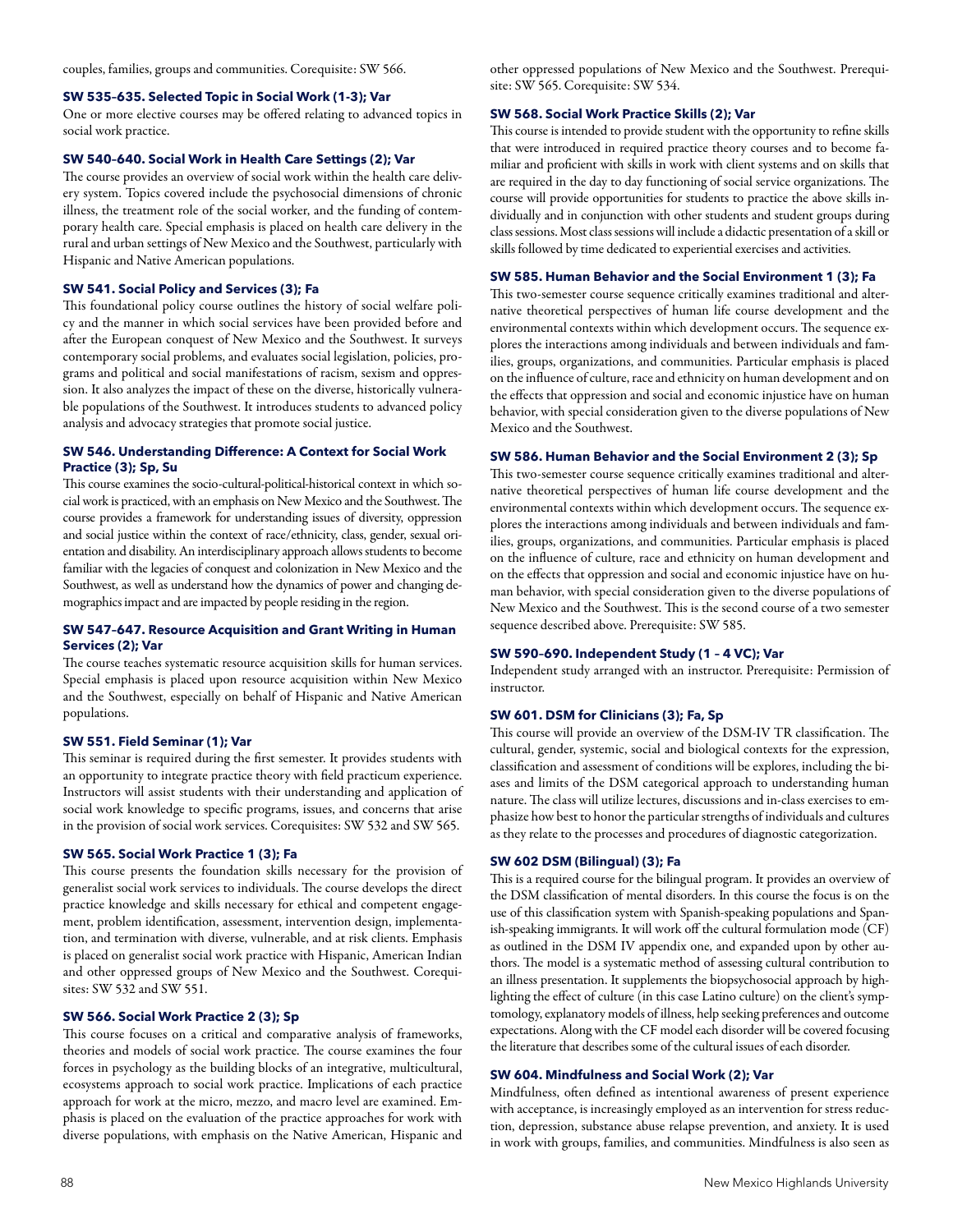a core process in the therapeutic relationship as well in the self-development and self-care of social workers. This course will focus on the principles and practices of mindfulness relevant to the social worker, the helping relationship, and therapeutic applications with clients. Students will develop knowledge and skills that can be applied to clients experiencing a number of clinical issues, as well as laying the foundation for their own mindfulness practices.

## **SW 605. Public Budgeting (3); Var**

This course focuses on public budgeting principles and processes and policy making process in federal, state and local government. Topics include the history of budgeting, budget reform, ethical considerations, budget development, analysis, and revenue, expenditure forecasting, and state and local financial management. Prerequisites: SW 632 & SW 634.

### **SW 606. Brief Time-Effective Psychotherapies (2); Var**

This course will provide a foundation for brief, time-effective clinical social work practice with individuals, couples, families, and groups. Emphasis will be placed on results-oriented, strength-based pragmatic clinical techniques and interventions that integrate various approaches including dynamic, behavioral, cognitive, strategic and solution-focused as examples.

## **SW 608. Diagnosis and Treatment of Post-Traumatic Stress Disorder (2); Var**

This course surveys diagnosis of and social work practice interventions for the treatment of post-traumatic stress disorder related to war, rape, terrorism, natural disaster, crime, violence, cult survivors and historic oppression of vulnerable populations. Psychotherapeutic, behavioral, chemo-therapeutic, inpatient and self-help approaches to individuals, families and groups will be presented, with special emphasis on interventions appropriate to the Hispanic and Native American population of New Mexico and the Southwest.

## **SW 609. Political Economy (3); Sp**

This course reviews the government's effect on the economy, specifically reviewing the impact of the political process on government behavior; how government influences the behavior of private and public economics and the extent of government intervention in the allocation and distribution of economic resources.

#### **SW 610. Crisis Intervention (2); Var**

This course will provide models for understanding the process of crisis formations as well as models for enhancing functioning by changing the perception of the precipitating event and facilitating the acquisition of new coping skills. Practical strategies and guidelines will be presented for a basic model of crisis intervention with an emphasis on developing and maintaining rapport, identifying the meanings, perceptions and subjective distress related to the precipitating event and exploring, encouraging and presenting alternative coping behaviors.

#### **SW 613. Psychopharmacology for Social Workers (2); Var**

This course will provide an overview of psychologically active (psychotropic) drugs commonly used in clinical practice and diagnostic conditions for which they are targeted. The focus will be on information relevant to mental health professionals whose clients are taking or may be prescribed psychotropic medication. The class will utilize lectures and discussions to emphasize multimodal mental health treatment that integrates psychological, systemic, social, biological and medical models of mental health.

## **SW 618. Jungian Approach to Play Therapy (2); Var**

This class will present play therapy from a Jungian perspective. Play is the language of children, through which they can express their feelings, describe conflicts and develop strategies for meeting developmental challenges. Lectures will be given on active imagination, ceremony, Jungian theory and concepts, developmental obstacles such as shame and loss, art therapy, sand tray therapy, and work with victims of abuse/neglect. Students will be asked to engage in a series of self-knowledge activities, since one of the basic beliefs of Jungian psychology is that the practitioner's self-knowledge is key to working with others. Prerequisite: Completion of 500-level courses.

## **SW 620. Substance Use and Abuse (3); Fa**

This course focuses on substance sue disorders from a holistic, bio/psycho/ social theoretical perspective. All aspects of substance use and abuse will be explored within the multicultural spectrum, with a special focus on how substance abuse impacts the brain.

#### **SW 623. Couples Therapy (2); Var**

This course is designed to investigate clinically proven, evidence based approaches to couples therapy, enabling the student to use the most effective treatment models in their practice. Each stage of the relationship lifecycle is explored, allowing the student to apply treatment approaches for each stage. The course maintains a focus on the diversity within adult couples within changing multicultural contexts.

## **SW 625. Non-Profit Management (3); Sp**

Nonprofits continue to be a source of significant community structure, support and identity. They are shaping public policy, delivering services, mobilizing for collective impact, contributing to our economies, and in general facilitating community participation and influence that creates effective societies. This course will explore the nonprofit industry as it exists today and discuss the role of leadership as it pertains to maintaining the legal, ethical and financial integrity of the non-profit organization. The basics of running non-profit agencies and organizations will be addressed.

## **SW 630. Advanced Research (3); Fa**

This course teaches advanced research skills necessary for program evaluation. Topics covered include qualitative and quantitative research methods, research design, analysis of research reports, the use of statistical packages for data analysis for practice and program evaluation.

## **SW 631. Advanced Qualitative Research (3); Fa**

In this course students will learn about selected qualitative research methods with a focus on acquiring skills in the method of life story interviewing. Students will also develop skills in analyzing interdisciplinary texts that employ qualitative research methods. These texts and readings will introduce students to the socio-historical-political context of New Mexico and the Southwest, as well as the diversity of its Latino/Mexicano populations. These broader perspectives, along with the lived experience of native Hispanic New Mexicans and Mexican nationals and other Latinos reflected in personal narratives, forms the context for social work as it is practiced in New Mexico and U.S.-Mexico border region.

## **SW 632. Field Practicum 3 (3); Var**

The advanced field practicum sequence is designed to help students continue to develop a professional identity as a social work practitioner as well as to improve practice skills through experiential learning and supervision. This course will build on advanced practice skills learned in the foundation practice courses.

#### **SW 634. Field Practicum 4 (3); Var**

The advanced field practicum sequence is designed to help students continue to develop a professional identity as a social work practitioner as well as improve upon practice skills through experiential learning and supervision. This course will build on advanced practice skills learned in the foundation practice courses.

## **SW 640. Social Work in Healthcare Settings (3); Var**

The course provides an overview of social work within the health care delivery system. Topics covered include the psychosocial dimensions of chronic illness, the treatment role of the social worker, and the funding of contemporary health care. Special emphasis is placed on health care delivery in the rural and urban settings of New Mexico and the Southwest, particularly with Hispanic and Native American populations.

## **SW 642. Advanced Social Policy (3); Sp**

This course examines the social policy planning, advocacy, and implementation process, as well as the professional social worker's policy role. The use of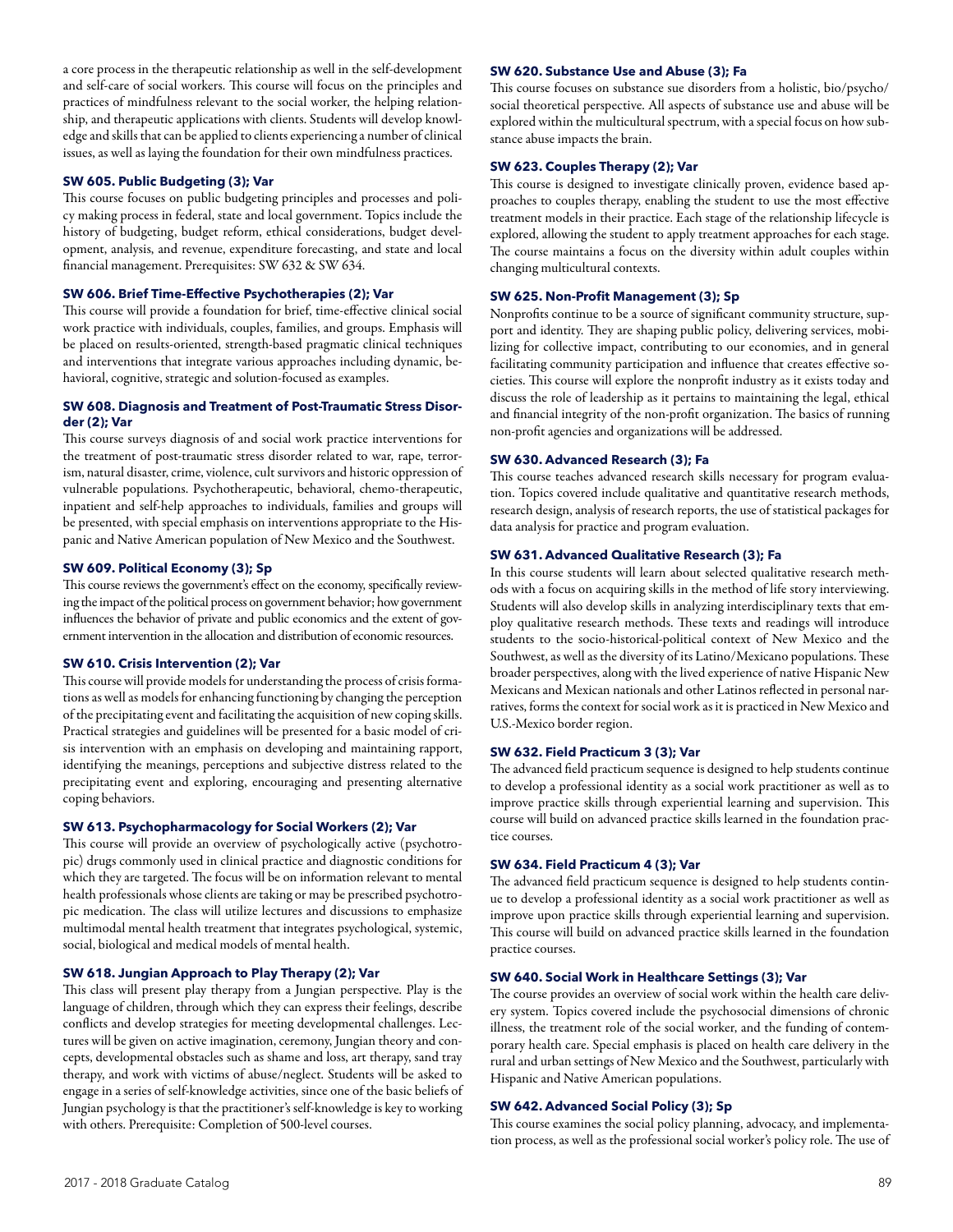frameworks for policy analysis at the agency, community, political, and legislative levels is discussed. Strategies and techniques for skillful social change interventions in the policy arena are taught. The influences of such factors as oppression, racism, ageism, and homophobia on policy planning at the administrative and agency levels (and in both urban and rural areas) is also examined. Emphasis is placed on the impact of social policy and planning on Hispanics, Native Americans, and other diverse populations of New Mexico and the Southwest.

## **SW 644. Group Work (3); Sp, Su**

This course examines a range of groups found in historical and contemporary social work practice, and explores group stages and dynamics in the context of various theoretical approaches. Within a social justice framework, special emphasis is placed on ethical and practical issues of group work with historically oppressed populations.

## **SW 645. Grief and Loss (2); Var**

The course surveys relevant theory pertaining to the grieving process. Multiple types of loss, including death, divorce, health problems and career transitions, are discussed in an ethno-cultural context. The course also educates students in the design and implementation of grief interventions with individuals and families. Specific emphasis is placed on the design of grief interventions with the diverse populations of New Mexico and the South west, including Hispanic and Native American peoples.

### **SW 647. Resource Acquisition and Grant Writing (2); Var**

The course teaches systematic resource acquisition skills for human services. Special emphasis is placed upon resource acquisition within New Mexico and the Southwest, especially on behalf of Hispanic and Native American populations.

#### **SW 648. Addictions & Substance Abuse (2); Var**

This course examines both abstinence-oriented and harm reduction interventions related to the prevention and treatment of addictive disorders, substance abuse and other compulsive behaviors. Approaches relevant to work with individuals, families, groups, and communities are presented, with special emphasis on the Hispanic and Native American populations of New Mexico and the Southwest. The influences of culture, race, ethnicity, gender, age, sexual orientation and disability in relation to addiction, as well as the effects of oppression and social economic injustice will be explored.

#### **SW 651. Leadership & Supervision (3); Fa**

This course examines relevant theory pertaining to the purpose, function and role of the social worker as administrator and manager. Management theory, leadership styles, and working within a diverse workforce are presented with special emphasis on working within administrative environments in New Mexico and the Southwest.

## **SW 652. Clinical Supervision (3); Sp**

This course is intended to focus specifically on the role and function of the social work supervisor in human service agencies. Social workers in supervisory position are increasingly accountable for the clinical practices of their subordinates. Ultimately, the supervisor is responsible for the quality of services delivered to clients/consumers in the community. This course will examine the historical background, theoretical concepts, and practical applications of supervisory methods in clinical supervision. The course will prepare students with the knowledge and skill to be competent supervisors of other social work practitioners as well as other human services staff.

## **SW 654. The Latino Family (La Familia Latina) (2); Sp**

This family therapy course focuses on advanced clinical preparation in knowledge and skills (including management, assessment, intervention and evaluation) necessary for social work practice with families that are monolingual in Spanish or bilingual/bicultural (Spanish/English) with a focus on families native to New Mexico and the Southwest as well as immigrant families. Emphasis is placed on the adaptive capabilities of Latino families and on the issues of racism, discrimination, cultural adaptation, migration and sociopolitical issues.

## **SW 659. Co-Occurring substance Abuse and Mental Disorders (3); Sp**

This course provides students with a social work understanding of co-occurring substance abuse and mental health disorders. It focuses on assessment, treatment planning, and interventions at the individual, group, family, and community levels. Prerequisites: All MSW 500 level foundation coursework and SW 601.

#### **SW 664. Organizational Theory (3); Fa**

This course provides an analysis of formal organizations and informal relationships among individuals and small groups. This course stresses the study of business organizations as a system of authority and status, control and communication, decision-making centers and leadership positions. Current research and case studies are used for analysis. Corequisites: SW 632 and SW 634.

### **SW 665. Advanced Multicultural Practice 1 (3); Fa**

This is the first of two practice courses offered during the concentration year. This class offers students preparation in skills necessary for clinical social work practice with individuals, including interviewing, assessment, diagnosis, and treatment planning. The western, scientific approach to diagnosis and treatment using the DSM IV is examined as well as alternative approaches used by diverse clients. Emphasis is placed on practice with Hispanic, American Indian and other oppressed populations of New Mexico and the Southwest. Corequisite: SW 632.

#### **SW 666. Advanced Multicultural Practice 2 (3); Sp**

This course prepares students with the knowledge and skills necessary for clinical practice with children, adolescents and families. Interviewing, assessment, diagnosis treatment planning with families and children are addressed. A social justice perspective on advanced practice with Hispanics, Native Americans and other oppressed populations is emphasized. Prerequisites: SW 665 and SW 632. Corequisite: SW 634.

#### **SW 667. Advanced Bilingual Practice 1 (3); Fa**

This is a two-semester practice course in which students are introduced to Spanish speaking cultures of New Mexico and to the diversity within this culture. This course strengthens the Spanish language skills of Spanish-speaking students. In addition, it trains them in a culturally competent approach to symptomatology in treatment and equips them with interviewing, assessment, and diagnosis skills from a bilingual, bicultural perspective using DSM. Corequisite: SW 631 and SW 632.

### **SW 668. Advanced Bilingual Practice 2 (3); Sp**

This is the second in a sequence of courses in advanced practice, with a particular focus on Spanish speaking clients. The course focuses on the development of clinical competency in social work with Hispanic families, children, and adolescents. The emphasis is on work with vulnerable populations in crisis, trauma intervention, and special issues in practice with children and adolescents in a variety of clinical settings. The course integrates bilingual/ bicultural, multicultural, diversity, social justice, and social change content, particularly as it relates to Spanish-speaking communities of New Mexico and the Southwest. Corequisite: SW 662 and SW 634.

### **SW 689. Social Work Practice and Services in School Settings (2); Var**

The course examines the social worker's roles, responsibilities, and services in school settings, particularly with the school systems of New Mexico and the Southwest.

#### **SW 691. Child Welfare Practice and Services (2); Var**

The course provides an overview of practice and policy issues, problems, and opportunities in the provision of child welfare services in New Mexico and the Southwest.

## **SW 692. Independent Research (1 – 4 VC); Var**

Individual directed research arranged with an instructor. Prerequisite: Permission of instructor.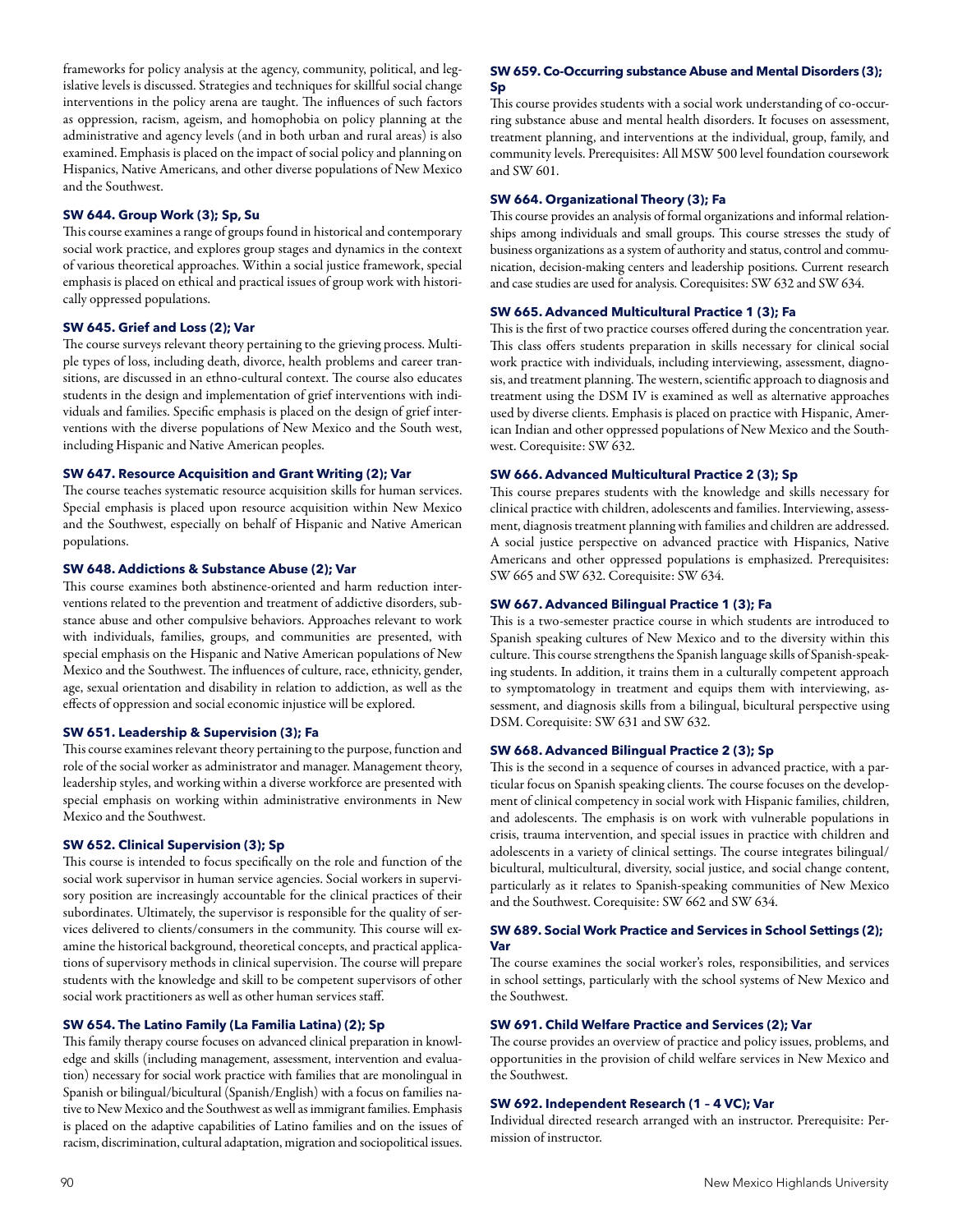# Graduate Faculty

Rebecca Alvarez. Ph. D., M. A., B. S., University of California, Riverside, CA. Assistant Professor of Criminal Justice Studies/Sociology.

Heath Anderson. M.B.A., New Mexico Highlands University; B.S., University of Georgia. Visiting Professor of Business.

Nariman Arfai. Ph. D, M. S., University of New Mexico; B. A. University of California, Los Angeles. Visiting Assistant Professor of Psychology.

Ali Arshad. Ph.D., University of Connecticut; M.A., Atlanta University; B.A., University of Karachi. Associate Professor of Business

Jeannette Baca. M.S.W., B.S.W., New Mexico Highlands University. Instructor of Social Work.

Michelle Baca. M.S.W., New Mexico Highlands University; B.A., University of New Mexico. Instructor of Social Work.

Kevin Barnas. M.S.W., Arizona State University; M.B.A., University of New Mexico; M.A., Seton Hall University; B.A. Rutgers University. Assistant Professor of Social Work.

Judith Barnstone. Ph.D., University of Maryland; M.S.W., University of Washington; B.A., Cornell University. Assistant Professor of Social Work.

Pamela Begay. Ph.D., Smith College-School of Social Work; M.S.W., Washington University in St. Louis; B.U.S., University of New Mexico; A.A., San Juan College, Farmington. Visiting Professor of Social Work.

Benjamin Bencomo. MSW, New Mexico Highlands University. Visiting Professor of Social Work.

James Biggs. Ph.D., M.S., B.S., New Mexico State University. Visiting Assistant Professor of Forestry.

Helen Blythe. Ph.D. Stanford University; M.A., B.A., Auckland University. Associate Professor of English.

Peter Buchanan. Ph.D., University of Toronto; M.A., University of Toronto; B.A., University of Kansas. Assistant Professor of English.

Melani Buchanan-Farmer. Ph.D., California Institute of Integral Studies; M.E., B.E., The University of New Mexico. Visiting Professor of Curriculum and Instruction.

Blanca Cespedes. Ph.D., M. Sc. University of Castilla La Mancha, Toledo, Spain; M. Sc. University Complutense of Madrid, Madrid, Spain. Assistant Professor of Forestry.

Chien-Chung Chen. Ph.D., University of Texas, Arlington; M.S., University of Texas, Dallas; M.B.A., Chaoyang University of Technology (Taiwan). Assistant Professor of Marketing.

Jiao Chen. Ph.D., University of North Dakota; B.E., Zhejiang Chinese Medical University. Assistant Professor of Chemistry.

Todd Christensen. M.F.A., University of Arizona; B.S., Southern Utah University. Assistant Professor of Art

Kip Coggins. Ph.D., University of Michigan; M.S.W., B.A., Michigan State University. Associate Professor of Social Work.

Craig Conley. Ph.D., University of California, Davis; M.S., University of California, Berkeley; B.A., University of California, Santa Cruz. Associate Professor of Forestry.

Sarah Corey-Rivas. Ph.D., B.S., Ohio State University. Assistant Professor of Biology.

Patricia Cruz. Ed.D., New Mexico State University; M.E., Northern Arizona University; B.S., New Mexico State University. Associate Professor of Educational Leadership.

Robert Deacon. Ph.D., University of New Mexico; MA, Webster University; B.A., College of Santa Fe. Visiting Professor of Social Work.

Erika Derkas. M.A., University of New Mexico; B.A., Humboldt State University. Assistant Professor.

Lucia Duncan. M.F.A., Film & Video Production, University of Texas; B.A., Development Studies/Portuguese & Brazilian Studies, Brown University. Visiting Instructor, Media Arts & Technology.

Cristina Duran. Ph.D., American Studies, University of New Mexico; MSW, University of California. Associate Professor of Social Work.

Mark Dyke. Ph.D., M.A., B.A., University of New Mexico. Associate Professor of Social Work.

Kyle Earnshaw. Ph.D., Purdue University; M.S. Michigan Technological University; B.A., Grove City College. Assistant Professor of Forestry.

Kevin Ensor. Ph. D., University of Maryland at College Park. M. Ed., Loyola College Baltimore. Assistant Professor of School Counseling.

Lauren Fath. Ph.D., M.A., University of Missouri; M.F.A., Oregon State University; B.S., Northwestern University. Assistant Professor of English.

Gloria Gadsden. Ph.D., M.A., University of Pennsylvania; A.B., Columbia University. Associate Professor of Criminal Justice.

Gil Gallegos. Ph.D., M.S., B.S., New Mexico State University. Assistant Professor of Computer Science.

Juan Gallegos. Ph.D., University of Arizona; M.A., New Mexico Highlands University; M.A., B.A., New Mexico State University. Assistant Professor of English.

Andre Garcia-Nuthmann. Ph.D., University of Arizona; M.M., University of New Mexico; B.M., Southwestern University. Associate Professor of Music.

Geri Glover. Ph.D., University of North Texas, Denton; M.A., Appalachian State University; B.S., University of New Mexico; B.A., St. John's College. Associate Professor of Counseling.

Mario Gonzales. Ph.D., Washington State University; M.A., New Mexico Highlands University; B.A., California State University. Assistant Professor of Anthropology.

Jane Gorman. Ph.D., M.A., University of Chicago; B.A., DePaul University. Assistant Professor of Social Work.

Edward Harrington. Ph.D., University of Phoenix; M.A., Bowling Green State University; B.A., Heidelberg College. Assistant Professor of Music.

Mariah,Fox Hausman. M.F.A., B.F.A., University of Miami. Assistant Professor of Media Arts.

William Hayward. Ph.D., University of New Mexico; M.S., Loughborough University, England; B.A., Carnegie College, England. Assistant Professor of Exercise Science.

Laura Heflin. Ph.D., M.A., University of Southern California; B.S., Florida State University. Assistant Professor of Clinical Psychology.

Sarra Hinshaw. Ph.D., Australian Rivers Institute, Griffith University, Australia; B.S. Coastal Carolina University. Visiting Assistant Professor of Biology.

Miki Ii. Ph. D., Kyushu University, Japan; M.S., B.S., Kagoshima University, Japan. Assistant Professor of Biology.

John J. Jeffries. Ph.D., M.A., University of California, San Diego; B.A., University of California, Los Angeles. Assistant Professor of Mathematics.

Kathy Jenkins. Ph.D., M.S., B.A., University of New Mexico. Associate Professor of Exercise Physiology and Anatomical Kinesiology.

Robert Karaba. Ph.D., B.S., Miami University of Ohio; M.A., Colorado State University. Assistant Professor of Education Leadership.

Brandon Kempner. Ph.D., M.A., Pennsylvania State University; B.A., University of Oregon. Associate Professor of English.

Yongseek Kim. Ph.D., MBA., University of New Mexico; Master of Health and Sport Science, University of Tsukuba; B.A., Kyung-Hee University. Associate Professor of Sports Administration.

Anna Koch. Ph. D., University of Iowa, Iowa City; M.S., University of Nebraska-Kearney; B.A., University of Nebraska-Lincoln. Assistant Professor of Rehabilitation Counseling.

Linda LaGrange. Ph.D., University of Alberta; M.S., New Mexico Highlands University; B.A., University of Alaska. Professor of Psychology.

Warren K. Lail. Ph.D. University of Oklahoma; J.D., Wake Forest University School of Law; M.A., University of Oklahoma; B.A., University of North Carolina at Chapel Hill. Assistant Professor of Anthropology.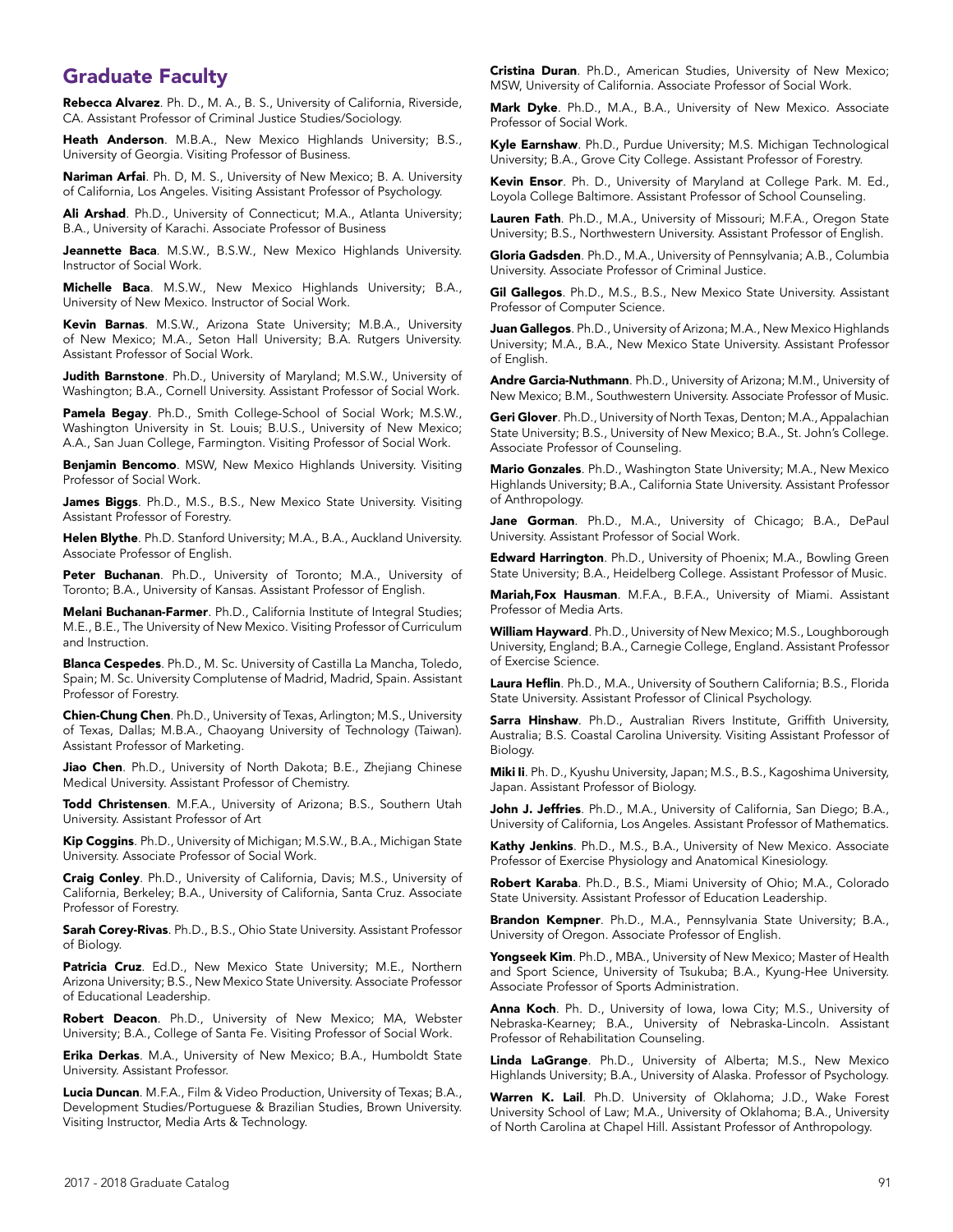Miriam Langer. M.F.A., Tisch School of Fine Arts, New York University; B.F.A., B.A, Cornell University. Associate Professor of Media Arts and Fine Arts.

Jay Lee. Ph.D., M.Ed., B.S., University of Houston. Visiting Assistant Professor of Exercise Physiology.

Jonathan Lee. M.A., New Mexico Highlands University; B.A., University of North Texas. Visiting Professor of Software Systems Design.

Nicholas Leger. J.D., University of New Mexico School of Law; B.A., New Mexico Highlands University. Assistant Professor of Business Law.

Carol Linder. Ph.D., M.A. University of Texas, Austin; B.S. University of New Mexico. Professor of Biology.

Peter Linder. Ph.D., University of Texas, Austin; M.A., University of New Mexico; B.A., University of New Mexico. Associate Professor of History.

Jennifer Lindline. Ph.D., M.A., Bryn Mawr College; B.S., Temple University. Associate Professor of Natural Resources Management.

Carol Litherland. M.A., New Mexico Highlands University; B.S., University of New Mexico. Instructor of American Sign Language.

David M. Lobdell. M.F.A., University of Notre Dame; B.F.A., University of Southwestern Louisiana. Professor of Art.

Douglas Main. Ph.D., University of Arkansas; M.S., Fort Hays State University; M.R.E., Nazarene Theological Seminary; B.A., Mid-America Nazarene College. Associate professor of Rehabilitation Counseling.

Abbas Manafy. Ph.D., University of Texas, Austin; M.A., B.A., University of Kansas, Lawrence; B.A., University of Azerbaijan. Professor of Political Science.

Rey Martinez. Ph.D., Florida State University; M.S.W., Boston University; B.A., University of Hawaii. Professor of Social Work.

Beth Massaro. Ed. D., Creighton University, Omaha, NE; M.S.W., New Mexico Highlands University; B.A., Vermont College, Montpelier, VT; A.S., Massachusetts Bay Community College. Associate Professor of Social Work.

Jason McIntosh. Ph.D., University of Nebraska; M.A., Pittsburg State University; B.A., Texas Wesleyan University. Assistant Professor of English and Director of Composition.

Richard Medina. Ph.D., University of Hawaii; M.S., B.A., New Mexico Highlands University. Assistant Professor of Computer Science.

Angela Meron. MFA-V, Vermont College of Fine Arts; B.A., Grand View College. Assistant Professor of Media Arts.

Amy Messex. M.S.W., University of Michigan School of Social Work; B.A., University of Michigan. Visiting Professor of Social Work.

Tyler Mills. Ph.D., University of Illinois-Chicago; M.F.A., University of Maryland; B.A., Bucknell University. Assistant Professor of English.

Rebecca Moore. Ph.D. Cornell University; M.S.W., B.S., University of Utah. Associate Professor of Social Work.

Michael Morad-McCoy. M.A., University of New Mexico; B.A., Antioch College. Visiting Professor of Counseling.

Maria Munguia-Wellman. Ph.D., University of New Mexico; M.S.W., George Warren Brown School of Social Work; B.A., University of St. Thomas. Visiting Professor of Social Work.

Anna Nelson. M.S.W., New Mexico Highlands University. B.A. San Francisco State University. Visiting Professor of Social Work.

Ben Nelson. D.V.M., B.A., Texas A&M University. Assistant Professor of Biology.

Chris Nelson. Ph.D., M.S. Ed., University of Kansas; B.A., Augustana College. Associate Professor of Special Education.

Emmanuel Nkwenti-Zamcho. D.B.A., US International University, San Diego; M.B.A., University of South Dakota.

Dolores Ortega. Ph.D., Claremont Graduate University; M.S.W., B.S.W., B.A., New Mexico Highlands University. Associate Professor of Social Work.

Luis Ortiz. Ph.D., University of Texas; M.B.A., B.B.A., New Mexico Highlands University. Assistant Professor of Management.

David Pan. Ph.D., M.A., University of Southern California; B.A., Stanford University. Assistant Professor of Psychology.

Seonsook Park. Ph.D., M.A., University of New Mexico; B.A., Mokpo National University. Associate Professor of Education.

Michael Petronis. Ph.D., M.S., University of New Mexico; B.S., Kent State University. Associate Professor of Geology.

Jesus Rivas. Ph.D., University of Tennessee; Licenciatura in Biology, Universidad Central de Venezuela. Associate Professor of Biology.

Debra Rodda. M.S.W., New Mexico Highlands University; B.S.W., California Polytechnic University. Visiting Professor of Social Work.

Elaine Rodriquez. Ph.D., Northern Arizona University; M.A., New Mexico Highlands University; B.A., Mesa State College. Associate Professor of Political Science.

Maureen Romine. Ph.D., M.S., B.S., Colorado State University. Professor of Biology.

Carla Romero. M.B.A., B.A., New Mexico Highlands University. Instructor of Business.

Eric Romero. Ph.D., University of Arizona; M.A., National School of Anthropology and History; B.A., University of Colorado Boulder. Assistant Professor of NAHS.

Mary Romero. M.B.A., B.A., New Mexico Highlands University. Visiting Professor of Accounting.

Kristie Ross. Ph.D., B.S., Columbia University; B.A., Barnard College. Associate Professor of History.

Monica Rossetti. M.A., B.A., New Mexico Highlands University. Instructor of Criminal Justice Studies/Sociology.

Aaron Rudolph. Ph. D., Texas Tech University; M.F.A., Minnesota State University; B.A., New Mexico Highlands University. Instructor of English.

Lori Rudolph. Ph.D., M.A., University of New Mexico; B.S.W., University of Wisconsin. Assistant Professor Counseling.

Gerald Russell. Ph.D., M.A., University of California; B.A., San Diego State University. Associate Professor of Cognitive Psychology/ Neuropsychology.

Joseph Sabutis. Ph.D., M.S., University of Pittsburgh; M.S., University of California, Los Angeles; B.A., University of Nebraska, Omaha. Associate Professor of Physics and Education.

David Sammeth. B.S., Ph.D., Montana State University. Associate Professor of Chemistry.

Rod Sanchez. Ph.D., Indiana University; Ph.D., Princeton University; B.S., University of New Mexico. Visiting Professor of Management Information Systems and Coordinator of the National Hispanic Cultural Center.

Joseph Schmalfeldt. Ph.D. Louisiana State University; M.S., University of Wisconsin-Lacrosse; B.S., University of Wisconsin-Milwaukee. Associate Professor of Physical Education.

Paul Sedillo. Ph.D., M.A., University of New Mexico; B.A., New Mexico Highlands University. Assistant Professor of Special Education.

Jan Shepherd. Ph.D., Duke University; B.A., Pfeifer College. Visiting Assistant Professor of Chemistry.

Joshua L. Sloan. Ph.D., B.S., Purdue University. Assistant Professor of Forestry.

Jessica Snow. Ph.D., University of New Mexico; B.S., University of Illinois. Visiting Assistant Professor of Biology.

Christopher Stead. Ph.D., Medical College of Georgia; M.S. Chem., University of Manchester Institute of Science and Technology, England. Assistant Professor of Biochemistry.

Charles Swim. D.B.A., United States International University; M.B.A., University of Nevada, Las Vegas; M.S., B.A., Eastern Montana College. Associate Professor of Management and Management Information Systems.